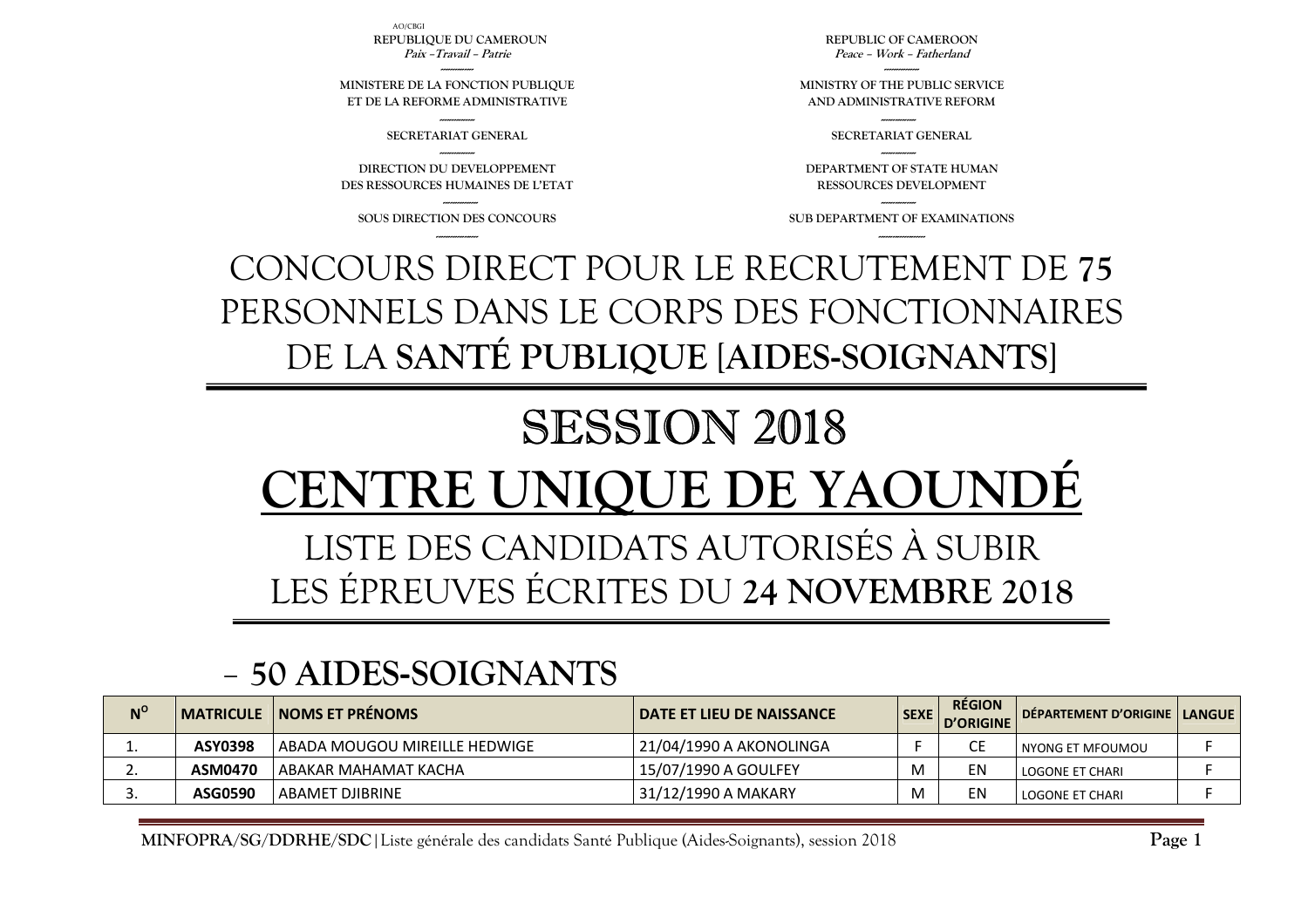| 4.  | ASM1199        | ABAMOU MAITCHOPRA             | 08/03/1993 A MINDIF               | F  | EN        | <b>MAYO KANI</b>       | F  |
|-----|----------------|-------------------------------|-----------------------------------|----|-----------|------------------------|----|
| 5.  | <b>ASE0400</b> | <b>ABATE ALBIN MICHEL</b>     | 24/04/1990 A ANGOSSAS             | M  | <b>ES</b> | <b>HAUT NYONG</b>      | F. |
| 6.  | ASG1552        | ABBABOUKAR MAMADOU BISSADOU   | 05/02/1995 A MOKONG               | M  | EN        | MAYO TSANAGA           | F. |
| 7.  | <b>ASM1225</b> | ABBO ADAWA VIVIANE            | 02/05/1993 A NGAOUNDAL            | F  | AD        | <b>DJEREM</b>          | F. |
| 8.  | <b>ASF0984</b> | ABBO MOUSTAPHA                | 13/05/1992 A TARAM YABAM BANYO    | M  | AD        | <b>MAYO BANYO</b>      | F. |
| 9.  | ASR1166        | ABDELLE FADIMATOU ZARAHOU     | 19/01/1993 A FOUMBOT              | F  | OU        | <b>NOUN</b>            | F. |
| 10. | ASM0936        | ABDOU ADAMA                   | 08/03/1992 A SOUAWO-BALAZA-LAMAWE | M  | EN        | <b>DIAMARE</b>         | F. |
| 11. | ASG0025        | ABDOU FAIBE                   | 20/01/1989 A NGAOUNDERE           | M  | EN        | <b>MAYO KANI</b>       | F. |
| 12. | ASM0621        | ABDOU HAMAWA                  | 04/02/1991 A DIMEO                | M  | EN        | MAYO TSANAGA           | F  |
| 13. | ASM1038        | ABDOUBAKARI YOUGOUDA          | 27/07/1992 A TOWDEO MATFAÏ        | M  | EN        | <b>MAYO KANI</b>       | F  |
| 14. | ASG0417        | ABDOUL KADRI BELLO            | 16/05/1990 A PADERME              | F  | <b>NO</b> | <b>BENOUE</b>          | F. |
| 15. | <b>ASN0559</b> | <b>ABDOUL NASSER</b>          | 22/11/1990 A BELEL                | M  | AD        | <b>VINA</b>            | F. |
| 16. | ASM1413        | ABDOUL RAHMAN MOHAMADOU       | 06/03/1994 A GALIM-TIGNERE        | M  | AD        | <b>FARO ET DEO</b>     | F  |
| 17. | <b>ASN1436</b> | ABDOUL RAOUFOU DAOUDA         | 16/05/1994 A BANYO                | M  | AD        | <b>MAYO BANYO</b>      | F. |
| 18. | ASM0129        | ABDOUL-MADJID MAMOUDOU        | 07/06/1989 A MAROUA               | M  | EN        | <b>MAYO SAVA</b>       | F. |
| 19. | <b>ASM0862</b> | ABDOURAMAN                    | 03/12/1991 A GAMDOUGOUM           | M  | EN        | MAYO TSANAGA           | F. |
| 20. | <b>ASE0399</b> | ABDOURAMANOU OUSMANOU         | 22/04/1990 A KONTCHA              | M  | AD        | <b>FARO ET DEO</b>     | F  |
| 21. | ASY0423        | ABEE MVOMO PAMELA ARMELE      | 19/05/1990 A MEYO-ELIE            | F  | SU        | <b>VALLEE DU NTEM</b>  | F  |
| 22. | ASY1064        | ABEGA APPOLONIE JOSIANE       | 10/09/1992 A MFOU VILLE           | F. | <b>CE</b> | MEFOU ET AFAMBA        | F. |
| 23. | <b>ASE0152</b> | ABEGA WANGLA HENRI            | 10/07/1989 A MAROUA               | M  | EN        | <b>DIAMARE</b>         | F. |
| 24. | ASD0001        | <b>ABEL MATKEMIYA</b>         | 01/01/1989 A BOUKOULA             | F  | EN        | MAYO TSANAGA           | F. |
| 25. | <b>ASM0655</b> | ABEL YAMAÏ                    | 13/03/1991 A DOUROUM              | M  | EN        | <b>DIAMARE</b>         | F. |
| 26. | <b>ASY1229</b> | ABELE GAELLE                  | 07/05/1993 A OMBESSA              | F  | <b>CE</b> | MBAM ET INOUBOU        | F. |
| 27. | <b>ASY0288</b> | ABESSOLO MBARGA ELSIE BERLINE | 01/01/1990 A MEZESSE              | F. | SU        | DJA ET LOBO            | F. |
| 28. | ASG1803        | ABICHO ABALI                  | 13/11/1997 A MAKARY               | M  | EN        | <b>LOGONE ET CHARI</b> | F. |
| 29. | ASY1640        | ABODO CECILE DAVY             | 25/09/1995 A EKOMBITIE            | F  | <b>CE</b> | NYONG ET SO'O          | F  |
| 30. | ASY0542        | ABOE YENE MARIE CHRISTELLE    | 02/11/1990 A MBALMAYO             | F  | SU        | <b>OCEAN</b>           | F. |
| 31. | ASR1291        | <b>ABOK SONDI THECLE</b>      | 19/07/1993 A MBARGUE              | F  | <b>CE</b> | <b>HAUTE SANAGA</b>    | F. |
| 32. | ASY1815        | ABOMO AKONO DOROTHEE          | 15/01/1998 A NGAOUNDERE           | F  | <b>CE</b> | <b>LEKIE</b>           | F. |
| 33. | ASD0310        | ABOMO ENYEGUE MARIE           | 10/01/1990 A EKOUDOU              | F  | <b>CE</b> | NYONG ET MFOUMOU       | F  |
| 34. | ASD0256        | ABOMO MBALLA SALOME MICHELLE  | 22/11/1989 A DOUALA               | F  | CE        | NYONG ET SO'O          | F. |
| 35. | ASD0459        | ABOMO MEBEGUE YVETTE SANDRINE | 29/06/1990 A OLAMISOE             | F  | <b>CE</b> | NYONG ET SO'O          | F. |
| 36. | <b>ASL0576</b> | ABOSSOLO PIRRETTE MARIE       | 25/12/1990 A EBOLOWA              | F  | SU        | <b>MVILA</b>           | F. |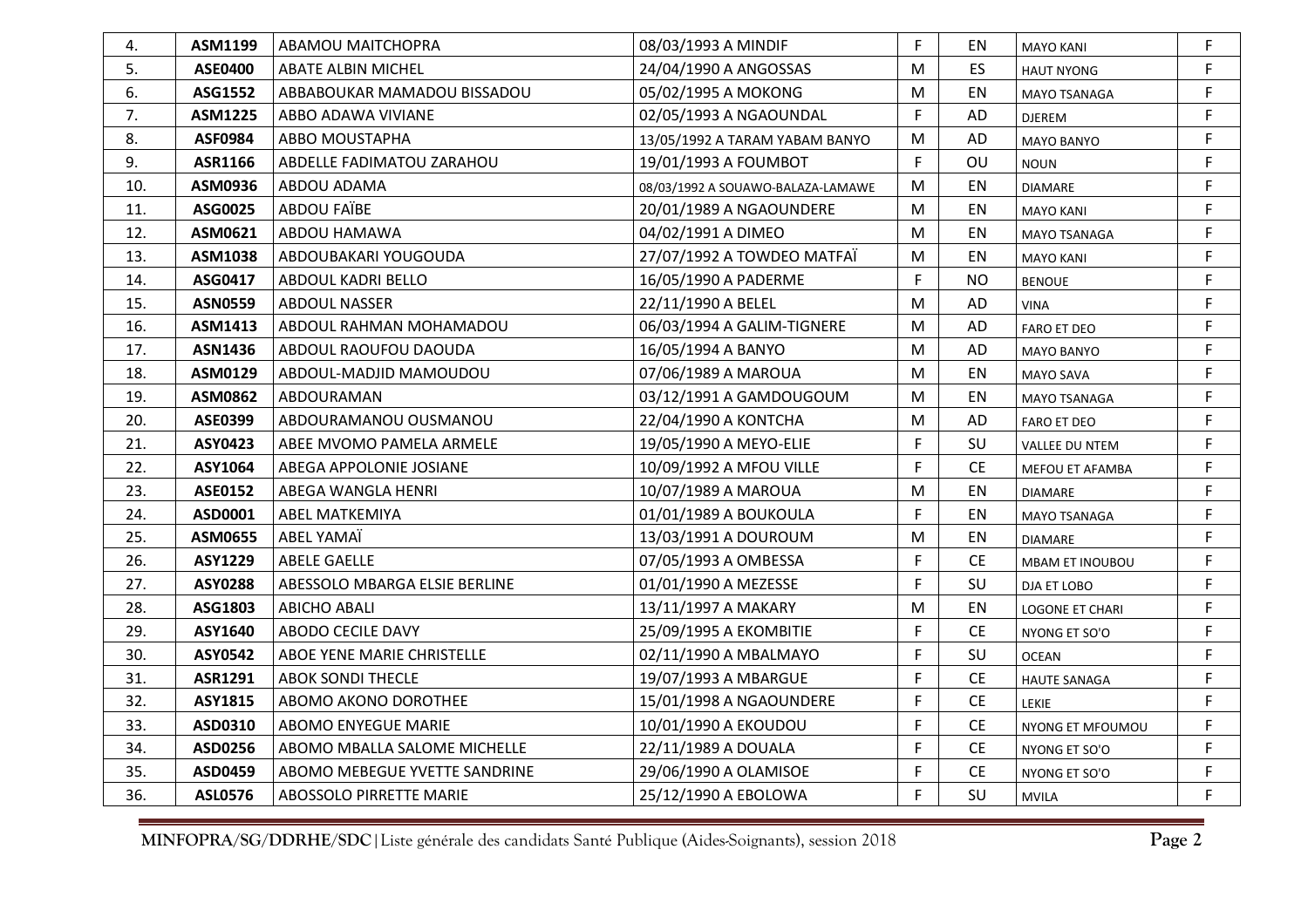| 37. | ASY1688        | <b>ABOUBAKAR SAIDOU</b>          | 04/03/1996 A NGAOUNDAL      | M  | AD                            | DJEREM                 | F.          |
|-----|----------------|----------------------------------|-----------------------------|----|-------------------------------|------------------------|-------------|
| 38. | ASY1131        | ABOUDI ROSINE CHARLOTTE          | 08/12/1992 A AYOS           | F  | <b>CE</b>                     | <b>LEKIE</b>           | F.          |
| 39. | ASY1134        | ABOUGOU OTTOU ANNE ADWIGE        | 10/12/1992 A OVENG          | F  | <b>CE</b>                     | MEFOU ET AFAMBA        | F.          |
| 40. | ASE0125        | ABOUSSILI KEMBE TATIANA          | 02/06/1989 A YAOUNDE        | F  | <b>ES</b>                     | LOM ET DJEREM          | F.          |
| 41. | <b>ASN0565</b> | ACHE ABICHO MESSILE              | 03/12/1990 A GAROUA         | F  | <b>NO</b>                     | <b>BENOUE</b>          | F.          |
| 42. | ASG0539        | ACHIYA MAHAMAT ABAMA             | 30/10/1990 A KOUSSERI       | F  | EN.                           | <b>LOGONE ET CHARI</b> | F.          |
| 43. | ASE1201        | ADA ASSOUMOU ALLIANCE            | 12/03/1993 A MEBANG         | F. | SU                            | VALLEE DU NTEM         | F.          |
| 44. | <b>ASL0860</b> | ADA EDJANG SYLVERLINE            | 30/11/1991 A MEKOMO - AMBAM | F  | SU                            | VALLEE DU NTEM         | F.          |
| 45. | ASL1381        | ADA JINETTE SANDRINE             | 02/01/1994 A OYEM           | F. | SU                            | VALLEE DU NTEM         | $\mathsf F$ |
| 46. | <b>ASL0770</b> | <b>ADA LARISSA</b>               | 25/07/1991 A SANGMELIMA     | F  | SU.                           | DJA ET LOBO            | F.          |
| 47. | <b>ASL1744</b> | ADA MVONDO ANGELE ROSINE         | 17/09/1996 A EBOLOWA        | F  | SU                            | <b>MVILA</b>           | F.          |
| 48. | ASY0442        | ADA NDONGO LUCIE FLORENCE        | 10/06/1990 A YAOUNDE        | F  | <b>CE</b>                     | MEFOU ET AFAMBA        | F.          |
| 49. | ASY1714        | ADA ONDOA AUGUSTE TATIANA        | 28/04/1996 A EKALI          | F  | <b>CE</b>                     | MEFOU ET AFAMBA        | F.          |
| 50. | <b>ASL0511</b> | ADA ZE CLAUDE VICKY              | 09/09/1990 A YAOUNDE        | F  | SU                            | DJA ET LOBO            | F.          |
| 51. | <b>ASM0876</b> | ADAMA DJIBRINE CHEHOU            | 31/12/1991 A ZINA           | F  | EN                            | LOGONE ET CHARI        | F.          |
| 52. | ASM0307        | <b>ADAMOU PIERRE</b>             | 10/01/1990 A MOZOGO         | M  | EN                            | MAYO TSANAGA           | F           |
| 53. | ASE0411        | ADAWA ELIETTE ANNIE              | 05/05/1990 A BERTOUA        | F  | ES.                           | LOM ET DJEREM          | F.          |
| 54. | <b>ASN1025</b> | ADAWA INNA PAULINE MARIETTE      | 12/07/1992 A NKONGOA DISP.  | F  | AD                            | <b>MBERE</b>           | F.          |
| 55. | <b>ASY1458</b> | ADIEY OUSSEYNA OUSSEYNA          | 08/07/1994 A BAFIA          | F  | <b>CE</b>                     | <b>MBAM ET INOUBOU</b> | F.          |
| 56. | <b>ASF1517</b> | ADIGONO LAURE LUCIE              | 12/11/1994 A LOUM           | F  | <b>CE</b>                     | <b>MBAM ET INOUBOU</b> | F.          |
| 57. | ASG1443        | ADJARATOU VONDOU                 | 01/06/1994 A FIGUIL         | F  | <b>NO</b>                     | <b>MAYO LOUTI</b>      | F.          |
| 58. | <b>ASY1329</b> | ADJAWOUNG VANESSA CHRISTINE      | 20/09/1993 A FOSSONG        | F  | OU                            | <b>MENOUA</b>          | F.          |
| 59. | <b>ASN0227</b> | ADJI DENISE SAMBO                | 06/10/1989 A NGAOUNDAL      | F  | AD                            | <b>VINA</b>            | F.          |
| 60. | ASM1150        | ADJIMATA VONDOU GILBERT          | 03/01/1993 A ILIR-MOUTOURWA | M  | EN                            | <b>MAYO KANI</b>       | F.          |
| 61. | ASY0973        | ADJOA MBASSI JACQUELINE FLORENCE | 25/04/1992 A ESSONG         | F  | <b>CE</b>                     | LEKIE                  | F.          |
| 62. | <b>ASN1398</b> | ADJOTA ADJOTA BERTINE ORIANE     | 27/01/1994 A NGATTO         | F  | ES                            | <b>KADEY</b>           | F.          |
| 63. | ASG0551        | <b>ADOUM MAILA</b>               | 16/11/1990 A NGONG          | M  | EN                            | <b>MAYO KANI</b>       | F.          |
| 64. | ASD0237        | <b>AGAKAI HELENE</b>             | 17/10/1989 A DJORENGOLKODEK | F  | EN                            | <b>DIAMARE</b>         | F.          |
| 65. | ASM0246        | AGAPKA NENE FRANCOISE            | 07/11/1989 A BIDZAR         | F  | <b>NO</b>                     | MAYO LOUTI             | F.          |
| 66. | ASY0137        | AGOUA MARIE CLAIRE CHARLOTTE     | 16/06/1989 A AMBAM          | F  | $\mathsf{CE}% _{\mathcal{A}}$ | LEKIE                  | F.          |
| 67. | ASF0989        | AGUELE SIMAN EUPHRASIE           | 17/05/1992 A BELABO         | F  | <b>ES</b>                     | <b>HAUT NYONG</b>      | F.          |
| 68. | <b>ASN1553</b> | AGUIMIKE ANNE MARTHE SABINE      | 06/02/1995 A MAROUA         | F  | EN                            | <b>DIAMARE</b>         | F.          |
| 69. | <b>ASL0869</b> | AHANDA ESSAMA ALPHONSINE JOSIANE | 17/12/1991 A YAOUNDE        | F  | <b>CE</b>                     | <b>MFOUNDI</b>         | F.          |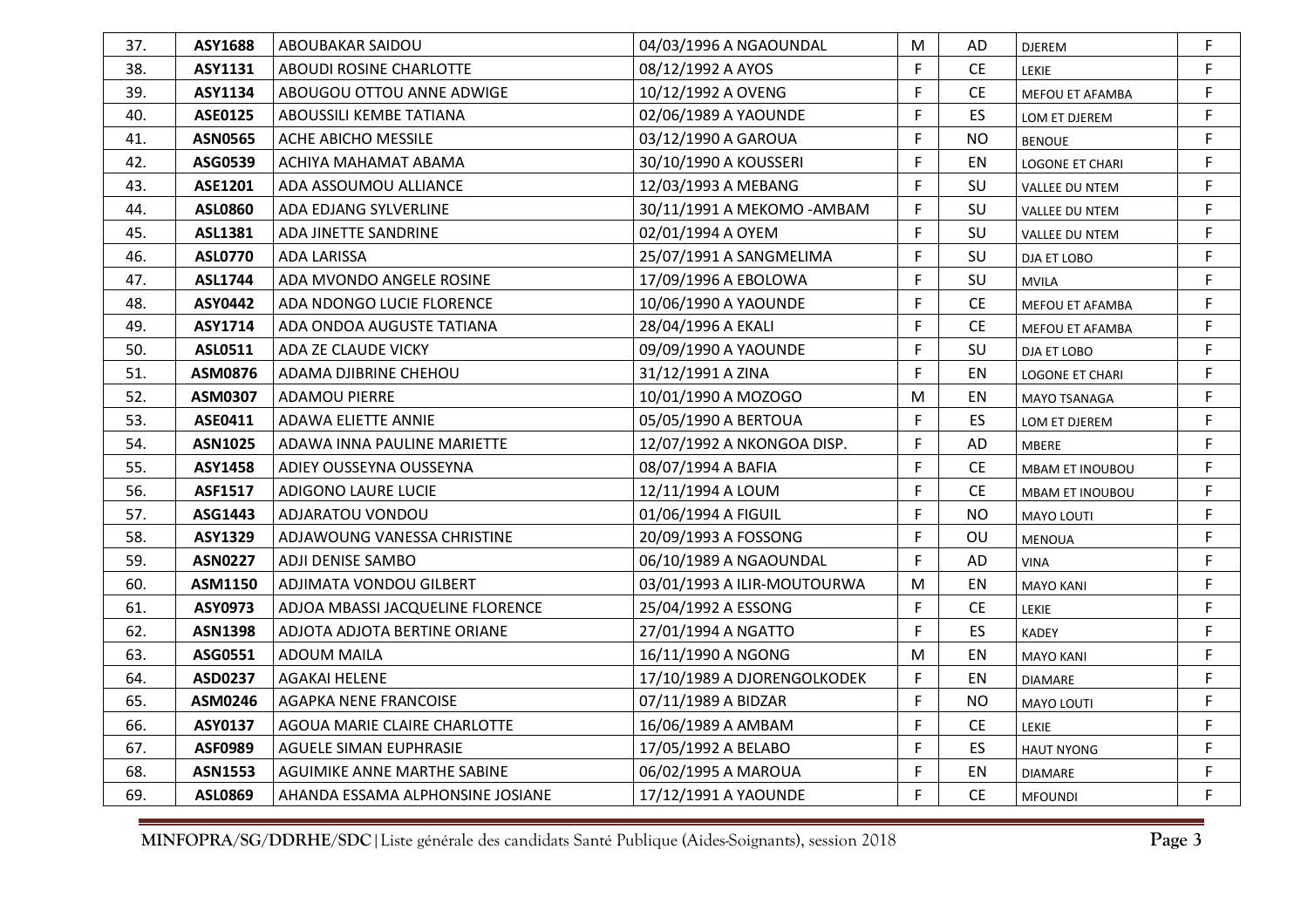| 70.  | ASD1242        | AHANDA NGOBO LYDIE TATIANA   | 20/05/1993 A NKOLEKABELI     | F.        | CE.       | NYONG ET SO'O          | F  |
|------|----------------|------------------------------|------------------------------|-----------|-----------|------------------------|----|
| 71.  | <b>ASN0356</b> | AHMADOU ABDOULLAHI           | 08/03/1990 A BANYO           | M         | AD        | <b>MAYO BANYO</b>      | F  |
| 72.  | ASD1550        | AHODE NJILLE ANNE FLORE      | 15/01/1995 A MANJO           | F.        | LT.       | <b>MOUNGO</b>          | F  |
| 73.  | ASG1540        | AÏCHA HAMAN ADAMA            | 31/12/1994 A BERE            | F         | <b>NO</b> | <b>MAYO REY</b>        | F. |
| 74.  | <b>ASN1834</b> | A'ICHATOU AHMAD              | 20/09/1998 A NGAOUNDERE      | F         | AD        | VINA                   | F. |
| 75.  | ASG1532        | AÏE HASSANA                  | 08/12/1994 A KATCHEOU-BIBEMI | F         | EN        | <b>MAYO KANI</b>       | F. |
| 76.  | <b>ASM0585</b> | AÏSSA ABAICHO                | 31/12/1990 A BODO            | F         | EN        | <b>LOGONE ET CHARI</b> | F  |
| 77.  | <b>ASM0874</b> | AISSA GODJE                  | 31/12/1991 A KOUSSERI        | F         | EN        | <b>MAYO DANAY</b>      | F  |
| 78.  | ASG0391        | <b>AISSATOU BREY</b>         | 15/04/1990 A SALAK-MAROUA    | F         | EN        | <b>DIAMARE</b>         | F. |
| 79.  | ASG1181        | AISSATOU HAMADOU             | 15/02/1993 A DJARENGOLKODEK  | F         | EN        | <b>DIAMARE</b>         | F  |
| 80.  | ASM0185        | AÏSSATOU ISSIYAGA BIRI       | 08/08/1989 A GAROUA          | F         | <b>NO</b> | <b>BENOUE</b>          | F. |
| 81.  | <b>ASM0569</b> | AÏSSATOU MAMADOU ABBA        | 09/12/1990 A KOUSSERI        | F         | EN        | <b>LOGONE ET CHARI</b> | F. |
| 82.  | ASG1537        | AISSATOU RACHIDA HAMMADOU    | 17/12/1994 A GAROUA          | F         | <b>NO</b> | <b>BENOUE</b>          | F  |
| 83.  | ASG0574        | AISSATOU YOUGOUDA            | 23/12/1990 A MEIGANGA        | F         | EN        | <b>DIAMARE</b>         | F. |
| 84.  | <b>ASR1430</b> | AKABA ONANA ODILE MAELLE     | 09/05/1994 A YAOUNDE         | F         | <b>CE</b> | <b>MFOUNDI</b>         | F. |
| 85.  | <b>ASL1426</b> | AKAM ARLIE NOUNA             | 17/04/1994 A NVAM            | F         | SU        | <b>MVILA</b>           | F  |
| 86.  | <b>ASD0778</b> | AKEDE AKASSE RODRIGUE        | 05/08/1991 A ABANG           | M         | LT.       | <b>MOUNGO</b>          | F  |
| 87.  | <b>ASL1455</b> | AKOULOUZE AYO MARQUISE FANNY | 24/06/1994 A MVANGAN         | F         | SU        | <b>MVILA</b>           | F  |
| 88.  | ASD0717        | AKUISSEU MAJOLIE LAURE       | 01/06/1991 A DOUALA          | F         | OU        | <b>HAUTS PLATEAUX</b>  | F  |
| 89.  | ASG1344        | <b>ALAINE ZLEMA</b>          | 14/10/1993 A NGONG           | F         | EN        | <b>MAYO SAVA</b>       | F. |
| 90.  | <b>ASE1122</b> | ALEKA OGOONOUM AIMEE RAISSA  | 21/11/1992 A LOMIE           | F         | ES.       | <b>HAUT NYONG</b>      | F. |
| 91.  | <b>ASE1726</b> | ALEOKOL EBEMBO JONATHAN      | 15/06/1996 A YOKADOUMA       | M         | <b>ES</b> | <b>BOUMBA ET NGOKO</b> | F. |
| 92.  | <b>ASE0758</b> | ALHADJI LIMAN ABALIFA        | 07/07/1991 A MAKARY          | M         | EN        | <b>LOGONE ET CHARI</b> | F. |
| 93.  | ASY0012        | ALIMA NDJOANA MARIE YOLANDE  | 05/01/1989 A ANDOM           | F         | <b>CE</b> | NYONG ET MFOUMOU       | F. |
| 94.  | <b>ASN0923</b> | ALIOU SAMBO                  | 12/02/1992 A BELEL           | M         | AD        | VINA                   | F  |
| 95.  | ASM0956        | ALIOUM HAYATOU               | 02/04/1992 A MERI            | M         | EN        | <b>DIAMARE</b>         | F  |
| 96.  | ASM1636        | ALIOUM OUMAROU               | 18/09/1995 A DJARENGOL-KODEK | M         | EN        | <b>DIAMARE</b>         | F  |
| 97.  | <b>ASE0730</b> | AMADOU ABIA                  | 11/06/1991 A DJALINGO        | ${\sf M}$ | <b>NO</b> | <b>BENOUE</b>          | F. |
| 98.  | ASY1739        | AMADOU JACQUES               | 10/09/1996 A FOULOU          | M         | EN        | <b>MAYO KANI</b>       | F  |
| 99.  | ASY0664        | AMANYA MANGA SANDRINE        | 01/04/1991 A NKOLMEBANGA     | F         | <b>CE</b> | LEKIE                  | F. |
| 100. | ASG1795        | AMATOULLAHI ABDOULAYE        | 05/08/1997 A GAROUA          | F         | <b>NO</b> | <b>BENOUE</b>          | F. |
| 101. | ASG0929        | AMAWISSA OUMAROU PAULINE     | 25/02/1992 A MAROUA          | F         | <b>NO</b> | <b>MAYO LOUTI</b>      | F. |
| 102. | ASY0117        | AMBA ONGUENE CRESCENCE       | 19/05/1989 A AVOH            | F         | <b>CE</b> | <b>LEKIE</b>           | F. |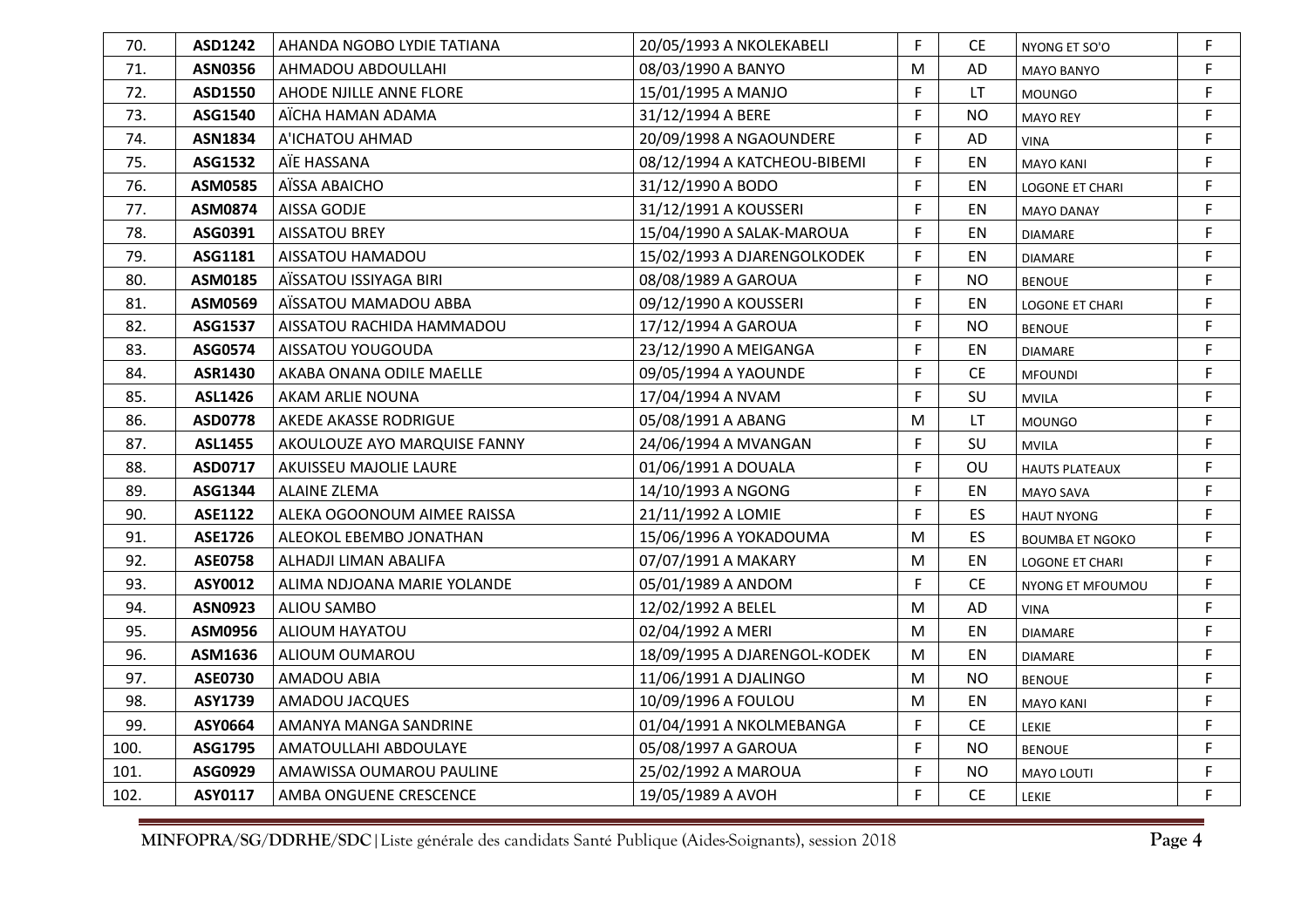| 103. | ASY1680        | AMBADE NANCY LANDRINE                | 30/01/1996 A BAMENDA           | F. | ES.       | <b>HAUT NYONG</b>      | F  |
|------|----------------|--------------------------------------|--------------------------------|----|-----------|------------------------|----|
| 104. | ASY0755        | AMBASSA NGONO JULIE FLORE            | 01/07/1991 A MEYOMESSALA       | F. | SU        | <b>MVILA</b>           | F  |
| 105. | ASE1623        | AMBO KELIE SORELLE                   | 13/08/1995 A BATOURI           | F. | <b>ES</b> | <b>KADEY</b>           | F  |
| 106. | ASY0320        | AMBOMO LEOCADIE MARTINE              | 16/01/1990 A DOUALA            | F  | <b>CE</b> | LEKIE                  | F. |
| 107. | ASE0403        | <b>AMENELE IRENE</b>                 | 29/04/1990 A DJOUM             | F  | SU        | DJA ET LOBO            | F  |
| 108. | <b>ASN0567</b> | AMINA HASSANA                        | 08/12/1990 A KATCHEOU BIBEMI   | F  | EN        | <b>MAYO KANI</b>       | F. |
| 109. | ASG0609        | <b>AMINA KOUE</b>                    | 15/01/1991 A TCHONTCHI         | F. | <b>NO</b> | <b>BENOUE</b>          | F  |
| 110. | ASG1212        | <b>AMINATA AMINE</b>                 | 01/04/1993 A GAROUA            | F. | EN        | <b>LOGONE ET CHARI</b> | F  |
| 111. | <b>ASM0775</b> | AMINATOU BOUBA BOUROU                | 01/08/1991 A GAROUA            | F  | <b>NO</b> | <b>MAYO LOUTI</b>      | F  |
| 112. | <b>ASE0308</b> | AMINATOU DAOUDA                      | 10/01/1990 A NGOURA            | F. | <b>NO</b> | <b>BENOUE</b>          | F  |
| 113. | ASD0846        | <b>AMINATOU DJIKA</b>                | 15/11/1991 A NGAOUNDERE        | F  | AD        | <b>VINA</b>            | F. |
| 114. | <b>ASN1642</b> | <b>AMINATOU IYA</b>                  | 04/10/1995 A MBEREM NGAOUNDERE | F. | AD        | <b>VINA</b>            | F. |
| 115. | <b>ASE0103</b> | <b>AMINE THOMAS</b>                  | 03/05/1989 A BATOURI           | M  | ES        | <b>HAUT NYONG</b>      | F  |
| 116. | ASY1085        | AMOUGOU BEFE ANTOINETTE              | 29/09/1992 A NOMAYOS           | F. | CE        | MEFOU ET AFAMBA        | F  |
| 117. | <b>ASE1292</b> | AMOUGOU MICHEL MARINA                | 20/07/1993 A GRAND MBOULAYE    | F  | CE        | NYONG ET SO'O          | F  |
| 118. | ASY1812        | AMOUGOU NDI ARSENE PLACIDE           | 31/12/1997 A EKOUDENDI         | M  | <b>CE</b> | NYONG ET SO'O          | F  |
| 119. | <b>ASE1570</b> | AMOUH BONE LINE MICHELLE             | 15/03/1995 A YOKADOUMA         | F. | ES.       | <b>HAUT NYONG</b>      | F  |
| 120. | ASY1601        | ANABA INGRIDE GLAWDYS                | 04/06/1995 A EFOK              | F  | CE        | <b>LEKIE</b>           | F  |
| 121. | ASY1048        | <b>ANABA MARIE THERESE France</b>    | 14/08/1992 A YAOUNDE           | F. | <b>CE</b> | <b>MFOUNDI</b>         | F. |
| 122. | ASY0910        | <b>ANABA ONGUENE JUDITH MIREILLE</b> | 23/01/1992 A MBOUA I           | F. | <b>CE</b> | LEKIE                  | F. |
| 123. | ASY1340        | ANANGA OKALA CARLOTTE                | 06/10/1993 A NTOBO             | F  | <b>CE</b> | <b>LEKIE</b>           | F  |
| 124. | ASG0765        | ANAVAÏ WAGNAN CHARLOTTE CHARLOTTE    | 17/07/1991 A DOURBEYE          | F. | <b>NO</b> | <b>MAYO LOUTI</b>      | F  |
| 125. | <b>ASY0520</b> | ANDELA DIMA ROSE                     | 30/09/1990 A YAOUNDE           | F. | CE        | LEKIE                  | F  |
| 126. | ASY1469        | ANDELA MARIE LYDIE                   | 09/08/1994 A NTSAN             | F. | <b>CE</b> | <b>LEKIE</b>           | F  |
| 127. | ASR1026        | ANDELA NGONO CATHERINE PIERETTE      | 12/07/1992 A YAOUNDE           | F. | CE        | <b>LEKIE</b>           | F  |
| 128. | ASE1126        | ANDEME ASSOUMOU SOUFFRANCE           | 27/11/1992 A AMBAM             | F. | SU        | <b>VALLEE DU NTEM</b>  | F  |
| 129. | ASE1806        | ANDENGLE ANGAH GERVAIS               | 22/11/1997 A NGOLA             | M  | ES        | <b>HAUT NYONG</b>      | F. |
| 130. | ASE0281        | ANDJE MEREP MARCELINE                | 31/12/1989 A BOURHA            | F. | AD        | MAYO BANYO             | F. |
| 131. | ASY1111        | <b>ANDJOM RACHELLE</b>               | 03/11/1992 A BEUH              | F. | ES        | <b>HAUT NYONG</b>      | F  |
| 132. | ASY1139        | ANDZAMA BOMBA PAUL BIENVENU          | 25/12/1992 A AKONOLINGA        | M  | CE        | MEFOU ET AKONO         | F  |
| 133. | ASY0596        | ANGONG AGNES YOLANDE                 | 02/01/1991 A MTE DE NTUI       | F  | CE        | MBAM ET KIM            | F  |
| 134. | ASY0809        | ANGUE SAVINE DIANE                   | 20/09/1991 A BAMENDJOU         | F  | <b>ES</b> | LOM ET DJEREM          | F  |
| 135. | <b>ASN0698</b> | ANGUEZOMO MUEME NADEGE DORICE        | 07/05/1991 A AMBAM             | F. | SU        | VALLEE DU NTEM         | F  |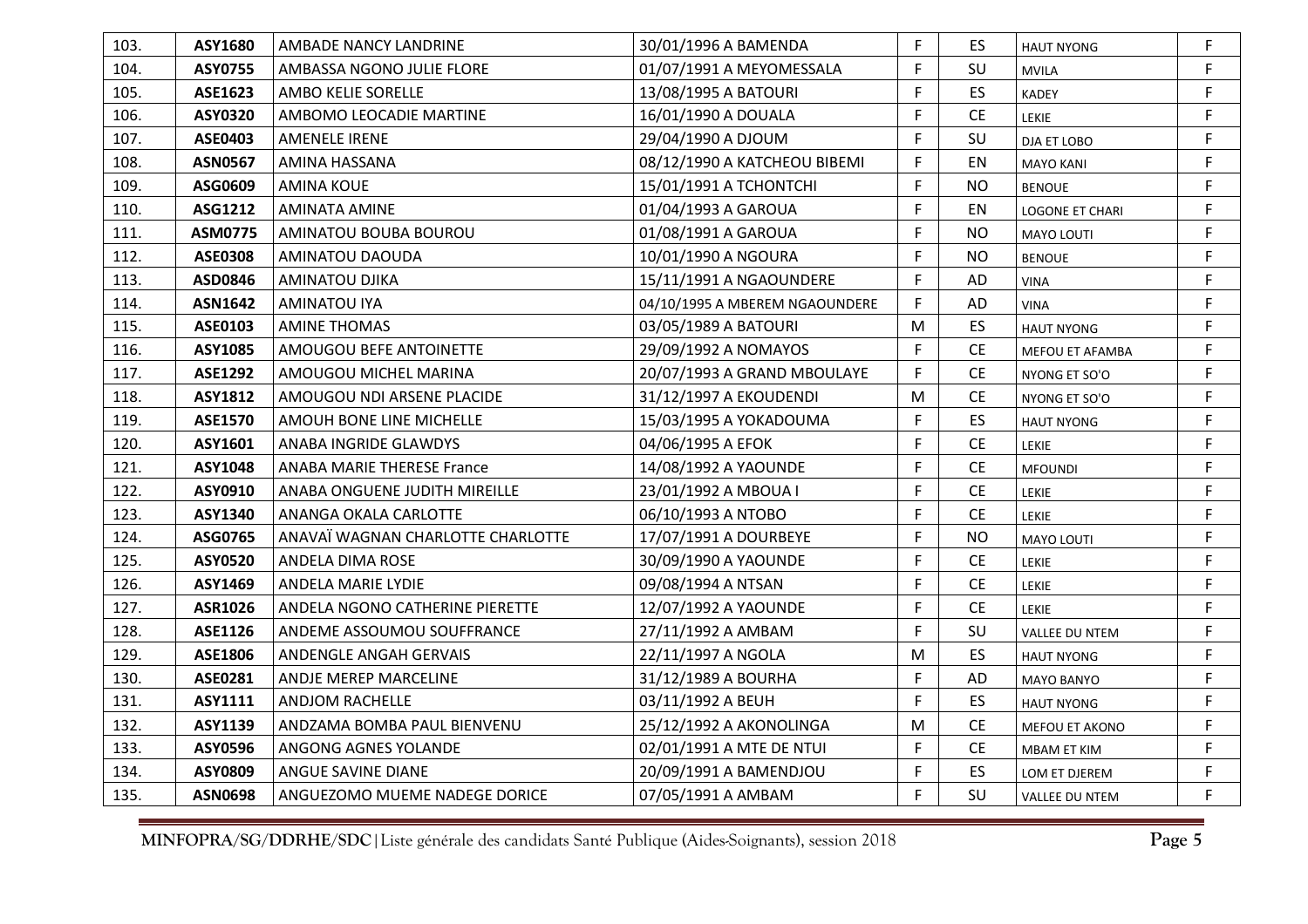| 136. | <b>ASY0284</b> | ANNA MALOUF KANADI           | 31/12/1989 A WOULKY           | F. | EN        | <b>LOGONE ET CHARI</b> | F  |
|------|----------------|------------------------------|-------------------------------|----|-----------|------------------------|----|
| 137. | <b>ASE0499</b> | <b>ANOUAK JULINE</b>         | 17/08/1990 A NTOUNG           | F. | ES        | <b>HAUT NYONG</b>      | F  |
| 138. | ASY0966        | ANVOUNA MADELEINE PASCALINE  | 16/04/1992 A YAOUNDE          | F  | <b>CE</b> | <b>MFOUNDI</b>         | F  |
| 139. | ASE1130        | ANZAH RUTH PRISCA            | 07/12/1992 A LOMIE            | F  | ES        | <b>HAUT NYONG</b>      | F. |
| 140. | ASM1456        | AOULAWA NAOMI                | 01/07/1994 A PAPATA           | F  | EN        | DIAMARE                | F  |
| 141. | <b>ASF0849</b> | APOUAKONE RAIMATOU           | 18/11/1991 A FOUMBAN          | F. | OU        | <b>NOUN</b>            | F  |
| 142. | ASD1563        | APOUGNONG MENZEPO ARNOLD     | 05/03/1995 A DOUALA           | M  | OU        | <b>BAMBOUTOS</b>       | F  |
| 143. | ASY0766        | APOUMA EMILIENNE             | 18/07/1991 A BATOURI          | F  | ES        | <b>KADEY</b>           | F. |
| 144. | ASM1376        | APPA ALHADJI ABBE            | 31/12/1993 A KOUSSERI         | M  | EN        | <b>LOGONE ET CHARI</b> | F  |
| 145. | ASG1850        | APSATOU BOTOL                | 00/00/1990 A GUIDER           | F  | <b>NO</b> | MAYO LOUTI             | F  |
| 146. | ASM0908        | <b>ASINAKO YAYA</b>          | 18/01/1992 A MAROUA           | M  | EN        | <b>DIAMARE</b>         | F  |
| 147. | ASN1314        | <b>ASMAOU FARIKOU</b>        | 02/09/1993 A NGAOUNDERE       | F. | EN        | <b>DIAMARE</b>         | F  |
| 148. | ASG0589        | ASMAOU HAMASSEO              | 31/12/1990 A REY-BOUBA        | F. | <b>NO</b> | <b>MAYO REY</b>        | F  |
| 149. | <b>ASN1047</b> | <b>ASSA ALAIN</b>            | 10/08/1992 A NGAOUNDERE       | M  | AD        | <b>MBERE</b>           | F  |
| 150. | <b>ASN1077</b> | ASSABE HAWA RUTH             | 20/09/1992 A GUNBELA MEIGANGA | F  | AD        | <b>MBERE</b>           | F. |
| 151. | ASY0564        | ASSAMBO ALLO JEANNE D'ARC    | 02/12/1990 A NGATTO           | F. | ES        | <b>BOUMBA ET NGOKO</b> | F  |
| 152. | <b>ASN0180</b> | ASSAN YAYA DAVID             | 04/08/1989 A MBE              | M  | AD        | <b>VINA</b>            | F  |
| 153. | ASY1140        | <b>ASSE THERESE NOELLE</b>   | 25/12/1992 A YAOUNDE          | F  | <b>CE</b> | LEKIE                  | F  |
| 154. | ASY1148        | ASSE ZE BRICE DIEUDONNEE     | 02/01/1993 A MENGUEME         | M  | SU        | <b>MVILA</b>           | F. |
| 155. | <b>ASE0462</b> | ASSEME NZEH JOSELYNE BABETTE | 09/07/1990 A LOMIE            | F. | ES        | <b>HAUT NYONG</b>      | F. |
| 156. | ASY0697        | ASSEN LILIE DIDIANE          | 06/05/1991 A NEBOLEN          | F. | <b>CE</b> | MBAM ET INOUBOU        | F  |
| 157. | <b>ASL1555</b> | <b>ASSENE CHRISTANCE</b>     | 09/02/1995 A NGAM-SANGMELIMA  | F  | SU        | DJA ET LOBO            | F  |
| 158. | <b>ASR1348</b> | <b>ASSENGO ANGELINE</b>      | 20/10/1993 A TOKOMBERE        | F. | EN        | MAYO SAVA              | F  |
| 159. | <b>ASE0960</b> | <b>ASSIE ZAMBO LYDIE</b>     | 10/04/1992 A NDELELE          | F. | <b>CE</b> | NYONG ET SO'O          | F  |
| 160. | ASY0468        | ASSIGA GUEFA NADEGE          | 14/07/1990 A MAKENENE         | F. | <b>CE</b> | MBAM ET INOUBOU        | F  |
| 161. | ASE1499        | ASSIKA DOKO VANESSA          | 08/10/1994 A YOKADOUMA        | F  | ES        | <b>BOUMBA ET NGOKO</b> | F  |
| 162. | <b>ASE1268</b> | ASSOUA NTIBOAM BABETH        | 22/06/1993 A NGOLLA 20        | F  | ES        | <b>HAUT NYONG</b>      | F  |
| 163. | <b>ASM0880</b> | <b>ASTA BEDI FLEUR</b>       | 01/01/1992 A KAELE            | F  | EN        | <b>MAYO KANI</b>       | F  |
| 164. | ASY0926        | ASTA ANNE MARIE épse DAMA    | 13/02/1992 A YAOUNDE          | F  | EN        | <b>MAYO KANI</b>       | F  |
| 165. | ASM0546        | <b>ASTA ESTHER</b>           | 08/11/1990 A MAROUA-KODEK     | F. | EN        | <b>MAYO KANI</b>       | F  |
| 166. | ASG0123        | <b>ASTA VERONIQUE</b>        | 26/05/1989 A DEBELZE-LAM      | F. | <b>NO</b> | <b>MAYO LOUTI</b>      | F  |
| 167. | ASG1003        | <b>ASTA WANDANG BEATRICE</b> | 12/06/1992 A BIDE-BIBEMI      | F  | EN        | <b>MAYO KANI</b>       | F  |
| 168. | ASG1230        | <b>ASTA YADJI</b>            | 08/05/1993 A BATAO-LAM        | F  | <b>NO</b> | <b>MAYO LOUTI</b>      | F  |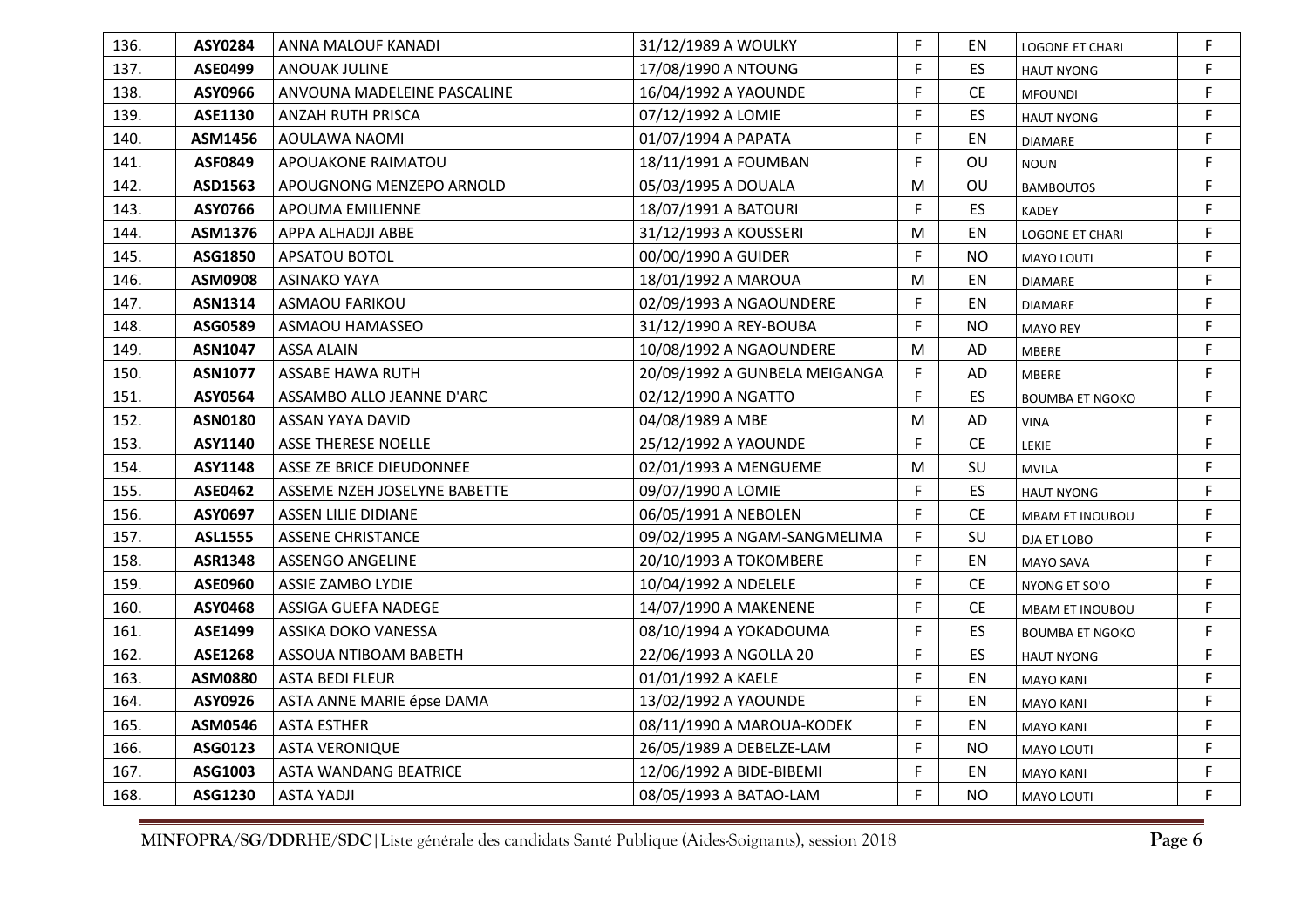| 169. | <b>ASN1373</b> | ASTABARKA IBRAHIMA                  | 28/12/1993 A TIBATI        | F. | AD        | <b>DJEREM</b>         | F. |
|------|----------------|-------------------------------------|----------------------------|----|-----------|-----------------------|----|
| 170. | ASG0560        | ASTADJAM BOUBAKARY SADOU            | 23/11/1990 A MAROUA        | F. | EN        | <b>MAYO KANI</b>      | F  |
| 171. | ASM0392        | <b>ASTADJAM PATIENCE</b>            | 16/04/1990 A MAROUA        | F. | EN        | <b>MAYO KANI</b>      | F  |
| 172. | ASG1448        | ATA ABDOULKARIM BOUKAR              | 09/06/1994 A KALA KAFRA    | F. | EN        | LOGONE ET CHARI       | F. |
| 173. | <b>ASY1235</b> | ATANGANA AMBOMO DAVID GAELLE        | 11/05/1993 A YAOUNDE       | F. | <b>CE</b> | LEKIE                 | F. |
| 174. | ASY0464        | ATANGANA EMMANUELLE GAELLE          | 10/07/1990 A NKONGOA       | F  | SU        | DJA ET LOBO           | F. |
| 175. | ASL1043        | ATANGANA LUC SERGES                 | 05/08/1992 A ENONGAL       | M  | SU        | VALLEE DU NTEM        | F. |
| 176. | <b>ASY0477</b> | ATANGANA MESSI CHRISTELLE CORINE    | 22/07/1990 A YAOUNDE       | F. | SU        | <b>OCEAN</b>          | F. |
| 177. | <b>ASF0978</b> | ATEUHOUNG SIDONIE                   | 03/05/1992 A FONDONERA     | F  | OU        | <b>MENOUA</b>         | F  |
| 178. | <b>ASN1768</b> | ATHAHIROU ADAMOU                    | 31/12/1996 A TIGNERE       | M  | AD        | <b>FARO ET DEO</b>    | F  |
| 179. | ASY0109        | ATOINA MARIE ROSINE                 | 11/05/1989 A YAOUNDE       | F. | <b>CE</b> | MEFOU ET AKONO        | F. |
| 180. | <b>ASY0225</b> | ATOUBA MVONDO PAULINE MERVEILLE     | 04/10/1989 A YAOUNDE       | F. | <b>CE</b> | NYONG ET SO'O         | F. |
| 181. | ASR0234        | ATSA'A NGAH LILIANE                 | 16/10/1989 A YAOUNDE       | F. | <b>CE</b> | <b>LEKIE</b>          | F. |
| 182. | ASY1466        | ATSAGOU NJINKANG MERLISE            | 30/07/1994 A SOUZA GARE    | F. | OU        | <b>MENOUA</b>         | F  |
| 183. | ASY0629        | <b>ATSAGUE NADINE</b>               | 22/02/1991 A BAMENDOU      | F. | OU        | <b>MENOUA</b>         | F. |
| 184. | ASG1778        | ATSAMA EMMA GAELLE                  | 22/02/1997 A BERTOUA       | F. | <b>CE</b> | NYONG ET MFOUMOU      | F. |
| 185. | <b>ASY1057</b> | ATSAMA FOUDA EDWIGE NATHALIE        | 27/08/1992 A SANGMELIMA    | F. | <b>CE</b> | NYONG ET SO'O         | F. |
| 186. | ASY0076        | ATSAMA PHILOMENE CARINE             | 02/04/1989 A MBALMAYO      | F. | <b>CE</b> | NYONG ET SO'O         | F  |
| 187. | ASE1600        | ATTA ABOU                           | 02/06/1995 A GAROUA BOUMAÏ | F. | ES.       | LOM ET DJEREM         | F. |
| 188. | ASY0064        | <b>AVEZO'O LUCIE REINE</b>          | 15/03/1989 A YAOUNDE       | F. | SU        | <b>MVILA</b>          | F. |
| 189. | <b>ASR0382</b> | AVINA KEDE MARIE ALVINE             | 09/04/1990 A OBALA         | F  | CE        | LEKIE                 | F  |
| 190. | <b>ASY0056</b> | AVINA OLEME FRANCINE CLAIRE WESMINE | 09/03/1989 A MINKAMA       | F. | <b>CE</b> | <b>LEKIE</b>          | F. |
| 191. | <b>ASL0360</b> | AVOMO NGUEMA LARISSA                | 13/03/1990 A ENDEMDEM      | F  | SU        | <b>VALLEE DU NTEM</b> | F. |
| 192. | ASY0179        | <b>AVONG LYDIE PATRICIA</b>         | 03/08/1989 A YAOUNDE       | F. | CE        | NYONG ET MFOUMOU      | F. |
| 193. | ASY0634        | <b>AVOTTO ROSETTE MARIANE</b>       | 24/02/1991 A MBALMAYO      | F. | SU        | DJA ET LOBO           | F. |
| 194. | ASY0169        | AVOUZOA ESTHER ROSALIE              | 27/07/1989 A YAOUNDE       | F. | <b>CE</b> | MEFOU ET AKONO        | F  |
| 195. | ASR1006        | AWAIBAI GUIDEKE REGINE              | 16/06/1992 A BAO-TASSAI    | F. | EN        | <b>DIAMARE</b>        | F. |
| 196. | <b>ASN1645</b> | AWALOU BOUBA                        | 10/10/1995 A GAMBA         | M  | <b>NO</b> | <b>MAYO REY</b>       | F. |
| 197. | ASY1692        | AWANA ALIGUENA RACHELLE             | 08/03/1996 A NGOYA         | F. | <b>CE</b> | LEKIE                 | F. |
| 198. | ASL1607        | AWOA SYLVESTRE LAURES               | 01/07/1995 A MA'ANMENYIN   | M  | SU        | <b>MVILA</b>          | F  |
| 199. | ASY1197        | AWONG MBITA RACHEL STEPHANIE        | 06/03/1993 A AKONOLINGA    | F  | SU        | DJA ET LOBO           | F  |
| 200. | <b>ASY0388</b> | AWONO AWONO FRANCOISE GWLADYS       | 13/04/1990 A NKOMETOU      | F. | <b>CE</b> | LEKIE                 | F. |
| 201. | ASY0073        | <b>AWONO ERNESTINE</b>              | 26/03/1989 A NTUI          | F. | <b>CE</b> | <b>MBAM ET KIM</b>    | F. |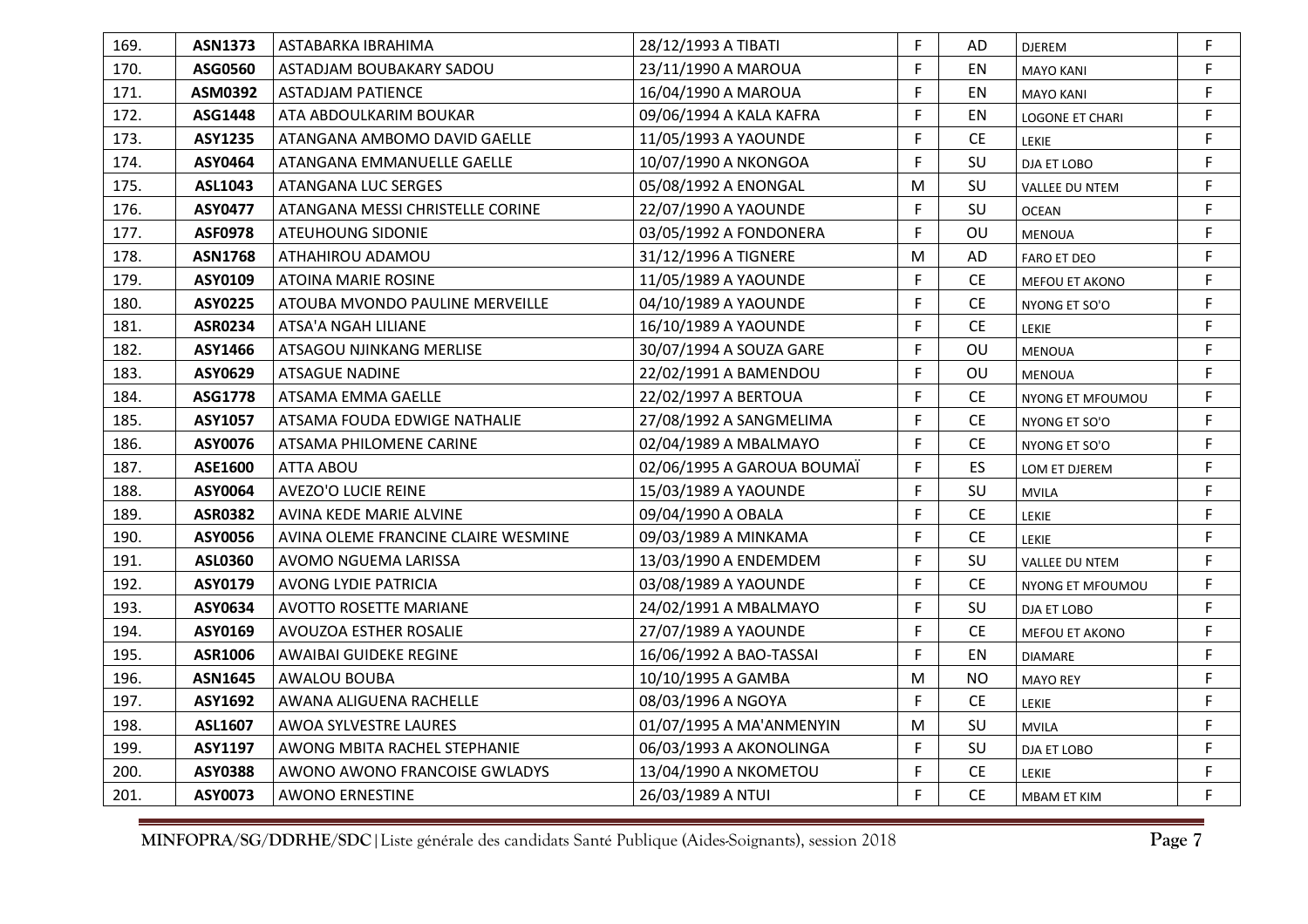| 202. | ASY1165        | AWONO VERONIQUE CHRISTELLE     | 16/01/1993 A OBALA            | F | <b>CE</b>                     | LEKIE                  | F  |
|------|----------------|--------------------------------|-------------------------------|---|-------------------------------|------------------------|----|
| 203. | <b>ASY1422</b> | AWOUAH CHANTAL ROLANDE         | 07/04/1994 A NKOLVE           | F | <b>CE</b>                     | LEKIE                  | F  |
| 204. | <b>ASE1703</b> | <b>AYASSI EWANE DIANE</b>      | 26/03/1996 A NKONGSAMBA       | F | LT                            | <b>MOUNGO</b>          | F  |
| 205. | <b>ASY0378</b> | AYE AMBARA IRENE               | 04/04/1990 A YAOUNDE          | F | <b>CE</b>                     | <b>MFOUNDI</b>         | F. |
| 206. | ASF1326        | AYIAGNIGNI NJUWOU AÏCHA        | 14/09/1993 A FOUMBOT          | F | OU                            | <b>NOUN</b>            | F  |
| 207. | ASY1162        | AYINGONO SANDRINE MIREILLE     | 12/01/1993 A NYABESSANG       | F | SU                            | VALLEE DU NTEM         | F. |
| 208. | ASY1058        | AYISSI ETEME FABIEN HERVE      | 28/08/1992 A SA'A             | M | $\mathsf{CE}% _{\mathcal{A}}$ | LEKIE                  | F  |
| 209. | <b>ASL0850</b> | <b>AYO CARINE</b>              | 22/11/1991 A NGOMEBAE         | F | SU                            | <b>MVILA</b>           | F. |
| 210. | <b>ASR0907</b> | AZAH ANGWAFOR OLIVE            | 17/01/1992 A NKOTENG          | F | <b>NW</b>                     | MENCHUM                | F  |
| 211. | <b>ASE0548</b> | AZENG MINDJOSS PATIENCE        | 13/11/1990 A YOKADOUMA        | F | ES.                           | <b>BOUMBA ET NGOKO</b> | F  |
| 212. | <b>ASN0509</b> | AZI CAROLINE FELECITE          | 01/09/1990 A PANGAR NGAOUNDAL | F | AD                            | <b>DJEREM</b>          | F. |
| 213. | <b>ASE0008</b> | AZNG BOMBA ADRIENNE            | 03/01/1989 A YAOUNDE          | F | ES                            | LOM ET DJEREM          | F. |
| 214. | ASM0688        | <b>BABA YOUGOUDA</b>           | 21/04/1991 A MAMBANG          | M | EN                            | <b>DIAMARE</b>         | F  |
| 215. | ASY0709        | <b>BABATAN OTOK RITA</b>       | 16/05/1991 A TOBAGNE          | F | <b>CE</b>                     | MBAM ET INOUBOU        | F  |
| 216. | ASR0099        | BABENA ABALA LEA MARIE ESTHER  | 30/04/1989 A ATCHEKANI        | F | CE                            | MBAM ET INOUBOU        | F  |
| 217. | ASG0961        | <b>BADA NESTOR</b>             | 12/04/1992 A PADERME          | M | EN                            | <b>MAYO KANI</b>       | F. |
| 218. | <b>ASE1152</b> | <b>BAGO YELLEM ABOIAZE</b>     | 05/01/1993 A OUANDEN          | M | ES.                           | LOM ET DJEREM          | F  |
| 219. | ASM1301        | <b>BAKARY CHRISTOPHE</b>       | 10/08/1993 A MAVOUMAÏ         | M | EN                            | <b>MAYO TSANAGA</b>    | F  |
| 220. | ASD1765        | <b>BAKOA CLAR GIOVANIE</b>     | 18/12/1996 A DOUALA           | F | LT                            | SANAGA MARITIME        | F  |
| 221. | ASY1017        | <b>BAKONA LEANDRE</b>          | 04/07/1992 A YAOUNDE          | M | <b>CE</b>                     | MBAM ET INOUBOU        | F. |
| 222. | ASY1421        | <b>BAKOTO ALICE</b>            | 06/04/1994 A MBANGASSINA      | F | <b>CE</b>                     | MBAM ET KIM            | F  |
| 223. | <b>ASM0280</b> | <b>BALGA BAMO PASCAL</b>       | 31/12/1989 A KITIFI           | M | EN                            | <b>MAYO KANI</b>       | F  |
| 224. | ASG1293        | <b>BALKISSOU NEDERTA</b>       | 20/07/1993 A WOULEP MOUSGOY   | F | <b>NO</b>                     | MAYO LOUTI             | F. |
| 225. | <b>ASE0886</b> | <b>BALLE BANDINGA ETIENNE</b>  | 02/01/1992 A YANGAMO          | M | ES                            | LOM ET DJEREM          | F. |
| 226. | ASG1128        | <b>BANDJI JACUB</b>            | 02/12/1992 A SINASSI          | M | <b>NO</b>                     | <b>MAYO REY</b>        | F  |
| 227. | <b>ASN1370</b> | <b>BANG-LEUL JOJACE BASILE</b> | 22/12/1993 A DJAMBOUTOU       | M | <b>NO</b>                     | <b>MAYO REY</b>        | F  |
| 228. | ASY1824        | BARAN A NWAL SALAMETOU         | 10/06/1998 A BAFIA            | F | <b>CE</b>                     | MBAM ET INOUBOU        | F  |
| 229. | ASG1851        | <b>BASSAMI OUING</b>           | 00/00/1992 A BAIKWA           | M | <b>NO</b>                     | <b>MAYO REY</b>        | F. |
| 230. | ASG0441        | <b>BASSIROU KAELE</b>          | 10/06/1990 A LAGDO            | M | EN                            | <b>MAYO KANI</b>       | F  |
| 231. | <b>ASF0635</b> | <b>BAYE AISSATOU</b>           | 26/02/1991 A KOUTI            | F | OU                            | <b>NOUN</b>            | F  |
| 232. | ASE1141        | BAYITE OWONA FRANCOISE MILAINE | 26/12/1992 A BERTOUA          | F | ES                            | LOM ET DJEREM          | F  |
| 233. | ASG0753        | <b>BAZLAMA MICHEL</b>          | 01/07/1991 A MADAKONAI        | M | EN                            | MAYO TSANAGA           | F  |
| 234. | ASY0122        | BEAS SANDRINE CHISLAINE GAELLE | 25/05/1989 A DOUALA           | F | LT.                           | <b>NKAM</b>            | F. |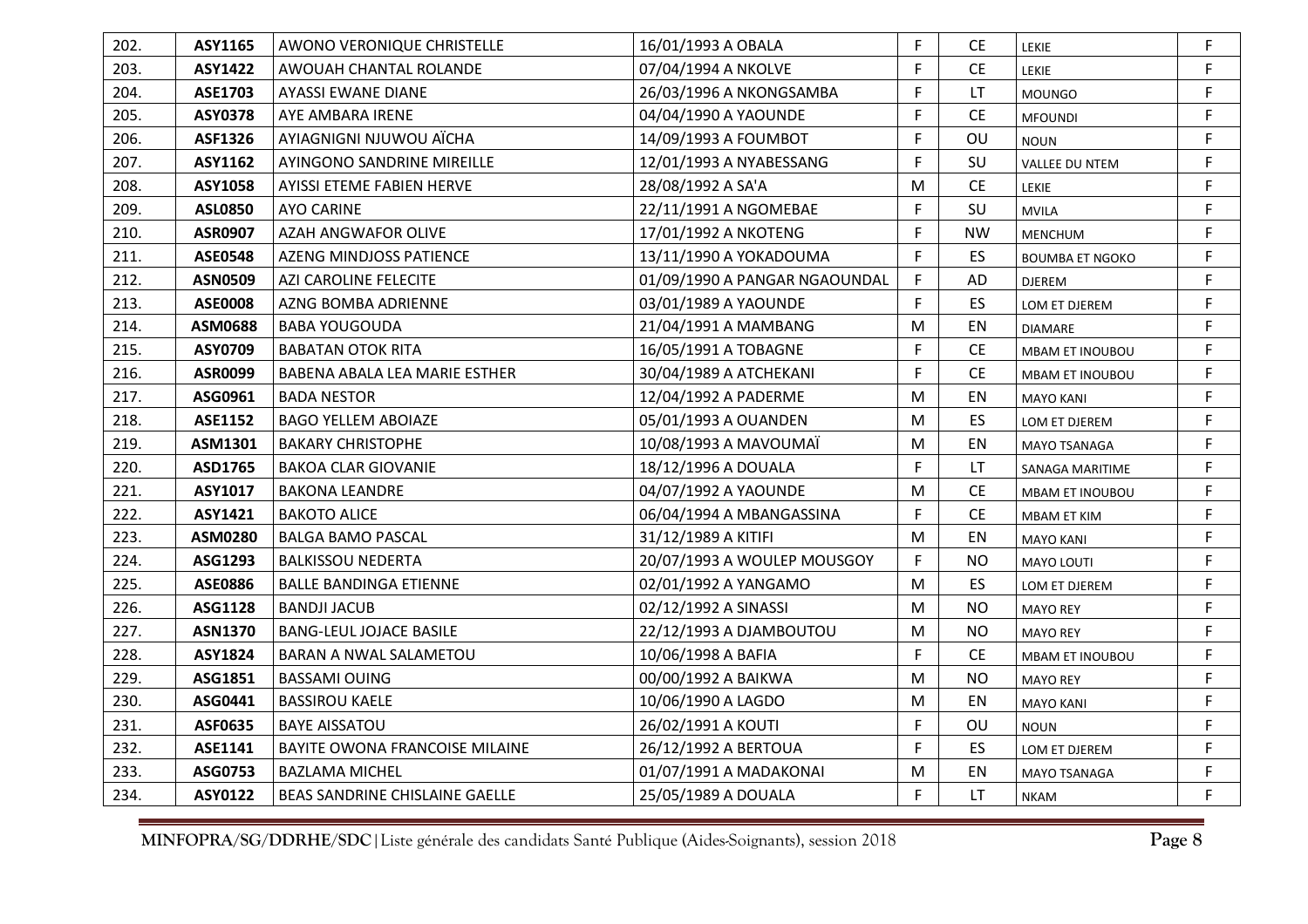| 235. | <b>ASN1127</b> | <b>BEBE BANKI ADELINE</b>          | 01/12/1992 A MEIGANGA      | F. | AD        | <b>MBERE</b>     | F. |
|------|----------------|------------------------------------|----------------------------|----|-----------|------------------|----|
| 236. | ASE1763        | BEBE ELSIE TATAIANA AIMEE          | 12/12/1996 A BADAN         | F. | ES.       | LOM ET DJEREM    | F  |
| 237. | <b>ASR0538</b> | BEDIANG A MBASSA ANNIE             | 30/10/1990 A YAOUNDE       | F. | <b>CE</b> | MBAM ET KIM      | F  |
| 238. | <b>ASL0827</b> | <b>BEDJEME ELISE</b>               | 23/10/1991 A MENGONG       | F. | SU        | <b>MVILA</b>     | F. |
| 239. | ASY1002        | BEFOLO NDO JACQUELINE MARIELLE     | 09/06/1992 A MBALMAYO      | F. | SU        | DJA ET LOBO      | F  |
| 240. | ASG0163        | <b>BEIDI DALBE NATHALIE</b>        | 19/07/1989 A DOUALA        | F. | EN        | <b>MAYO KANI</b> | F. |
| 241. | ASM0192        | <b>BEIDI ESTHER</b>                | 18/08/1989 A FOULOU-KAELE  | F. | EN        | <b>MAYO KANI</b> | F  |
| 242. | ASG0591        | <b>BEKA HOUMA MARTHE</b>           | 01/01/1991 A LOKOTI        | F. | AD        | <b>MBERE</b>     | F. |
| 243. | <b>ASM0488</b> | <b>BEKANE ROSE</b>                 | 01/08/1990 A KAELE         | F  | EN        | <b>MAYO KANI</b> | F  |
| 244. | ASG0998        | <b>BEKIE ALVINE</b>                | 04/06/1992 A GAROUA        | F  | <b>NO</b> | <b>BENOUE</b>    | F. |
| 245. | ASD0203        | <b>BEKOL PETRONILLE CALICE</b>     | 08/09/1989 A DOUALA        | F. | <b>CE</b> | NYONG ET KELLE   | F. |
| 246. | ASY1669        | <b>BEKONO VERONIQUE</b>            | 31/12/1995 A MBALMAYO      | F. | <b>CE</b> | NYONG ET SO'O    | F. |
| 247. | ASY0463        | <b>BEKOU TEMBOU BERLINE</b>        | 09/07/1990 A BAMOUGOUM     | F  | OU        | MIFI             | F  |
| 248. | ASE1030        | <b>BEKOYA PAUL CALVIN</b>          | 14/07/1992 A OUDOU-LAÏ     | M  | ES.       | LOM ET DJEREM    | F  |
| 249. | ASY1174        | <b>BELA VERONIQUE TATIANA</b>      | 03/02/1993 A ETOK          | F  | CE        | LEKIE            | F  |
| 250. | ASE0713        | <b>BELENGUE NICOLE</b>             | 25/05/1991 A BATOURI       | F. | ES.       | <b>KADEY</b>     | F. |
| 251. | <b>ASL0098</b> | BELINGA EFA'A COLINS               | 28/04/1989 A OYEM II       | M  | SU        | <b>MVILA</b>     | F. |
| 252. | ASY1843        | BELINGA FOUDA THERESE FLORETTE     | 01/12/1999 A OSSOESSAM     | F  | <b>CE</b> | NYONG ET SO'O    | F  |
| 253. | <b>ASY1278</b> | <b>BELINGA JEANNE LARISSA</b>      | 01/07/1993 A YAOUNDE       | F  | <b>CE</b> | <b>MFOUNDI</b>   | F  |
| 254. | <b>ASY0573</b> | <b>BELL MARIE GAEL</b>             | 20/12/1990 A BOMB          | F. | <b>CE</b> | NYONG ET KELLE   | F. |
| 255. | <b>ASR0298</b> | <b>BELLA ETUNDI MARLYSE</b>        | 06/01/1990 A NKOMETOU      | F. | <b>CE</b> | LEKIE            | F. |
| 256. | ASY0005        | <b>BENE ABOABE THERESE JANVIER</b> | 01/01/1989 A BENEBALOT     | F. | <b>CE</b> | NYONG ET SO'O    | F  |
| 257. | ASG0366        | BERZAKA AMIWA                      | 21/03/1990 A LAGDO         | F  | <b>NO</b> | <b>BENOUE</b>    | F. |
| 258. | ASY0519        | <b>BETEBE SOLANGE IRENE</b>        | 27/09/1990 A YAOUNDE       | F. | SU        | DJA ET LOBO      | F. |
| 259. | ASR1667        | BETENE MFEGUE MARIE NOELLE         | 25/12/1995 A MBALMAYO      | F. | <b>CE</b> | MEFOU ET AKONO   | F  |
| 260. | <b>ASR0440</b> | BEYALA KAYE CLAIRE LARISSA         | 10/06/1990 A MENGONG       | F. | SU        | <b>MVILA</b>     | F. |
| 261. | ASL1243        | <b>BEYALA MARGUERITE</b>           | 20/05/1993 A NGOVAYANG     | F. | SU        | <b>OCEAN</b>     | F. |
| 262. | ASG0821        | BEYALA METO JEANNE ROSE            | 17/10/1991 A NGOMEDZAP     | F. | <b>CE</b> | NYONG ET MFOUMOU | F. |
| 263. | <b>ASR0335</b> | <b>BEYALA VICTOIRE</b>             | 11/02/1990 A YAOUNDE       | F. | <b>CE</b> | LEKIE            | F. |
| 264. | ASL0912        | <b>BIANG CHRISTELLE PETRONIE</b>   | 24/01/1992 A BIMENGUE      | F. | SU        | <b>MVILA</b>     | F. |
| 265. | ASR0211        | <b>BIBEME MARTHE JULIE</b>         | 17/09/1989 A MVANGA - AYOS | F  | SU        | <b>MVILA</b>     | F  |
| 266. | ASD1779        | <b>BIBIANG ROSE DIVINE</b>         | 26/02/1997 A DOUME         | F. | SU        | <b>MVILA</b>     | F. |
| 267. | ASY0660        | <b>BIBIO IRENE</b>                 | 26/03/1991 A BALIAMA       | F. | <b>CE</b> | MBAM ET INOUBOU  | F  |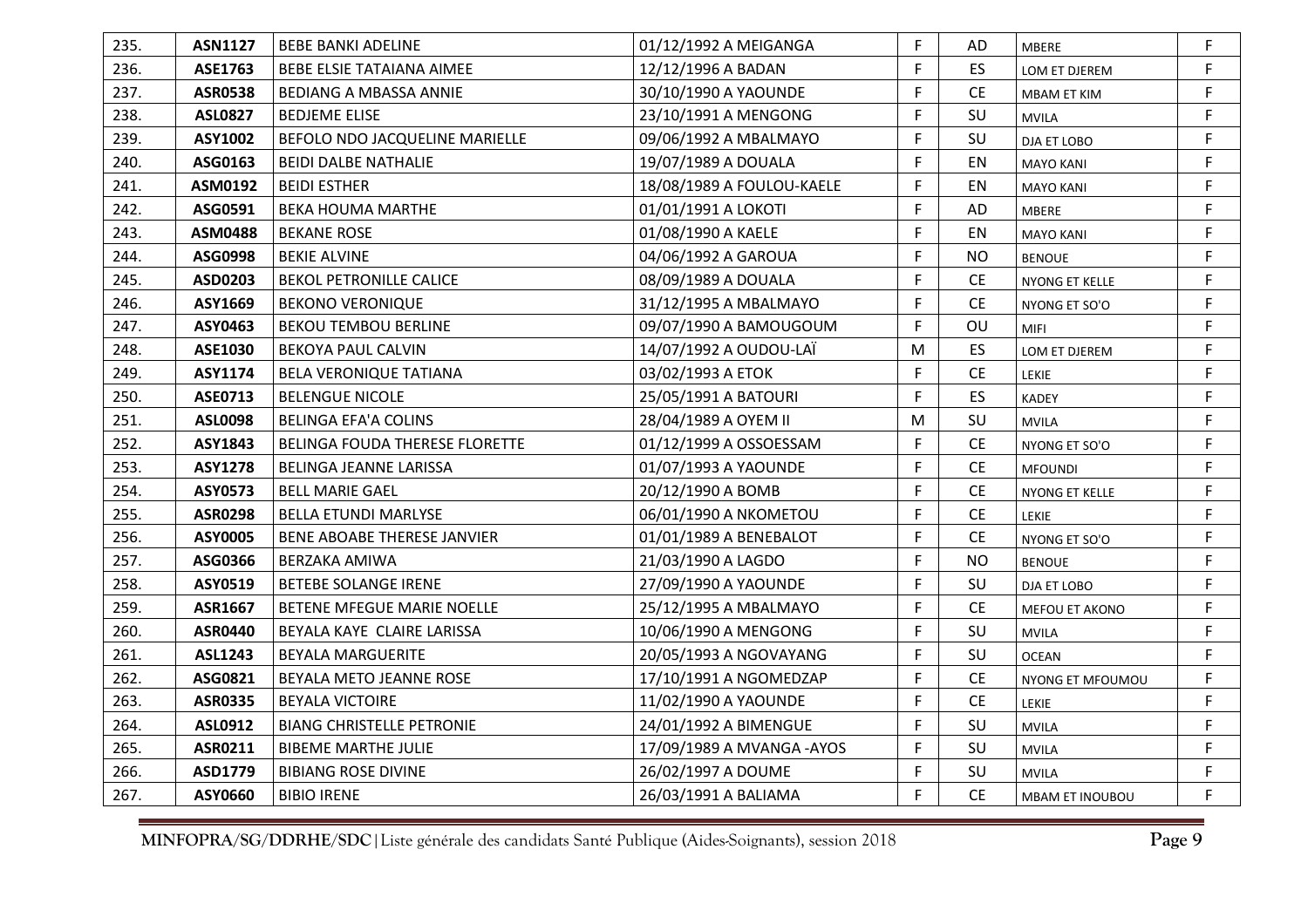| 268. | <b>ASY0577</b> | <b>BIDIAS CHRISTIANE NOELLE</b>   | 25/12/1990 A NDIKINIMEKI     | F. | <b>CE</b>                     | <b>MBAM ET INOUBOU</b> | F  |
|------|----------------|-----------------------------------|------------------------------|----|-------------------------------|------------------------|----|
| 269. | ASE1167        | <b>BIDJIA MBANDY YVETTE</b>       | 21/01/1993 A YOKADOUMA       | F  | <b>ES</b>                     | <b>BOUMBA ET NGOKO</b> | F  |
| 270. | <b>ASY0720</b> | <b>BIDJOGO AFFIDA JEANNE GUY</b>  | 02/06/1991 A MONATELE        | F. | CE                            | <b>LEKIE</b>           | F  |
| 271. | ASD1092        | <b>BIKA FANY AURELIE</b>          | 07/10/1992 A DOUALA          | F  | LT.                           | <b>NKAM</b>            | F. |
| 272. | <b>ASR0006</b> | <b>BIKELE CATHERINE HORTENSE</b>  | 02/01/1989 A NKOLFEP         | F  | <b>CE</b>                     | LEKIE                  | F  |
| 273. | ASY1713        | <b>BIKIE FOUNA FLORA NICOLE</b>   | 24/04/1996 A LEBAMZIP I      | F  | <b>CE</b>                     | <b>LEKIE</b>           | F. |
| 274. | ASE0951        | <b>BIKOMO MESSANGA BEATRICE</b>   | 26/03/1992 A MBANG           | F  | $\mathsf{CE}% _{\mathcal{A}}$ | NYONG ET MFOUMOU       | F  |
| 275. | ASY1204        | <b>BILEGUE ELISABETH HORTENSE</b> | 18/03/1993 A OBALA           | F. | <b>CE</b>                     | <b>HAUTE SANAGA</b>    | F  |
| 276. | ASY0925        | BILEGUE MEDZENGUE LOUISE FRANCINE | 12/02/1992 A EVODOULA        | F  | <b>CE</b>                     | LEKIE                  | F  |
| 277. | ASG1673        | BILKISSOU RASHMI épse POUMIE      | 02/01/1996 A GAROUA          | F. | OU                            | <b>NOUN</b>            | F. |
| 278. | ASD0261        | <b>BILOA ANASTASIE CECILE</b>     | 30/11/1989 A YAOUNDE         | F. | <b>CE</b>                     | MEFOU ET AKONO         | F  |
| 279. | ASY1760        | <b>BILOA ANGELE LAURENTINE</b>    | 22/11/1996 A EMANA           | F. | <b>CE</b>                     | LEKIE                  | F. |
| 280. | ASY1610        | BILOA BELOMO NADINE MARIE LOUISE  | 03/07/1995 A EFOK            | F  | <b>CE</b>                     | LEKIE                  | F  |
| 281. | <b>ASY0328</b> | <b>BILOA BERNADETTE ROSALIE</b>   | 25/01/1990 A MBALMAYO        | F. | <b>CE</b>                     | NYONG ET SO'O          | F  |
| 282. | ASG0393        | BILOA KOE PULCHERIE MELAINE       | 16/04/1990 A EVODOUL         | F. | CE                            | LEKIE                  | F  |
| 283. | ASY0683        | BILOA TSANGA ROSALIE CINDY        | 15/04/1991 A YAOUNDE         | F  | <b>CE</b>                     | LEKIE                  | F. |
| 284. | <b>ASE0435</b> | <b>BILOUNGA MARIE HORTENCE</b>    | 05/06/1990 A BATOURI         | F. | ES                            | <b>HAUT NYONG</b>      | F  |
| 285. | <b>ASL0625</b> | <b>BILOUNGA SALOME</b>            | 13/02/1991 A ENONGAL         | F  | SU                            | DJA ET LOBO            | F  |
| 286. | ASD1359        | <b>BINZE SANI SYLVIE</b>          | 25/11/1993 A MBANGA          | F  | LT.                           | <b>NKAM</b>            | F  |
| 287. | ASL0471        | <b>BIOMO ESTHER WYLLIAMINE</b>    | 15/07/1990 A NKOEMVONE       | F. | SU                            | <b>MVILA</b>           | F. |
| 288. | ASY1562        | <b>BIONGOL BOAYE HENRIETTE</b>    | 28/02/1995 A OSSIMB II       | F  | <b>CE</b>                     | MBAM ET INOUBOU        | F  |
| 289. | ASL1306        | <b>BISSA MINETTE</b>              | 16/08/1993 A EBOLOWA         | F. | SU                            | <b>MVILA</b>           | F. |
| 290. | ASE0174        | <b>BISSE ROSINE CAROLE</b>        | 31/07/1989 A AKONOLINGA      | F. | ES                            | <b>HAUT NYONG</b>      | F  |
| 291. | <b>ASL0424</b> | <b>BISSO PRISCA RAISSA</b>        | 20/05/1990 A MVIENG          | F. | SU                            | <b>MVILA</b>           | F. |
| 292. | ASY1585        | <b>BITANG MARIE NOEL</b>          | 21/04/1995 A BAFIA           | F. | <b>CE</b>                     | MBAM ET INOUBOU        | F  |
| 293. | ASF1685        | <b>BITBA YOPA FALONE</b>          | 19/02/1996 A BAFOUSSAM       | F. | OU                            | <b>NDE</b>             | F  |
| 294. | <b>ASE0797</b> | <b>BITOMBOH NINE ORIANNE</b>      | 28/08/1991 A LOMIE           | F. | ES                            | <b>HAUT NYONG</b>      | F  |
| 295. | <b>ASL0535</b> | BIYA MENGUE CHRISTELLE CLAUDE     | 20/10/1990 A ZOEBEFAM        | F. | SU                            | <b>MVILA</b>           | F. |
| 296. | <b>ASL0518</b> | <b>BIYATTA JOSEPH DESIRE</b>      | 21/09/1990 A AMBAM           | M  | SU                            | VALLEE DU NTEM         | F  |
| 297. | ASY0769        | <b>BIYIDI MANGA MARIE</b>         | 24/07/1991 A YAOUNDE         | F  | CE                            | MEFOU ET AFAMBA        | F  |
| 298. | ASD0714        | BIYIHA MBAY CHARLY JOEL           | 26/05/1991 A DOUALA          | F. | LT.                           | SANAGA MARITIME        | F  |
| 299. | <b>ASM1784</b> | <b>BOKAO BAHANE ROSE</b>          | 15/04/1997 A MOUDA-MOUTOURWA | F. | EN                            | <b>MAYO KANI</b>       | F  |
| 300. | ASM0182        | <b>BOLDA KALVOKSOU NADEGE</b>     | 06/08/1989 A YAGOUA          | F. | EN                            | <b>MAYO DANAY</b>      | F. |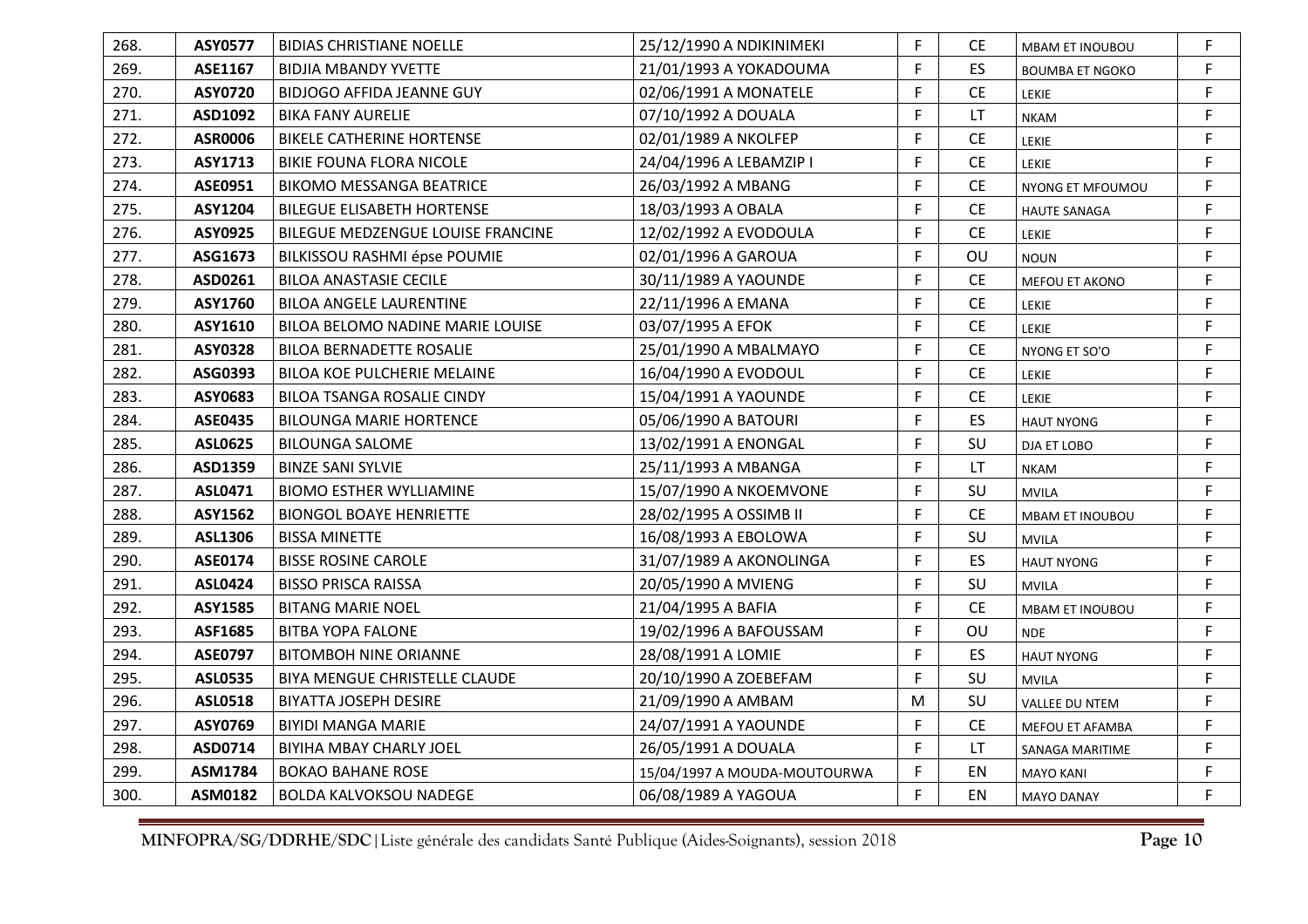| 301. | ASD1051        | <b>BOLLA EWANE SANDRINE</b>        | 18/08/1992 A MELONG         | F. | LT        | <b>MOUNGO</b>         | F. |
|------|----------------|------------------------------------|-----------------------------|----|-----------|-----------------------|----|
| 302. | ASD1270        | <b>BOPDA SOPHINE DORLOCHE</b>      | 25/06/1993 A DOUALA         | F  | OU        | <b>HAUT NKAM</b>      | F. |
| 303. | ASG1699        | BOUBAKARY MOHAMADOU SAÏDOU         | 17/03/1996 A MAROUA         | M  | <b>NO</b> | FARO                  | F. |
| 304. | <b>ASF1588</b> | <b>BOUFFO YEMELI LILIANE LAURE</b> | 06/05/1995 A MBOUDA         | F  | OU        | <b>BAMBOUTOS</b>      | F. |
| 305. | <b>ASE1032</b> | <b>BOUI GARBA JUSLAIN</b>          | 18/07/1992 A GAROUA BOUMAÏ  | M  | ES        | LOM ET DJEREM         | F. |
| 306. | <b>ASF1420</b> | <b>BOULA TAMENO EDITH</b>          | 03/04/1994 A BAMENKOMBO     | F  | OU        | <b>BAMBOUTOS</b>      | F  |
| 307. | ASE0607        | <b>BOUMTJE THERESE MELANIE</b>     | 13/01/1991 A EDEA           | F. | LT.       | SANAGA MARITIME       | F. |
| 308. | ASF0816        | <b>BOUNGA NDADJE CHRISTELLE</b>    | 05/10/1991 A BANGOUA        | F  | OU        | <b>NDE</b>            | F. |
| 309. | ASD0093        | <b>BOUOPDA STEPHANIE</b>           | 21/04/1989 A DOUALA         | F  | OU        | <b>KOUNG KHI</b>      | F. |
| 310. | ASE0026        | BOUZAKA BOUBA CLARANCE             | 22/01/1989 A BUEA           | F  | ES        | LOM ET DJEREM         | F. |
| 311. | ASF0449        | <b>BOUZEU GAMALEUMADELEINE</b>     | 19/06/1990 A BANKA BAFANG   | F. | AD        | <b>MAYO BANYO</b>     | F. |
| 312. | <b>ASY0722</b> | BOYANNE PRUDENCE épse DILI         | 05/06/1991 A GAROUA         | F  | EN        | <b>MAYO KANI</b>      | F. |
| 313. | ASD1756        | <b>BWELE NJAH CARINE EMILIENNE</b> | 08/11/1996 A DOUALA         | F  | LT.       | <b>MOUNGO</b>         | F. |
| 314. | ASD1493        | CHENDEM KOUOKAM EUDOX              | 23/09/1994 A DOUALA         | F  | OU        | <b>HAUTS PLATEAUX</b> | F  |
| 315. | ASE1369        | CHIANAN NICOLINE MAIBEH            | 21/12/1993 A MBOCKENU-OKO   | F  | <b>NW</b> | <b>BUI</b>            | F. |
| 316. | ASG1633        | <b>CHILE -MPOUAMB MARIE ALICE</b>  | 07/09/1995 A ABONG-MBANG    | F  | ES        | <b>HAUT NYONG</b>     | F  |
| 317. | ASG1579        | <b>CHINTANA ODILLE</b>             | 09/04/1995 A BOELI          | F  | <b>NO</b> | <b>BENOUE</b>         | F. |
| 318. | ASF1683        | CHOUKU DJODIA CARLILLE FLORE       | 12/02/1996 A BALENG         | F  | OU        | <b>MIFI</b>           | F. |
| 319. | ASM0747        | DADI ANGELINE                      | 29/06/1991 A TOUBORO        | F. | EN        | <b>MAYO DANAY</b>     | F. |
| 320. | ASM1133        | DAGABO ALBERT                      | 10/12/1992 A GODIGONG       | M  | EN        | <b>MAYO SAVA</b>      | F. |
| 321. | ASM0226        | DAGALAK ELISE                      | 05/10/1989 A MOKOLO         | F  | EN        | MAYO TSANAGA          | F  |
| 322. | ASG1325        | DAGUE-MBE SYLVIE                   | 14/09/1993 A DATCHEKA       | F. | EN        | <b>MAYO DANAY</b>     | F. |
| 323. | ASM1091        | DAGUIDAM AMINA AMINA               | 07/10/1992 A KOZA           | F  | EN        | MAYO TSANAGA          | F. |
| 324. | ASM0856        | DAÏ AWE CELESTINE                  | 27/11/1991 A DOUKOULA       | F. | EN        | <b>MAYO DANAY</b>     | F. |
| 325. | <b>ASN0654</b> | <b>DAIAWE MARTINE</b>              | 13/03/1991 A KONGOLA MAROUA | F  | EN        | <b>MAYO DANAY</b>     | F  |
| 326. | ASG0779        | DAÏDJOLE MARTINE                   | 06/08/1991 A GAROUA         | F. | EN        | <b>MAYO KANI</b>      | F. |
| 327. | ASG0171        | <b>DAKOR HALNABELE</b>             | 28/07/1989 A DJAMBOU-GAROUA | М  | EN        | <b>MAYO DANAY</b>     | F. |
| 328. | ASM0701        | DAKSAF MARCELINE                   | 09/05/1991 A TALA-MOKOLO    | F. | EN        | <b>MAYO SAVA</b>      | F. |
| 329. | ASY0906        | DALE ANKENKOE DIANE MICHELLE       | 15/01/1992 A BERTOUA        | F  | ES        | <b>HAUT NYONG</b>     | F. |
| 330. | <b>ASR1240</b> | DALI MBOTOMO KAMBARI SANDRINE      | 18/05/1993 A BERTOUA        | F  | ES        | LOM ET DJEREM         | F  |
| 331. | <b>ASN1311</b> | DAMDJADA NADEGE                    | 25/08/1993 A MAROUA         | F  | EN        | <b>DIAMARE</b>        | F. |
| 332. | ASG1313        | DAMSARTA IVONNE                    | 31/08/1993 A KOUSSERI       | F  | EN        | <b>MAYO SAVA</b>      | F  |
| 333. | ASM1809        | DAMTSAÏ VERONIQUE                  | 14/12/1997 A MOKOLA         | F  | EN        | MAYO TSANAGA          | F. |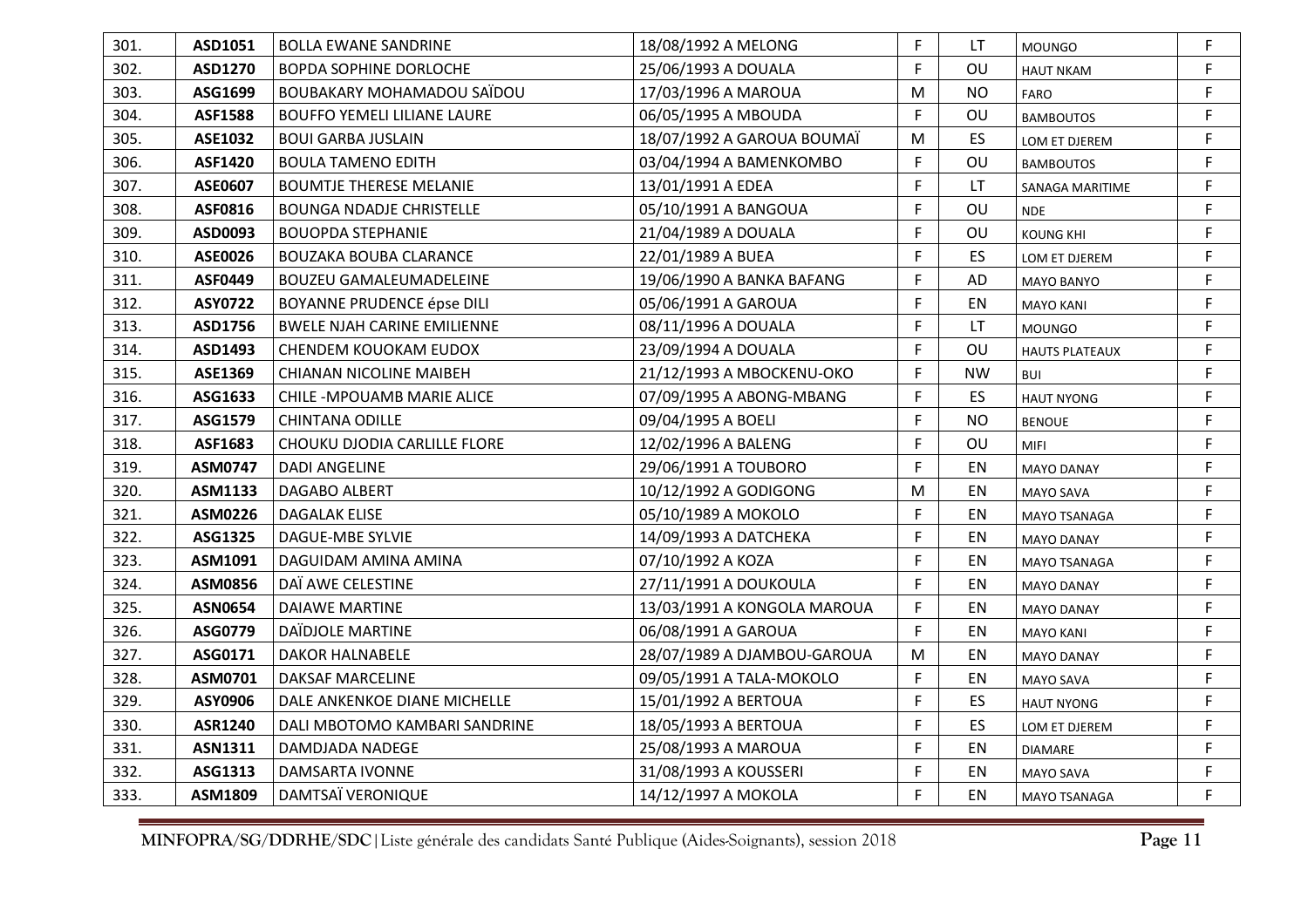| 334. | ASG0217        | DANADAM BIZOK JULIENNE            | 28/09/1989 A MOKOLO               | F         | EN        | <b>MAYO TSANAGA</b>    | F  |
|------|----------------|-----------------------------------|-----------------------------------|-----------|-----------|------------------------|----|
| 335. | ASM1676        | <b>DANAGAÏ CHRISTELLE</b>         | 07/01/1996 A MOKOLO               | F         | EN        | <b>MAYO TSANAGA</b>    | F. |
| 336. | ASG0562        | DANAGAI NATHALIE                  | 27/11/1990 A DOUVAR-MOKOLO        | F         | EN        | MAYO TSANAGA           | F. |
| 337. | ASG1625        | DANANGWAI DAMARIS                 | 18/08/1995 A MADAKONAI            | F         | EN        | MAYO TSANAGA           | F. |
| 338. | ASG0620        | <b>DANBEUBE ADELINE</b>           | 02/02/1991 A MAYO GALKE-TCHOLLIRE | F         | <b>NO</b> | <b>BENOUE</b>          | F. |
| 339. | ASM0351        | DANEDJO RACHEL                    | 01/03/1990 A TOLKOMARI            | F         | EN        | <b>MAYO KANI</b>       | F  |
| 340. | <b>ASE0289</b> | DANGAKONDOU CONSTANT DOUGLAS      | 02/01/1990 A GARI GOMBO           | M         | <b>ES</b> | <b>BOUMBA ET NGOKO</b> | F. |
| 341. | <b>ASM1582</b> | DANGALVA CATHERINE                | 15/04/1995 A SOULEDE              | F         | EN        | MAYO TSANAGA           | F  |
| 342. | ASM0613        | DANRA JULES AIME                  | 20/01/1991 A TOULOUM              | M         | EN        | <b>MAYO KANI</b>       | F  |
| 343. | <b>ASN0034</b> | <b>DANRA KAOSSIRI</b>             | 30/01/1989 A GAROUA               | M         | EN        | <b>MAYO DANAY</b>      | F  |
| 344. | <b>ASN1657</b> | <b>DAO DENIS</b>                  | 22/11/1995 A GUNBELA MEIGANGA     | M         | AD        | <b>MBERE</b>           | F. |
| 345. | <b>ASN1374</b> | DAOUDA ADAMOU                     | 31/12/1993 A TOUBORO              | M         | <b>NO</b> | <b>MAYO REY</b>        | F. |
| 346. | ASM1647        | DAOUDA BERTRAND ISMAEL            | 14/10/1995 A DOULEK               | M         | EN        | <b>DIAMARE</b>         | F  |
| 347. | <b>ASN1375</b> | DAOUDOU DAYINA ELIE DASLIE        | 31/12/1993 A TENAH DIR            | M         | AD        | <b>MBERE</b>           | F. |
| 348. | ASG0264        | DARWA MARIE LAURE                 | 02/12/1989 A GAROUA               | F         | EN        | <b>MAYO DANAY</b>      | F. |
| 349. | <b>ASY1518</b> | DASSI CHENDJOU VANESSA            | 13/11/1994 A BAMENDJOU            | F.        | OU        | <b>HAUTS PLATEAUX</b>  | F. |
| 350. | ASG0924        | DAYANG DJONKREO FRANCOIS          | 12/02/1992 A LAGDO                | M         | EN        | <b>MAYO KANI</b>       | F  |
| 351. | ASG0410        | DAYANG TIDJAO SYLVIN              | 04/05/1990 A GAROUA               | M         | EN        | <b>MAYO KANI</b>       | F  |
| 352. | ASM0529        | <b>DEDEGOA PAULINE</b>            | 10/10/1990 A GAMNAGA              | F         | EN        | <b>MAYO SAVA</b>       | F. |
| 353. | <b>ASF1773</b> | <b>DEJO TAMO JOSELINE</b>         | 20/01/1997 A BAMOUGOUM            | F         | OU        | <b>MENOUA</b>          | F. |
| 354. | ASE0491        | <b>DELOA HENRIETTE</b>            | 03/08/1990 A KENTZOU              | F         | ES        | <b>KADEY</b>           | F  |
| 355. | ASG1354        | DEMAGAI CHEYEGUED PAULINE         | 12/11/1993 A MADAKONAI            | F.        | EN        | MAYO TSANAGA           | F. |
| 356. | ASD1486        | <b>DEMANOU OSTINE</b>             | 03/09/1994 A BAMENDOU             | F         | OU        | <b>MENOUA</b>          | F. |
| 357. | ASE0010        | <b>DENA MARTHE</b>                | 04/01/1989 A BERTOUA              | F.        | ES        | LOM ET DJEREM          | F. |
| 358. | ASG0789        | DEPIGDJI KAHD ELISE NICAEL        | 20/08/1991 A BALEVENG             | F         | OU        | <b>MENOUA</b>          | F. |
| 359. | ASY0750        | DEUMANOU NGUEPI ARIANE            | 30/06/1991 A BAFU                 | F.        | OU        | <b>MENOUA</b>          | F. |
| 360. | ASF1196        | DEUMENI NOUBISSIE ODILE CHRISTINE | 06/03/1993 A MANENGOLE            | F         | OU        | <b>HAUT NKAM</b>       | F. |
| 361. | ASG1852        | DEUZOUMBE JEAN                    | 00/00/1994 A BERE                 | M         | <b>NO</b> | <b>MAYO REY</b>        | F. |
| 362. | ASD0940        | <b>DIBA LARISSA</b>               | 14/03/1992 A OLOMBE MOUANKO       | F         | <b>LT</b> | SANAGA MARITIME        | F. |
| 363. | <b>ASM0875</b> | <b>DICKSIA GOLLIA VICTOR</b>      | 31/12/1991 A KOUSSERI             | ${\sf M}$ | EN        | <b>MAYO DANAY</b>      | F  |
| 364. | ASY1589        | <b>DIDJA MANA</b>                 | 06/05/1995 A YAGOUA               | F         | EN        | <b>MAYO KANI</b>       | F. |
| 365. | ASY0444        | <b>DIEBE TEIBE RACHEL</b>         | 11/06/1990 A MAROUA               | F         | EN        | <b>MAYO KANI</b>       | F  |
| 366. | ASF1464        | DIFFOKOUA NANGMO MARIANE LYSETTE  | 25/07/1994 A BAMENDOU             | F         | OU        | <b>MENOUA</b>          | F. |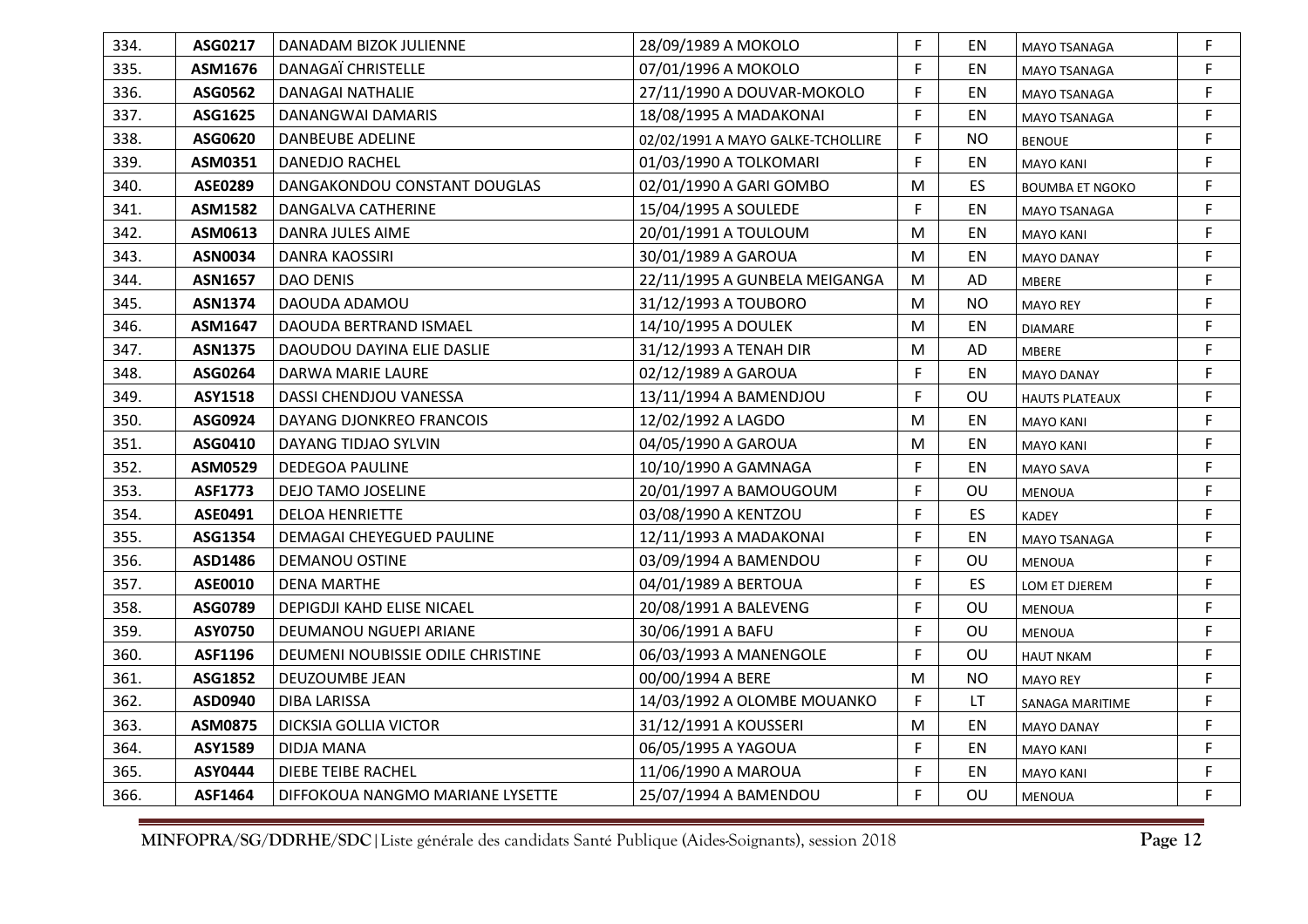| 367. | ASG0313        | <b>DIGA KALI</b>              | 11/01/1990 A DJOHONG      | F. | EN        | <b>LOGONE ET CHARI</b> | F  |
|------|----------------|-------------------------------|---------------------------|----|-----------|------------------------|----|
| 368. | ASY1490        | DIMA AVINA ODILE NADEGE       | 12/09/1994 A NKOLMESSENG  | F. | <b>CE</b> | <b>LEKIE</b>           | F  |
| 369. | ASY0425        | DIMANDI EKE CHRLOTTE MAREILLE | 20/05/1990 A EDEA         | F. | LT.       | SANAGA MARITIME        | F  |
| 370. | ASY0412        | <b>DIMEMEY VERONIQUE</b>      | 07/05/1990 A DAKAR-MAROUA | F  | EN        | <b>DIAMARE</b>         | F  |
| 371. | ASG1168        | <b>DINGBA JOEL</b>            | 24/01/1993 A GOLOMPOUI    | M  | EN        | <b>MAYO DANAY</b>      | F  |
| 372. | ASY0935        | DINNAMOU TCHAIDOUMOU          | 06/03/1992 A GOLLA-YAGOUA | M  | EN        | <b>MAYO KANI</b>       | F  |
| 373. | ASY0967        | DIOH NGONDI ARIELLE SUZANNE   | 19/04/1992 A POUMA        | F  | LT.       | <b>MOUNGO</b>          | F  |
| 374. | ASE1584        | <b>DIPO NGUIARO FELIX</b>     | 20/04/1995 A NAMBORA      | M  | ES        | <b>KADEY</b>           | F  |
| 375. | <b>ASN0581</b> | DIROBA SOULEY                 | 31/12/1990 A DJALINGO     | M  | <b>NO</b> | FARO                   | F  |
| 376. | ASG1624        | DIWA DJANNATOU YAYA           | 17/08/1995 A MONATELE     | F  | AD        | <b>DJEREM</b>          | F  |
| 377. | <b>ASN0679</b> | DIZA ADELAÏDE                 | 13/04/1991 A MEIGANGA     | F  | AD        | <b>MBERE</b>           | F  |
| 378. | <b>ASE0048</b> | DIZA ODETTE                   | 20/02/1989 A SABAL        | F. | ES        | LOM ET DJEREM          | F. |
| 379. | <b>ASN0824</b> | <b>DJABOU JEANETTE</b>        | 21/10/1991 A NGAOUNDERE   | F  | EN        | <b>MAYO KANI</b>       | F  |
| 380. | <b>ASE1320</b> | DJABOU MATHON JULIE ALIDA     | 08/09/1993 A LOMIE        | F. | ES        | <b>KADEY</b>           | F  |
| 381. | ASG0235        | DJABOU SOUMO HONORINE         | 16/10/1989 A BOURHA       | F. | EN        | <b>MAYO DANAY</b>      | F  |
| 382. | ASE0676        | DJADERA MARILYNE KATIA        | 10/04/1991 A BATOURI      | F  | ES        | <b>KADEY</b>           | F  |
| 383. | ASM1407        | DJAMILA OUSMANOU              | 25/02/1994 A MAMBANG-MERI | F. | EN        | <b>DIAMARE</b>         | F  |
| 384. | ASG0646        | <b>DJAMNONE FLORENCE</b>      | 08/03/1991 A PADERME      | F  | <b>NO</b> | <b>BENOUE</b>          | F  |
| 385. | <b>ASR1028</b> | DJANPA NJIOWOU IRENE RAISSA   | 13/07/1992 A YAOUNDE      | F. | OU        | <b>NDE</b>             | F  |
| 386. | ASY0957        | <b>DJANTOU NGANDJI IRENE</b>  | 05/04/1992 A TONGA        | F. | OU        | <b>NDE</b>             | F. |
| 387. | ASY1659        | <b>DJARATOU NADJI</b>         | 28/11/1995 A YAOUNDE      | F  | EN        | <b>MAYO DANAY</b>      | F  |
| 388. | ASD0390        | DJATA BOUNYA ANGELE LILIANNE  | 15/04/1990 A LOBETHAL     | F. | LT        | SANAGA MARITIME        | F  |
| 389. | <b>ASE0088</b> | DJAYE MBIDA AURELIE BERTILLE  | 19/04/1989 A NKONO        | F  | ES        | <b>HAUT NYONG</b>      | F  |
| 390. | ASG1849        | DJE LAW NAFMI DORCAS          | 00/00/1990 A ZOUVOUL      | F. | EN        | <b>MAYO TSANAGA</b>    | F  |
| 391. | ASM0904        | <b>DJEBBA ALIDA</b>           | 15/01/1992 A MAROUA       | F. | EN        | <b>MAYO KANI</b>       | F  |
| 392. | ASG1001        | DJEBBA KAMANDA                | 09/06/1992 A PADAM        | F. | EN        | <b>MAYO KANI</b>       | F  |
| 393. | ASF0712        | DJEMMA PENGUE EDITH ELEONORE  | 24/05/1991 A MBO BANDJOUN | F. | OU        | <b>KOUNG KHI</b>       | F. |
| 394. | <b>ASM1119</b> | <b>DJENABOU</b>               | 18/11/1992 A MAROUA       | F. | EN        | MAYO TSANAGA           | F. |
| 395. | <b>ASN1428</b> | <b>DJENABOU</b>               | 02/05/1994 A MINIM        | F. | AD        | <b>DJEREM</b>          | F  |
| 396. | ASG1101        | <b>DJENGUE YVETTE</b>         | 17/10/1992 A BOUAM        | F. | ES        | LOM ET DJEREM          | F  |
| 397. | ASY1296        | DJEUFACK SANDRINE LAURE       | 03/08/1993 A FONGO-TONGO  | F  | OU        | <b>MENOUA</b>          | F  |
| 398. | <b>ASR1245</b> | DJIALA JOSIANE                | 22/05/1993 A MBOUDA       | F  | OU        | <b>BAMBOUTOS</b>       | F  |
| 399. | ASE1371        | DJIEL OMPONG MOLENE           | 22/12/1993 A ABONG-MBANG  | F. | ES        | <b>HAUT NYONG</b>      | F  |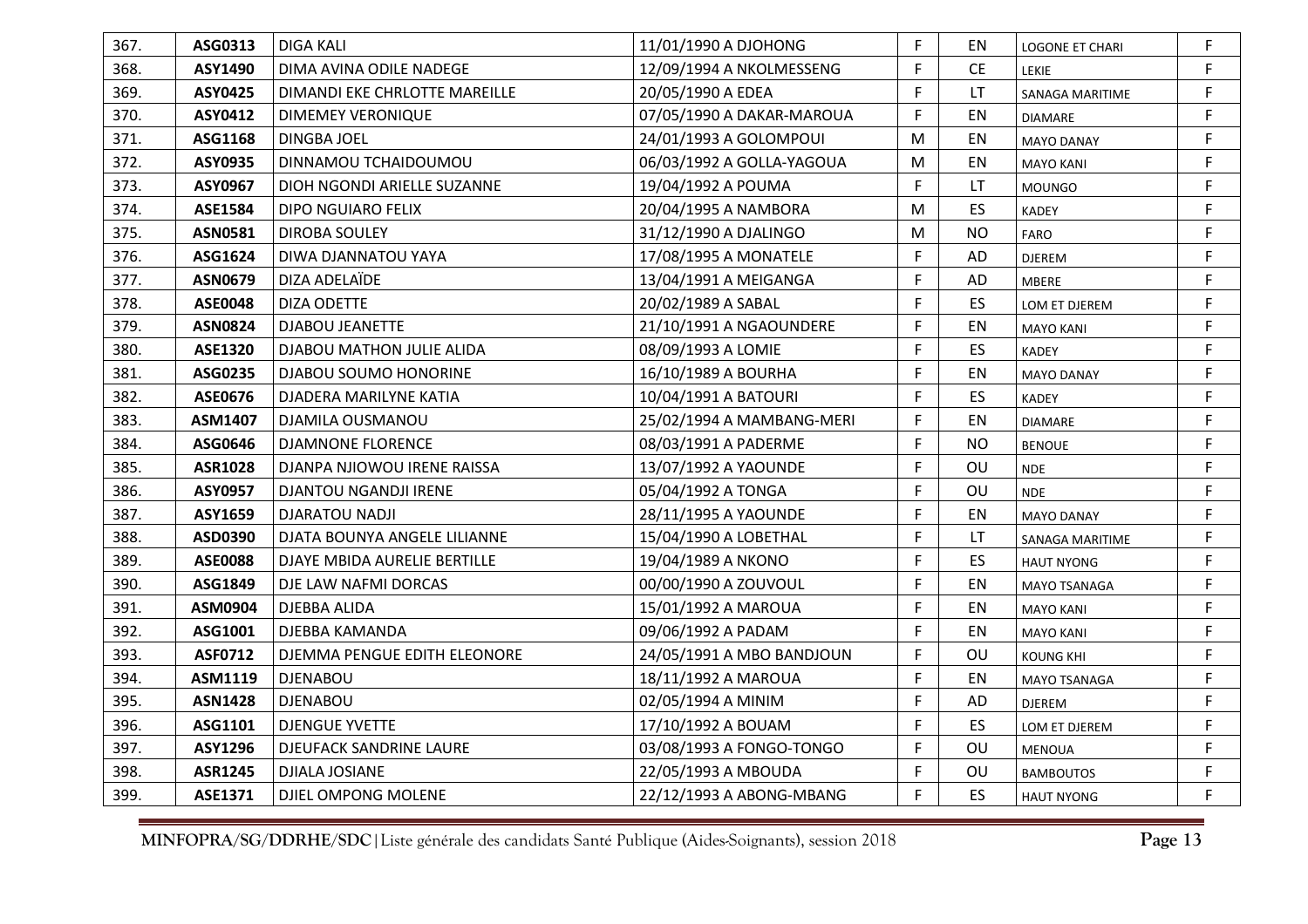| 400. | <b>ASR0915</b> | <b>DJIENG BIENVENU</b>            | 31/01/1992 A BAFIA              | M  | <b>CE</b> | <b>MBAM ET INOUBOU</b> | F  |
|------|----------------|-----------------------------------|---------------------------------|----|-----------|------------------------|----|
| 401. | ASD1223        | DJIJDA JUNIE PRISCA               | 28/04/1993 A DOUALA             | F. | OU        | <b>NDE</b>             | F  |
| 402. | ASE0993        | DJIMBE EFFOUDOU MARIE CHRISTELLE  | 28/05/1992 A ABONG-MBANG        | F. | ES        | <b>HAUT NYONG</b>      | F  |
| 403. | ASD1284        | DJIMEGA TIENTCHEU SUZANNE         | 06/07/1993 A MOUMEE             | F. | OU        | <b>HAUT NKAM</b>       | F. |
| 404. | ASY0004        | DJIMPONG SIMO ARIANE LETICIA      | 01/01/1989 A FOUMBOT            | F. | OU        | <b>KOUNG KHI</b>       | F  |
| 405. | ASY0342        | DJOFANG WAMEN ALIDA PRISCA        | 17/02/1990 A YAOUNDE            | F  | OU        | <b>NDE</b>             | F  |
| 406. | <b>ASR0757</b> | DJOMDJEU WOUENDEU MARCELLE        | 07/07/1991 A BAFANG             | F. | OU        | <b>HAUT NKAM</b>       | F  |
| 407. | ASF1599        | DJOMETIO KEVINE LUCLEX            | 01/06/1995 A BAMENDOU CHEFFERIE | F. | OU        | <b>MENOUA</b>          | F. |
| 408. | <b>ASL1755</b> | <b>DJOMO JULIE PRISCILLE</b>      | 01/11/1996 A ENONGAL            | F  | SU        | <b>MVILA</b>           | F  |
| 409. | ASM0111        | <b>DJONYANG ALBERT</b>            | 13/05/1989 A BAÏLA              | M  | EN        | <b>MAYO KANI</b>       | F  |
| 410. | ASY1346        | <b>DJOU DIDIANE</b>               | 18/10/1993 A BATCHAM            | F. | OU        | <b>BAMBOUTOS</b>       | F  |
| 411. | <b>ASY1368</b> | <b>DJOU IRENE ROSADOR</b>         | 20/12/1993 A BATCHAM            | F  | OU        | <b>BAMBOUTOS</b>       | F. |
| 412. | ASY0785        | <b>DJOUADJON MAURIANCE GABINE</b> | 15/08/1991 A DSCHANG            | F  | OU        | <b>MENOUA</b>          | F  |
| 413. | <b>ASE1450</b> | <b>DJOUDE BELLO ELIE LEONEL</b>   | 12/06/1994 A GAROUA BOUMAÏ      | M  | ES        | LOM ET DJEREM          | F  |
| 414. | <b>ASF1628</b> | DJOUENEKANG TATSINKOU VANESSA     | 26/08/1995 A BAMOUGOUM          | F  | OU        | <b>MIFI</b>            | F. |
| 415. | ASE1161        | <b>DJOUKASSOE STEVE</b>           | 11/01/1993 A YOKADOUMA          | M  | ES        | <b>BOUMBA ET NGOKO</b> | F. |
| 416. | ASD1471        | DJOUKENG TAFADJI ALBERT FRANCLAIN | 10/08/1994 A FIALA              | M  | OU        | MENOUA                 | F  |
| 417. | <b>ASN1612</b> | <b>DJOULAI DAHIROU</b>            | 11/07/1995 A GALIM TIGNERE      | F. | AD        | <b>FARO ET DEO</b>     | F  |
| 418. | ASG1590        | DJOULAYATOU IDRISSOU              | 10/05/1995 A HAMAKOUSSOU        | F  | <b>NO</b> | <b>BENOUE</b>          | F. |
| 419. | ASD1736        | DJOULAYATOU SOULEY MANOU          | 25/08/1996 A DOUALA             | F  | AD        | <b>DJEREM</b>          | F. |
| 420. | ASE1105        | <b>DJOULDE ROGER</b>              | 22/10/1992 A GAROUA BOUMAÏ      | M  | ES        | LOM ET DJEREM          | F  |
| 421. | ASG0229        | <b>DJOUMA BAIKAME</b>             | 07/10/1989 A KAELE              | F. | EN        | <b>MAYO KANI</b>       | F  |
| 422. | ASN0941        | <b>DJOUMAI HELENE</b>             | 15/03/1992 A BELEL              | F. | <b>NO</b> | <b>MAYO REY</b>        | F  |
| 423. | ASE0069        | <b>DJOUMB MICHELLE FLORE</b>      | 21/03/1989 A NKOL MVOLAN        | F. | ES        | <b>HAUT NYONG</b>      | F  |
| 424. | ASD0370        | DJOUMBI YANTCHI CAMILLE DUPLEXE   | 26/03/1990 A PENJA              | F. | OU        | <b>HAUT NKAM</b>       | F  |
| 425. | ASE1286        | <b>DJOUOH MODANG GINETTE</b>      | 10/07/1993 A BERTOUA            | F. | ES        | <b>KADEY</b>           | F  |
| 426. | ASF1309        | DJOUSSI KAMGANG ARMELLE FLORE     | 21/08/1993 A BAFOUSSAM          | F. | OU        | <b>HAUTS PLATEAUX</b>  | F. |
| 427. | ASF0119        | <b>DJUEFOUO AURELINE</b>          | 22/05/1989 A BATCHAM            | F. | OU        | <b>BAMBOUTOS</b>       | F. |
| 428. | <b>ASF0447</b> | <b>DJUEKUI DIANE CECILE</b>       | 14/06/1990 A MBOUDA             | F. | OU        | <b>BAMBOUTOS</b>       | F  |
| 429. | ASY0101        | DJUFO TSATEDEM MERVEILLE          | 02/05/1989 A MBOUDA             | F. | OU        | <b>BAMBOUTOS</b>       | F  |
| 430. | <b>ASE1177</b> | DJUIFFOUO JOSELANIE               | 08/02/1993 A MBO MBANDJOUN      | F  | OU        | <b>MIFI</b>            | F  |
| 431. | ASD0661        | DJUIGNE TSACHOUA YOLANDE BIOLE    | 27/03/1991 A DOUALA             | F. | OU        | <b>HAUT NKAM</b>       | F  |
| 432. | ASF1409        | <b>DJUIKOM ELEINE</b>             | 02/03/1994 A HA BANDJOUN        | F. | OU        | <b>KOUNG KHI</b>       | F  |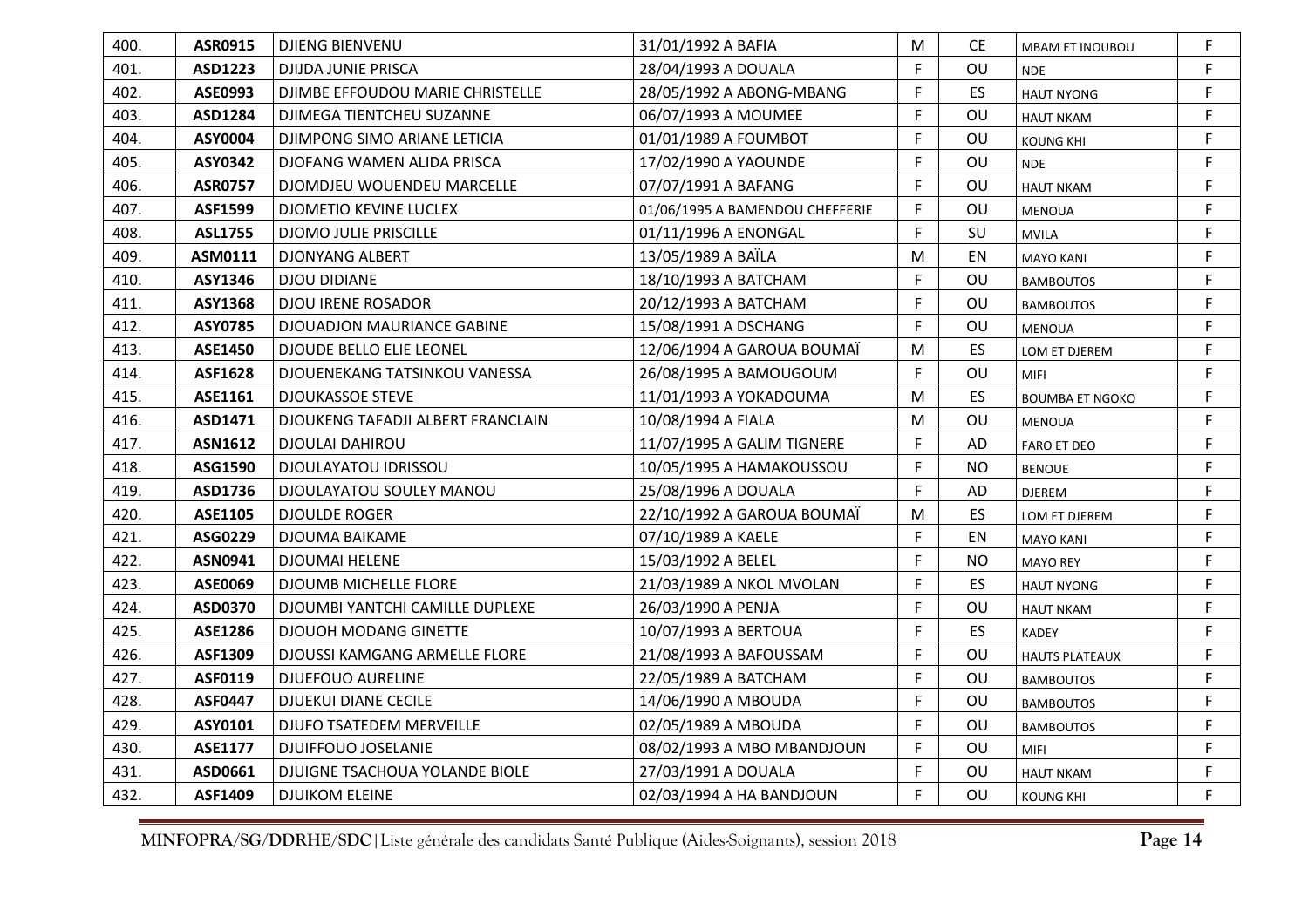| 433. | <b>ASF1705</b> | DJUIMO KONCHIPE JULY CLAUDE       | 01/04/1996 A BANA            | F. | OU        | <b>HAUT NKAM</b>       | F. |
|------|----------------|-----------------------------------|------------------------------|----|-----------|------------------------|----|
| 434. | <b>ASE0458</b> | DJUINE NOFFOZO VICKY              | 28/06/1990 A MBOUDA          | F. | OU        | <b>BAMBOUTOS</b>       | F  |
| 435. | ASY0297        | DJUNE OLIVE FELICITE              | 05/01/1990 A YAOUNDE         | F. | OU        | <b>BAMBOUTOS</b>       | F  |
| 436. | ASF1109        | <b>DJUSSI SOREL LAURE</b>         | 29/10/1992 A KEKEM           | F. | OU        | <b>BAMBOUTOS</b>       | F. |
| 437. | <b>ASE0773</b> | <b>DOBO DOLLY ELDRINE</b>         | 29/07/1991 A BERTOUA         | F. | ES.       | <b>HAUT NYONG</b>      | F. |
| 438. | <b>ASN1144</b> | DOCKO AHMADOU AMED                | 31/12/1992 A MBAKAOU TIBATI  | M  | AD        | <b>DJEREM</b>          | F  |
| 439. | ASE0116        | DOKO ZENGOUE MADELEINE ANNIE      | 19/05/1989 A BERTOUA         | F. | <b>ES</b> | LOM ET DJEREM          | F  |
| 440. | ASD0349        | DONFACK STEPHANIE ALINE           | 26/02/1990 A BAFOUSSAM       | F. | OU        | <b>MENOUA</b>          | F. |
| 441. | <b>ASY1453</b> | DONFFEU GOUMTSA GIANORA           | 17/06/1994 A DJUITITSA       | F. | OU        | <b>MENOUA</b>          | F  |
| 442. | <b>ASF0334</b> | DONGMO ARLETTE LYDIE              | 10/02/1990 A FOTO-DSCHANG    | F. | OU        | <b>MENOUA</b>          | F  |
| 443. | ASD1050        | DONGMO DJIOGUE RAISSA             | 15/08/1992 A BONABERI DOUALA | F  | OU        | MENOUA                 | F. |
| 444. | ASF0196        | DONGMO DONJIO GERARDINE FLORE     | 25/08/1989 A FOUMBAN         | F. | OU        | <b>MENOUA</b>          | F. |
| 445. | <b>ASE1521</b> | DONGMO FEUJIO CHANCELINE JULIENNE | 18/11/1994 A BAMENDOU        | F. | OU        | <b>MENOUA</b>          | F  |
| 446. | ASF1689        | <b>DONGMO JOSSELINE</b>           | 05/03/1996 A BAMENDOU        | F. | OU        | <b>MENOUA</b>          | F  |
| 447. | <b>ASF0255</b> | DONGMO LINDA LOVE                 | 15/11/1989 A BONABERI DOUALA | F. | OU        | <b>MENOUA</b>          | F. |
| 448. | ASY0898        | DONGMO LUCIE RUCTH                | 08/01/1992 A FOKAMEZO        | F. | OU        | <b>MENOUA</b>          | F. |
| 449. | ASY1717        | DONGMO PRINCESSE LYNDA            | 10/05/1996 A DSCHANG         | F. | OU        | <b>MENOUA</b>          | F  |
| 450. | <b>ASY1288</b> | DONGMO SOLANGE KEVINE             | 13/07/1993 A BAMENDOU        | F. | OU        | <b>MENOUA</b>          | F  |
| 451. | ASY0479        | DOOH KOTTO AMANDINE LARISSA       | 25/07/1990 A DOUALA          | F. | <b>LT</b> | <b>WOURI</b>           | F. |
| 452. | ASY1687        | DOUANLA NOGUINESSO ADOR URANIE    | 27/02/1996 A MBOUDA          | F. | OU        | <b>BAMBOUTOS</b>       | F. |
| 453. | ASF0021        | DOUANLA TEGNILEKEU MARIE - NOËL   | 13/01/1989 A BAMENDJOU       | F. | OU        | <b>MENOUA</b>          | F. |
| 454. | ASD1227        | DOUANLA TSAGUE ELVIE EMERENCE     | 04/05/1993 A DOUALA          | F. | OU        | <b>BAMBOUTOS</b>       | F. |
| 455. | ASL1796        | DOUANLA VANESSA                   | 07/08/1997 A BALEVENG        | F. | OU        | <b>MENOUA</b>          | F  |
| 456. | ASD0545        | <b>DOUATSOP JOSIANNE</b>          | 06/11/1990 A BALEVENG        | F. | OU        | <b>MENOUA</b>          | F. |
| 457. | ASM0367        | DOUDOU ABDOULAYE GAÏDI            | 22/03/1990 A KOZA            | F. | EN        | MAYO TSANAGA           | F  |
| 458. | <b>ASN0365</b> | DOUDOU AMINATOU                   | 20/03/1990 A TIGNERE         | F. | AD        | <b>FARO ET DEO</b>     | F  |
| 459. | ASM1671        | DOUDOU MANA ALVINE                | 01/01/1996 A GOING-LARA      | F. | EN        | <b>MAYO KANI</b>       | F. |
| 460. | ASM1475        | <b>DOUGDJE OUMAR</b>              | 16/08/1994 A MOZOGO          | M  | EN        | MAYO TSANAGA           | F. |
| 461. | ASD1383        | <b>DOUKI NDEMA ARSENE</b>         | 05/01/1994 A BARE            | F. | LT.       | <b>MOUNGO</b>          | F  |
| 462. | ASM0259        | DOUMADA DIMADI FLORENCE           | 24/11/1989 A YAGOUA          | F. | EN        | <b>MAYO DANAY</b>      | F. |
| 463. | <b>ASE0267</b> | DOUMBA MEKOTH BILLY FIDELE        | 10/12/1989 A MOAMPACK        | M  | ES.       | <b>BOUMBA ET NGOKO</b> | F. |
| 464. | ASF0124        | <b>DOUMBI KAMGNEM</b>             | 26/05/1989 A BANKIM          | M  | AD        | MAYO BANYO             | F  |
| 465. | ASY0811        | DOUMBOU CHRISTELLE DARLINE        | 21/09/1991 A YAOUNDE         | F. | OU        | <b>MIFI</b>            | F. |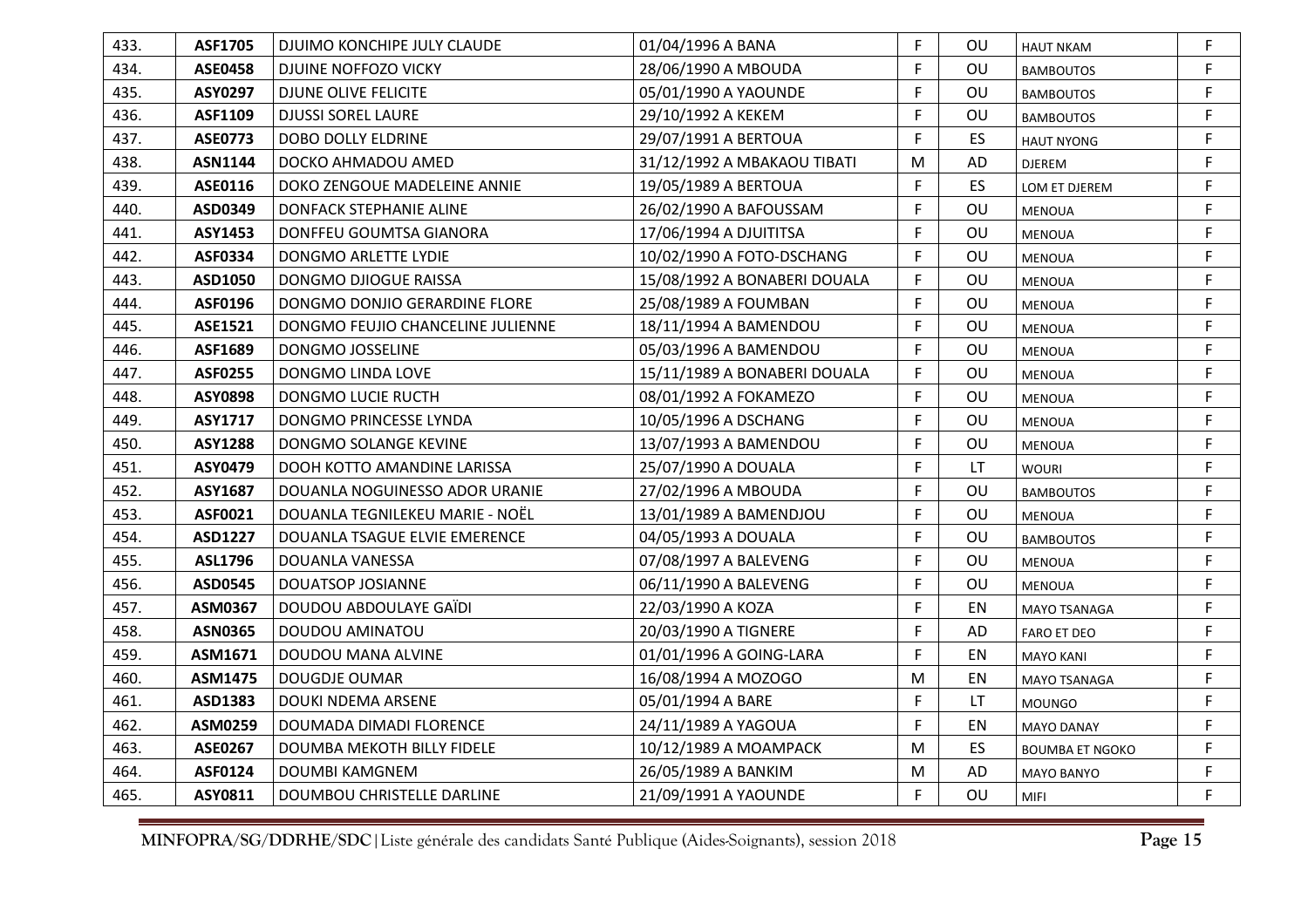| 466. | <b>ASF1224</b> | DOUMTSOP FOKOU AMANDINE          | 28/04/1993 A KOUSSERIE        | F  | OU        | <b>BAMBOUTOS</b>       | F. |
|------|----------------|----------------------------------|-------------------------------|----|-----------|------------------------|----|
| 467. | ASN0943        | DOUP SARAMATOU BENEDICTE         | 16/03/1992 A YOKO             | F. | <b>CE</b> | MBAM ET KIM            | F  |
| 468. | ASG1220        | DOURBAGA JACQUES                 | 13/04/1993 A NGONG            | M  | <b>NO</b> | <b>BENOUE</b>          | F. |
| 469. | ASD1102        | DOUWE EYANGO CARINE              | 20/10/1992 A TIKO FAKO        | F. | LT.       | <b>MOUNGO</b>          | F. |
| 470. | ASE1096        | DWATIE MAKAM SANDRINE            | 10/10/1992 A BERTOUA          | F. | OU        | <b>NDE</b>             | F. |
| 471. | <b>ASF0327</b> | DZELIEU KEUBOU HERMINE           | 23/01/1990 A BALATCHI         | F. | OU        | <b>BAMBOUTOS</b>       | F. |
| 472. | ASD0761        | <b>DZITOUO SEGNOU CHRISTELLE</b> | 09/07/1991 A BABADJOU TOUMAKA | F  | OU        | <b>BAMBOUTOS</b>       | F. |
| 473. | <b>ASY1529</b> | DZOTSALA CLOTILDE ANOUARITE      | 29/11/1994 A NLONG-ONAMBELE   | F. | <b>CE</b> | <b>LEKIE</b>           | F. |
| 474. | <b>ASY0858</b> | <b>EBENE ALINE JOSIANE</b>       | 28/11/1991 A YAOUNDE          | F. | CE        | <b>MFOUNDI</b>         | F. |
| 475. | ASY0139        | EBENE RUPHINE OLIVE              | 19/06/1989 A YAOUNDE          | F. | CE.       | <b>MFOUNDI</b>         | F  |
| 476. | ASY1331        | <b>EBENG OWE ANNE PRISCA</b>     | 26/09/1993 A BOKITO           | F  | <b>CE</b> | <b>MBAM ET INOUBOU</b> | F. |
| 477. | ASR1219        | EBINENGUEYE ELALIE STEPHANIE     | 11/04/1993 A BIATANGANA       | F  | <b>CE</b> | MBAM ET KIM            | F  |
| 478. | <b>ASE0007</b> | <b>EBOH MARIE CLAUDE</b>         | 02/01/1989 A DOUMO MPOUAM     | F  | <b>ES</b> | <b>HAUT NYONG</b>      | F. |
| 479. | ASY0833        | <b>EBOLO ATSAM CATHERINE</b>     | 29/10/1991 A AKONOLINGA       | F. | <b>CE</b> | NYONG ET MFOUMOU       | F. |
| 480. | ASY1761        | <b>EBONJI TECLAIRE</b>           | 24/11/1996 A NKONGSAMBA       | F. | LT.       | <b>MOUNGO</b>          | F. |
| 481. | ASY0262        | <b>EBOUKE ATEBA CLEMENTINE</b>   | 30/11/1989 A SOA              | F. | <b>CE</b> | <b>MBAM ET KIM</b>     | F  |
| 482. | ASY0743        | EBOUKI OLGA DIANE NADEGE         | 23/06/1991 A YAOUNDE          | F  | SU        | <b>OCEAN</b>           | F  |
| 483. | ASY1110        | EBOUTOU ELANGA RAYMONDE          | 01/11/1992 A SANGMELIMA       | F  | SU        | <b>DJA ET LOBO</b>     | F. |
| 484. | <b>ASR1574</b> | <b>EDANGA ANTOINETTE</b>         | 24/03/1995 A YEBTAN           | F  | <b>CE</b> | LEKIE                  | F. |
| 485. | ASY0402        | EDIMA MBIDA JOSEPHINE            | 26/04/1990 A YAOUNDE          | F. | <b>CE</b> | <b>MFOUNDI</b>         | F  |
| 486. | ASE0186        | EDJANE NGUEYA LUCIE              | 08/08/1989 A BERTOUA          | F  | LT        | <b>MOUNGO</b>          | F  |
| 487. | <b>ASL1487</b> | <b>EDJIMBI JULIENNE</b>          | 05/09/1994 A YAOUNDE          | F. | <b>CE</b> | <b>MFOUNDI</b>         | F. |
| 488. | <b>ASE0250</b> | EDJIMBI NGALI THERESE            | 12/11/1989 A MBANDJOCK        | F. | <b>CE</b> | <b>HAUTE SANAGA</b>    | F. |
| 489. | ASY1276        | <b>EDOA JEANNE</b>               | 27/06/1993 A YAOUNDE          | F. | CE        | <b>HAUTE SANAGA</b>    | F. |
| 490. | <b>ASR0950</b> | EDOO MBALLA SANDRINE NELLY       | 26/03/1992 A AWOUT            | F  | SU        | DJA ET LOBO            | F  |
| 491. | <b>ASL1040</b> | <b>EDOU MARCELLIN BRICE</b>      | 28/07/1992 A MELANGUE I       | M  | SU        | <b>MVILA</b>           | F. |
| 492. | ASY1480        | EDOU NAOMIE PELAGIE              | 24/08/1994 A MEYOMESSALA      | F  | SU        | DJA ET LOBO            | F. |
| 493. | ASY0437        | EDOUA ENYEGUE FELICITE NADEGE    | 06/06/1990 A NKOLBEWA I       | F. | <b>CE</b> | NYONG ET SO'O          | F. |
| 494. | ASY0945        | <b>EFAM BILEGUE BRICE</b>        | 16/03/1992 A MAROUA           | F. | <b>CE</b> | LEKIE                  | F  |
| 495. | ASY0202        | <b>EKASSI REINE PELAGIE</b>      | 07/09/1989 A MONATELE         | F  | CE        | LEKIE                  | F. |
| 496. | <b>ASE0512</b> | <b>EKEH GEORGES ALAIN</b>        | 10/09/1990 A MINDOUROU        | M  | ES        | <b>HAUT NYONG</b>      | F. |
| 497. | <b>ASE1392</b> | EKEME NGUELE RONNIE EDLEN        | 16/01/1994 A EBOLOWA          | M  | SU        | <b>MVILA</b>           | F. |
| 498. | <b>ASY1189</b> | EKI ESSISSIMA MARIE PAULE        | 22/02/1993 A NGOVAYANG        | F  | SU        | <b>OCEAN</b>           | F  |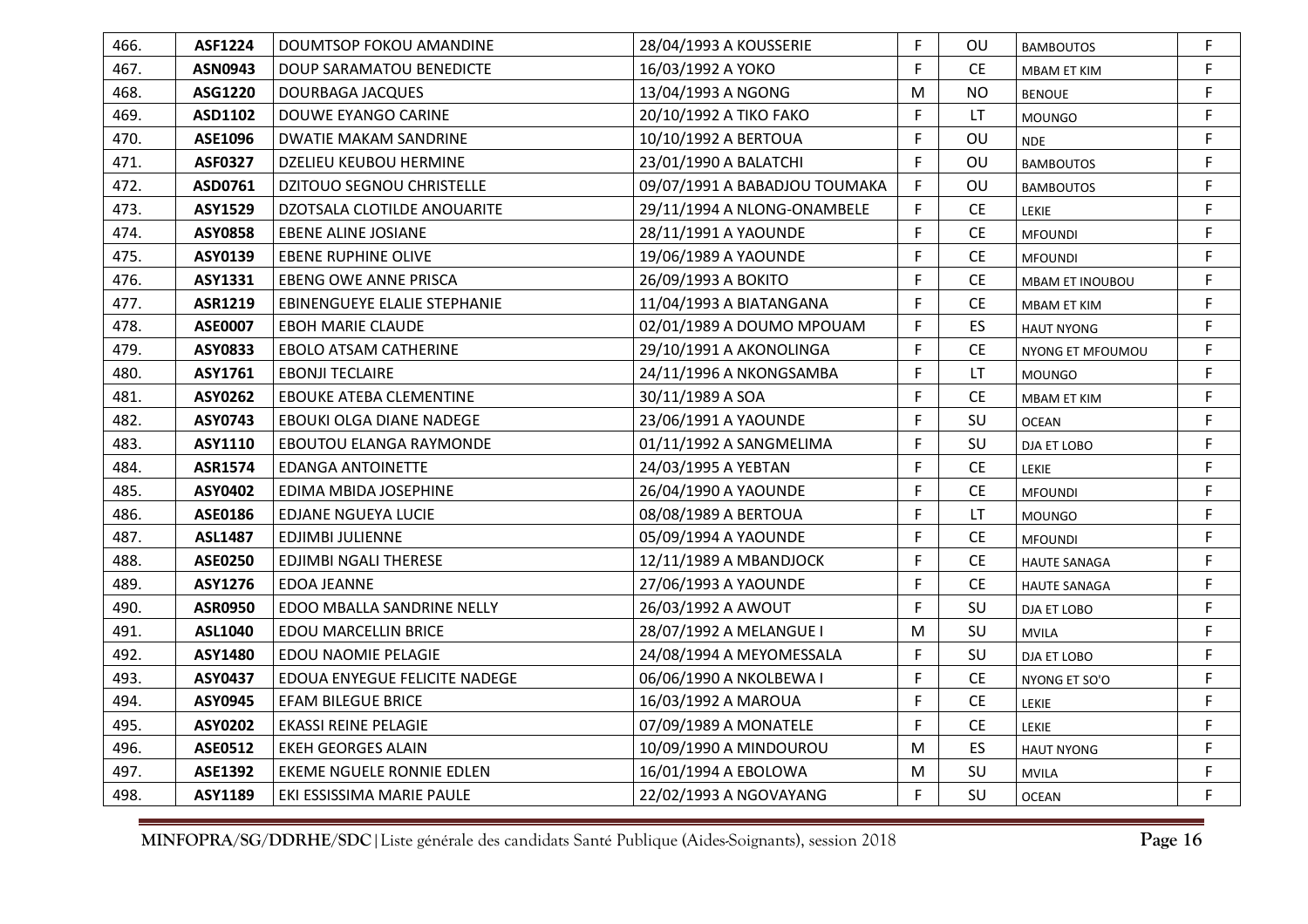| 499. | ASG1269        | <b>EKOBO ZANGA JOSELINE</b>              | 23/06/1993 A MAYO-LOUE       | F. | CE.       | <b>HAUTE SANAGA</b> | F  |
|------|----------------|------------------------------------------|------------------------------|----|-----------|---------------------|----|
| 500. | ASY1457        | <b>EKOLO MARIE JOSEPH</b>                | 01/07/1994 A SONG-ONANA      | F  | <b>CE</b> | LEKIE               | F  |
| 501. | ASY1114        | <b>EKONO FRANCOISE</b>                   | 08/11/1992 A MBELE II        | F  | <b>CE</b> | LEKIE               | F  |
| 502. | ASD0187        | <b>EKOSSO NDABO GUILLAUMETTE</b>         | 08/08/1989 A NGAOUNDERE      | F  | LT.       | <b>MOUNGO</b>       | F. |
| 503. | ASL1813        | EKOTO EKIDI MARIE YOLANDE                | 01/01/1998 A ENGOUTOUK       | F  | SU        | DJA ET LOBO         | F  |
| 504. | ASL0451        | <b>EKOTO GLADYS</b>                      | 21/06/1990 A AVEBE-ESSE      | F  | SU        | DJA ET LOBO         | F  |
| 505. | <b>ASL0937</b> | <b>EKOTO HONORINE</b>                    | 10/03/1992 A EBOLOWA         | F  | SU        | <b>MVILA</b>        | F  |
| 506. | ASD1389        | <b>EKOUBA EPANGUE ANNETTE</b>            | 14/01/1994 A NDOUNGUE        | F  | LT.       | <b>MOUNGO</b>       | F. |
| 507. | <b>ASL1704</b> | EKOUMOU CHRISTINE MARIELLE               | 27/03/1996 A MEZESSE         | F  | SU        | DJA ET LOBO         | F  |
| 508. | ASF0686        | EKUNE EWANE MELAINE ESPERANCE            | 20/04/1991 A MBOUROUKOU      | F  | LT        | <b>MOUNGO</b>       | F  |
| 509. | <b>ASR1433</b> | <b>ELA LAFORTUNE BLANCHE</b>             | 12/05/1994 A SA'A            | F  | <b>CE</b> | LEKIE               | F. |
| 510. | ASY1009        | ELELE OWONA ROSE LYNDA                   | 19/06/1992 A YAOUNDE         | F  | <b>CE</b> | MEFOU ET AKONO      | F  |
| 511. | ASY0405        | ELEME SABINE                             | 30/04/1990 A NKOMOTOU        | F  | CE        | LEKIE               | F  |
| 512. | ASM0173        | ELHADJ MOHAMAT ANNOUR YERIMA             | 31/07/1989 A MAYO-BALLI-MERI | M  | EN        | <b>DIAMARE</b>      | F  |
| 513. | ASD0639        | ELODIE NTOUBA GHISLAINE                  | 02/03/1991 A MBOUROUKOU      | F. | LT        | <b>MOUNGO</b>       | F  |
| 514. | <b>ASY1472</b> | <b>ELOKO HEN THERESE</b>                 | 10/08/1994 A YAOUNDE         | F  | <b>CE</b> | <b>MFOUNDI</b>      | F. |
| 515. | ASY1627        | ELOMO BIALA SERAPHINE DENISE             | 20/08/1995 A NKOLTIMA        | F  | CE        | <b>LEKIE</b>        | F  |
| 516. | ASY1121        | ELOMO MBOLE SABINE ROSE                  | 18/11/1992 A NGONGO          | F  | <b>CE</b> | LEKIE               | F  |
| 517. | <b>ASR1548</b> | <b>ELOUGA MEBADA NATHALIE</b>            | 13/01/1995 A MONATELE        | F  | <b>CE</b> | LEKIE               | F. |
| 518. | ASY1205        | <b>ELOUNDOU AMBEME THERESE PULCHERIE</b> | 20/03/1993 A NTUI I          | F  | <b>CE</b> | MBAM ET KIM         | F  |
| 519. | ASY1044        | <b>EMADE ESSOH GISELE</b>                | 07/08/1992 A MBOU            | F  | LT        | <b>MOUNGO</b>       | F  |
| 520. | ASY0300        | <b>EMADJEU FATCHAK SANDRINE</b>          | 07/01/1990 A BUBA I          | F  | OU        | <b>HAUT NKAM</b>    | F  |
| 521. | <b>ASL0242</b> | <b>EMAN MICHEL LANDRY EUSTACHE</b>       | 05/11/1989 A MAROUA          | M  | SU        | <b>OCEAN</b>        | F. |
| 522. | ASD1334        | <b>EMONGO EKORE AURELIE TATIANA</b>      | 30/09/1993 A MOUMEE          | F  | LT.       | <b>MOUNGO</b>       | F. |
| 523. | <b>ASL0038</b> | ENDE ZOUMOU DEUX CYRILLE                 | 11/02/1989 A MEYOMADJOM      | M  | SU        | DJA ET LOBO         | F  |
| 524. | <b>ASL0482</b> | <b>ENGAMBA CHETIE</b>                    | 28/07/1990 A NDJANTOM        | F  | SU        | DJA ET LOBO         | F  |
| 525. | ASY0017        | <b>ENGOME SOPHIE</b>                     | 11/01/1989 A BOUMNYEBEL      | F  | LT.       | <b>NKAM</b>         | F. |
| 526. | ASY1031        | <b>ENGOUNG ETOUTOU HUGUETTE</b>          | 15/07/1992 A TCHANGUE        | F  | SU        | <b>MVILA</b>        | F  |
| 527. | ASY1826        | <b>ENYEGUE MARIE THERESE</b>             | 17/06/1998 A YAOUNDE         | F  | CE        | MEFOU ET AFAMBA     | F  |
| 528. | ASD0461        | EPETI NYAMSI NELLY CYRILLE               | 06/07/1990 A DOUALA          | F  | LT        | <b>NKAM</b>         | F. |
| 529. | ASY0706        | ESSA'A MVONDO IVAN CEDRIC                | 11/05/1991 A YAOUNDE         | M  | <b>CE</b> | LEKIE               | F. |
| 530. | ASY0130        | <b>ESSAGA AKAMBA AGNES</b>               | 08/06/1989 A DOUALA          | F  | CE        | LEKIE               | F  |
| 531. | <b>ASY0524</b> | <b>ESSAMA JACQUES JUNIOR LIONEL</b>      | 04/10/1990 A YAOUNDE         | M  | <b>CE</b> | <b>MFOUNDI</b>      | F  |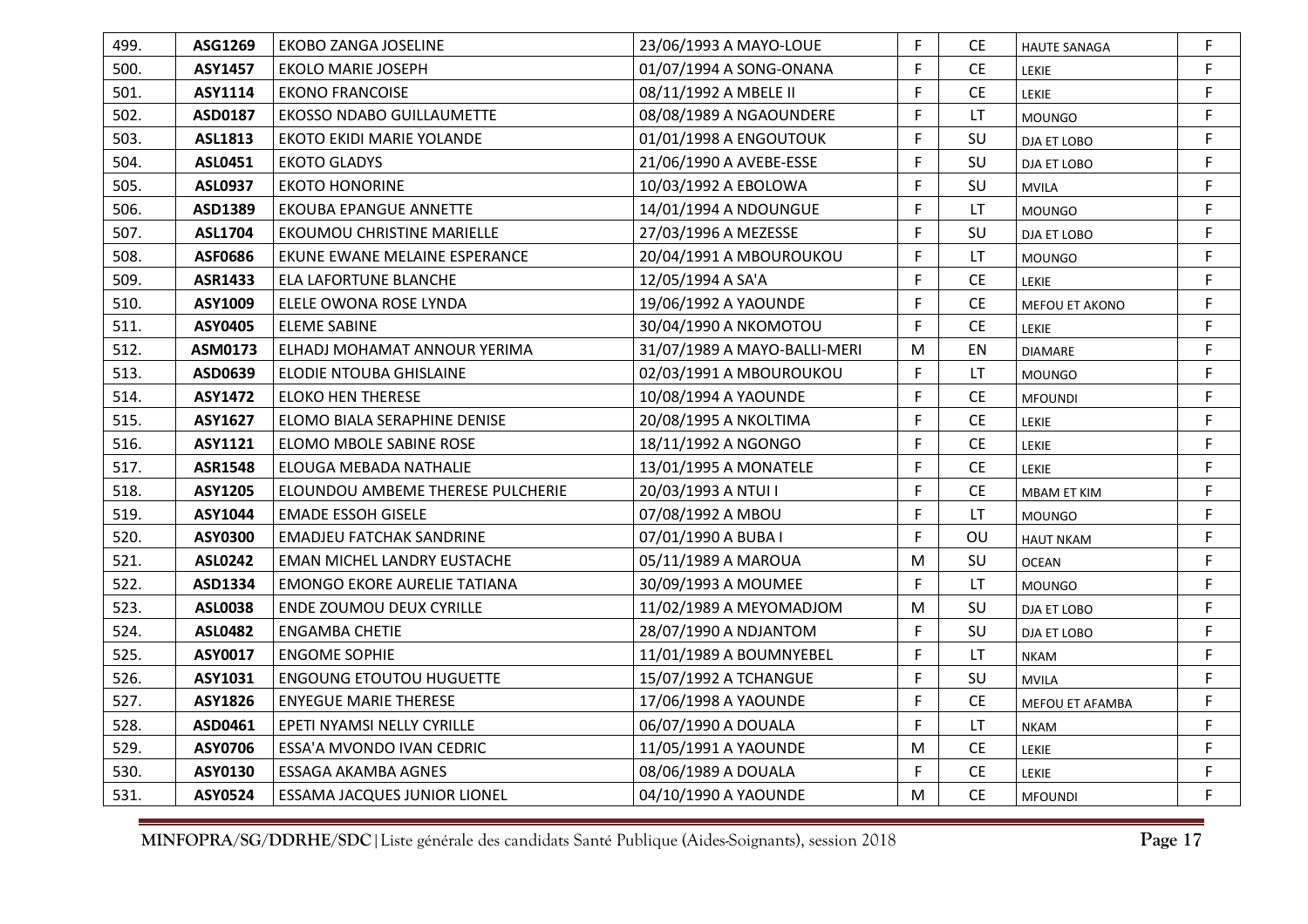| 532. | <b>ASY0508</b> | ESSAME MINSA WILLY STEVE                | 30/08/1990 A MBALMAYO         | F. | SU        | DJA ET LOBO            | F. |
|------|----------------|-----------------------------------------|-------------------------------|----|-----------|------------------------|----|
| 533. | <b>ASR1598</b> | ESSAME REGINE FLORA                     | 30/05/1995 A MBOEBO           | F. | LT.       | <b>MOUNGO</b>          | F  |
| 534. | ASD0768        | <b>ESSEBE BWEMBA CHARLOTTE</b>          | 23/07/1991 A DOUALA           | F. | LT.       | <b>MOUNGO</b>          | F  |
| 535. | ASD1366        | ESSEBE NYAMSI EMILIENNE BRIGETTE        | 11/12/1993 A NJOMBE           | F. | LT.       | <b>MOUNGO</b>          | F. |
| 536. | <b>ASY0380</b> | <b>ESSENEN MAKEMBE SOLANGE</b>          | 05/04/1990 A DOAUALA BONABERI | F. | LT        | <b>WOURI</b>           | F. |
| 537. | <b>ASF1055</b> | <b>ESSENGUE ESSONKOUE NORELLE FLORE</b> | 20/08/1992 A MTE MOUMEE       | F. | OU        | <b>HAUT NKAM</b>       | F. |
| 538. | ASE1603        | ESSISSIMA NGUELE DANIEL                 | 21/06/1995 A YOKADOUMA        | M  | <b>ES</b> | <b>BOUMBA ET NGOKO</b> | F. |
| 539. | ASY0075        | <b>ESSO ODJA MAJOLIE</b>                | 02/04/1989 A ENONGAL-EBOLOWA  | F. | SU        | <b>MVILA</b>           | F. |
| 540. | <b>ASY1247</b> | ESSOMBA NDONGO CYPRIENNE ROSINE         | 22/05/1993 A AKONGO I         | F. | CE        | NYONG ET SO'O          | F. |
| 541. | ASD0183        | ESSON NDEDI JEAN CLAUDE                 | 06/08/1989 A DOUALA           | F. | LT.       | <b>MOUNGO</b>          | F  |
| 542. | ASY0796        | ESSOUMA BINDZI LAURE                    | 27/08/1991 A DOUALA           | F. | <b>CE</b> | NYONG ET SO'O          | F. |
| 543. | <b>ASL1252</b> | ESSOUMA ESSOUMA CLOVYS ULRICH           | 01/06/1993 A OLEM             | M  | SU        | <b>MVILA</b>           | F. |
| 544. | <b>ASY1182</b> | ESSOUMA NGAYENE MARIE LAURE             | 15/02/1993 A YAOUNDE          | F. | <b>CE</b> | NYONG ET SO'O          | F. |
| 545. | ASD0060        | <b>ESSOUNG NGOH ROSE YVETTE</b>         | 12/03/1989 A SOUZA            | F. | LT.       | <b>MOUNGO</b>          | F  |
| 546. | ASG0933        | ETEDEM DEMANU DIKONNE                   | 29/02/1992 A GAROUA           | F. | OU        | <b>HAUT NKAM</b>       | F. |
| 547. | <b>ASE1728</b> | ETIME II BOKAMBA MARINETTE              | 16/07/1996 A MADJOUE          | F. | ES        | <b>BOUMBA ET NGOKO</b> | F. |
| 548. | ASD0362        | ETOKI ESSOUMAN LILIANE NADINE           | 15/03/1990 A ETABANG          | F. | LT        | <b>MOUNGO</b>          | F  |
| 549. | <b>ASE0990</b> | ETONG FALLONE VIRGINIE                  | 22/05/1992 A DOUALA           | F  | ES.       | <b>HAUT NYONG</b>      | F. |
| 550. | ASY0079        | ETOUA NGANE JEANNE ROSINE               | 07/04/1989 A SOCAPALM-KRIBI   | F. | SU        | <b>OCEAN</b>           | F. |
| 551. | ASY0303        | ETOUKAN DORICE CLARENCE                 | 08/01/1990 A NDOUNGUE         | F. | <b>LT</b> | <b>MOUNGO</b>          | F. |
| 552. | ASY0622        | ETOUMBANG FOUMANE SUZANNE LOLITA        | 04/02/1991 A DJOUM            | F  | SU        | DJA ET LOBO            | F  |
| 553. | ASD0920        | ETOUNDI ESSOMBA PASCALINE KELLY         | 09/02/1992 A DOUALA           | F. | SU        | <b>OCEAN</b>           | F  |
| 554. | ASY0066        | ETOUNDI MANGA BERNADETTE LEA            | 17/03/1989 A AKONOLINGA       | F  | <b>CE</b> | NYONG ET MFOUMOU       | F. |
| 555. | <b>ASY1218</b> | ETOUNDI NORBERT ROSTAND                 | 10/04/1993 A ZAMAKOE          | M  | <b>CE</b> | NYONG ET SO'O          | F. |
| 556. | ASY0209        | ETOUNGOU SAMA MBESSA ANTOINETTE         | 14/09/1989 A MVAN             | F. | <b>CE</b> | <b>MFOUNDI</b>         | F  |
| 557. | ASY1399        | EVINA EBODE STEPHANIE NADINE            | 29/01/1994 A YAOUNDE          | F. | <b>CE</b> | LEKIE                  | F  |
| 558. | ASY1609        | EVINA MEVA SERAPHINE LORENCE            | 02/07/1995 A YAOUNDE          | F. | <b>CE</b> | NYONG ET SO'O          | F. |
| 559. | <b>ASL1440</b> | EVINA NKOUMOU LYDIE INES                | 23/05/1994 A SANGMELIMA       | F. | SU        | DJA ET LOBO            | F. |
| 560. | ASL1112        | EYENGA CHRISTELLE JOSIANE               | 04/11/1992 A ENONGAL          | F  | SU        | <b>MVILA</b>           | F. |
| 561. | ASE1035        | EYENGA MEYONG WILLY OCTAVE              | 21/07/1992 A BATOURI          | F. | <b>ES</b> | <b>HAUT NYONG</b>      | F  |
| 562. | <b>ASE0292</b> | EYENGA NSO CECILE LAREINE               | 03/01/1990 A DIMAKO           | F  | ES.       | <b>HAUT NYONG</b>      | F  |
| 563. | ASY0746        | <b>EYENGA SERAPHIN</b>                  | 28/06/1991 A BERTOUA          | M  | <b>CE</b> | MEFOU ET AFAMBA        | F  |
| 564. | ASM0336        | EYINGA ROCK RICHARD                     | 11/02/1990 A DARGALA          | M  | EN        | <b>MAYO DANAY</b>      | F  |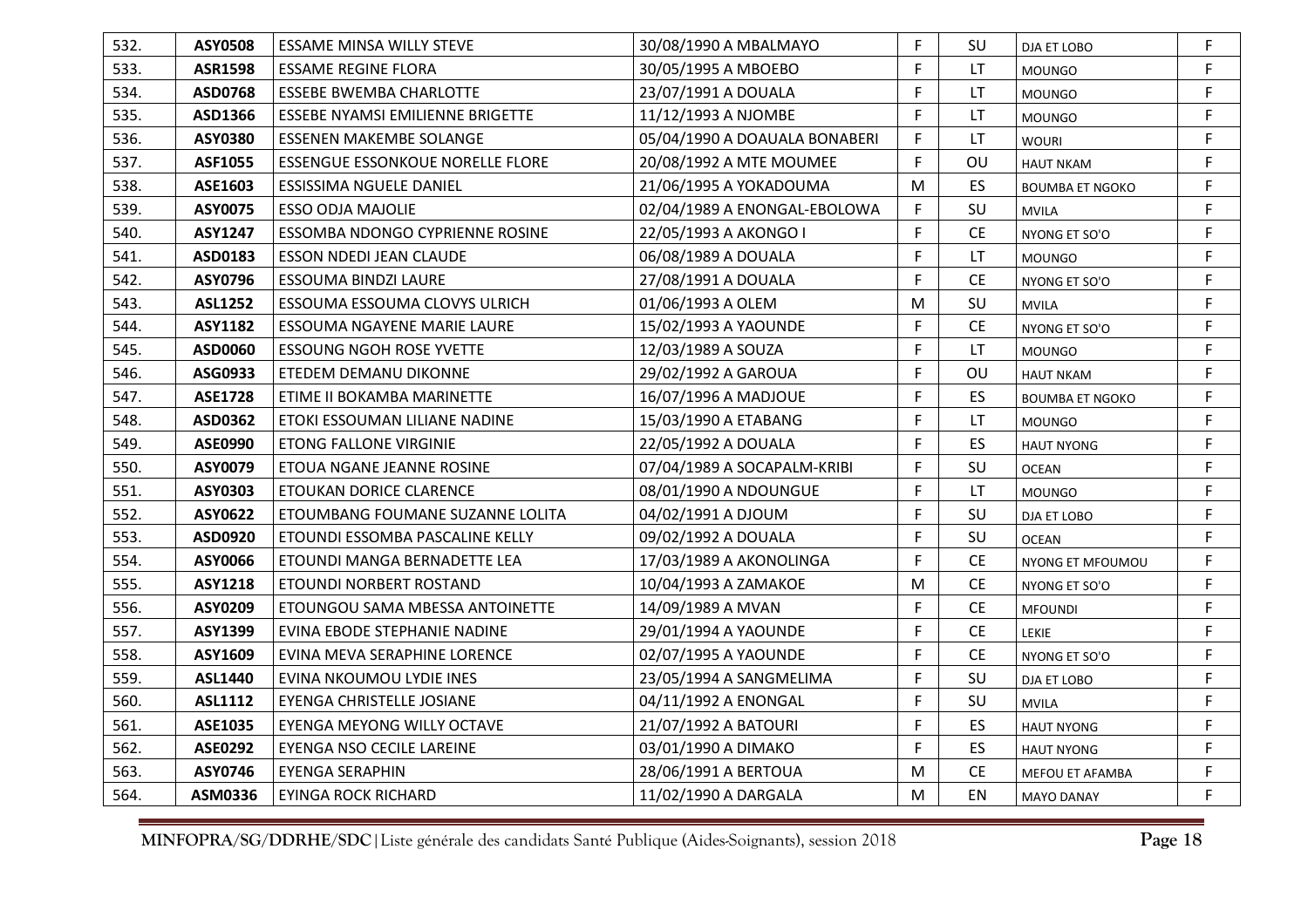| 565. | ASD1172        | <b>EZMBE TCHOUNGUI AGNES</b>  | 03/02/1993 A MBALMAYO           | F  | CE.       | NYONG ET SO'O          | F  |
|------|----------------|-------------------------------|---------------------------------|----|-----------|------------------------|----|
| 566. | ASY0105        | EZO'O NDJOUMOU GAEL CLAUDE    | 05/05/1989 A BIMENGUE           | M  | SU        | <b>MVILA</b>           | F. |
| 567. | ASG1171        | <b>FABAWA MARIE</b>           | 02/02/1993 A BARLANG            | F  | EN        | <b>MAYO KANI</b>       | F  |
| 568. | ASG0178        | <b>FADI HAMAN</b>             | 02/08/1989 A LAGDO              | F  | EN        | <b>MAYO KANI</b>       | F. |
| 569. | <b>ASN0084</b> | FADIMATOU AHMADOU             | 15/04/1989 A BALI NYONGA        | F  | <b>NW</b> | MEZAM                  | F. |
| 570. | ASG1732        | FADIMATOU AMADOU              | 06/08/1996 A GAROUA             | F  | <b>NO</b> | <b>BENOUE</b>          | F  |
| 571. | ASG0716        | <b>FADIMATOU BAKARY</b>       | 28/05/1991 A GAROUA             | F  | <b>NO</b> | <b>MAYO REY</b>        | F. |
| 572. | <b>ASN1774</b> | <b>FADIMATOU GARGA</b>        | 24/01/1997 A NGAOUNDERE         | F  | AD        | <b>VINA</b>            | F  |
| 573. | ASM1682        | <b>FADIMATOU GOUE GOUE</b>    | 12/02/1996 A CS DJARENGOL-KODEK | F  | EN        | <b>MAYO SAVA</b>       | F  |
| 574. | <b>ASN1018</b> | FADIMATOU MOHAMADOU           | 07/07/1992 A GAROUA BOULAI      | F. | ES        | LOM ET DJEREM          | F. |
| 575. | ASG1549        | <b>FADIMATOU SALI</b>         | 13/01/1995 A BOULA-IBIB         | F  | <b>NO</b> | <b>BENOUE</b>          | F  |
| 576. | ASY1183        | <b>FADIMATOU TIBARA</b>       | 15/02/1993 A FIGUIL             | F  | <b>NO</b> | <b>MAYO LOUTI</b>      | F. |
| 577. | <b>ASF0598</b> | <b>FAGNI AWAL AÏCHAT</b>      | 03/01/1991 A FOUMBAN            | F  | OU        | <b>NOUN</b>            | F  |
| 578. | ASD0774        | FAHO DJAPA PAMELA CHRISTELLE  | 29/07/1991 A MELONG             | F  | OU        | <b>NDE</b>             | F. |
| 579. | ASG0085        | <b>FALMATA ABRA SAID</b>      | 15/04/1989 A KOUSSERI           | F  | EN        | <b>LOGONE ET CHARI</b> | F. |
| 580. | ASG1099        | <b>FALMATA BOUBA</b>          | 16/10/1992 A MAROUA             | F  | EN        | <b>LOGONE ET CHARI</b> | F. |
| 581. | ASM1221        | FAMANOU MOUKARA SOLANGE       | 17/04/1993 A MBE                | F  | EN        | <b>MAYO DANAY</b>      | F  |
| 582. | ASG0863        | <b>FANTA ADAMA</b>            | 04/12/1991 A KOUSSERI           | F. | <b>NO</b> | <b>MAYO REY</b>        | F  |
| 583. | <b>ASN1575</b> | <b>FANTA ANITA TANKO</b>      | 25/03/1995 A NGAOUNDERE         | F  | AD        | <b>FARO ET DEO</b>     | F. |
| 584. | <b>ASN0873</b> | <b>FANTA CECILE</b>           | 31/12/1991 A NYAMBAKA           | F  | AD        | <b>VINA</b>            | F. |
| 585. | ASF1259        | <b>FANTCHO MBIADA GAELLE</b>  | 10/06/1993 A NDOUNGUE           | F  | OU        | <b>HAUTS PLATEAUX</b>  | F  |
| 586. | ASF0016        | <b>FAPONG ANICE</b>           | 10/01/1989 A BAMENDOU           | F  | OU        | <b>MENOUA</b>          | F. |
| 587. | ASG1567        | <b>FATIME BOUBAKARY</b>       | 09/03/1995 A MORA               | F  | EN        | <b>MAYO SAVA</b>       | F. |
| 588. | ASG1062        | <b>FATIME DJIBRI</b>          | 10/09/1992 A LAGDO              | F. | EN        | <b>MAYO DANAY</b>      | F. |
| 589. | ASY0859        | <b>FAUDEM FRANCOIS</b>        | 28/11/1991 A MELONG             | F  | OU        | <b>MENOUA</b>          | F. |
| 590. | ASG0332        | <b>FERYANG NAÏBE HORTENSE</b> | 31/01/1990 A TOURWA             | F. | EN        | <b>MAYO KANI</b>       | F. |
| 591. | <b>ASN1073</b> | <b>FETAI DESIRE</b>           | 17/09/1992 A MBISSIRI KASSIO    | M  | <b>NO</b> | <b>MAYO REY</b>        | F. |
| 592. | ASF1335        | FEUEPE TCHOUTEZEM NATHALIE    | 30/09/1993 A FOTOUNI            | F. | OU        | <b>MENOUA</b>          | F. |
| 593. | ASG0879        | FIDE ABAÏCHO DJENEBA          | 31/12/1991 A HILE-ALIFA         | F  | EN        | <b>LOGONE ET CHARI</b> | F. |
| 594. | ASY0172        | <b>FIOKO A NYACK</b>          | 30/07/1989 A LABLE BAFIA        | F  | CE        | <b>MBAM ET INOUBOU</b> | F  |
| 595. | <b>ASY0732</b> | <b>FOE PIERETTE</b>           | 12/06/1991 A LOBE MFOU          | F  | <b>CE</b> | MEFOU ET AFAMBA        | F. |
| 596. | ASD1315        | FONDJI TIOMELA LUTHER JOEL    | 04/09/1993 A DOUALA             | M  | OU        | <b>BAMBOUTOS</b>       | F. |
| 597. | ASD0734        | <b>FONKEU LAURENCE FLORE</b>  | 15/06/1991 A DOUALA             | F  | OU        | <b>NDE</b>             | F. |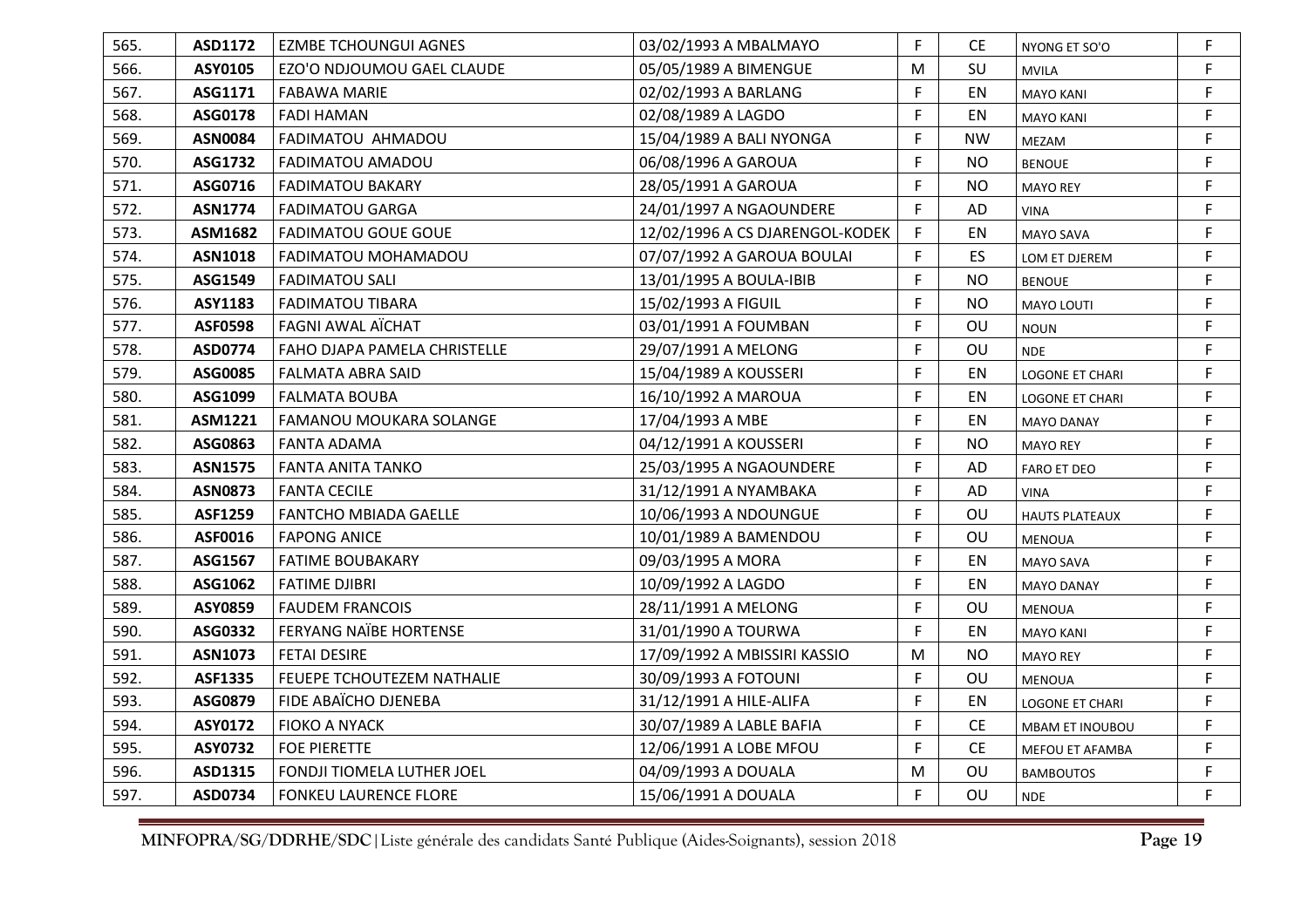| 598. | <b>ASF1788</b> | <b>FOTIO LILIANE</b>               | 30/05/1997 A FONDONERA         | F         | OU        | <b>BAMBOUTOS</b>       | F           |
|------|----------------|------------------------------------|--------------------------------|-----------|-----------|------------------------|-------------|
| 599. | ASD0413        | FOTOUE NGOUADOH FRANKLINE          | 08/05/1990 A NKONGSAMBA        | F         | OU        | <b>MENOUA</b>          | F.          |
| 600. | ASF1560        | <b>FOTSA MARCIALE</b>              | 24/02/1995 A MOUMEE            | F.        | OU        | <b>BAMBOUTOS</b>       | F.          |
| 601. | ASF1056        | FOTSO GNUETCHUESSI HONORE ARNOLD   | 22/08/1992 A MBENGWI           | M         | OU        | <b>KOUNG KHI</b>       | F.          |
| 602. | ASY1694        | FOUDA NGUENDA MARCELLINE           | 14/03/1996 A OSSOESSAM         | F         | <b>CE</b> | NYONG ET SO'O          | F           |
| 603. | ASG0377        | <b>FOUKA JULIE CONSTANTE</b>       | 03/04/1990 A GUIDER            | F         | <b>NO</b> | <b>BENOUE</b>          | F.          |
| 604. | ASD0994        | <b>FOULEFACK NGUIMGO MICHELINE</b> | 28/05/1992 A NDOH DJUTTITSA    | F         | OU        | <b>MENOUA</b>          | F.          |
| 605. | ASY0626        | <b>FOUODJI TSAYEM ANNIE</b>        | 13/02/1991 A BALENG            | F         | OU        | <b>BAMBOUTOS</b>       | F           |
| 606. | <b>ASF0314</b> | <b>FOUOTSA TIODO ROSIE YANELLE</b> | 11/01/1990 A BATCHAM CHEFFERIE | F         | OU        | <b>BAMBOUTOS</b>       | F           |
| 607. | <b>ASF0244</b> | FOUTSA TALLA RENE MARCIAL          | 06/11/1989 A BATCHAM           | ${\sf M}$ | OU        | <b>BAMBOUTOS</b>       | F.          |
| 608. | ASD0845        | <b>FOYET NADINE MORREL</b>         | 15/11/1991 A DOUALA            | F         | OU        | <b>HAUT NKAM</b>       | F.          |
| 609. | ASD1684        | FOYET NELIE JOLIVETTE              | 13/02/1996 A FOKOUE            | F         | OU        | <b>MENOUA</b>          | F.          |
| 610. | ASY1504        | <b>FUANGO MEYIE GLORY</b>          | 14/10/1994 A YOKO              | F         | CE        | <b>MBAM ET KIM</b>     | $\mathsf F$ |
| 611. | ASE1053        | <b>GABANA ISSA</b>                 | 19/08/1992 A MBARANG MEIGANGA  | M         | AD        | <b>MBERE</b>           | F.          |
| 612. | ASE0711        | <b>GABANG EBOLE CLAUDINE</b>       | 24/05/1991 A BELABO            | F         | ES        | LOM ET DJEREM          | F.          |
| 613. | <b>ASF1395</b> | <b>GAH HAMZA</b>                   | 22/01/1994 A BANKIM            | M         | AD        | <b>MAYO BANYO</b>      | F.          |
| 614. | ASD1510        | <b>GAIDAI JONAS</b>                | 20/10/1994 A SOULEDE           | F         | EN        | MAYO TSANAGA           | F           |
| 615. | <b>ASN0555</b> | <b>GANTAP DJOUBA ALAIN</b>         | 21/11/1990 A SOMIE             | M         | AD        | <b>MAYO BANYO</b>      | F.          |
| 616. | ASG1847        | <b>GAPELNO MARTINE</b>             | 00/00/1989 A FALATIGOU-BIBEMI  | F         | <b>NO</b> | <b>BENOUE</b>          | F.          |
| 617. | <b>ASE0882</b> | <b>GBAE MARTINE</b>                | 01/01/1992 A BETARE-OYA        | F.        | ES        | LOM ET DJEREM          | F.          |
| 618. | <b>ASN1797</b> | <b>GBANE IYA ARIEL</b>             | 10/08/1997 A MTE DE GAOUNDERE  | F         | AD        | <b>DJEREM</b>          | F.          |
| 619. | ASY0580        | <b>GBANE SOGBOA MARIE LISETTE</b>  | 30/12/1990 A GAROUA-BOULAI     | F.        | ES        | LOM ET DJEREM          | F.          |
| 620. | ASE0271        | <b>GBOA MBACK MARIE NOËL</b>       | 23/12/1989 A YOKADOUMA         | F         | ES        | <b>BOUMBA ET NGOKO</b> | F           |
| 621. | ASY0962        | GHACKIKET ADJARA CHERIFA           | 13/04/1992 A KOUPA MATAPIT     | F         | OU        | <b>NOUN</b>            | F.          |
| 622. | ASF0814        | <b>GHAPINZIE KHADIGE</b>           | 30/09/1991 A NJISSE FOUMBAN    | F         | OU        | <b>NOUN</b>            | F           |
| 623. | ASG1061        | <b>GNANONE HELENE</b>              | 09/09/1992 A YAOUNDE           | F.        | <b>NO</b> | MAYO LOUTI             | F.          |
| 624. | ASY0485        | <b>GNOKAM SHARON BONTE</b>         | 30/07/1990 A DOUALA            | F         | OU        | <b>MENOUA</b>          | F           |
| 625. | ASE0029        | <b>GODANGA KOEKE PERRE MISCAR</b>  | 24/01/1989 A MAMA BATOURI      | M         | <b>ES</b> | <b>KADEY</b>           | F           |
| 626. | ASM1234        | <b>GONI MAHAMAT</b>                | 11/05/1993 A BODO MAKARY       | M         | EN        | <b>LOGONE ET CHARI</b> | F.          |
| 627. | ASY0057        | <b>GONIKECK ANDANG CARINE</b>      | 09/03/1989 A BAFIA             | F         | <b>CE</b> | <b>MBAM ET INOUBOU</b> | F.          |
| 628. | ASM1190        | <b>GORNET JEAN LAMBERT</b>         | 23/02/1993 A TOKOMBERE         | M         | EN        | <b>MAYO SAVA</b>       | F.          |
| 629. | ASG0702        | <b>GOUA NDAO SANDA</b>             | 09/05/1991 A KOINDERI          | F         | <b>NO</b> | <b>MAYO REY</b>        | F           |
| 630. | <b>ASN1328</b> | <b>GOUDOUM TADJO AMENDIE</b>       | 17/09/1993 A BAFOUSSAM         | F.        | OU        | <b>MIFI</b>            | F.          |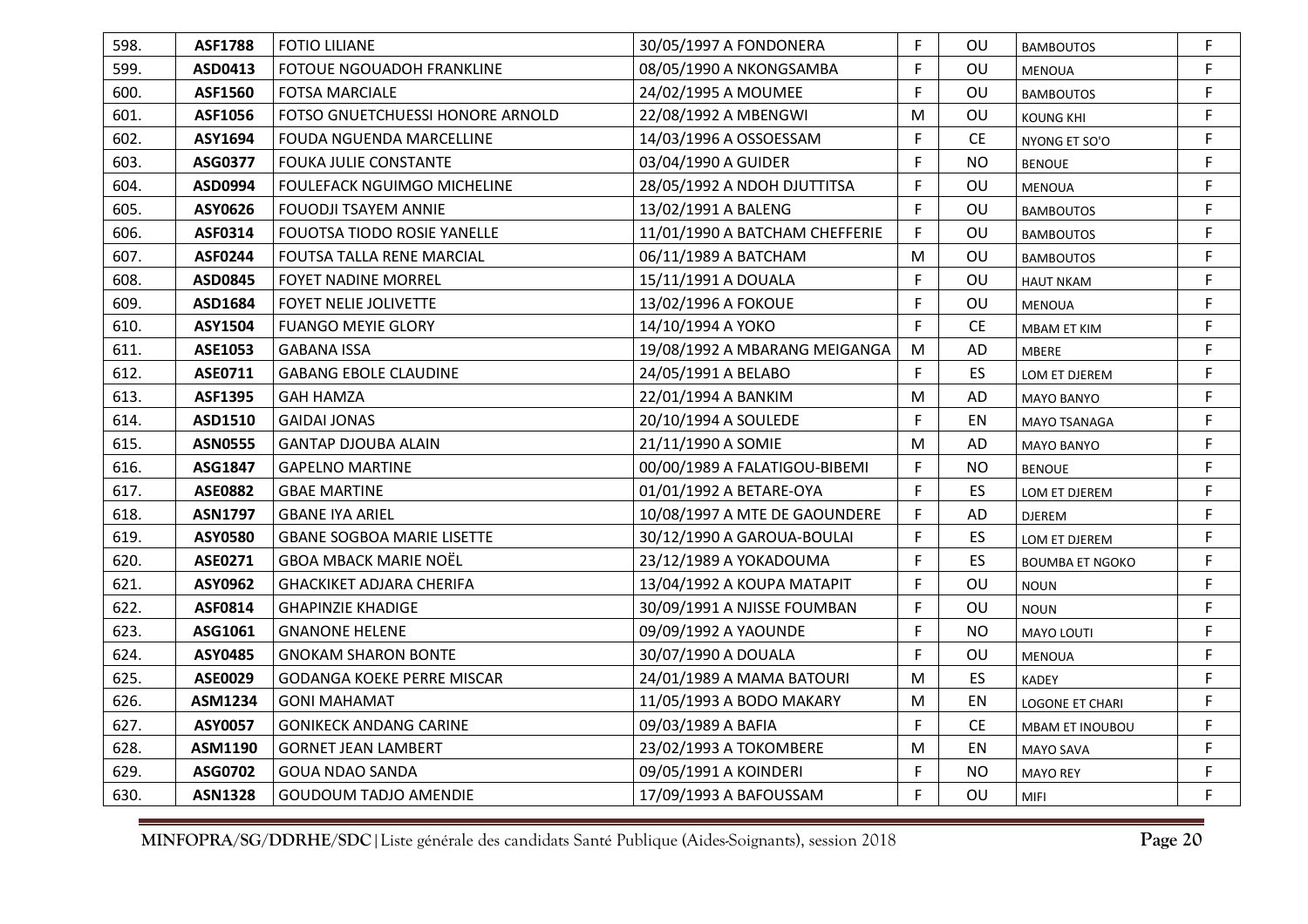| 631. | ASM1723        | <b>GRINTA CHANTAL</b>              | 05/06/1996 A YAGOUA            | F. | EN        | <b>MAYO DANAY</b>      | F. |
|------|----------------|------------------------------------|--------------------------------|----|-----------|------------------------|----|
| 632. | ASD1033        | GUEKAM TIWE NATACHA DDOMINIQUE     | 18/07/1992 A MELON I           | F  | OU        | <b>HAUT NKAM</b>       | F. |
| 633. | <b>ASY1281</b> | <b>GUELE GUELE MARTIN MESINGUE</b> | 03/07/1993 A DOUBANE           | M  | EN        | <b>MAYO KANI</b>       | F. |
| 634. | ASD1060        | <b>GUEMFFO EVELYNE</b>             | 08/09/1992 A YAOUNDE           | F  | OU        | <b>BAMBOUTOS</b>       | F. |
| 635. | ASM0339        | <b>GUIBOLLO DAIDIGUIMSOU</b>       | 12/02/1990 A MAROUA            | M  | ΕN        | MAYO DANAY             | F  |
| 636. | ASF1173        | <b>GUIMAFACK MARIE SIDOINE</b>     | 03/02/1993 A FOSSONG WENTCHENG | F  | OU        | <b>MENOUA</b>          | F. |
| 637. | ASG1332        | <b>HABIBA NASSER</b>               | 28/09/1993 A YAGOUA            | F  | EN        | <b>MAYO DANAY</b>      | F. |
| 638. | ASM0605        | HABIBA ALHADJI MAZOU               | 12/01/1991 A MAROUA            | F  | EN        | <b>MAYO KANI</b>       | F. |
| 639. | <b>ASN1697</b> | <b>HABIBA BILKISSOU</b>            | 16/03/1996 A NGAOUNDERE        | F  | AD        | <b>VINA</b>            | F. |
| 640. | <b>ASN1333</b> | <b>HABIBA MISSA</b>                | 29/09/1993 A MAYO BALEO        | F  | AD        | <b>FARO ET DEO</b>     | F. |
| 641. | <b>ASN0110</b> | HABIBA OUSMANOU                    | 12/05/1989 A TCHOLLIRE         | F  | <b>NO</b> | <b>MAYO REY</b>        | F. |
| 642. | ASM0108        | <b>HABIBA SALI</b>                 | 11/05/1989 A MAROUA            | F  | EN        | <b>DIAMARE</b>         | F  |
| 643. | ASG1748        | HADIDJA DJAMILA BASSIROU           | 06/10/1996 A BASCHEO           | F  | <b>NO</b> | <b>BENOUE</b>          | F. |
| 644. | ASM1495        | HADIDJA MAHAMAT                    | 28/09/1994 A MAGA              | F  | EN        | <b>LOGONE ET CHARI</b> | F. |
| 645. | <b>ASG0878</b> | <b>HADIDJATOU</b>                  | 31/12/1991 A TCHAMBA-POLI      | F  | <b>NO</b> | FARO                   | F. |
| 646. | ASG1352        | HADIDJATOU DJAMILA                 | 28/10/1993 A GAROUA            | F  | <b>NO</b> | <b>BENOUE</b>          | F. |
| 647. | ASM1819        | HADIDJATOU HAYATOU                 | 25/03/1998 A MERI              | F  | EN        | <b>DIAMARE</b>         | F. |
| 648. | <b>ASM0825</b> | HADIDJATOU KOSNI NDIMHA            | 21/10/1991 A MOKOLO            | F  | EN        | MAYO TSANAGA           | F  |
| 649. | <b>ASE0890</b> | <b>HADIDJATOU LADI</b>             | 05/01/1992 A NGAOUNDERE        | F  | AD        | <b>VINA</b>            | F. |
| 650. | ASG0208        | HADIDJATOU OUMAROU                 | 14/09/1989 A GAROUA            | F  | <b>NO</b> | <b>BENOUE</b>          | F. |
| 651. | ASG0802        | HADIDJATOU OUMAROU                 | 08/09/1991 A GAROUA            | F  | <b>NO</b> | <b>MAYO LOUTI</b>      | F  |
| 652. | <b>ASD0544</b> | <b>HADIZA</b>                      | 05/11/1990 A DOUALA            | F  | AD        | <b>MBERE</b>           | F. |
| 653. | ASM0599        | HADJA GOUMSSOU MAHAMAT             | 04/01/1991 A KOUSSERI          | F  | EN        | <b>LOGONE ET CHARI</b> | F  |
| 654. | ASM0145        | <b>HADJA IYABA</b>                 | 28/06/1989 A MAROUA            | F. | EN        | <b>LOGONE ET CHARI</b> | F. |
| 655. | ASM1839        | <b>HADJA IYE OUSMAN</b>            | 25/04/1999 A MAKARY            | M  | EN        | LOGONE ET CHARI        | F  |
| 656. | <b>ASR1762</b> | <b>HADJARA GARBA</b>               | 26/11/1996 A TIBATI            | F. | AD        | <b>DJEREM</b>          | F. |
| 657. | <b>ASE0976</b> | HADJARA MAMADOU BAKO               | 28/04/1992 A BERTOUA           | F  | <b>NO</b> | <b>BENOUE</b>          | F. |
| 658. | ASG1800        | <b>HADJARATOU MOUSSA</b>           | 09/10/1997 A BAIKWA            | F  | <b>NO</b> | <b>MAYO REY</b>        | F. |
| 659. | ASG1452        | HAISSEMBA DJOUNSIA ANNE            | 16/06/1994 A BOURHA            | F  | EN        | <b>MAYO DANAY</b>      | F. |
| 660. | ASD1283        | <b>HAKAM NGANKAM DORGELLE</b>      | 05/07/1993 A NDOUNGUE          | F  | OU        | <b>HAUT NKAM</b>       | F. |
| 661. | ASG0818        | <b>HALIMA AISSATOU</b>             | 10/10/1991 A GAMBA             | F  | <b>NO</b> | <b>MAYO REY</b>        | F. |
| 662. | ASM0102        | <b>HALIMA MAROUF</b>               | 03/05/1989 A LOGONE-BIRNI      | F  | EN        | <b>LOGONE ET CHARI</b> | F  |
| 663. | ASG0282        | <b>HALIMA MOUSSA</b>               | 31/12/1989 A TCHEVI            | F  | EN        | <b>MAYO TSANAGA</b>    | F. |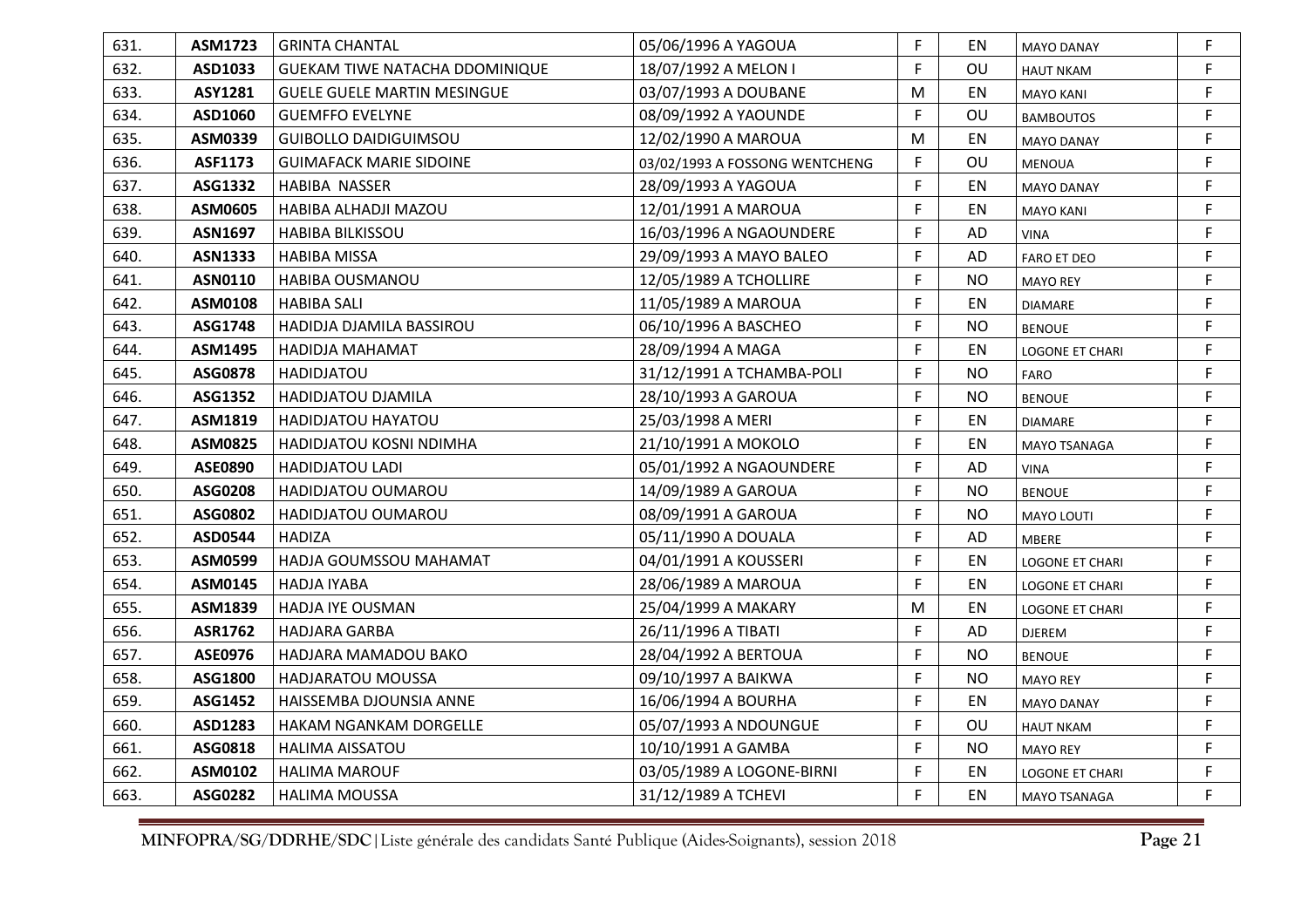| 664. | ASG1116        | <b>HALIMATOU MALLOUM MALA OUMATE</b> | 11/11/1992 A GAROUA              | F. | EN        | MAYO SAVA              | F  |
|------|----------------|--------------------------------------|----------------------------------|----|-----------|------------------------|----|
| 665. | ASM0162        | <b>HAMADOU BOUBA</b>                 | 18/07/1989 A YOLDEO-MAROUA       | M  | EN        | <b>DIAMARE</b>         | F  |
| 666. | ASG1041        | HAMADOU DAVID                        | 02/08/1992 A DOUBAS              | M  | <b>NO</b> | <b>MAYO LOUTI</b>      | F  |
| 667. | <b>ASN1145</b> | <b>HAMADOU ELIE</b>                  | 31/12/1992 A NGAOUNDERE          | M  | AD        | <b>VINA</b>            | F  |
| 668. | ASG1753        | HAMADOU HAMAN                        | 20/10/1996 A NGONG               | M  | <b>NO</b> | <b>BENOUE</b>          | F  |
| 669. | <b>ASR0952</b> | <b>HAMADOU MOUSSA</b>                | 27/03/1992 A BILI                | M  | <b>NO</b> | <b>MAYO LOUTI</b>      | F  |
| 670. | <b>ASN1772</b> | HAMAN ADAMA ASSANA                   | 20/01/1997 A TEKKEL              | M  | AD        | <b>VINA</b>            | F  |
| 671. | ASG0727        | <b>HAMAN PHILIPPE</b>                | 10/06/1991 A GUIDI-LAM           | M  | <b>NO</b> | <b>MAYO LOUTI</b>      | F  |
| 672. | <b>ASM0445</b> | <b>HAMANDJAM BOUKAR</b>              | 12/06/1990 A GODOLA-MERI         | M  | EN        | <b>DIAMARE</b>         | F  |
| 673. | ASM0496        | <b>HAMBE NADEGE</b>                  | 16/08/1990 A YAOUNDE             | F. | <b>NO</b> | <b>BENOUE</b>          | F  |
| 674. | ASG0149        | <b>HAMIDOU BOUKAR</b>                | 06/07/1989 A BOGO                | M  | EN        | <b>MAYO DANAY</b>      | F. |
| 675. | ASM0138        | HAMIDOU DJABOU                       | 18/06/1989 A ZIDIM               | M  | EN        | MAYO TSANAGA           | F. |
| 676. | ASM1304        | <b>HAMMA MAITA</b>                   | 13/08/1993 A TIBATI              | F  | AD        | <b>DJEREM</b>          | F  |
| 677. | ASM0521        | <b>HAOUA ABDOULAYE</b>               | 01/10/1990 A GAWEL               | F. | EN        | <b>DIAMARE</b>         | F  |
| 678. | <b>ASR0253</b> | HAOUA ADAMA MALIH SHAKKE             | 14/11/1989 A GAROUA              | F. | EN        | <b>MAYO KANI</b>       | F  |
| 679. | ASG1386        | HAOUA ADOUM                          | 09/01/1994 A MAROUA              | F. | EN        | MAYO SAVA              | F  |
| 680. | ASG0740        | <b>HAOUA DALI MAL SALI</b>           | 21/06/1991 A GAROUA              | F  | NO.       | <b>MAYO LOUTI</b>      | F  |
| 681. | <b>ASM1248</b> | HAOUA HAMIDOU                        | 26/05/1993 A MORA                | F  | EN        | <b>MAYO SAVA</b>       | F  |
| 682. | ASM1435        | <b>HAOUA MARKAZA</b>                 | 15/05/1994 A HNALE               | F. | <b>EN</b> | <b>LOGONE ET CHARI</b> | F  |
| 683. | ASM1042        | HAOUA OUSMANOU                       | 05/08/1992 A FIGUIL              | F. | EN        | <b>DIAMARE</b>         | F. |
| 684. | ASM1015        | HAOUA-AVOUTANG MIRIAM                | 30/06/1992 A CSD DJARENGOL-KODEK | F  | EN        | <b>DIAMARE</b>         | F  |
| 685. | ASM1339        | <b>HAPSATOU BARA</b>                 | 06/10/1993 A POUSS               | F. | EN        | <b>MAYO DANAY</b>      | F  |
| 686. | ASG1124        | <b>HAPSATOU BELLO</b>                | 25/11/1992 A GAROUA              | F  | EN        | MAYO TSANAGA           | F  |
| 687. | ASG1641        | HAPSATOU KELZABO TITUS               | 30/09/1995 A MAYO-OULO           | F. | <b>NO</b> | <b>MAYO LOUTI</b>      | F  |
| 688. | ASD0274        | <b>HASSIBATOU</b>                    | 28/12/1989 A TIBATI              | F. | AD        | <b>DJEREM</b>          | F  |
| 689. | ASG1129        | HAWA HAMADJABOU                      | 05/12/1992 A GAROUA              | F. | <b>NO</b> | <b>BENOUE</b>          | F  |
| 690. | ASG0854        | <b>HAWAOU MAIGARI</b>                | 26/11/1991 A FIGUIL              | F. | <b>NO</b> | <b>MAYO REY</b>        | F. |
| 691. | <b>ASY1337</b> | <b>HEGRA DJONKAMGA</b>               | 03/10/1993 A WERBAGUE            | M  | EN        | <b>MAYO KANI</b>       | F. |
| 692. | <b>ASN0223</b> | <b>HELLE VERONIQUE</b>               | 03/10/1989 A MAROUA              | F. | EN        | <b>DIAMARE</b>         | F  |
| 693. | ASM0193        | <b>HERIR ASSANA</b>                  | 18/08/1989 A MAKARY              | F. | EN        | <b>LOGONE ET CHARI</b> | F  |
| 694. | ASM0216        | HIOL VYCKY STEPHANIE FRIEDE          | 28/09/1989 A SOG-MBOG            | F  | LT.       | SANAGA MARITIME        | F  |
| 695. | ASY1310        | HONGA JACQUELINE CLAIRE              | 24/08/1993 A NKOLBIKOGO          | F  | <b>CE</b> | MEFOU ET AFAMBA        | F  |
| 696. | <b>ASF0248</b> | HOUMNALEUM SERAPHINE                 | 09/11/1989 A SONKOLONG           | F. | AD        | <b>MAYO BANYO</b>      | F  |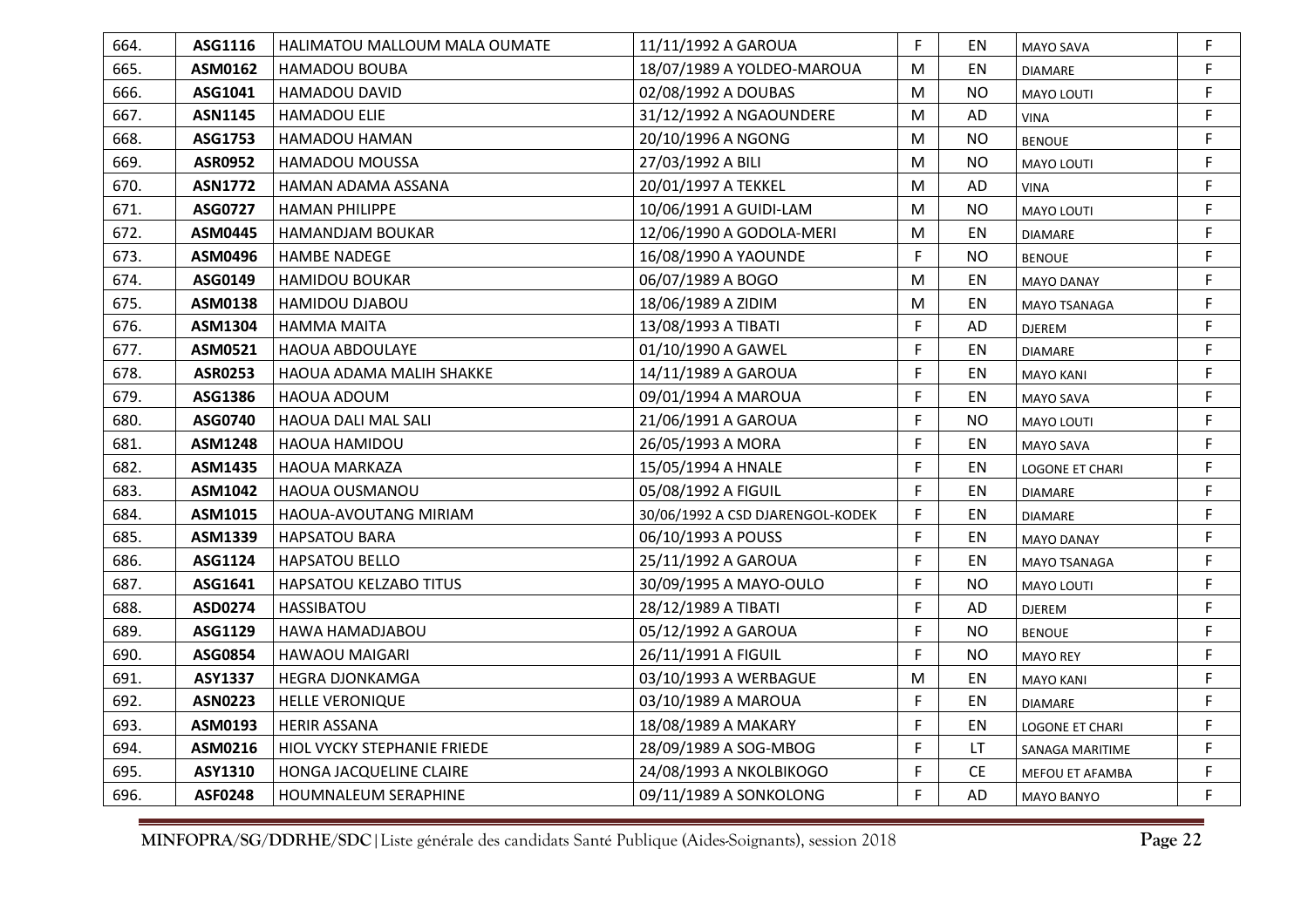| 697. | ASN1741        | <b>HOUMPOTOU SOLANGE</b>            | 12/09/1996 A BANKIM            | F         | AD        | MAYO BANYO          | F           |
|------|----------------|-------------------------------------|--------------------------------|-----------|-----------|---------------------|-------------|
| 698. | ASM0932        | <b>HOURAÏRATOU</b>                  | 29/02/1992 A BOURHA            | F         | EN        | <b>MAYO TSANAGA</b> | F.          |
| 699. | ASF1159        | <b>HOUREATOU ASSANG</b>             | 10/01/1993 A BAFOUSSAM         | F         | OU        | <b>NOUN</b>         | F.          |
| 700. | ASG1004        | <b>HOUREINATOU LABBO</b>            | 14/06/1992 A TCHOLLIRE         | F         | <b>NO</b> | <b>MAYO REY</b>     | F.          |
| 701. | <b>ASN1581</b> | <b>HOUSSEINI BOUBA</b>              | 13/04/1995 A BANYO             | F         | AD        | <b>MAYO BANYO</b>   | F           |
| 702. | ASY0013        | <b>HOUSSENA</b>                     | 06/01/1989 A BATOURI           | F         | AD        | <b>VINA</b>         | F.          |
| 703. | ASY1264        | HOUWOUING NDOUVI CHRISTINE GERMAINE | 15/06/1993 A NGAMBE-TIKAR      | F         | <b>CE</b> | MBAM ET KIM         | F.          |
| 704. | ASM1394        | <b>IBRAHIM DJIBRIL</b>              | 22/01/1994 A MAROUA            | M         | EN        | <b>DIAMARE</b>      | F.          |
| 705. | ASE1841        | <b>IBRAHIMA IYA RAHIM</b>           | 05/07/1999 A BERTOUA           | M         | ES        | LOM ET DJEREM       | F           |
| 706. | ASM1489        | <b>IDRISS ISSA</b>                  | 10/09/1994 A KAGOUMA-GUIDER    | M         | <b>NO</b> | <b>MAYO LOUTI</b>   | F           |
| 707. | ASF1118        | <b>IIFOU LONTCHI ADELE</b>          | 15/11/1992 A BAFOUSSAM         | F         | OU        | <b>BAMBOUTOS</b>    | F.          |
| 708. | ASN0615        | <b>IJANI FELICITE</b>               | 22/01/1991 A YAOUNDE           | F         | LT.       | SANAGA MARITIME     | F.          |
| 709. | ASD1213        | <b>IJEOMA PATRICIA AKANNU</b>       | 02/04/1993 A DOUALA            | F         | LT.       | <b>NKAM</b>         | F.          |
| 710. | <b>ASE1572</b> | <b>IKOUNDOU LOUGOU YVETTE</b>       | 22/03/1995 A MPOUNDOU          | F         | ES        | <b>HAUT NYONG</b>   | F           |
| 711. | ASE1066        | <b>INA OUMAROU SOPHINE</b>          | 11/09/1992 A GAROUA BOUMAÏ     | F         | <b>ES</b> | LOM ET DJEREM       | F           |
| 712. | ASM1556        | <b>INAMA HONORINE</b>               | 19/02/1995 A MAROUA            | F         | EN        | <b>MAYO KANI</b>    | F.          |
| 713. | ASY0418        | <b>INIBOME CLARISSE JOYCE</b>       | 17/05/1990 A DEHANE            | F         | <b>LT</b> | SANAGA MARITIME     | F.          |
| 714. | ASM0419        | <b>ISMA MAHAMA</b>                  | 18/05/1990 A MOKOLO            | M         | EN        | <b>MAYO SAVA</b>    | F.          |
| 715. | ASG0350        | <b>ISSA GOUANE</b>                  | 26/02/1990 A REY-BOUBA         | M         | EN        | <b>MAYO KANI</b>    | F           |
| 716. | ASE1321        | <b>ISSOM KOULAGNA LILIANE</b>       | 09/09/1993 A BOULI             | F.        | ES        | LOM ET DJEREM       | F.          |
| 717. | <b>ASN0059</b> | <b>IYA THOMAS</b>                   | 12/03/1989 A DOKOLIM           | M         | AD        | <b>MBERE</b>        | F.          |
| 718. | ASG1846        | <b>IYAYEMO ELOI</b>                 | 00/00/1989 A DJAMARE           | ${\sf M}$ | <b>NO</b> | <b>MAYO REY</b>     | F.          |
|      |                |                                     | 10/10/1993 A SOUKOUGO HANDARAO |           |           |                     |             |
| 719. | ASM1341        | JACQUES TOUKOUR                     | <b>PAPATA</b>                  | M         | EN        | <b>DIAMARE</b>      | F.          |
| 720. | ASE1059        | JAHEAUD EBOUDEY AURELIE             | 05/09/1992 A BERTOUA           | F.        | ES.       | LOM ET DJEREM       | F.          |
| 721. | ASM1507        | JELLE ANYA SEHERE                   | 18/10/1994 A TOKOMBERE         | M         | EN        | <b>MAYO SAVA</b>    | F           |
| 722. | ASG0693        | <b>JINRIWOU MARCEL</b>              | 04/05/1991 A HAMAKOUSSOU       | M         | EN        | <b>MAYO DANAY</b>   | F.          |
| 723. | <b>ASF0593</b> | JOSIANETEUYO MELEKIAKEU             | 01/01/1991 A FONDONERA         | F         | OU        | <b>BAMBOUTOS</b>    | F.          |
| 724. | ASY0813        | KABESSONG BALINDI AIME DANIELLE     | 29/09/1991 A YAOUNDE           | F         | <b>CE</b> | MBAM ET INOUBOU     | F           |
| 725. | ASG0364        | <b>KAGONBE JOSEPH</b>               | 19/03/1990 A BIBEMI            | M         | <b>NO</b> | <b>BENOUE</b>       | F.          |
| 726. | ASG1802        | KAÏKANA TIZI SEREPTA                | 24/10/1997 A DOURBEYE          | F         | <b>NO</b> | <b>MAYO LOUTI</b>   | F.          |
| 727. | ASF1079        | <b>KAKMINI SERGINE STROTEEL</b>     | 20/09/1992 A MBALMAYO          | F         | OU        | <b>HAUT NKAM</b>    | $\mathsf F$ |
| 728. | <b>ASM0385</b> | KALDAOUSSA PETER NGAÏBI PETER       | 11/04/1990 A KOZA              | M         | EN        | MAYO TSANAGA        | F.          |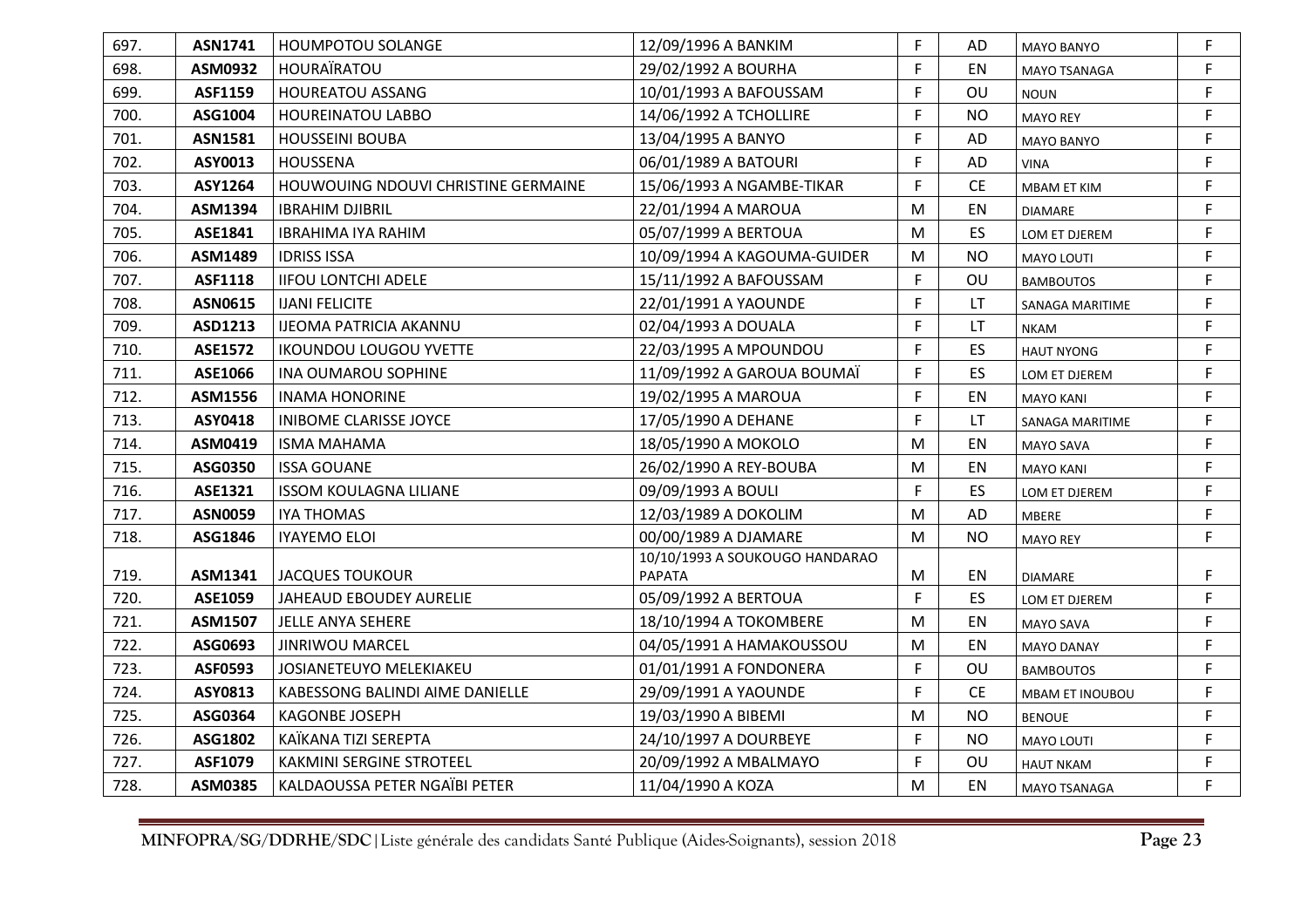| 729. | ASG1067        | <b>KALDIYE</b>                    | 12/09/1992 A SOULEDE        | F. | EN        | <b>MAYO TSANAGA</b>    | F. |
|------|----------------|-----------------------------------|-----------------------------|----|-----------|------------------------|----|
| 730. | <b>ASR1438</b> | KALOM MBONGO'O HENRIETTE ROSINE   | 20/05/1994 A ENONGAL        | F. | SU        | <b>MVILA</b>           | F  |
| 731. | ASM1434        | KALTOUMA DJIMOU MALIKI            | 12/05/1994 A KOUSSERI       | F. | EN        | <b>MAYO TSANAGA</b>    | F  |
| 732. | ASY1781        | KAMBAYEKA CARINE                  | 15/03/1997 A DJOUTH II      | F  | ES.       | KADEY                  | F. |
| 733. | <b>ASE1740</b> | KAMDEM KUATE JV                   | 11/09/1996 A BANDJOUN       | M  | OU        | <b>KOUNG KHI</b>       | F  |
| 734. | ASF0662        | KAMENI NOUPEUA CARINE             | 28/03/1991 A BANKA BAFANG   | F. | OU        | <b>HAUT NKAM</b>       | F. |
| 735. | ASE1136        | <b>KAMENI PAULINE</b>             | 18/12/1992 A BATOURI        | F. | OU        | <b>HAUT NKAM</b>       | F  |
| 736. | ASF0063        | KAMGUE NGUATCHUESSI GISLENE LAURE | 15/03/1989 A BAFOUSSAM      | F. | OU        | <b>HAUTS PLATEAUX</b>  | F. |
| 737. | <b>ASR0543</b> | KAMGUIA TAKOUAM MICHAELLE         | 03/11/1990 A BANDJOUN       | F  | OU        | <b>KOUNG KHI</b>       | F  |
| 738. | ASD0682        | KAMNANG MBEUNTO ALIDA LAQUAINE    | 15/04/1991 A LOUM           | F  | OU        | <b>KOUNG KHI</b>       | F  |
| 739. | ASY0985        | KANA CHIMENE SANDRINE             | 14/05/1992 A DSCHANG        | F. | OU        | MENOUA                 | F. |
| 740. | <b>ASR1382</b> | KANA DONFACK CAROLE               | 05/01/1994 A YAOUNDE        | F. | OU        | <b>MENOUA</b>          | F. |
| 741. | <b>ASY1350</b> | KANA MEZEGUE ANITHA               | 21/10/1993 A BAMENDOU II    | F  | OU        | <b>MENOUA</b>          | F  |
| 742. | ASG0586        | <b>KANAKOUA ROSALINE</b>          | 31/12/1990 A GAROUA         | F. | <b>NO</b> | <b>BENOUE</b>          | F  |
| 743. | ASD0134        | KANMO NGUELAMIE PAULINE EUGENIE   | 12/06/1989 A GAROUA         | F  | OU        | <b>HAUT NKAM</b>       | F  |
| 744. | <b>ASF0474</b> | KANOUO MELANIE DALIANE épse NKO'O | 20/07/1990 A BALENG         | F. | OU        | <b>BAMBOUTOS</b>       | F. |
| 745. | ASY1677        | KANOUO NDOUMTSOP ADRINE           | 11/01/1996 A KUMBA          | F. | OU        | <b>BAMBOUTOS</b>       | F  |
| 746. | ASY0043        | KANSAB A BOUMBA MILLIAM           | 15/02/1989 A MBALMAYO       | F  | <b>CE</b> | <b>MBAM ET INOUBOU</b> | F  |
| 747. | <b>ASF1807</b> | KASSEBE KOUO JEANNE               | 06/12/1997 A LOGBIKOY       | F  | OU        | <b>BAMBOUTOS</b>       | F  |
| 748. | ASY0067        | KATSANG MOUDIE AUDE OLIVIA        | 18/03/1989 A YAOUNDE        | F. | <b>CE</b> | MBAM ET INOUBOU        | F. |
| 749. | ASY1545        | KAVO YVETTE BERLINE               | 03/01/1995 A BAMENDOU       | F. | OU        | <b>MENOUA</b>          | F  |
| 750. | ASM1654        | <b>KAVOU ANNE MARIE</b>           | 12/11/1995 A ZIDIM          | F. | EN        | <b>MAYO TSANAGA</b>    | F  |
| 751. | ASE1214        | <b>KAYE SANDRINE</b>              | 06/04/1993 A ABONG-MBANG    | F  | ES.       | <b>HAUT NYONG</b>      | F. |
| 752. | ASR0340        | KAYEM MBAMBA NATHALIE NADEGE      | 15/02/1990 A BAFIA          | F. | <b>CE</b> | MBAM ET KIM            | F. |
| 753. | ASB0783        | <b>KAZE TEWONDIO GERARD</b>       | 15/08/1991 A SANTA          | M  | OU        | <b>BAMBOUTOS</b>       | F. |
| 754. | ASD1178        | KEINMOU KOUAM ALINE GUILAINE      | 08/02/1993 A DOUALA         | F. | OU        | <b>HAUTS PLATEAUX</b>  | F. |
| 755. | ASY0944        | KEMBOUE FONZUCK CHRIS VALERY      | 16/03/1992 A BAMENGURI      | M  | OU        | <b>HAUT NKAM</b>       | F. |
| 756. | ASF1500        | KEMTEBOU NGRAZANIE THOMAS         | 09/10/1994 A FOTSEM LESSING | M  | OU        | <b>MENOUA</b>          | F. |
| 757. | ASY1351        | <b>KEND BIEM ANDRE BORIS</b>      | 26/10/1993 A ESEKA          | M  | <b>CE</b> | NYONG ET KELLE         | F. |
| 758. | ASD1289        | <b>KENFACK CLODINE</b>            | 17/07/1993 A BONABERI       | F. | OU        | <b>MENOUA</b>          | F. |
| 759. | ASE1021        | <b>KENFACK TSABOU ARIANE</b>      | 08/07/1992 A YAOUNDE        | F  | OU        | <b>MENOUA</b>          | F  |
| 760. | ASF0151        | KENGNY FEUDJIO SUZANNE ALBERTINE  | 09/07/1989 A YAOUNDE        | F. | OU        | MENOUA                 | F. |
| 761. | ASE1393        | KENNE AURELIE HARIANE             | 17/01/1994 A BERTOUA        | F. | OU        | <b>BAMBOUTOS</b>       | F  |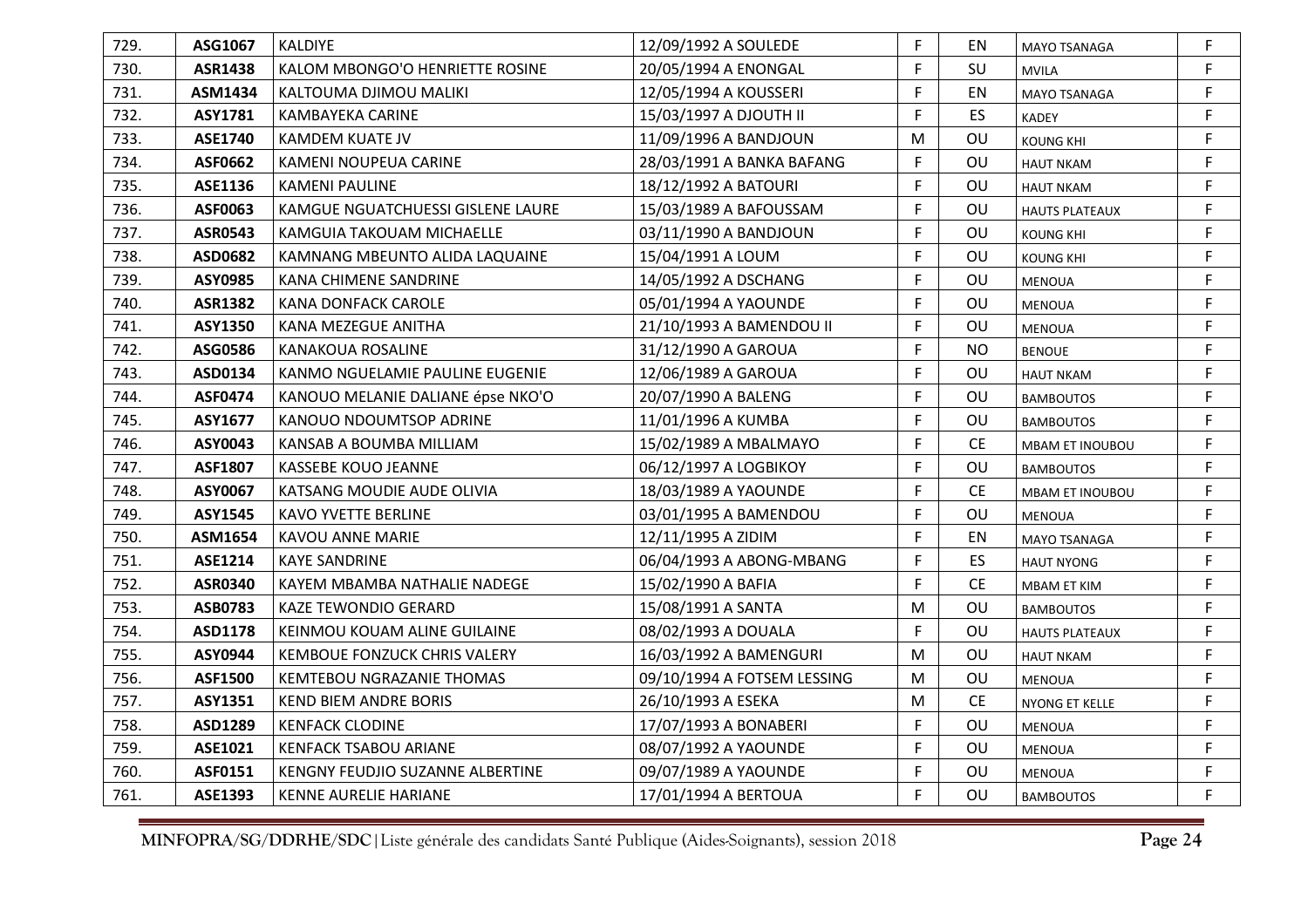| 762. | <b>ASF0190</b> | KENNE NGOUFO FLEURETTE YOLANDE             | 09/08/1989 A BATCHAM           | F  | OU.       | <b>BAMBOUTOS</b>   | F  |
|------|----------------|--------------------------------------------|--------------------------------|----|-----------|--------------------|----|
| 763. | ASR0343        | KENTOH A KOUNG PRYCILLE AIMEE              | 18/02/1990 A YAOUNDE           | F  | <b>CE</b> | <b>MBAM ET KIM</b> | F. |
| 764. | ASG0290        | <b>KEYA LINDA</b>                          | 02/01/1990 A KAELE             | F  | OU        | MENOUA             | F  |
| 765. | <b>ASL0735</b> | KIDNI LEA                                  | 15/06/1991 A EBOLOWA           | F  | EN        | <b>MAYO KANI</b>   | F. |
| 766. | <b>ASL1637</b> | <b>KIDWE RICHARD</b>                       | 21/09/1995 A MADALAM           | M  | EN        | <b>MAYO DANAY</b>  | F  |
| 767. | <b>ASY0558</b> | KIEMINLONG HENRIETTE CORINE                | 21/11/1990 A LOLODORF          | F  | SU        | <b>OCEAN</b>       | F  |
| 768. | <b>ASN0623</b> | KINGUI BILKISSOU                           | 10/02/1991 A NGAOUNDERE        | F  | AD        | <b>VINA</b>        | F  |
| 769. | <b>ASG1282</b> | KINGUI KOUE AHMADOU                        | 04/07/1993 A GUIDER            | F  | <b>NO</b> | <b>MAYO LOUTI</b>  | F. |
| 770. | ASD1789        | <b>KINYOCK KEVINE ODILE</b>                | 03/06/1997 A DOUALA            | F  | LT.       | SANAGA MARITIME    | F  |
| 771. | <b>ASY0705</b> | KISSI CRESCENCE PATRICIA                   | 11/05/1991 A YAOUNDE           | F  | LT        | SANAGA MARITIME    | F. |
| 772. | ASG1093        | KISSIAWA ARIANE                            | 07/10/1992 A TOUROU            | F  | EN        | MAYO TSANAGA       | F. |
| 773. | <b>ASY0450</b> | <b>KOA MENDOUGA</b>                        | 20/06/1990 A NGOBO             | F  | <b>CE</b> | LEKIE              | F. |
| 774. | ASD0604        | KOKO SAME KWANE ADELE MIREILLE             | 11/01/1991 A BOMONO            | F  | LT        | <b>MOUNGO</b>      | F  |
| 775. | <b>ASY0857</b> | <b>KOM HELLENE</b>                         | 28/11/1991 A DOBINGA           | F  | <b>NO</b> | <b>MAYO REY</b>    | F  |
| 776. | ASY0624        | <b>KOMBANI BERTHE</b>                      | 10/02/1991 A NKOLANG           | F  | <b>CE</b> | LEKIE              | F  |
| 777. | <b>ASN0637</b> | KOM-MONE TASSA MAGELLAN                    | 01/03/1991 A DJARENGOL KODEK   | M  | AD        | <b>VINA</b>        | F. |
| 778. | <b>ASM1577</b> | KONDA MAIALE IRENE                         | 05/04/1995 A ZILING-MAROUA     | F  | EN        | <b>MAYO KANI</b>   | F  |
| 779. | ASE0319        | <b>KONGA BANG YOLANDE</b>                  | 16/01/1990 A MAMA II           | F  | ES        | <b>KADEY</b>       | F  |
| 780. | ASE1319        | KONGA NGODJOBO JEANNETTE                   | 07/09/1993 A MELAMBO           | F. | ES        | <b>KADEY</b>       | F  |
| 781. | ASY0927        | KONI MVODO MARIE CHRISTELLE                | 15/02/1992 A MELIK DE NKOLMVAK | F  | <b>CE</b> | LEKIE              | F. |
| 782. | <b>ASE1592</b> | KONLACK MOFFO NELIE                        | 14/05/1995 A KEKEM             | F  | OU        | <b>BAMBOUTOS</b>   | F  |
| 783. | <b>ASE1622</b> | <b>KONTA CHRISTELLE</b>                    | 09/08/1995 A BATOURI           | F  | <b>ES</b> | <b>KADEY</b>       | F. |
| 784. | ASG1838        | <b>KORA DENISE</b>                         | 31/12/1998 A GAMBOURA          | F  | EN        | MAYO TSANAGA       | F  |
| 785. | ASG0848        | <b>KOSSENDA HERMINE</b>                    | 18/11/1991 A FIGUIL            | F  | EN        | <b>MAYO DANAY</b>  | F. |
| 786. | ASE0159        | KOUALE LILY LAURE                          | 14/07/1989 A MESSAMENA         | F  | ES.       | <b>HAUT NYONG</b>  | F  |
| 787. | ASG1848        | KOUBEURE BOUSSOUABE FRANCOIS JEAN LEVAR II | 00/00/1989 A DJAMARE           | M  | <b>NO</b> | <b>MAYO REY</b>    | F  |
| 788. | <b>ASN0118</b> | <b>KOULAGNA PAUL</b>                       | 22/05/1989 A BELEL             | M  | AD        | <b>VINA</b>        | F. |
| 789. | ASY0897        | KOULOU TATIANNA                            | 07/01/1992 A TCHANGUE          | F  | SU        | <b>MVILA</b>       | F. |
| 790. | ASM1505        | KOULSOUMI KOUVOU                           | 15/10/1994 A MOKOLO            | F  | EN        | MAYO TSANAGA       | F  |
| 791. | ASG1210        | KOULTCHOUMI ABDOULAYE                      | 30/03/1993 A GAROUA            | F  | <b>NO</b> | <b>BENOUE</b>      | F  |
| 792. | <b>ASN1215</b> | KOUMBA SAMIRATOU                           | 10/04/1993 A BANYO             | F  | AD        | <b>MAYO BANYO</b>  | F  |
| 793. | ASY0168        | KOUMDA BIBEGA AFANA NICAISE ANDY           | 26/07/1989 A YAOUNDE           | F  | <b>CE</b> | LEKIE              | F  |
| 794. | <b>ASY0527</b> | KOUNA AWONO BIBIANE SANDRINE               | 05/10/1990 A SAA               | F  | <b>CE</b> | LEKIE              | F  |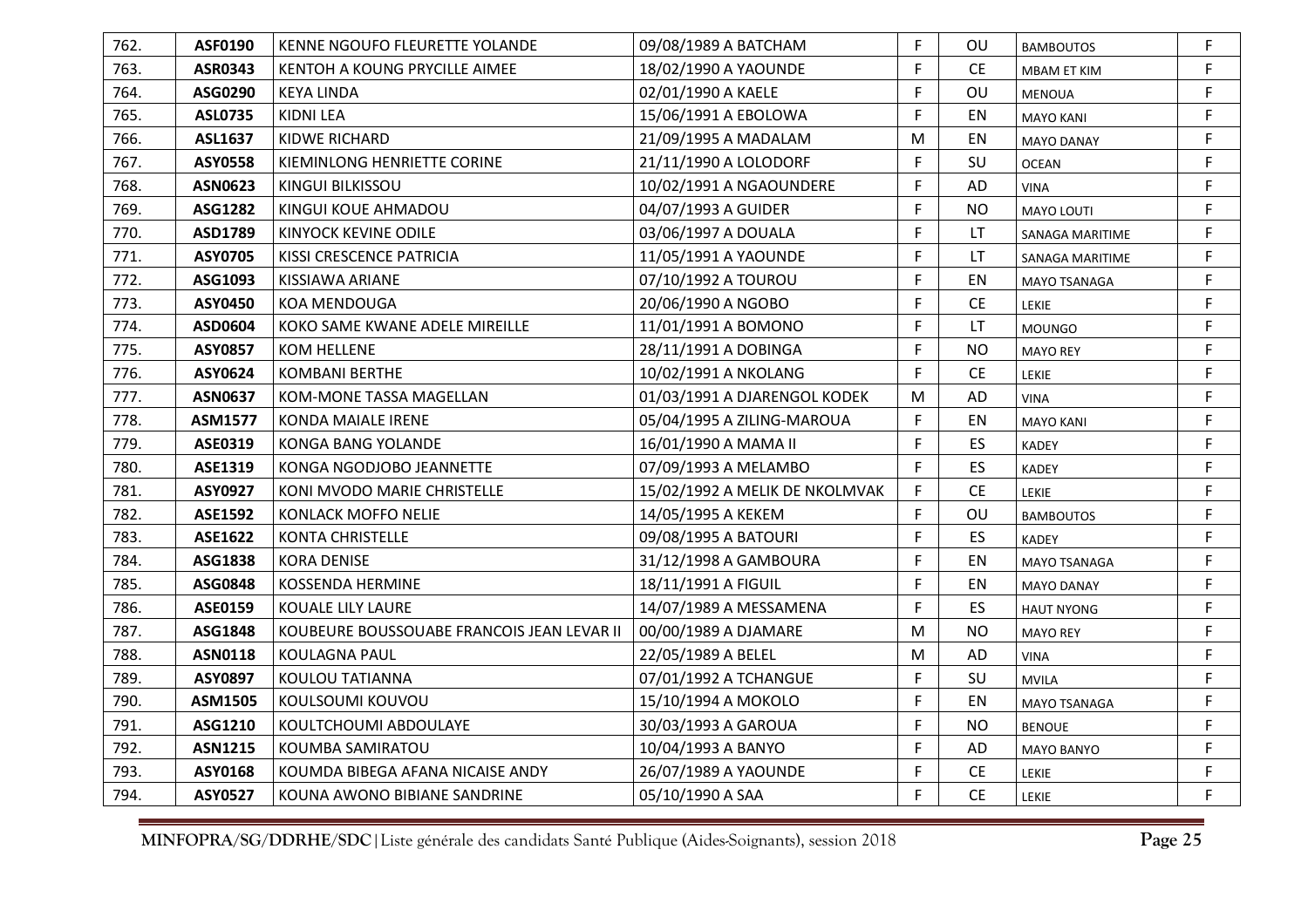| 795. | <b>ASY0220</b> | <b>KOUNA MARIE CORINE</b>               | 30/09/1989 A EMANA           | F. | <b>CE</b> | <b>LEKIE</b>           | F  |
|------|----------------|-----------------------------------------|------------------------------|----|-----------|------------------------|----|
| 796. | ASY1045        | KOUNA SYLVIE MIREILLE                   | 08/08/1992 A NKOL TSOGO II   | F  | <b>CE</b> | LEKIE                  | F  |
| 797. | ASY0027        | KOUNOU NDJENDE ELISABETH II             | 23/01/1989 A NTUI            | F. | OU        | MENOUA                 | F  |
| 798. | ASE0154        | KOUONTCHIE HOMSI ANGELE RITA            | 11/07/1989 A BANGOU          | F  | OU        | <b>HAUTS PLATEAUX</b>  | F  |
| 799. | ASY0767        | KOUSSOUONE EFFOUDOU MADELEINE GHISLAINE | 18/07/1991 A ATOK            | F  | ES        | <b>HAUT NYONG</b>      | F  |
| 800. | ASG0268        | KOUVOU BERTINE                          | 14/12/1989 A GAMBOURA        | F  | EN        | <b>MAYO TSANAGA</b>    | F. |
| 801. | ASY0618        | KOUVOU FARESS FERESS                    | 28/01/1991 A GAMDOUGOUN      | F  | EN        | MAYO TSANAGA           | F  |
| 802. | ASY1672        | <b>KOUYA BRIKISSOU</b>                  | 01/01/1996 A MAKA            | F  | OU        | <b>NOUN</b>            | F. |
| 803. | ASG0958        | <b>KOVOU AFIYA</b>                      | 06/04/1992 A ZOUVOUL         | F  | EN        | MAYO TSANAGA           | F  |
| 804. | <b>ASM1818</b> | <b>KOWE ETIENNE</b>                     | 05/03/1998 A MESKINE         | M  | EN        | <b>MAYO DANAY</b>      | F  |
| 805. | ASY0503        | <b>KUETE PELAGIE</b>                    | 24/08/1990 A MTE DE NDOUNGUE | F  | OU        | <b>BAMBOUTOS</b>       | F. |
| 806. | ASF1554        | <b>KUETE YEMELI ANNE</b>                | 08/02/1995 A BATCHAM         | F  | OU        | <b>BAMBOUTOS</b>       | F. |
| 807. | ASY1798        | KUIMI LEA MAROLE                        | 11/08/1997 A YAOUNDE         | F  | OU        | <b>NDE</b>             | F  |
| 808. | <b>ASF0776</b> | KUNDA GOUMKOUA NINA                     | 01/08/1991 A OLAMZE          | F. | OU        | <b>MENOUA</b>          | F  |
| 809. | ASM1522        | KUWISSI JACQUELINE MALLOUM              | 20/11/1994 A ZALLA-GODOLA    | F. | EN        | <b>DIAMARE</b>         | F  |
| 810. | ASM1437        | KWADA ELISE KWAYAKA                     | 16/05/1994 A KOUSSERI        | F  | EN        | MAYO TSANAGA           | F  |
| 811. | <b>ASM1857</b> | LABE YAYA MARIE                         | 04/03/1991 A MAROUA          | F. | EN        | <b>MAYO KANI</b>       | F  |
| 812. | <b>ASF1792</b> | LACMAGO CARINE CLAIRE                   | 23/06/1997 A BABADJOU        | F  | OU        | <b>BAMBOUTOS</b>       | F  |
| 813. | ASM1308        | LADANG-SALI BONIFACE                    | 21/08/1993 A KOZA            | M  | <b>EN</b> | <b>MAYO KANI</b>       | F  |
| 814. | ASL0756        | LAFLEUR CARINE BILO'O                   | 02/07/1991 A EBOLOWA         | F. | SU        | <b>MVILA</b>           | F. |
| 815. | ASM1431        | LAÏLA PAFE                              | 10/05/1994 A MOKOLO          | F  | EN        | MAYO TSANAGA           | F  |
| 816. | ASF1336        | <b>LAKO MARIE CHRISTELLE</b>            | 02/10/1993 A MBAFAM          | F. | OU        | <b>HAUT NKAM</b>       | F  |
| 817. | ASY0979        | LAKOUGUE NOUMTCHUE VANESSA              | 03/05/1992 A YAOUNDE         | F. | LT        | <b>NKAM</b>            | F  |
| 818. | <b>ASF0570</b> | LAMANJE MOULIOM ROUKAYATOU              | 11/12/1990 A FOUMBAN         | F. | OU        | <b>NOUN</b>            | F. |
| 819. | ASG0089        | LANGOULDA LAMNA GERMAINE                | 19/04/1989 A MORA            | F. | EN        | <b>MAYO DANAY</b>      | F  |
| 820. | ASY0799        | LANGWO NJIMESSI ROSINE                  | 30/08/1991 A YAOUNDE         | F. | OU        | <b>BAMBOUTOS</b>       | F  |
| 821. | <b>ASE0675</b> | <b>LAPITE DENISE</b>                    | 10/04/1991 A YOKADOUMA       | F. | ES        | <b>BOUMBA ET NGOKO</b> | F  |
| 822. | <b>ASF0556</b> | <b>LARAI ALI BAMATOU</b>                | 21/11/1990 A BANKA BAFANG    | F. | OU        | <b>NOUN</b>            | F. |
| 823. | ASF0293        | LEMOGO JIONGO DORIANNE                  | 03/01/1990 A DSCHANG         | F. | OU        | <b>MENOUA</b>          | F  |
| 824. | ASF0917        | LEPAWA GENEVIEVE                        | 03/02/1992 A MBOUDA          | F. | OU        | <b>BAMBOUTOS</b>       | F  |
| 825. | ASE0494        | LETIA ANNE FLORENCE                     | 10/08/1990 A BITOUALA        | F  | ES        | <b>KADEY</b>           | F  |
| 826. | <b>ASF0685</b> | LEUGA TIDJONG EDWIGE                    | 17/04/1991 A BAFANG          | F  | OU        | <b>HAUT NKAM</b>       | F  |
| 827. | <b>ASF1544</b> | LEUNANG DJOMO MATILDE LARISSA           | 03/01/1995 A BANGOUA         | F. | OU        | <b>NDE</b>             | F  |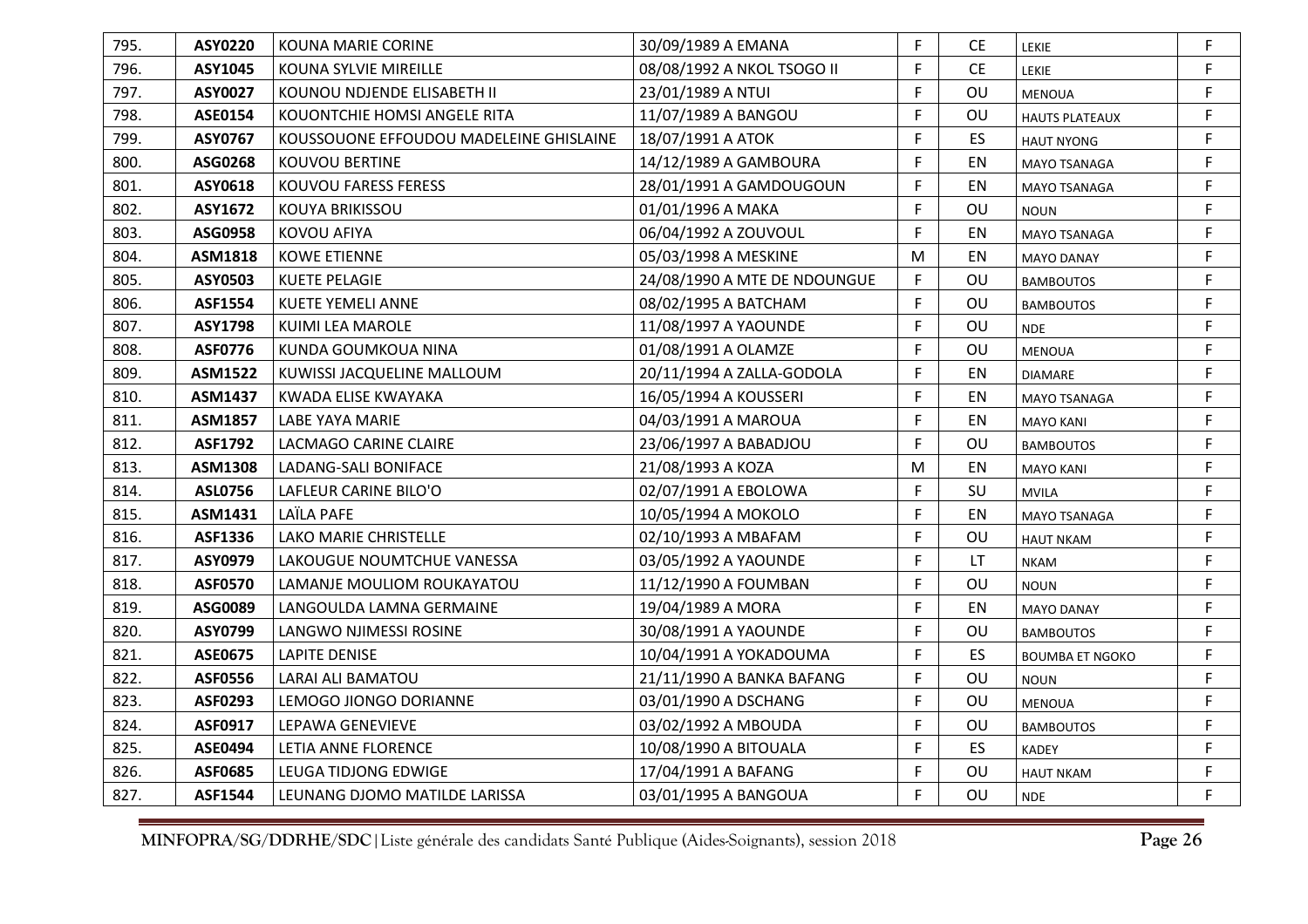| 828. | ASM1454        | <b>LEYLA FADI</b>                    | 18/06/1994 A TOKOMBERE    | F. | EN        | <b>MAYO KANI</b>      | F  |
|------|----------------|--------------------------------------|---------------------------|----|-----------|-----------------------|----|
| 829. | ASG1132        | LIBERTE BOUBA DIEU-DONNE             | 09/12/1992 A LAINDE       | M  | EN        | <b>MAYO TSANAGA</b>   | F. |
| 830. | ASM0363        | LIGARD CHRISTOPHE                    | 16/03/1990 A BEMBEL       | M  | EN        | <b>MAYO KANI</b>      | F. |
| 831. | ASG1266        | <b>LIYABE BETUEL</b>                 | 20/06/1993 A GAROUA       | M  | <b>NO</b> | <b>BENOUE</b>         | F. |
| 832. | ASY1075        | LMENTSANG CLAUDIA                    | 18/09/1992 A DJENDE II    | F  | <b>ES</b> | <b>HAUT NYONG</b>     | F. |
| 833. | <b>ASE0305</b> | LOHDOM OGOONOUM TATINA TRESOR        | 09/01/1990 A LOMIE        | F  | ES        | <b>HAUT NYONG</b>     | F  |
| 834. | ASD1261        | LONDI EYOUM CELARIE FLORIE           | 12/06/1993 A NKONGSAMBA   | F  | LT.       | <b>MOUNGO</b>         | F. |
| 835. | ASG0249        | LONGDENE JULIENNE                    | 11/11/1989 A PADERME      | F  | <b>NO</b> | <b>BENOUE</b>         | F  |
| 836. | ASD0114        | LOUANGA BIANG JEANNINE               | 16/05/1989 A KRIBI        | F  | SU        | <b>OCEAN</b>          | F  |
| 837. | ASD0931        | LOULONG MBENDJI IDA JUDITH           | 26/02/1992 A DOUALA       | F  | OU        | <b>BAMBOUTOS</b>      | F. |
| 838. | ASM0277        | LOUMLE MOUSSA                        | 31/12/1989 A FOULOU-KAELE | F  | EN        | <b>MAYO KANI</b>      | F  |
| 839. | ASF1675        | LOUMNGAM MARIATOU                    | 06/01/1996 A FOUMBAN      | F  | OU        | <b>NOUN</b>           | F. |
| 840. | <b>ASY0460</b> | LOUNDJIWANG FRANCINE                 | 04/07/1990 A NGATTI       | F  | AD        | <b>MAYO BANYO</b>     | F  |
| 841. | ASY0210        | <b>MABOH EDITH REINE</b>             | 16/09/1989 A NYAMBOYA     | F  | AD        | <b>MAYO BANYO</b>     | F. |
| 842. | ASF0311        | MABOUDOUM ZOLI LYDIE                 | 10/01/1990 A GAROUA       | F  | EN        | <b>MAYO KANI</b>      | F. |
| 843. | ASE1405        | MABOUM ADJIA JINA JOSIANE            | 21/02/1994 A BATOURI      | F. | ES        | <b>KADEY</b>          | F. |
| 844. | <b>ASR1358</b> | <b>MACHOUP GAELLE</b>                | 24/11/1993 A BALENG       | F  | OU        | <b>MIFI</b>           | F  |
| 845. | ASE1674        | MADANG BENG MARIE NOELLE             | 03/01/1996 A BERTOUA      | F. | ES        | LOM ET DJEREM         | F  |
| 846. | ASD0309        | <b>MADI NESTOR</b>                   | 10/01/1990 A LAGDO        | M  | <b>NO</b> | <b>FARO</b>           | F. |
| 847. | ASG0409        | <b>MADIA MADI REGINE</b>             | 03/05/1990 A LANGUI       | F  | <b>NO</b> | <b>MAYO LOUTI</b>     | F. |
| 848. | ASF1516        | <b>MADIESSE KOUAM CARELLE</b>        | 10/11/1994 A BAHIALA      | F  | OU        | <b>HAUTS PLATEAUX</b> | F. |
| 849. | ASG0389        | <b>MADIKI ROSE</b>                   | 14/04/1990 A MAROUA       | F. | <b>NO</b> | <b>MAYO LOUTI</b>     | F. |
| 850. | ASM1833        | <b>MADINAH</b>                       | 17/09/1998 A BOUKOULA     | F  | EN        | MAYO TSANAGA          | F. |
| 851. | ASY0165        | MADJAH OLNE JEANNE DARC              | 23/07/1989 A YAOUNDE      | F. | ES        | <b>HAUT NYONG</b>     | F. |
| 852. | ASM0433        | MADOUANE MIWANE TEKY                 | 01/06/1990 A SANTCHOU     | F  | OU        | <b>MENOUA</b>         | F. |
| 853. | <b>ASN1202</b> | <b>MADOUKOU ROBERT</b>               | 15/03/1993 A MEIDOUGOU    | F. | AD        | <b>MBERE</b>          | F. |
| 854. | ASY1262        | MADOUM DESIREE HERMINE               | 14/06/1993 A YAOUNDE      | F  | OU        | <b>HAUTS PLATEAUX</b> | F. |
| 855. | ASY0207        | <b>MAFFO KANA CAROLE</b>             | 13/09/1989 A BAMENDOU     | F. | OU        | <b>MENOUA</b>         | F. |
| 856. | ASF1016        | <b>MAFOKOU DORICE</b>                | 01/07/1992 A BANSOA       | F  | OU        | <b>MENOUA</b>         | F. |
| 857. | ASF0861        | <b>MAFOSSO DORIANE</b>               | 02/12/1991 A MBOUDA       | F  | OU        | <b>BAMBOUTOS</b>      | F. |
| 858. | ASF0161        | <b>MAFOTSUNG SOH CHRISTINE LAURE</b> | 17/07/1989 A BAMOUGOUM    | F  | OU        | <b>MIFI</b>           | F. |
| 859. | ASY0653        | <b>MAGANG HELENE MARIE</b>           | 12/03/1991 A BAMENDOU     | F  | OU        | <b>MENOUA</b>         | F  |
| 860. | ASD0153        | MAGHOUOYA NGAPNA AMSETOU             | 10/07/1989 A KOUTI        | F  | OU        | <b>NOUN</b>           | F. |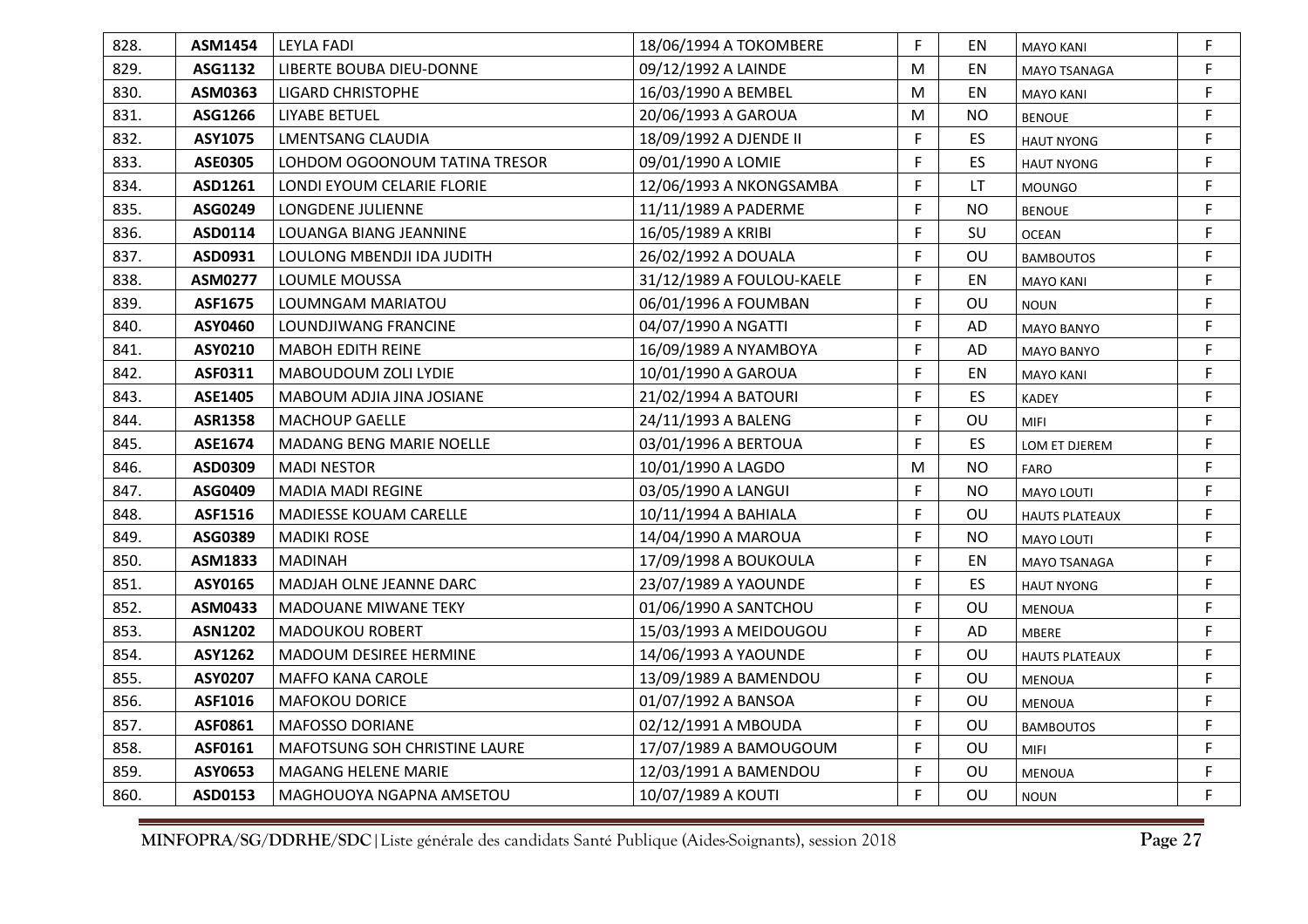| 861. | ASF0024        | MAGNI FOFOU ELISABETH BARBARA  | 16/01/1989 A MBO BANDJOUN | F         | OU        | <b>MIFI</b>            | F  |
|------|----------------|--------------------------------|---------------------------|-----------|-----------|------------------------|----|
| 862. | <b>ASM0506</b> | <b>MAGONG PAGOUO ALIANCE</b>   | 30/08/1990 A KAELE        | F         | EN        | <b>MAYO KANI</b>       | F. |
| 863. | ASD1474        | MAGUEU NATEU VANESSA LUCIENNE  | 14/08/1994 A MELONG       | F.        | OU        | <b>HAUTS PLATEAUX</b>  | F. |
| 864. | ASY0188        | MAGUIA TATCHOUM ISABELLE       | 08/08/1989 A BAHAM        | F         | OU        | <b>MIFI</b>            | F. |
| 865. | ASN1661        | <b>MAGUIRA LIMAN ABBO</b>      | 02/12/1995 A GOULFEY      | F         | EN        | <b>LOGONE ET CHARI</b> | F. |
| 866. | ASM1460        | <b>MAHAMAT KADJA</b>           | 10/07/1994 A GOULFEY      | ${\sf M}$ | EN        | <b>LOGONE ET CHARI</b> | F  |
| 867. | <b>ASE0865</b> | MAÏ MILLION GHISLAINE          | 11/12/1991 A KEREW FIGUIL | F         | <b>NO</b> | <b>MAYO LOUTI</b>      | F. |
| 868. | ASM1790        | MAÏBASWA FELICITE              | 10/06/1997 A MAROUA       | F         | EN        | <b>MAYO DANAY</b>      | F  |
| 869. | ASG1735        | MAIDIKWA ADELINE               | 20/08/1996 A SALAK-MAROUA | F         | EN        | <b>MAYO KANI</b>       | F  |
| 870. | ASD0407        | <b>MAIDJONREBA AGNES</b>       | 02/05/1990 A DOUALA       | F         | EN        | <b>MAYO DANAY</b>      | F  |
| 871. | ASM0669        | MAÏDRAPO HELENE                | 04/04/1991 A LAGDO        | F         | EN        | <b>MAYO DANAY</b>      | F  |
| 872. | ASD0361        | <b>MAIFEGUE MATHIDE</b>        | 14/03/1990 A NGAOUNDERE   | F         | EN        | <b>MAYO KANI</b>       | F. |
| 873. | ASM0549        | MAÏGOURNA ELISABETH            | 14/11/1990 A MAROUA       | M         | EN        | <b>MAYO DANAY</b>      | F  |
| 874. | ASM0358        | MAIHORE JEANNE                 | 13/03/1990 A DOUKOULA     | F         | EN        | <b>MAYO DANAY</b>      | F  |
| 875. | ASG0868        | MAÏKOUNDA WOUE                 | 16/12/1991 A MAYO LOUE    | F         | EN        | <b>MAYO DANAY</b>      | F  |
| 876. | ASF1135        | <b>MAILAMA ODETTE</b>          | 12/12/1992 A NGONG        | F.        | EN        | <b>MAYO KANI</b>       | F. |
| 877. | ASG0175        | MAILAMNE LAMDO CATHERINE       | 31/07/1989 A MAYO-LOUE    | F         | EN        | <b>MAYO KANI</b>       | F  |
| 878. | ASY1191        | MAIMOUN RAINATOU               | 23/02/1993 A YAOUNDE      | F         | OU        | <b>NOUN</b>            | F  |
| 879. | ASM0333        | MAÏMOUNA MAMOUT                | 03/02/1990 A MAKARY       | F         | EN        | <b>LOGONE ET CHARI</b> | F. |
| 880. | ASM1379        | MAIMOUNATOU HAMAN épse ALIM    | 01/01/1994 A HINA         | F         | EN        | MAYO TSANAGA           | F. |
| 881. | ASM1664        | MAINDOUWE DELPHINE             | 15/12/1995 A PMI VELE     | F         | EN        | <b>MAYO DANAY</b>      | F  |
| 882. | ASY0243        | MAINOUWE SYLVIE                | 05/11/1989 A NGAOUNDERE   | F.        | EN        | <b>MAYO KANI</b>       | F. |
| 883. | ASM0583        | <b>MAIPA ELENNE</b>            | 31/12/1990 A NGAOUNDERE   | F         | EN        | <b>MAYO KANI</b>       | F. |
| 884. | ASG0254        | MAIRAMA AMADOU                 | 15/11/1989 A PITOA        | F.        | EN        | <b>MAYO KANI</b>       | F. |
| 885. | ASM1855        | MAÏRAMOU ALIROU                | 23/04/1989 A MAROUA       | F         | EN        | <b>MAYO KANI</b>       | F. |
| 886. | ASG1476        | MAIROUSKOU DJAGBE PAULINE      | 16/08/1994 A GAROUA       | F.        | EN        | <b>MAYO DANAY</b>      | F. |
| 887. | ASG0528        | MAITEMWA DJOFOUNKREO PELAGIE   | 08/10/1990 A KAYA         | F         | EN        | <b>MAYO KANI</b>       | F. |
| 888. | <b>ASY1820</b> | <b>MAIWALE MANRY CLARIS</b>    | 07/04/1998 A MORA         | F         | EN        | <b>MAYO KANI</b>       | F. |
| 889. | ASG0198        | <b>MAI-WANG ELODIE ELODIE</b>  | 29/08/1989 A DJEFATOU     | F         | EN        | <b>MAYO KANI</b>       | F. |
| 890. | ASG0610        | MAÏYANG-NI ROSALINE            | 15/01/1991 A BASCHEO      | F         | EN        | <b>MAYO KANI</b>       | F  |
| 891. | ASG0934        | MAÏ-YANGPA CLEMENTINE          | 02/03/1992 A MAYO-OULO    | F         | EN        | <b>MAYO DANAY</b>      | F. |
| 892. | <b>ASF0395</b> | <b>MAKAMDJO LAURETTE</b>       | 18/04/1990 A BAFOUSSAM    | F         | OU        | <b>KOUNG KHI</b>       | F  |
| 893. | ASY0266        | <b>MAKANDA MARTINE SOLANGE</b> | 09/12/1989 A MONATELE     | F         | <b>LT</b> | SANAGA MARITIME        | F. |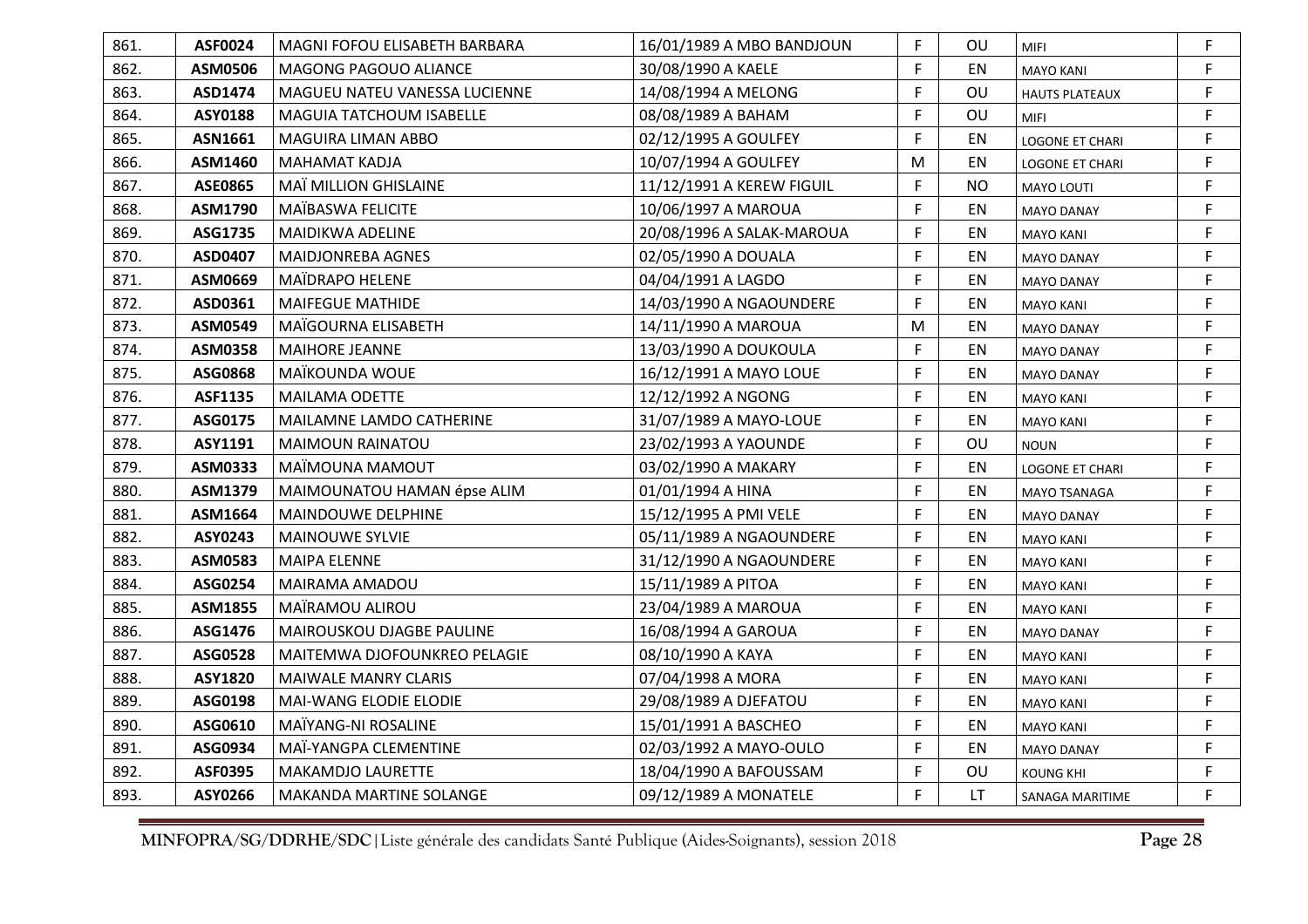| 894. | <b>ASD0872</b> | MAKOUDJOU TCHINDA MARIE NOEL    | 25/12/1991 A BAMENDJOU BAMATSI II | F. | OU.       | <b>HAUTS PLATEAUX</b> | F  |
|------|----------------|---------------------------------|-----------------------------------|----|-----------|-----------------------|----|
| 895. | ASD0071        | MAKOUNMAZOU NATHALIE JOELLE     | 24/03/1989 A DOUALA               | F. | OU        | <b>BAMBOUTOS</b>      | F. |
| 896. | <b>ASN0537</b> | MALEBAI SABINE                  | 28/10/1990 A NGONG                | F. | EN        | <b>MAYO KANI</b>      | F  |
| 897. | ASD0036        | MALELE KAMWA MARIE CLAIR        | 05/02/1989 A DOUALA               | F  | OU        | <b>HAUTS PLATEAUX</b> | F. |
| 898. | ASM1364        | MALLA MAL AMADA                 | 06/12/1993 A MORA                 | M  | EN        | MAYO SAVA             | F  |
| 899. | ASG0672        | <b>MALLAN BEILING</b>           | 07/04/1991 A GAROUA               | F  | EN        | <b>MAYO KANI</b>      | F. |
| 900. | <b>ASN0939</b> | MAMA AGATHE                     | 13/03/1992 A DIR                  | F. | EN        | <b>MAYO KANI</b>      | F. |
| 901. | ASL0401        | <b>MAMA ARCENE</b>              | 25/04/1990 A ANDJECK              | M  | SU        | <b>MVILA</b>          | F  |
| 902. | <b>ASD1827</b> | <b>MAMBO MATILDA NSOH</b>       | 19/06/1998 A BAMENDA              | F  | <b>NW</b> | MEZAM                 | F  |
| 903. | ASF0184        | MAMBOUNE NSANGOU AÏCHETOU       | 07/08/1989 A FOUMBAN              | F. | OU        | <b>NOUN</b>           | F  |
| 904. | <b>ASF1287</b> | <b>MAMIAFO SUZANE</b>           | 11/07/1993 A DSCHANG              | F. | OU        | <b>MENOUA</b>         | F  |
| 905. | ASN0791        | MAMOUDOU MOUSSA WADJILE         | 21/08/1991 A MAYO BALEO           | M  | AD        | <b>FARO ET DEO</b>    | F  |
| 906. | ASY1747        | <b>MANDIANG MOUSTAPHA</b>       | 03/10/1996 A NDITAM               | M  | CE        | MBAM ET KIM           | F  |
| 907. | ASY0804        | MANDOU MEFIRE NAFISSETOU        | 12/09/1991 A AYOS                 | F. | OU        | <b>NOUN</b>           | F  |
| 908. | <b>ASF0640</b> | <b>MANEFOUET LAURA LAURE</b>    | 03/03/1991 A DOUALA               | F. | OU        | <b>MENOUA</b>         | F. |
| 909. | ASF0513        | MANEGONG SUZANNE DESIREE        | 10/09/1990 A BAFANG               | F. | OU        | <b>MENOUA</b>         | F. |
| 910. | ASD1258        | MANEGOUM LARISSA GAEL           | 09/06/1993 A DOUALA               | F  | OU        | <b>BAMBOUTOS</b>      | F  |
| 911. | ASG1200        | MANENGUE MIREILLE épse NANG     | 08/03/1993 A YAOUNDE              | F. | CE        | <b>MBAM ET KIM</b>    | F  |
| 912. | ASF0681        | MANETA YEMAGOU JOSIANE          | 14/04/1991 A BATCHAM              | F. | OU        | <b>BAMBOUTOS</b>      | F. |
| 913. | <b>ASY0575</b> | <b>MANEYO DJUNE YVETTE</b>      | 24/12/1990 A BANSOA               | F. | OU        | <b>BAMBOUTOS</b>      | F. |
| 914. | ASN0041        | MANFOUO DJEUAMBENG NYRIAM       | 14/02/1989 A NGAOUNDERE           | F  | OU        | <b>BAMBOUTOS</b>      | F  |
| 915. | ASY1564        | <b>MANFOUO GERMAINE ELODIE</b>  | 05/03/1995 A YAOUNDE              | F. | OU        | <b>BAMBOUTOS</b>      | F. |
| 916. | ASD1804        | <b>MANFOUO NIDELE</b>           | 20/11/1997 A BATCHAM              | F  | OU        | <b>BAMBOUTOS</b>      | F  |
| 917. | ASL1631        | <b>MANGA DANIELLE</b>           | 05/09/1995 A MVIENG               | F  | SU        | <b>MVILA</b>          | F  |
| 918. | <b>ASR0645</b> | MANGA DIEUDONNEE GINETTE        | 08/03/1991 A YAOUNDE              | F. | CE        | <b>LEKIE</b>          | F  |
| 919. | ASM0843        | <b>MANGA ELIE</b>               | 12/11/1991 A MAROUA               | M  | EN        | <b>MAYO DANAY</b>     | F  |
| 920. | <b>ASL0760</b> | MANGA HUGUETTE MARCELLE         | 08/07/1991 A MVIENG               | F  | SU        | <b>MVILA</b>          | F  |
| 921. | ASD1629        | <b>MANGA SONNE JULIENNE</b>     | 27/08/1995 A SOUZA                | F  | LT.       | <b>MOUNGO</b>         | F  |
| 922. | ASM1526        | MANG-IKRI KAGA                  | 23/11/1994 A GUINGLAYE            | M  | EN        | <b>MAYO DANAY</b>     | F. |
| 923. | ASF1749        | <b>MANGOH MAFFO PRISCA</b>      | 07/10/1996 A MBOUDA               | F. | OU        | <b>BAMBOUTOS</b>      | F  |
| 924. | ASF1356        | MANIKEU KADJI CARELLE           | 13/11/1993 A BANKA BAFANG         | F  | OU        | <b>HAUT NKAM</b>      | F. |
| 925. | ASY0795        | MANIKEU KAMGA VALERIE           | 25/08/1991 A MOUMEE               | F  | OU        | MENOUA                | F  |
| 926. | ASD1117        | MANJIA KOUOTOU AMINATOU LADOUCE | 15/11/1992 A FOUMBOT              | F. | OU        | <b>NOUN</b>           | F  |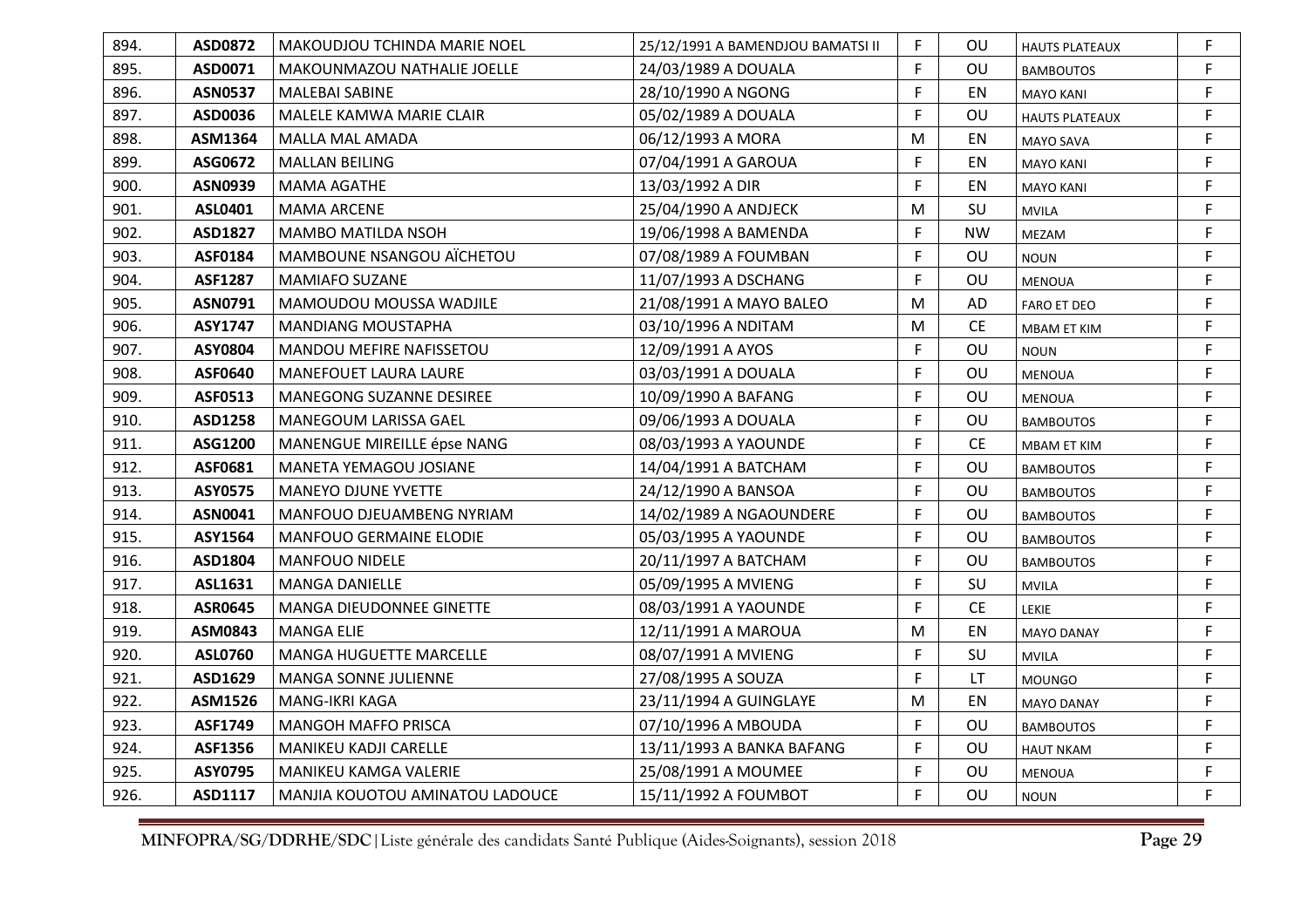| 927. | <b>ASF1322</b> | MANJIA WOUSSOU AMINETOU            | 11/09/1993 A KOUPA MATAPIT  | F. | OU        | <b>NOUN</b>            | F  |
|------|----------------|------------------------------------|-----------------------------|----|-----------|------------------------|----|
| 928. | ASY0167        | MANTHO LOPEZEU LOVELINE            | 26/07/1989 A MANKON-BAMENDA | F. | OU        | <b>BAMBOUTOS</b>       | F  |
| 929. | <b>ASL0888</b> | <b>MANZOUER LUCIE NOEL</b>         | 02/01/1992 A LOLODORF       | F  | SU        | <b>OCEAN</b>           | F  |
| 930. | ASG0329        | MAOULAND BOUBA SABINE              | 26/01/1990 A GUIDER         | F. | <b>NO</b> | <b>MAYO LOUTI</b>      | F. |
| 931. | ASF1830        | MAPA YEMELI VIERGE DORETTE         | 15/08/1998 A BABADJOU       | F. | OU        | <b>BAMBOUTOS</b>       | F  |
| 932. | <b>ASF0156</b> | <b>MAPPAH ALANE CHARLOTTE</b>      | 12/07/1989 A MTE LOMIE      | F  | OU        | <b>MIFI</b>            | F  |
| 933. | ASM0889        | MAPPAÏ SOLANGE ODILE               | 05/01/1992 A YAOUNDE        | F  | EN        | <b>MAYO KANI</b>       | F  |
| 934. | <b>ASM0228</b> | <b>MARANGABI ABACAR</b>            | 07/10/1989 A KOUSSERI       | F. | EN        | <b>LOGONE ET CHARI</b> | F. |
| 935. | <b>ASN0144</b> | MARANGABI KAKA ALI                 | 28/06/1989 A MAKARY         | F. | EN        | <b>LOGONE ET CHARI</b> | F  |
| 936. | <b>ASN1752</b> | MARIAMOU ADAGAROUA                 | 16/10/1996 A BELABO         | F  | AD        | DJEREM                 | F  |
| 937. | ASE1256        | MARIAMOU ASMAHOU                   | 08/06/1993 A TONGO GANDIMA  | F. | ES        | LOM ET DJEREM          | F  |
| 938. | <b>ASE0375</b> | <b>MARINGA CHARLOTTE</b>           | 31/03/1990 A MAROUA         | F  | EN        | <b>MAYO KANI</b>       | F  |
| 939. | <b>ASN1414</b> | <b>MARYAM DAIBATA</b>              | 09/03/1994 A MBARANG        | F  | AD        | <b>MBERE</b>           | F  |
| 940. | <b>ASF1427</b> | MASSABE NKAIN AMIDA                | 29/04/1994 A BAMENDJING     | F. | OU        | <b>NOUN</b>            | F  |
| 941. | ASM0703        | <b>MASSAH GODJE FALONNE</b>        | 10/05/1991 A MAROUA         | F. | EN        | <b>MAYO KANI</b>       | F. |
| 942. | ASD0324        | <b>MASSANGO GILDAS</b>             | 22/01/1990 A NAMBA          | F  | LT        | <b>MOUNGO</b>          | F. |
| 943. | <b>ASM0278</b> | MASSAO ABBA                        | 31/12/1989 A BODO           | M  | EN        | <b>LOGONE ET CHARI</b> | F  |
| 944. | ASD1327        | MASSEK KOUMANIMBEN LOUISE EVE LORD | 15/09/1993 A DOUALA         | F. | LT        | <b>NKAM</b>            | F. |
| 945. | ASM0584        | MASSEUNYABE BIANZIBE SOPHIE        | 31/12/1990 A GAROUA         | F. | EN        | <b>MAYO KANI</b>       | F. |
| 946. | ASD1758        | <b>MASSIHA PHALONNE LORE</b>       | 21/11/1996 A NYABANG        | F. | OU        | <b>MENOUA</b>          | F. |
| 947. | ASM1524        | MASSINGFA MAGONG ARISTA            | 21/11/1994 A MOKOLO         | M  | EN        | <b>MAYO KANI</b>       | F  |
| 948. | ASD1046        | MASSO MABOA JEANNE NATHALIE        | 09/08/1992 A BOMONO         | F. | LT.       | SANAGA MARITIME        | F  |
| 949. | ASD1729        | MASSOMA DOUALA GUYLLENE            | 18/07/1996 A LOUM           | F. | LT.       | <b>WOURI</b>           | F  |
| 950. | ASF0784        | MATA NJINGOU RAHID ANNIE           | 15/08/1991 A FOUMBAN        | F. | OU        | <b>NOUN</b>            | F  |
| 951. | ASF1635        | MATAIDONDJIO DORCAS LINDA          | 10/09/1995 A MBOUDA         | F. | OU        | <b>BAMBOUTOS</b>       | F  |
| 952. | <b>ASF0230</b> | MATAJOUOM MOUNCHILI NAFISSETOU     | 10/10/1989 A MAPARE         | F. | OU        | NOUN                   | F  |
| 953. | <b>ASF0465</b> | MATANEWA DENISE                    | 11/07/1990 A FOTO-DSCHANG   | F. | OU        | <b>BAMBOUTOS</b>       | F. |
| 954. | <b>ASF0782</b> | <b>MATCHEU ESPERANCE INES</b>      | 13/08/1991 A BAMENDJOU      | F. | OU        | <b>HAUTS PLATEAUX</b>  | F. |
| 955. | ASY1514        | MATEMB BOO BRIGITTE GWLADYS        | 30/10/1994 A DOUALA         | F. | LT.       | SANAGA MARITIME        | F  |
| 956. | <b>ASF0790</b> | MATEWE TALLA EPIPHANIE LAURE       | 20/08/1991 A MBO            | F. | OU        | <b>MIFI</b>            | F  |
| 957. | ASF0140        | <b>MATHO MEKONTSO SYLVIANE</b>     | 22/06/1989 A BANGANGTE      | F  | OU        | <b>BAMBOUTOS</b>       | F  |
| 958. | ASD1357        | <b>MATIO EKITTI MARIE ANGE</b>     | 20/11/1993 A SOUZA GARE     | F. | LT.       | <b>NKAM</b>            | F  |
| 959. | ASG0497        | <b>MATOUKI BOUBA</b>               | 16/08/1990 A FIGUIL         | M  | <b>NO</b> | <b>MAYO LOUTI</b>      | F. |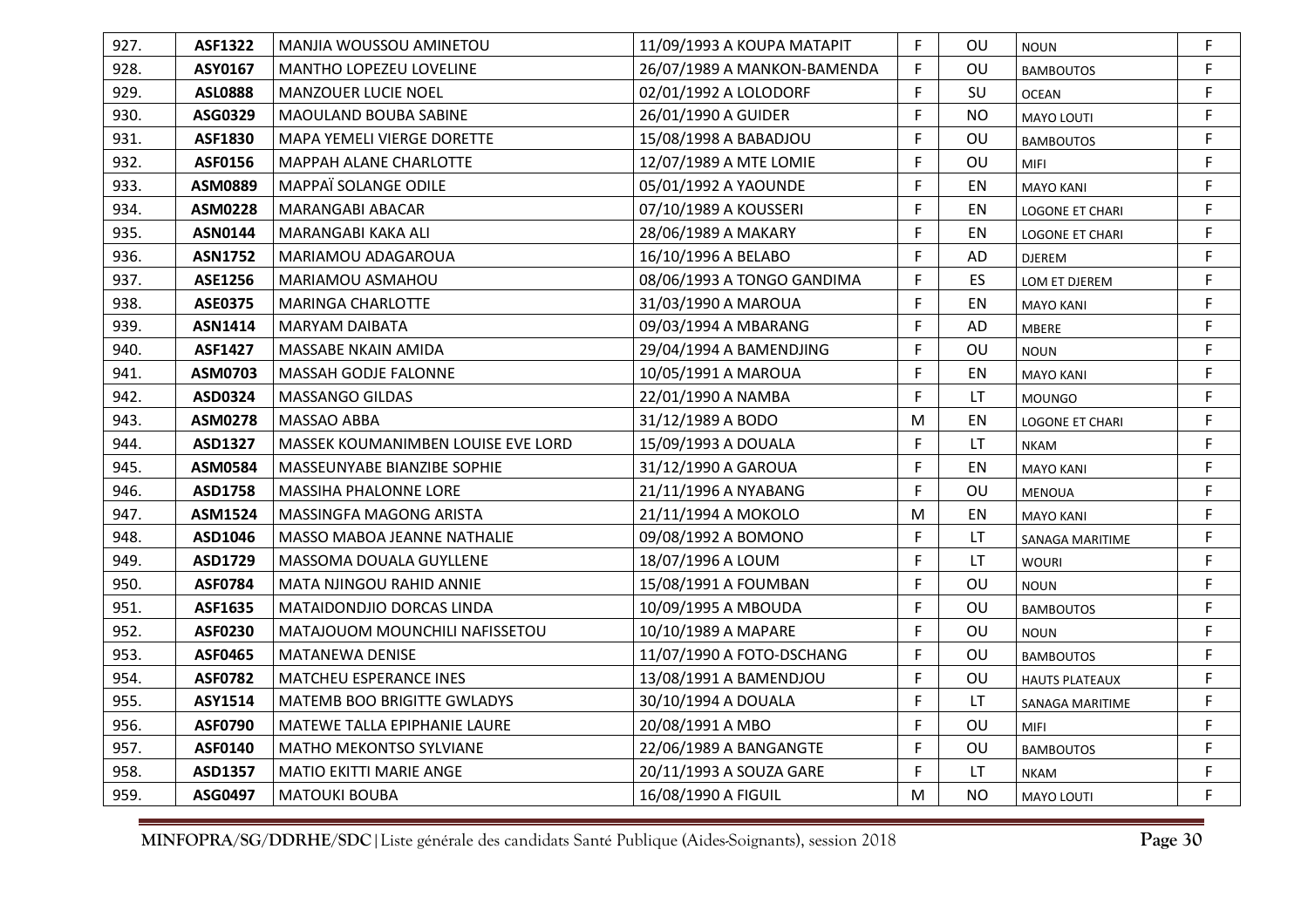| 960. | ASG0251        | MATSAMA PIERRE                           | 12/11/1989 A GODIGONG          | M  | EN                            | <b>MAYO SAVA</b>       | F  |
|------|----------------|------------------------------------------|--------------------------------|----|-------------------------------|------------------------|----|
| 961. | ASD0240        | <b>MATUEBOU SIMO MARCELINE</b>           | 26/10/1989 A DOUALA            | F  | OU                            | <b>KOUNG KHI</b>       | F  |
| 962. | <b>ASY0077</b> | <b>MAWA CHRISTINE</b>                    | 05/04/1989 A BANDA             | F  | <b>CE</b>                     | <b>MBAM ET INOUBOU</b> | F  |
| 963. | ASD0147        | MAWAMBA NIDELE FRANCINE                  | 02/07/1989 A DOUALA            | F  | OU                            | <b>MENOUA</b>          | F. |
| 964. | ASY0759        | MAWUE METAE NELLY CLAUDIA                | 07/07/1991 A YAOUNDE           | F  | OU                            | <b>KOUNG KHI</b>       | F  |
| 965. | <b>ASY1318</b> | <b>MAYIK BEYEGUE CARINE</b>              | 05/09/1993 A OMBESSA           | F  | <b>CE</b>                     | MBAM ET INOUBOU        | F  |
| 966. | <b>ASF0964</b> | MAYOUEGHOU NGOUGOURE ZENABOU             | 15/04/1992 A FOUMBAN           | F  | OU                            | <b>NOUN</b>            | F  |
| 967. | ASF1566        | <b>MAYOUONE MOUANSIE BINTOU FADILA</b>   | 07/03/1995 A FOUMBOT           | F  | OU                            | <b>NOUN</b>            | F  |
| 968. | ASY1411        | <b>MBAH NTOKE MIREILLE</b>               | 03/03/1994 A NSANKE            | F  | LT.                           | <b>MOUNGO</b>          | F  |
| 969. | ASD0812        | <b>MBAKOP JIMMY CALVINE</b>              | 27/09/1991 A DOUALA            | F  | OU                            | <b>NDE</b>             | F  |
| 970. | ASD1203        | <b>MBAKOP MICHOU AMANDINE</b>            | 15/03/1993 A DOUALA            | F  | LT                            | <b>NKAM</b>            | F. |
| 971. | <b>ASY1080</b> | <b>MBALLA ENGOULOU MARIE MADELEINE</b>   | 20/09/1992 A METONDOK          | F  | <b>CE</b>                     | NYONG ET MFOUMOU       | F. |
| 972. | <b>ASY0087</b> | <b>MBALLA MARIE GABRIELLE</b>            | 17/04/1989 A NGOULEMAKONG      | F  | <b>CE</b>                     | MEFOU ET AFAMBA        | F  |
| 973. | ASY0663        | MBALLA MENDOMO ALVINE LPASCALINE         | 31/03/1991 A SONG-LOULOU       | F  | <b>CE</b>                     | MEFOU ET AKONO         | F  |
| 974. | ASE0341        | MBAM MOUTONGO CHRISTELLE ANNETTE IZAORRA | 16/02/1990 A BIYOUHA           | F  | LT.                           | <b>WOURI</b>           | F. |
| 975. | ASY0658        | <b>MBANG RACHEL ANITHA</b>               | 17/03/1991 A EBOLOWA           | F  | SU                            | <b>MVILA</b>           | F  |
| 976. | ASD0781        | <b>MBANGO DORETTE</b>                    | 10/08/1991 A GRAND SOUZA       | F  | LT.                           | <b>MOUNGO</b>          | F  |
| 977. | ASD0694        | <b>MBANGO ROSE HENRIETTE</b>             | 05/05/1991 A DOUALA            | F  | LT                            | SANAGA MARITIME        | F  |
| 978. | ASG1660        | <b>MBARGA DIEUDONNE MOISE</b>            | 01/12/1995 A GAROUA            | M  | EN                            | <b>MAYO DANAY</b>      | F. |
| 979. | ASY0143        | <b>MBASSI JULIE CLARICE</b>              | 27/06/1989 A EMANA             | F  | <b>CE</b>                     | LEKIE                  | F. |
| 980. | ASY1363        | <b>MBEBOUBA TSOUNGUI SOPHIE</b>          | 03/12/1993 A MTE ESSE          | F  | <b>CE</b>                     | MEFOU ET AFAMBA        | F  |
| 981. | ASG1727        | MBEKOUDOU SOLDAING JEAN-PIERRE           | 29/06/1996 A TCHOLLIRE         | M  | <b>NO</b>                     | <b>MAYO REY</b>        | F  |
| 982. | <b>ASE1137</b> | <b>MBELE JEAN FILSTON ARISTIDE</b>       | 20/12/1992 A BELABO            | M  | ES.                           | LOM ET DJEREM          | F  |
| 983. | ASE0731        | MBENGONO EYA ADELAÏDE                    | 12/06/1991 A NKOMKADA          | F  | <b>CE</b>                     | MEFOU ET AKONO         | F  |
| 984. | ASF1491        | <b>MBENOUN MONIQUE JOSELINE</b>          | 20/09/1994 A LOGBISOL POUMA    | F  | LT.                           | SANAGA MARITIME        | F  |
| 985. | <b>ASY1583</b> | <b>MBESSE BODO BRICE</b>                 | 17/04/1995 A NKOLMEWOUT        | M  | $\mathsf{CE}% _{\mathcal{A}}$ | LEKIE                  | F. |
| 986. | ASY1576        | MBEZELE WONG GISELE                      | 04/04/1995 A NGONDO            | F  | <b>CE</b>                     | NYONG ET MFOUMOU       | F  |
| 987. | ASY0042        | MBIDA ATHANASE CLEMENT                   | 15/02/1989 A AKOAZOLE-MBALMAYO | M  | <b>CE</b>                     | NYONG ET SO'O          | F  |
| 988. | ASY0476        | <b>MBIDA MARTIN JOEL</b>                 | 22/07/1990 A MENGANG           | M  | <b>CE</b>                     | NYONG ET MFOUMOU       | F  |
| 989. | <b>ASY0270</b> | MBIE AKOA JULIENE CARINE                 | 20/12/1989 A METET             | F. | <b>CE</b>                     | NYONG ET SO'O          | F  |
| 990. | ASY1300        | MBITA MEDJO FRANCK RUDOLPHE              | 07/08/1993 A ENONGAL-EBOLOWA   | M  | SU                            | <b>MVILA</b>           | F. |
| 991. | <b>ASY0728</b> | MBIYA TANKWA VERONIQUE CHRISTELLE        | 10/06/1991 A NKONDJOCK         | F  | LT                            | <b>NKAM</b>            | F  |
| 992. | ASY1693        | <b>MBOCK MASSOCK INES</b>                | 08/03/1996 A YAOUNDE           | F. | <b>CE</b>                     | NYONG ET KELLE         | F. |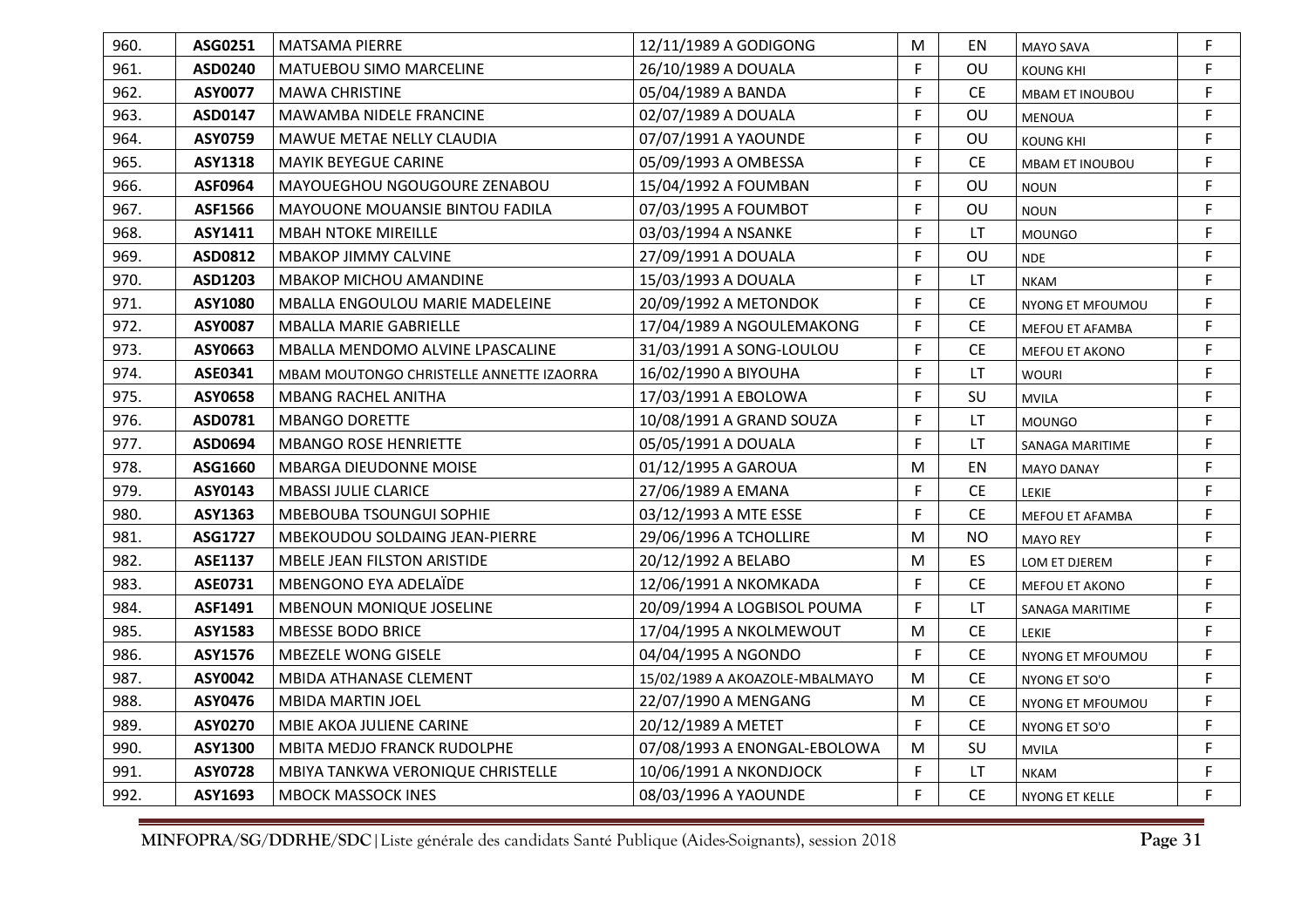| 993.  | ASY0044        | <b>MBOE ODILE</b>                       | 15/02/1989 A MBALMAYO               | F. | <b>CE</b> | NYONG ET SO'O         | F. |
|-------|----------------|-----------------------------------------|-------------------------------------|----|-----------|-----------------------|----|
| 994.  | <b>ASF0113</b> | MBOGNING ARMELLE LYDIE                  | 14/05/1989 A DOUALA                 | F  | OU        | <b>MENOUA</b>         | F. |
| 995.  | <b>ASL1299</b> | MBOLE NDOUM JEANNE FRANCINE             | 06/08/1993 A YAOUNDE                | F. | SU        | <b>MVILA</b>          | F. |
| 996.  | ASR1014        | MBOLO ETOA MARIE CLAIRE NADINE          | 30/06/1992 A EFOK                   | F  | <b>CE</b> | <b>LEKIE</b>          | F. |
| 997.  | ASE0301        | <b>MBOMO ELIE GOTHIER</b>               | 08/01/1990 A MINDOUROU              | M  | ES        | <b>KADEY</b>          | F. |
| 998.  | <b>ASY0800</b> | <b>MBONG JACQUY GHISLAINE</b>           | 02/09/1991 A DOUALA                 | F  | <b>CE</b> | <b>NYONG ET KELLE</b> | F  |
| 999.  | ASD0838        | <b>MBONGA NJONGUI MARTHE SYLVANIE</b>   | 04/11/1991 A BARE                   | F  | LT.       | <b>MOUNGO</b>         | F. |
| 1000. | ASE0691        | <b>MBONGA SANDRINE ROLANDE</b>          | 29/04/1991 A ABONG-MBANG            | F. | <b>ES</b> | <b>KADEY</b>          | F  |
| 1001. | ASM0376        | <b>MBONI MEDJO CHISLAINE FANY</b>       | 02/04/1990 A AWAE                   | F  | OU        | <b>KOUNG KHI</b>      | F. |
| 1002. | ASF1776        | <b>MBONNOU PHALONE</b>                  | 02/02/1997 A BAMEGWOU               | F  | OU        | <b>MENOUA</b>         | F  |
| 1003. | ASY0387        | MBORA YENE DELPHINE MABELLE             | 11/04/1990 A BILON                  | F. | <b>CE</b> | NYONG ET SO'O         | F. |
| 1004. | ASD1164        | <b>MBOUGEKA SIMEU HUGUETTE</b>          | 16/01/1993 A BAHAM                  | F  | OU        | <b>HAUTS PLATEAUX</b> | F  |
| 1005. | ASY0710        | <b>MBOULI HERMINE FLORA</b>             | 22/05/1991 A EKOUDENDI              | F  | <b>CE</b> | NYONG ET SO'O         | F  |
| 1006. | ASF1406        | <b>MBOUMANJE APOLLINE DORCAS</b>        | 21/02/1994 A NJISSE FOUMBAN         | F. | OU        | <b>NOUN</b>           | F  |
| 1007. | ASF0901        | MBOUMBOUO ISMAÏLA                       | 10/01/1992 A MATOUFA                | M  | OU        | <b>NOUN</b>           | F. |
| 1008. | <b>ASE0346</b> | <b>MBOUNDJE LESSOU PATIENCE AURELIE</b> | 23/02/1990 A BANDONGOUE             | F. | ES        | <b>KADEY</b>          | F  |
| 1009. | <b>ASF0354</b> | MBOUNEMBE DEZOMBE JULIENNE              | 06/03/1990 A KONGOLA-MAROUA         | F  | EN        | <b>MAYO KANI</b>      | F  |
| 1010. | ASE1290        | <b>MBOYE KIBA DIEUDONNE</b>             | 18/07/1993 A BANGA NDELELE          | M  | ES        | <b>KADEY</b>          | F. |
| 1011. | <b>ASL1277</b> | <b>MBOZO'O MERLAINE CHRISTELLE</b>      | 28/06/1993 A EBOLOWA                | F  | SU        | <b>MVILA</b>          | F. |
| 1012. | ASD1408        | <b>MBWANG MBOKE CHANCELINE</b>          | 28/02/1994 A DOUALA                 | F. | <b>LT</b> | <b>MOUNGO</b>         | F. |
| 1013. | <b>ASN0257</b> | <b>MDEMSA TEMGBAIT MERLINE</b>          | 23/11/1989 A MBE                    | F  | AD        | <b>VINA</b>           | F  |
| 1014. | <b>ASF0296</b> | MEACHOUNEWOUO FADIMATOU                 | 05/01/1990 A MAGHAIT                | F. | OU        | <b>NOUN</b>           | F. |
| 1015. | <b>ASE1528</b> | <b>MEANGAM RAHIMATOU</b>                | 28/11/1994 A MASSANGAM              | F. | OU        | <b>NOUN</b>           | F  |
| 1016. | ASG1534        | <b>MEBISSI SEINI ODETTE</b>             | 10/12/1994 A GAROUA                 | F. | EN        | <b>MAYO KANI</b>      | F. |
| 1017. | ASY1186        | <b>MEDEMBON MAIMOUNA</b>                | 17/02/1993 A SONGKOLONG             | F. | AD        | <b>MAYO BANYO</b>     | F. |
| 1018. | <b>ASE0842</b> | MEDJALEU WOKDEU ULRICH ELAUGE           | 11/11/1991 A BATOURI                | M  | ES        | <b>KADEY</b>          | F. |
| 1019. | ASD1232        | <b>MEDJE HAPPI PRICILA</b>              | 09/05/1993 A BALENG TOUGANG         | M  | OU        | <b>HAUT NKAM</b>      | F. |
| 1020. | ASM0656        | MEDJIOKEM CORNELLE RAISHA               | 14/03/1991 A BAMENDOU QT MESSING II | F. | OU        | <b>MENOUA</b>         | F. |
| 1021. | <b>ASL0836</b> | <b>MEDJO MEDJO ROSIE MICHELLE</b>       | 02/11/1991 A MVANGAN                | F. | SU        | <b>MVILA</b>          | F. |
| 1022. | ASL0003        | MEDJO NDENG CATHERINE CHANTAL           | 01/01/1989 A EKONG                  | F. | SU        | DJA ET LOBO           | F. |
| 1023. | ASY1068        | MEDJO ZE CEDRIC DAVID                   | 12/09/1992 A AVEBE ESSE             | M  | SU        | DJA ET LOBO           | F. |
| 1024. | ASE1506        | MEDJOUESSABOT EBOP DANIELLE DORETTE     | 17/10/1994 A BERTOUA                | F  | ES        | KADEY                 | F  |
| 1025. | <b>ASL1323</b> | MEDOU MINKO'O JOSUETTE ANNIE            | 13/09/1993 A FOULASSI               | F. | SU        | DJA ET LOBO           | F. |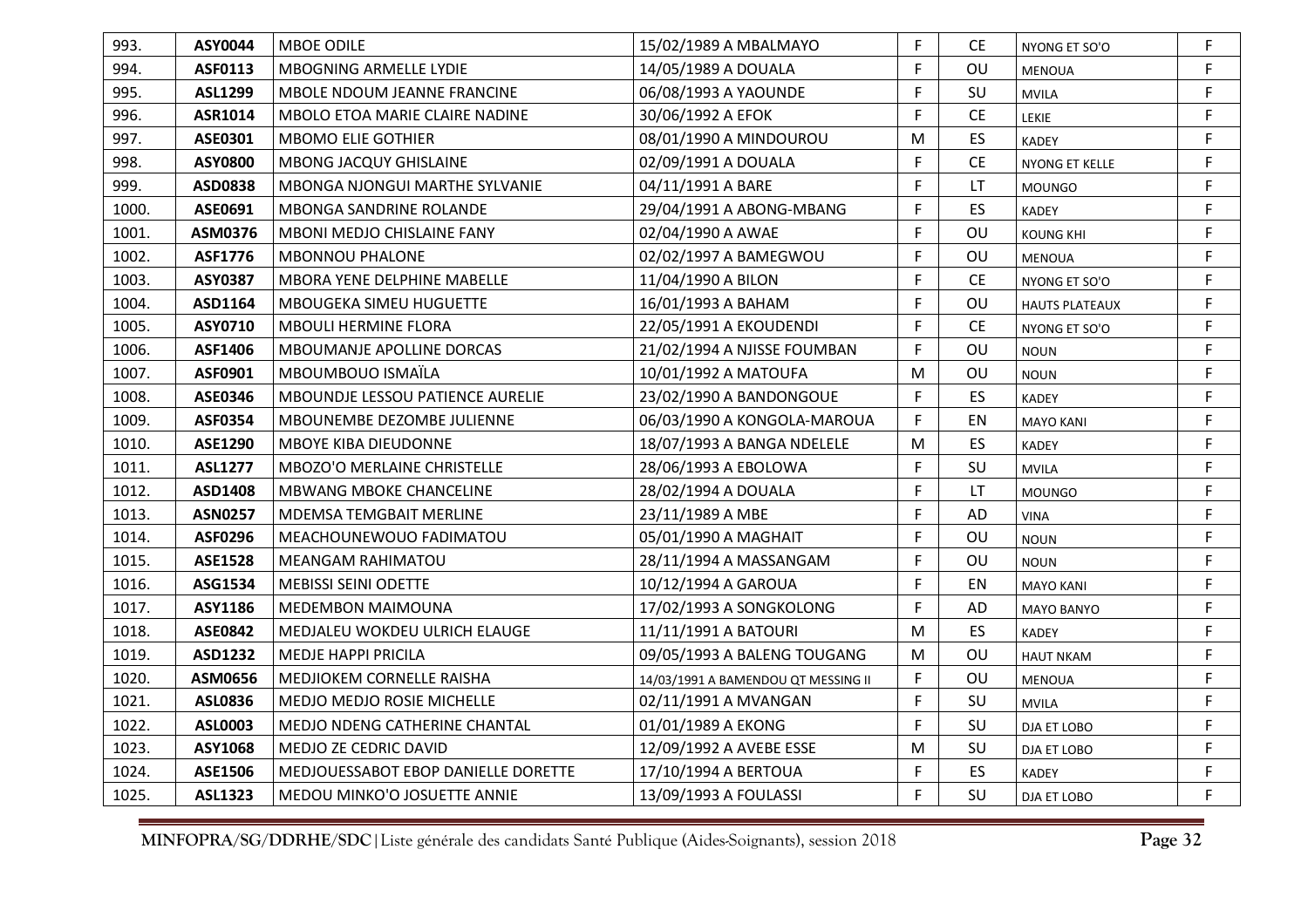| 1026. | ASF1160        | <b>MEFIRE EVELINE</b>               | 10/01/1993 A KOUOPTAMO      | F. | ΟU        | <b>NOUN</b>        | F  |
|-------|----------------|-------------------------------------|-----------------------------|----|-----------|--------------------|----|
| 1027. | ASY1771        | MEFIRE NGALAM EL HASSAN             | 06/01/1997 A BUEA           | M  | OU        | <b>NOUN</b>        | F. |
| 1028. | <b>ASF0155</b> | <b>MEFIRE PAULINE</b>               | 12/07/1989 A FOUMBAN        | F  | OU        | <b>NOUN</b>        | F. |
| 1029. | <b>ASF0272</b> | <b>MEFIRE YAMFAM LOUISE</b>         | 26/12/1989 A FOUMBAN        | F  | OU        | <b>NOUN</b>        | F  |
| 1030. | <b>ASF0839</b> | <b>MEFOTIE KOAGNE NADINE</b>        | 06/11/1991 A BAFOUSSAM      | F  | OU        | <b>MIFI</b>        | F  |
| 1031. | <b>ASE0837</b> | MEGNE MEGOUE MERUELINE              | 03/11/1991 A BERTOUA        | F. | OU        | <b>MIFI</b>        | F  |
| 1032. | <b>ASY0885</b> | MEJOUNGO FOKENG GUYASSINE NYLORE    | 01/01/1992 A BAFOUSSAM      | F  | OU        | <b>BAMBOUTOS</b>   | F  |
| 1033. | ASD0049        | <b>MEKA MICHEL DULLIN</b>           | 20/02/1989 A DOUALA         | M  | LT.       | SANAGA MARITIME    | F. |
| 1034. | ASF1613        | MEKEUFOUET TSAFACK SUZI VANELLE     | 15/07/1995 A NTENGUE        | F  | OU        | MENOUA             | F  |
| 1035. | <b>ASL1084</b> | <b>MEKONG MVAEBEME MELANIE</b>      | 27/09/1992 A ENONGAL        | F. | SU        | <b>MVILA</b>       | F. |
| 1036. | ASY0100        | <b>MEKONGO ANNE SANDRINE</b>        | 01/05/1989 A YAOUNDE        | F. | <b>CE</b> | <b>MFOUNDI</b>     | F. |
| 1037. | ASF1416        | <b>MEKOUDJOU JORESSE KELLY</b>      | 14/03/1994 A BAFOUSSAM      | F. | OU        | <b>MIFI</b>        | F. |
| 1038. | <b>ASF0047</b> | MEKUE NGONO NOA LILIE MARGUERITE    | 19/02/1989 A KOUPTAMO       | F  | <b>CE</b> | <b>LEKIE</b>       | F  |
| 1039. | ASE1711        | MELACHIO TCHOUALA CHARLENE          | 13/04/1996 A BERTOUA        | F. | OU        | <b>BAMBOUTOS</b>   | F  |
| 1040. | <b>ASF0286</b> | MELAINE MAÏ-AWE                     | 01/01/1990 A BERE           | F. | EN        | <b>MAYO DANAY</b>  | F. |
| 1041. | <b>ASF0777</b> | MEMEAFO KEUMO CAROLLE               | 02/08/1991 A BAMENDOU       | F. | OU        | <b>MENOUA</b>      | F. |
| 1042. | <b>ASF1175</b> | <b>MEMKAM TENE DIRIANE</b>          | 05/02/1993 A BAMOUGOUM      | F. | OU        | <b>MENOUA</b>      | F. |
| 1043. | ASG1147        | MEMKOULNE BEMONGUEMBAYE CLARISSE    | 31/12/1992 A TOUBORO        | F  | <b>NO</b> | <b>MAYO REY</b>    | F. |
| 1044. | ASF1608        | MENANTCHE NGANSSA AURELIE GERVAISE  | 02/07/1995 A BANYO          | F. | OU        | <b>NDE</b>         | F. |
| 1045. | ASY0484        | MENDO EVINA CECILE PRASSETTE        | 30/07/1990 A ESSAM          | F. | SU        | DJA ET LOBO        | F. |
| 1046. | <b>ASL0480</b> | <b>MENDO HYNESS GUILENE</b>         | 26/07/1990 A SANGMELIMA     | F  | SU        | DJA ET LOBO        | F  |
| 1047. | <b>ASR0337</b> | <b>MENDO ISABELLE LILLIANE</b>      | 12/02/1990 A MENGONG        | F. | SU        | <b>MVILA</b>       | F. |
| 1048. | ASL0612        | MENDOMO BEYEME TATIANA              | 18/01/1991 A MVANGAN        | F. | SU        | <b>MVILA</b>       | F. |
| 1049. | ASY1125        | MENDOMO YAMBEN ARIELLE MANILA KIONA | 25/11/1992 A KIONA          | F. | LT        | SANAGA MARITIME    | F. |
| 1050. | ASY1000        | MENDOUA SEDENA ELODIE               | 08/06/1992 A AKONOLINGA     | F. | <b>CE</b> | NYONG ET MFOUMOU   | F. |
| 1051. | ASY0678        | MENDOULA NELLY PASCALINE            | 12/04/1991 A NGOBO          | F. | <b>CE</b> | LEKIE              | F. |
| 1052. | ASD0285        | MENGUAI FOTCHING YVIE JOELLE        | 01/01/1990 A BAPI           | F. | OU        | <b>MIFI</b>        | F. |
| 1053. | ASY0091        | MENGUE AKAM JEANNE PATRICIA         | 20/04/1989 A ST MICHEL NDEN | F. | SU        | DJA ET LOBO        | F. |
| 1054. | ASY0913        | <b>MENGUE BINELIE MARIE LISE</b>    | 25/01/1992 A AKONOLINGA     | F. | <b>CE</b> | <b>MBAM ET KIM</b> | F. |
| 1055. | <b>ASL0355</b> | MENGUE FLORE ELVIGE                 | 06/03/1990 A EBOLOWA        | F  | SU        | <b>MVILA</b>       | F. |
| 1056. | ASY1511        | MENGUE ME ZIBI MARIE ODETTE         | 20/10/1994 A MEYOMESSALA    | F. | SU        | DJA ET LOBO        | F. |
| 1057. | ASY0719        | MENGUE MINYA BLANCHE STEPHANIE      | 01/06/1991 A NDEN           | F  | SU        | <b>MVILA</b>       | F  |
| 1058. | ASY1365        | <b>MENGUE PAULIN JUNIOR</b>         | 10/12/1993 A ENGOUTOUK      | M  | SU        | DJA ET LOBO        | F. |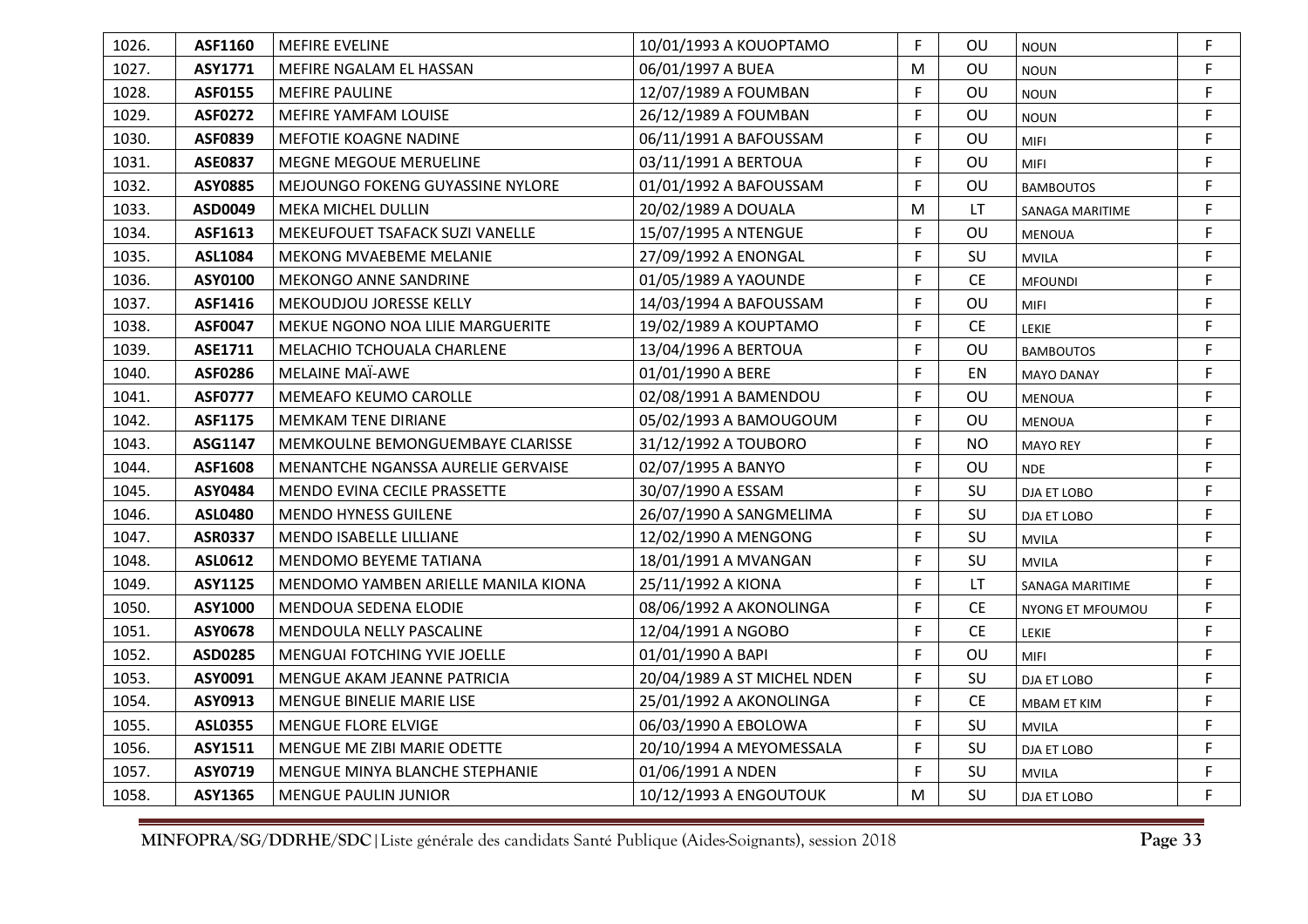| 1059. | <b>ASF1442</b> | MENJIKOUO BILKIS YAZMINE                | 26/05/1994 A FOUMBAN        | F. | OU        | <b>NOUN</b>            | F. |
|-------|----------------|-----------------------------------------|-----------------------------|----|-----------|------------------------|----|
| 1060. | ASY0955        | MENTOUGA AMBA SARRIETTE CHANIQUE        | 31/03/1992 A KA-SUD         | F  | ES.       | <b>HAUT NYONG</b>      | F  |
| 1061. | ASE1767        | MENTSAGUE LA DOUCE                      | 30/12/1996 A NKOL MVOLAN    | F. | ES.       | <b>HAUT NYONG</b>      | F  |
| 1062. | <b>ASE0502</b> | <b>MENTSOUGA DJOW CHRISTELLE</b>        | 21/08/1990 A MAYOS          | F. | ES.       | <b>HAUT NYONG</b>      | F. |
| 1063. | <b>ASY1738</b> | <b>MENYE ALINE MICHELE</b>              | 03/09/1996 A YAOUNDE        | F. | CE.       | <b>MEFOU ET AFAMBA</b> | F. |
| 1064. | <b>ASL0345</b> | MENYE GENEVIEVE HERMINE AMOU'OU         | 19/02/1990 A AMBAM          | F  | SU        | <b>MVILA</b>           | F. |
| 1065. | ASY0531        | <b>MENYOMO EBOUGA THERESE AMELIE</b>    | 13/10/1990 A NDANGUENG      | F. | <b>CE</b> | LEKIE                  | F. |
| 1066. | <b>ASN1267</b> | <b>MERCI LAMINE</b>                     | 22/06/1993 A YAGOUA         | F  | EN        | <b>MAYO DANAY</b>      | F. |
| 1067. | ASE1569        | <b>MESSAME MBIDA LUC</b>                | 13/03/1995 A MBOMBA         | M  | ES.       | <b>HAUT NYONG</b>      | F. |
| 1068. | ASY0794        | MESSI METOGA ARTHUR YANNICK             | 25/08/1991 A ASSIE          | M  | <b>CE</b> | NYONG ET SO'O          | F. |
| 1069. | ASY1482        | MESSINA AMBATA ROSALIE                  | 28/08/1994 A YAOUNDE        | F  | <b>CE</b> | MBAM ET KIM            | F  |
| 1070. | <b>ASE1222</b> | MESSOME LOLITA ORLOR                    | 26/04/1993 A ABONG-MBANG    | F. | ES.       | <b>HAUT NYONG</b>      | F. |
| 1071. | ASY0603        | METCHUM MBAH CECILE GAELLE              | 10/01/1991 A DOUALA         | F  | OU.       | <b>HAUTS PLATEAUX</b>  | F  |
| 1072. | <b>ASY1822</b> | METILA CLOTILDE CLARISSE                | 01/05/1998 A YAOUNDE        | F. | <b>CE</b> | LEKIE                  | F  |
| 1073. | <b>ASF1580</b> | METOUMA MFOU MAIMOUNA                   | 11/04/1995 A FOUMBOT        | F. | OU        | <b>NOUN</b>            | F  |
| 1074. | ASD1614        | MEUTIOYANG OUAMBO CHRISTELLE            | 25/07/1995 A NDOUNGUE       | F. | OU        | <b>KOUNG KHI</b>       | F. |
| 1075. | ASY0379        | MEWOILI NDJENDE EMILIENNE XAVERIE       | 04/04/1990 A NTUI           | F. | <b>CE</b> | <b>MBAM ET KIM</b>     | F  |
| 1076. | <b>ASN0252</b> | MEWOUO NGAPNA AMINATOU                  | 14/11/1989 A FOUMBAN        | F. | OU        | <b>NOUN</b>            | F  |
| 1077. | <b>ASY1338</b> | MEWOUO SAFOURAHI                        | 05/10/1993 A FOUMBAN        | F. | OU        | <b>NOUN</b>            | F. |
| 1078. | ASM0415        | <b>MEY ALI ABATOR</b>                   | 10/05/1990 A AFADE          | M  | EN        | <b>LOGONE ET CHARI</b> | F. |
| 1079. | ASE0651        | MEYABEM MO MBELA INES NADIA             | 11/03/1991 A DJOUO          | F  | ES.       | <b>HAUT NYONG</b>      | F  |
| 1080. | ASY0383        | MEYUM PEGOU GAELLE                      | 10/04/1990 A YAOUNDE        | F. | OU        | <b>MIFI</b>            | F. |
| 1081. | ASE1751        | MEZEGUE TEFEUDA RAÏSSA CHARLEINE        | 15/10/1996 A LOKOTI         | F. | OU        | <b>MENOUA</b>          | F. |
| 1082. | <b>ASE1597</b> | <b>MEZENE ROSIE ALINE</b>               | 27/05/1995 A NGUELEMENDOUKA | F. | ES.       | <b>HAUT NYONG</b>      | F. |
| 1083. | ASE1649        | <b>MEZENI MEKE CHISLAINE</b>            | 23/10/1995 A BEUL           | F. | ES.       | <b>HAUT NYONG</b>      | F. |
| 1084. | ASM1724        | MEZIMENE AGUILE NGUOTSI-NGUOTSI ABRAHAM | 06/06/1996 A MOKIO          | M  | EN        | <b>MAYO SAVA</b>       | F. |
| 1085. | ASE0166        | MEZIOK ABOULA EDVIGE CAROLE             | 26/07/1989 A DJAMPIEL       | F. | ES.       | <b>BOUMBA ET NGOKO</b> | F  |
| 1086. | ASY1185        | MEZO AYI OLIVE FRANCINE                 | 16/02/1993 A ATE            | F. | <b>CE</b> | NYONG ET MFOUMOU       | F  |
| 1087. | ASE1401        | <b>MEZO NKOULA GERMAINE</b>             | 08/02/1994 A BERTOUA        | F. | ES.       | <b>HAUT NYONG</b>      | F  |
| 1088. | <b>ASE1377</b> | MEZOU ADRIENNE MACHERIE                 | 31/12/1993 A ANGOSSAS       | F. | ES.       | <b>HAUT NYONG</b>      | F. |
| 1089. | ASL1113        | MEZUI MBA HYACINTHE                     | 06/11/1992 A TOM            | M  | SU        | VALLEE DU NTEM         | F. |
| 1090. | <b>ASF0595</b> | MFANGAM NJOYA MARIE LAURE               | 02/01/1991 A FOUMBAN        | F. | OU        | <b>NOUN</b>            | F  |
| 1091. | <b>ASF0557</b> | MFANGAM NSANGOU OUBAIDA                 | 21/11/1990 A FOUMBAN        | F  | OU        | <b>NOUN</b>            | F. |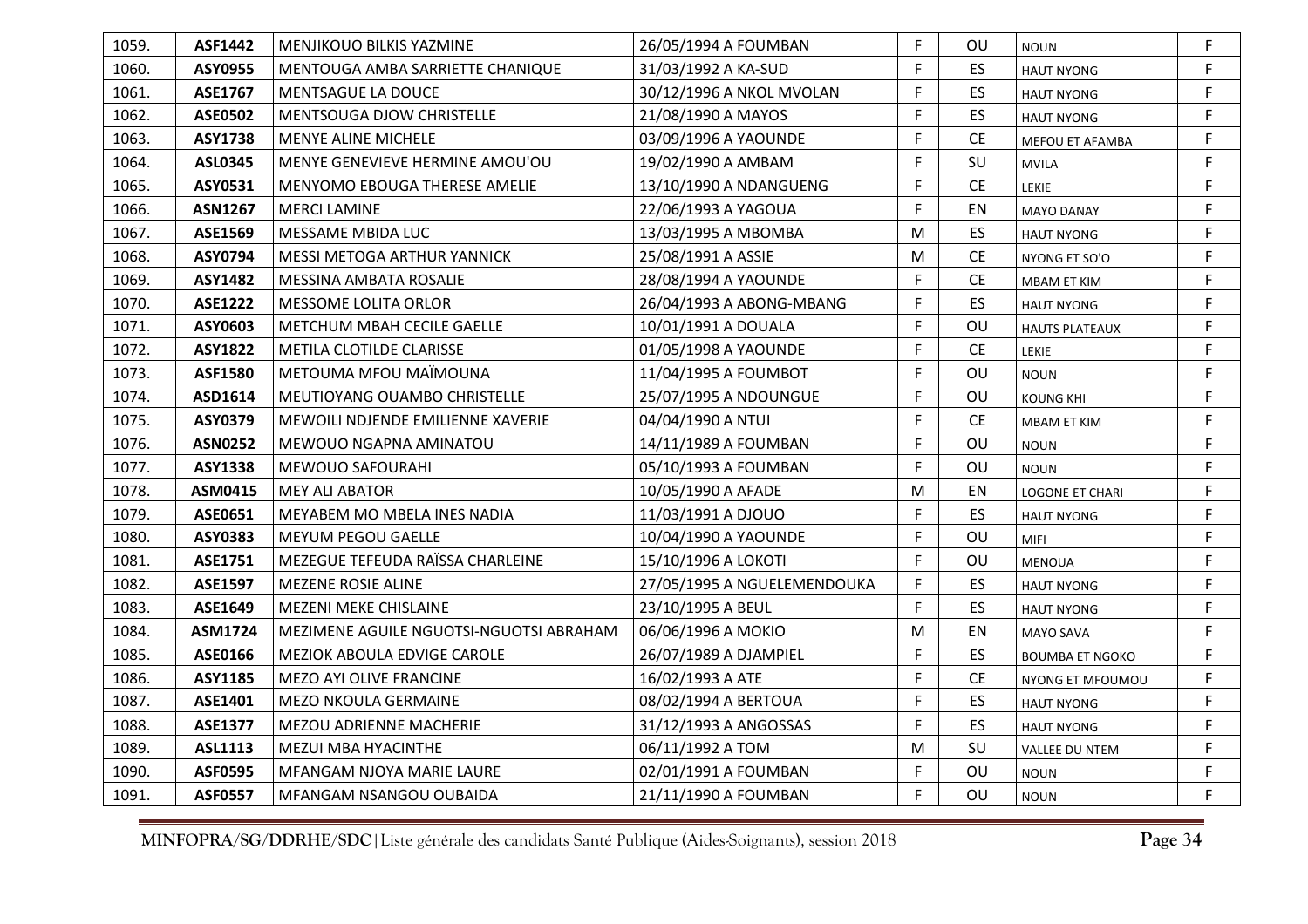| 1092. | <b>ASF0287</b> | MFESSAH JOSEPH                       | 01/01/1990 A MAKUETVU       | M  | <b>OU</b> | <b>NOUN</b>            | F  |
|-------|----------------|--------------------------------------|-----------------------------|----|-----------|------------------------|----|
| 1093. | ASY1353        | <b>MFESSE MARIE JEANETTE</b>         | 03/11/1993 A EKOME          | F  | <b>CE</b> | <b>LEKIE</b>           | F  |
| 1094. | ASY1100        | MFOMBOUOT MOUNCHILI MOHAMED NASSER   | 16/10/1992 A FOUMBAN        | M  | OU        | <b>NOUN</b>            | F  |
| 1095. | <b>ASF0855</b> | MFONGUIE NCHANGE SALAMATOU           | 26/11/1991 A FOUMBAN        | F  | OU        | <b>NOUN</b>            | F. |
| 1096. | ASR1606        | MFOUMOU RAYISSA                      | 30/06/1995 A YAOUNDE        | F  | <b>CE</b> | NYONG ET SO'O          | F  |
| 1097. | <b>ASY1745</b> | <b>MIAGUE MARIE AURELIE</b>          | 22/09/1996 A NKOMETOU III   | F  | <b>CE</b> | NYONG ET MFOUMOU       | F  |
| 1098. | <b>ASL1558</b> | MIFOUGOU MARIE NADINE                | 20/02/1995 A OBALA          | F  | SU        | <b>OCEAN</b>           | F  |
| 1099. | ASY0742        | MIHAMLE YVETTE ROSINE                | 23/06/1991 A YAOUNDE        | F  | LT        | SANAGA MARITIME        | F  |
| 1100. | <b>ASL0507</b> | MIMBA ABOSSOLO ALVINE                | 30/08/1990 A EBOLOWA        | F  | SU        | <b>MVILA</b>           | F  |
| 1101. | ASY1155        | MIMBOE NDI TCHAMGOUE CELIA BENEDICTE | 08/01/1993 A MBALMAYO       | F  | <b>CE</b> | NYONG ET SO'O          | F  |
| 1102. | <b>ASY0040</b> | MIMBOE ONDOUA MONIQUE BEATRICE       | 13/02/1989 A ELAT MINKOM    | F  | <b>CE</b> | <b>MFOUNDI</b>         | F. |
| 1103. | ASD1787        | MIMCHE POYOKO ALIMA                  | 05/05/1997 A DOUALA         | F  | OU        | <b>NOUN</b>            | F. |
| 1104. | ASG0690        | MINDA DASSOU NATHALIE                | 27/04/1991 A GAROUA         | F  | EN        | <b>MAYO DANAY</b>      | F  |
| 1105. | ASG1626        | MINDA LINDA FLORENCE BOUBA           | 18/08/1995 A POLI           | F  | EN        | <b>MAYO DANAY</b>      | F  |
| 1106. | ASE1049        | <b>MINDAAH ETOM YANNICK</b>          | 15/08/1992 A BELABO         | M  | <b>ES</b> | <b>BOUMBA ET NGOKO</b> | F. |
| 1107. | <b>ASE1538</b> | MINDANG KABIYENE MARIE-NOËLLE        | 25/12/1994 A BERTOUA        | F  | <b>CE</b> | <b>HAUTE SANAGA</b>    | F  |
| 1108. | ASY1104        | MINDIO ABASSABA MARINA               | 20/10/1992 A YAOUNDE        | F  | <b>ES</b> | <b>HAUT NYONG</b>      | F  |
| 1109. | <b>ASF0905</b> | MINGUEM RAÏSSA                       | 15/01/1992 A BADENKOP       | F  | OU        | <b>HAUTS PLATEAUX</b>  | F  |
| 1110. | <b>ASY1272</b> | MINKA CARINE NADEGE                  | 25/06/1993 A BOT-MAKAK      | F  | <b>CE</b> | NYONG ET KELLE         | F. |
| 1111. | ASL0434        | MINKO JEANNE ROSELINE                | 02/06/1990 A ENDENGUE       | F  | SU        | <b>MVILA</b>           | F. |
| 1112. | ASY1594        | MINLANG ZAMBO ANNE SYLVANIE          | 18/05/1995 A MENGANA        | F  | CE        | NYONG ET MFOUMOU       | F. |
| 1113. | ASD0489        | MINONE EBWALA GERALDINE RITA         | 01/08/1990 A MBANGA         | F  | LT        | <b>MOUNGO</b>          | F  |
| 1114. | ASY1638        | MISSAMHAN MADELEINE CARINE           | 22/09/1995 A NGUEFIGUE      | F  | LT.       | SANAGA MARITIME        | F  |
| 1115. | ASY0968        | MISSEKE TCHEMOHO CLAIRE NICOLE       | 19/04/1992 A DOUALA         | F  | LT.       | <b>NKAM</b>            | F  |
| 1116. | ASG1412        | <b>MISTE CHRISTELLE</b>              | 05/03/1994 A LOMBEL GOLOMBE | F  | <b>NO</b> | <b>MAYO LOUTI</b>      | F  |
| 1117. | ASG0840        | MISTE DAWAÏ PIERETTE                 | 07/11/1991 A MAROUA         | F  | <b>NO</b> | MAYO LOUTI             | F  |
| 1118. | ASD1630        | MITANG LOCK CARINE NADINE            | 31/08/1995 A DOUALA         | F  | LT        | <b>NKAM</b>            | F  |
| 1119. | <b>ASL1709</b> | MOABO MVOMO JACQUELINE               | 09/04/1996 A METET          | F  | ES.       | <b>HAUT NYONG</b>      | F  |
| 1120. | <b>ASF1757</b> | <b>MOANKAT AUDREY YVANNE</b>         | 20/11/1996 A DJOUYAYA       | F  | ES        | <b>HAUT NYONG</b>      | F  |
| 1121. | ASE1345        | MOANTSOUNG NTOULO TAMARSOSTENE       | 15/10/1993 A BELABO         | F  | ES.       | <b>HAUT NYONG</b>      | F  |
| 1122. | <b>ASF0050</b> | MOCHE TAGNEISABELLE VIVIANE          | 20/02/1989 A BAFOUSSAM      | F  | OU        | <b>KOUNG KHI</b>       | F. |
| 1123. | <b>ASE0065</b> | <b>MODJARD MODJARD MAURICE</b>       | 16/03/1989 A DJEBADOP       | M  | ES.       | <b>BOUMBA ET NGOKO</b> | F  |
| 1124. | ASY0265        | MOFOR TAGNI EPIPHANIE                | 05/12/1989 A BELEVENG       | F. | OU        | <b>MENOUA</b>          | F  |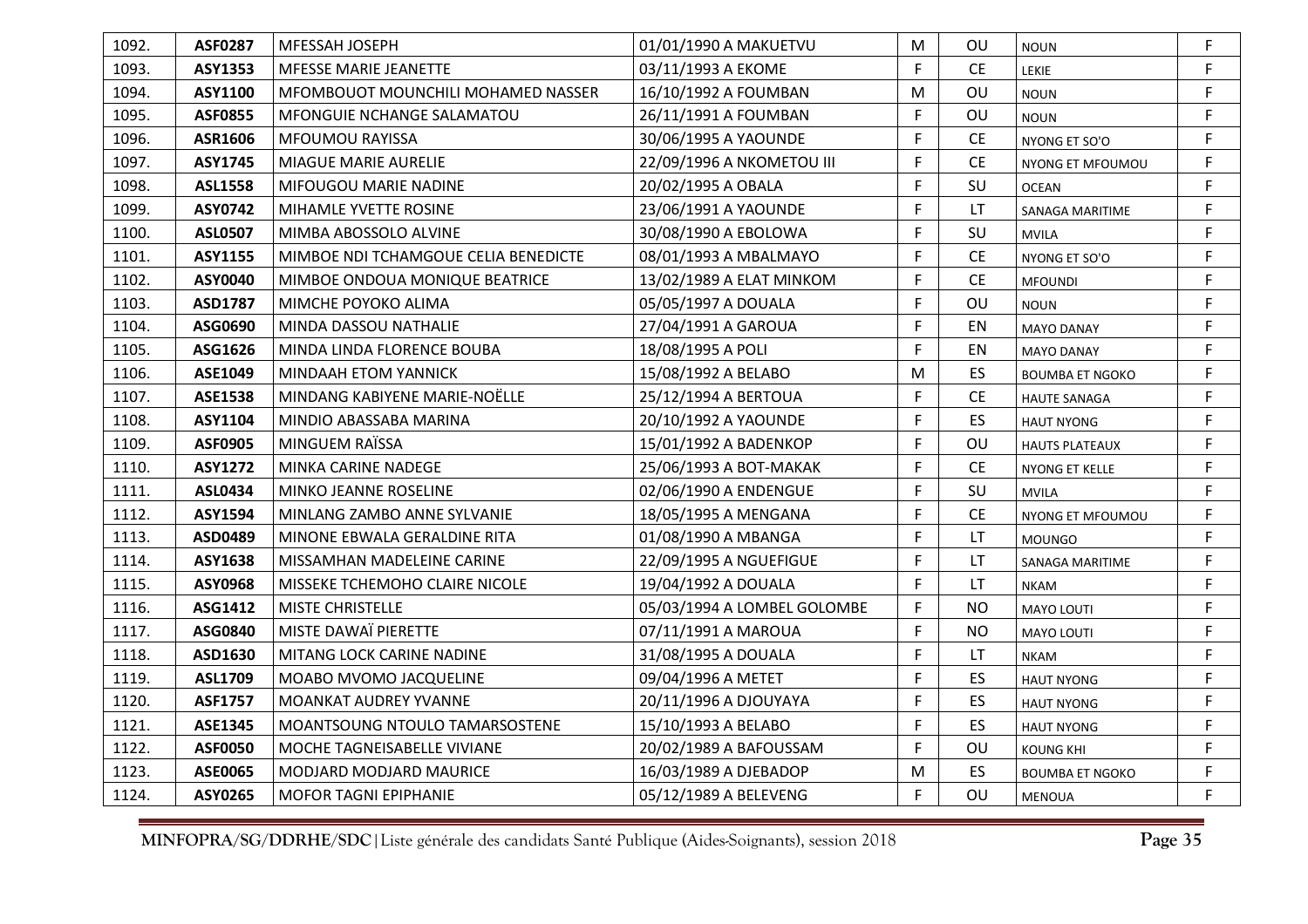| 1125. | ASF1193        | MOGOU DOUO CHISTELLE             | 25/02/1993 A BABADJOU     | F. | OU.       | <b>BAMBOUTOS</b>      | F. |
|-------|----------------|----------------------------------|---------------------------|----|-----------|-----------------------|----|
| 1126. | ASY1634        | MOGUE KAMGA ESTELLE BERTILLE     | 09/09/1995 A YAOUNDE      | F. | OU        | <b>KOUNG KHI</b>      | F  |
| 1127. | ASY0241        | MOGUEM KAMGA CHRISTELLE          | 30/10/1989 A YAOUNDE      | F. | OU        | <b>KOUNG KHI</b>      | F  |
| 1128. | ASE1303        | MOHAMADOU ALIHOU                 | 12/08/1993 A GADJI        | M  | ES.       | <b>KADEY</b>          | F. |
| 1129. | <b>ASN1681</b> | MOHAMADOU BACHIROU               | 05/02/1996 A GADJIWAN     | M  | AD        | <b>FARO ET DEO</b>    | F. |
| 1130. | <b>ASN1149</b> | MOHAMADOU KABIROU                | 03/01/1993 A GAMBA        | M  | NO.       | <b>MAYO REY</b>       | F. |
| 1131. | ASM1391        | MOHAMADOU LAMINOU                | 15/01/1994 A MAROUA       | M  | EN        | <b>DIAMARE</b>        | F. |
| 1132. | ASM0205        | MOHAMADOU MOUSTAPHA              | 10/09/1989 A MAROUA       | M  | EN        | <b>DIAMARE</b>        | F. |
| 1133. | ASG0887        | MOHAMADOU NOUROUDINI             | 02/01/1992 A DOUROUM      | M  | <b>NO</b> | MAYO LOUTI            | F. |
| 1134. | <b>ASN1618</b> | <b>MOHAMAN BARKINDO</b>          | 03/08/1995 A GALIM        | M  | AD        | <b>FARO ET DEO</b>    | F  |
| 1135. | <b>ASN0276</b> | <b>MOHAMAN BELLO</b>             | 31/12/1989 A TIBATI       | M  | AD        | DJEREM                | F  |
| 1136. | ASM0600        | <b>MOHAMAT AHMED DENIS</b>       | 05/01/1991 A TCHABAWOL    | M  | EN        | <b>DIAMARE</b>        | F. |
| 1137. | <b>ASE1020</b> | <b>MOIKE MESMI</b>               | 08/07/1992 A NDOKAYO      | M  | ES.       | LOM ET DJEREM         | F. |
| 1138. | ASY0051        | MOKAM TOGUEM ANGELE              | 20/02/1989 A YAOUNDE      | F. | OU        | <b>HAUTS PLATEAUX</b> | F  |
| 1139. | ASG1742        | <b>MOKTE FANTA PAULINE</b>       | 13/09/1996 A NGAOUNDERE   | F. | NO.       | <b>MAYO LOUTI</b>     | F. |
| 1140. | <b>ASF0900</b> | <b>MOMBO LYDIE MARLYSE</b>       | 10/01/1992 A BANYO        | F. | AD        | MAYO BANYO            | F. |
| 1141. | ASD0302        | <b>MONDE NJANKOUO MINSELETOU</b> | 08/01/1990 A DOUALA       | F. | OU        | <b>NOUN</b>           | F  |
| 1142. | <b>ASN0801</b> | MONDJIE TOUTOU FLAURE            | 04/09/1991 A NGAOUNDERE   | F  | AD        | <b>MAYO BANYO</b>     | F  |
| 1143. | ASY0692        | MONG BATA CHRISTELLE LAURE       | 02/05/1991 A MTE DE BAFIA | F  | <b>CE</b> | MBAM ET INOUBOU       | F. |
| 1144. | ASD0344        | MONGO MOUSSIMA NADINE DARLINE    | 18/02/1990 A NDOUNGUE     | F. | LT.       | <b>MOUNGO</b>         | F. |
| 1145. | <b>ASD1547</b> | MONGO NGUIDJOL STEVIA FABIOLA    | 10/01/1995 A DOUALA       | F  | <b>CE</b> | NYONG ET KELLE        | F  |
| 1146. | <b>ASN1216</b> | MONPAN MBANKI ROBERTINE          | 10/04/1993 A NGAOUNDERE   | F. | OU        | <b>NOUN</b>           | F  |
| 1147. | ASY1429        | MOTHE MESSINA BEATRICE           | 05/05/1994 A DOUALA       | F  | <b>CE</b> | MBAM ET KIM           | F. |
| 1148. | ASM1095        | MOTOU CANTON BIENVENU            | 10/10/1992 A YAGOUA       | M  | EN        | <b>MAYO DANAY</b>     | F. |
| 1149. | ASY0427        | MOUAFO KENNE PELAGIE             | 23/05/1990 A NLOHE        | F. | OU        | <b>BAMBOUTOS</b>      | F. |
| 1150. | ASY0650        | <b>MOUAFON YACOUBA</b>           | 10/03/1991 A MANKOUOMBI   | M  | OU        | <b>NOUN</b>           | F  |
| 1151. | ASG0397        | MOUBANE ELISABETH                | 20/04/1990 A BASHEO       | F. | EN        | <b>MAYO KANI</b>      | F. |
| 1152. | ASG0633        | MOUBARAKA SADOU                  | 24/02/1991 A REY-BOUBA    | F. | <b>NO</b> | <b>MAYO REY</b>       | F. |
| 1153. | ASF0921        | <b>MOUEDION NGOUNDE MALISE</b>   | 10/02/1992 A NDOKOU       | F. | LT        | <b>MOUNGO</b>         | F. |
| 1154. | ASG1465        | <b>MOUGNA YESSA</b>              | 29/07/1994 A SARWA        | M  | <b>NO</b> | <b>MAYO LOUTI</b>     | F  |
| 1155. | ASM0737        | MOUHAMADOU HABIBOULAHI           | 20/06/1991 A MAROUA       | M  | EN        | MAYO TSANAGA          | F  |
| 1156. | ASY1446        | MOUKENG NDONGA CARINE            | 05/06/1994 A NINONG       | F  | LT        | <b>MOUNGO</b>         | F. |
| 1157. | <b>ASF0938</b> | MOUKODI GEORGETTE NOURIATOU      | 11/03/1992 A BAIGOM       | F. | LT        | SANAGA MARITIME       | F. |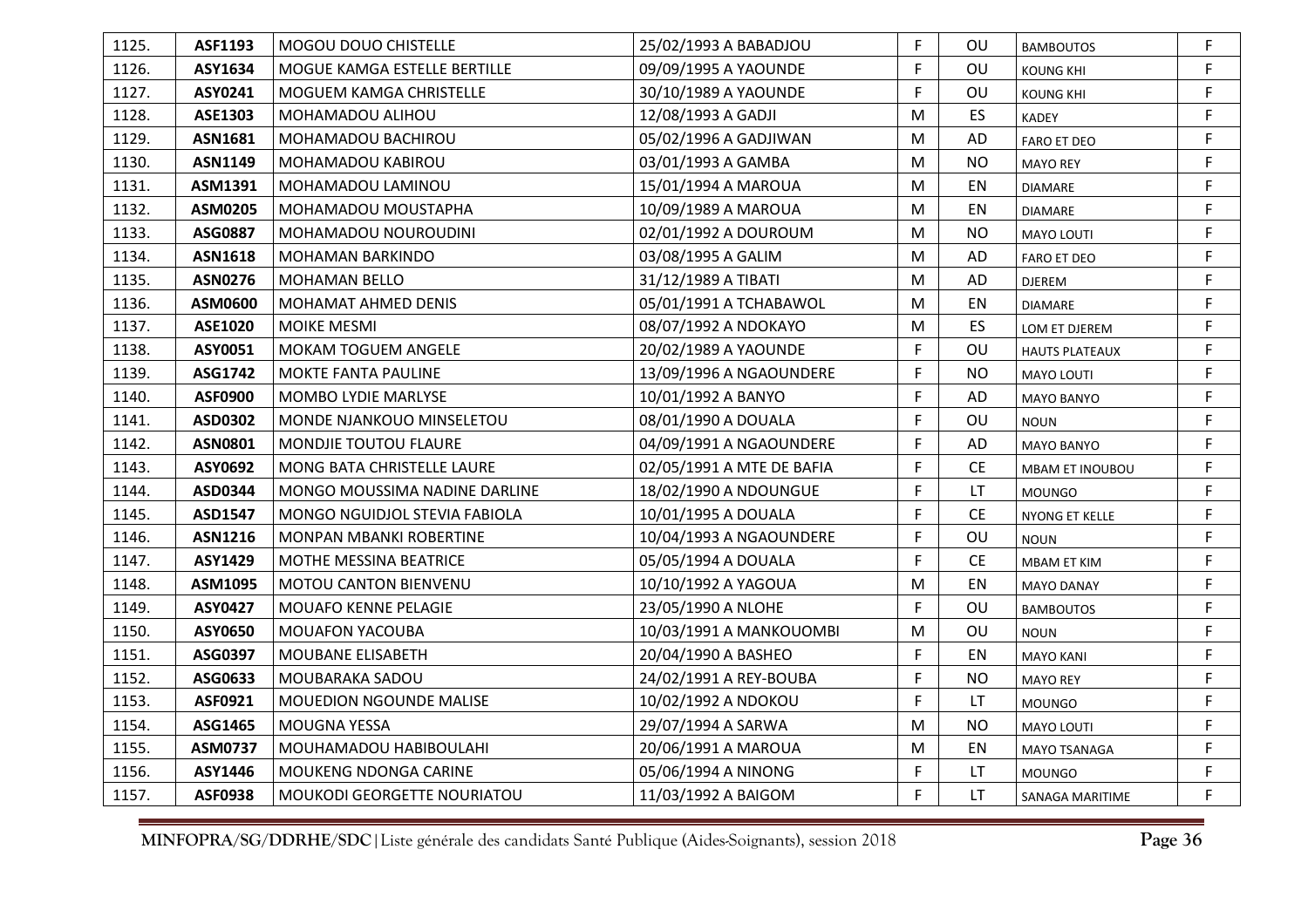| 1158. | ASD0829        | <b>MOUKOLO JAMES YVES</b>        | 25/10/1991 A DOUALA       | M  | LT                            | <b>MOUNGO</b>          | F  |
|-------|----------------|----------------------------------|---------------------------|----|-------------------------------|------------------------|----|
| 1159. | ASF0909        | MOUKORI EKWELKOUM ESTHER         | 23/01/1992 A NDOUNGUE     | F. | LT.                           | <b>MOUNGO</b>          | F  |
| 1160. | <b>ASF0867</b> | MOULIOM ABDOULAYE                | 13/12/1991 A FOUMBAN      | M  | OU                            | <b>NOUN</b>            | F  |
| 1161. | ASF1764        | <b>MOUNCHILIMARIAMA</b>          | 12/12/1996 A FOUMBAN      | F. | OU                            | <b>NOUN</b>            | F  |
| 1162. | ASE0015        | MOUNEIRA SALMANE                 | 10/01/1989 A GUIDER       | F  | <b>NO</b>                     | <b>MAYO LOUTI</b>      | F. |
| 1163. | ASY1447        | <b>MOUNGOU MORAS BARBARA</b>     | 08/06/1994 A NKOL MEBANGA | F  | <b>CE</b>                     | <b>LEKIE</b>           | F  |
| 1164. | ASF0023        | MOUNPELIEP MAMA                  | 16/01/1989 A MALANTOUEN   | M  | OU                            | <b>NOUN</b>            | F  |
| 1165. | <b>ASY1253</b> | MOUSSA BELL SONIA                | 02/06/1993 A BATOURI      | F. | ES                            | <b>KADEY</b>           | F  |
| 1166. | ASG0652        | MOUSSA ELIAS ELIAS               | 12/03/1991 A FOULDAI      | M  | EN                            | MAYO TSANAGA           | F  |
| 1167. | ASE0563        | <b>MOUSSA ULRICH GUY MARTIAL</b> | 28/11/1990 A BATOURI      | M  | <b>ES</b>                     | <b>KADEY</b>           | F  |
| 1168. | <b>ASE0553</b> | <b>MPAKENE NKOUL RUTH</b>        | 20/11/1990 A YOKADOUMA    | F  | ES                            | <b>BOUMBA ET NGOKO</b> | F  |
| 1169. | ASD1087        | <b>MPAKO EDIMO LEONNELLE</b>     | 03/10/1992 A NDOUNGUE     | F  | LT.                           | <b>MOUNGO</b>          | F. |
| 1170. | ASD0922        | <b>MPEMBOURA RACHIDETOU</b>      | 11/02/1992 A FOUMBOT      | F  | OU                            | <b>NOUN</b>            | F  |
| 1171. | ASE0914        | MPOAMEKONDE ESTELLE KELLY        | 26/01/1992 A BINDANANG    | F  | ES                            | <b>HAUT NYONG</b>      | F  |
| 1172. | ASY1423        | MPON A KESSENG NADINE SALOME     | 10/04/1994 A NDANGUENG I  | F. | $\mathsf{CE}% _{\mathcal{A}}$ | MBAM ET INOUBOU        | F  |
| 1173. | ASY0515        | MPONGUE HUSSEN LEATICIALE        | 19/09/1990 A FONGO-TONGO  | F  | OU                            | <b>MENOUA</b>          | F  |
| 1174. | ASG1378        | <b>MPOUNGAM MOULIEM AMSETOU</b>  | 31/12/1993 A REY-BOUBA    | F. | <b>NO</b>                     | <b>MAYO REY</b>        | F  |
| 1175. | <b>ASE0982</b> | MPOUOMA ELYSEE                   | 10/05/1992 A NTOUESSONG I | M  | ES.                           | <b>BOUMBA ET NGOKO</b> | F  |
| 1176. | <b>ASE0473</b> | MPT ELEANORE NADEGE              | 18/07/1990 A MAYOS        | F  | ES                            | <b>HAUT NYONG</b>      | F  |
| 1177. | ASE1695        | MVODO BABETTE LEOPOLDINE         | 15/03/1996 A MIAMBO       | F  | ES                            | <b>HAUT NYONG</b>      | F. |
| 1178. | ASL1390        | MVONDO MAGUY ARIANE              | 14/01/1994 A EBOLOWA      | F. | SU                            | <b>MVILA</b>           | F  |
| 1179. | <b>ASL1280</b> | MVONDO NDANGA NAOMIE             | 02/07/1993 A MA'ANMENYIN  | F  | SU                            | <b>MVILA</b>           | F  |
| 1180. | ASY0306        | MVONDO NICOLAS STEVE PARFAIT     | 09/01/1990 A OKOLA        | M  | <b>CE</b>                     | LEKIE                  | F  |
| 1181. | <b>ASF1188</b> | MVOUNGAH EDWIGE                  | 21/02/1993 A SONGKOLONG   | F. | AD                            | MAYO BANYO             | F  |
| 1182. | <b>ASN0490</b> | MVOUTI NATHALIE STELVIE          | 03/08/1990 A BANKIM       | F  | AD                            | <b>MAYO BANYO</b>      | F  |
| 1183. | ASG0965        | M'YEDSA PRUDENCE                 | 16/04/1992 A MAROUA       | F. | <b>NO</b>                     | <b>FARO</b>            | F  |
| 1184. | ASM1497        | <b>MYRIAM HAMADOU</b>            | 06/10/1994 A GAYAK MAROUA | F. | EN                            | <b>DIAMARE</b>         | F. |
| 1185. | ASY1463        | MYUNE DZABUH SIMEN               | 20/07/1994 A YAOUNDE      | F. | <b>NW</b>                     | DONGA MANTUNG          | F. |
| 1186. | ASE1198        | <b>NABO PAULE LAURE</b>          | 07/03/1993 A BERTOUA      | F. | ES.                           | LOM ET DJEREM          | F  |
| 1187. | ASE1170        | NADAN MARO NELLY MARTIALE        | 29/01/1993 A BETARE-OYA   | F. | ES.                           | LOM ET DJEREM          | F  |
| 1188. | ASE1097        | <b>NADINE NANG</b>               | 10/10/1992 A MIMPANY      | F. | <b>CE</b>                     | <b>HAUTE SANAGA</b>    | F  |
| 1189. | ASG1312        | NADJILEME ANGELINE               | 25/08/1993 A ROUMDE-ADJIA | F  | <b>NO</b>                     | <b>BENOUE</b>          | F  |
| 1190. | ASG0141        | NAFISSATOU HAMADOU               | 24/06/1989 A GUIDER       | F. | <b>NO</b>                     | <b>MAYO LOUTI</b>      | F  |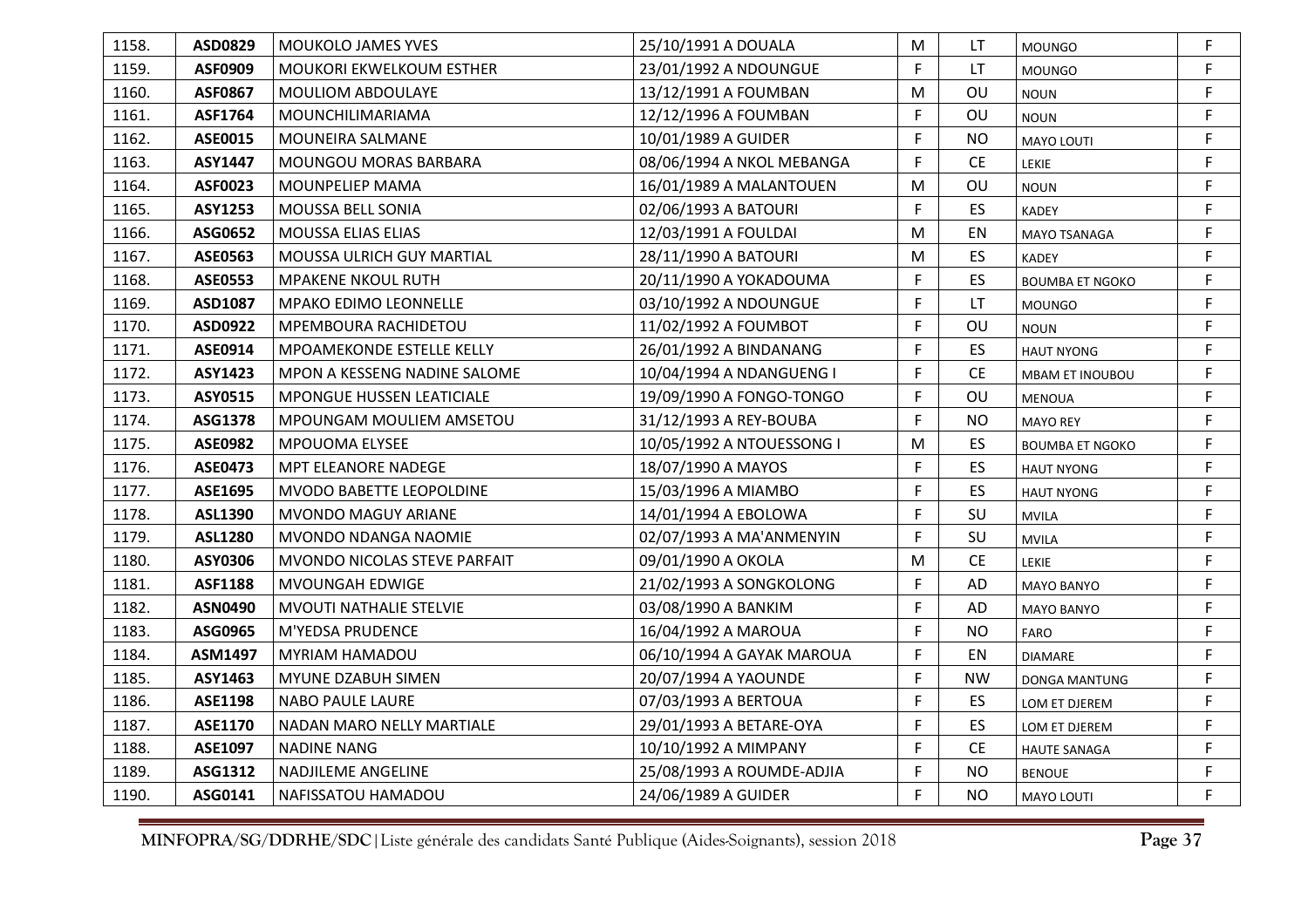| 1191. | ASG0597        | <b>NAHACE LADY MIRIAM</b>        | 03/01/1991 A GAROUA     | F. | NO.       | <b>BENOUE</b>          | F  |
|-------|----------------|----------------------------------|-------------------------|----|-----------|------------------------|----|
| 1192. | ASG0318        | NAHDA PLAMI MARIE                | 14/01/1990 A GAROUA     | F  | EN        | <b>MAYO KANI</b>       | F. |
| 1193. | <b>ASE1750</b> | NAKAYA NGOZO RAÏSSA              | 15/10/1996 A BERTOUA    | F  | ES        | LOM ET DJEREM          | F. |
| 1194. | ASE0903        | <b>NALLE MARIANNE VIRGINIE</b>   | 13/01/1992 A NKOTENG    | F  | ES.       | <b>KADEY</b>           | F  |
| 1195. | <b>ASE1305</b> | NAMBOUI MARTHE                   | 15/08/1993 A 695123293  | F  | <b>ES</b> | LOM ET DJEREM          | F  |
| 1196. | <b>ASF0325</b> | NAMEN MOUMBANGA ADIJA            | 22/01/1990 A FOUMBAN    | F  | OU        | <b>NOUN</b>            | F  |
| 1197. | ASG0772        | <b>NANA ISSA</b>                 | 27/07/1991 A TCHOLLIRE  | M  | <b>NO</b> | <b>MAYO REY</b>        | F. |
| 1198. | ASG1835        | NANA NJAWA YACEINTHE             | 30/10/1998 A BAREHOCK   | F  | LT.       | <b>MOUNGO</b>          | F  |
| 1199. | ASY1324        | NANDA KOUAYEP DAVILA VIANNY      | 13/09/1993 A YAOUNDE    | F  | OU        | <b>NDE</b>             | F. |
| 1200. | <b>ASY0738</b> | NANDJOU SOBZE NIDELE             | 20/06/1991 A MBOUDA     | F  | OU        | <b>MENOUA</b>          | F  |
| 1201. | <b>ASE0498</b> | NANDO BLANCHE                    | 17/08/1990 A DIMAKO     | F. | <b>ES</b> | <b>HAUT NYONG</b>      | F. |
| 1202. | ASY0158        | NANFACK EMILIE ROMANCE           | 13/07/1989 A BAFOU      | F  | OU        | <b>MENOUA</b>          | F  |
| 1203. | <b>ASF1295</b> | NANFACK TSAGUE CLARICE           | 02/08/1993 A FONDONERA  | F  | OU        | <b>MENOUA</b>          | F  |
| 1204. | <b>ASE1492</b> | NANGA SALLA LOLITA L'OR          | 22/09/1994 A DOUME      | F. | ES        | <b>HAUT NYONG</b>      | F  |
| 1205. | ASY0090        | NANGNOU ELVINE GAELE             | 19/04/1989 A NKONGSAMBA | F  | OU        | <b>NDE</b>             | F. |
| 1206. | ASE0213        | NANGUENDJA WABILO INGRID LARISSA | 20/09/1989 A DONGALI    | F. | ES        | <b>KADEY</b>           | F  |
| 1207. | <b>ASF0792</b> | NANMENE REINE PATRICIA           | 22/08/1991 A BERTOUA    | F  | <b>ES</b> | LOM ET DJEREM          | F  |
| 1208. | ASG0148        | NANOUNA SALOME                   | 02/07/1989 A POLI       | F. | <b>NO</b> | <b>BENOUE</b>          | F. |
| 1209. | <b>ASE0372</b> | NASSILA MIREILLE ANNASTASIE      | 27/03/1990 A BATOURI    | F  | ES        | <b>BOUMBA ET NGOKO</b> | F. |
| 1210. | ASG0062        | NASSOUROU KESSEOU                | 14/03/1989 A FOULDAI    | M  | EN        | MAYO TSANAGA           | F. |
| 1211. | <b>ASF0052</b> | NAWE JEANNINE                    | 21/02/1989 A KOZA       | F  | AD        | MAYO BANYO             | F  |
| 1212. | <b>ASF1485</b> | NCHOUNDOUNGAM POUMIE LOUDI       | 02/09/1994 A MASSANGAM  | M  | OU        | <b>NOUN</b>            | F. |
| 1213. | ASD0853        | <b>NCHY DJEBI GISELE</b>         | 25/11/1991 A BANKIM     | F  | AD        | <b>MAYO BANYO</b>      | F  |
| 1214. | ASG0891        | <b>NDAÏROU BOUBA</b>             | 05/01/1992 A ZONGOYAO   | M  | EN        | <b>MAYO TSANAGA</b>    | F. |
| 1215. | ASG0611        | NDARWE DANG-NANOU                | 16/01/1991 A YAOUNDE    | M  | EN        | <b>MAYO DANAY</b>      | F. |
| 1216. | <b>ASE0080</b> | NDEBO'O MBOUTOU ALVINE BLANCHE   | 10/04/1989 A YAOUNDE    | F. | ES        | KADEY                  | F. |
| 1217. | ASY0239        | <b>NDEJO MARIE</b>               | 23/10/1989 A YAOUNDE    | F. | OU        | <b>MENOUA</b>          | F. |
| 1218. | ASY1840        | NDEM A MBASSA LEONIE             | 13/05/1999 A GOUFAN II  | F. | <b>CE</b> | <b>MBAM ET INOUBOU</b> | F  |
| 1219. | ASY0606        | NDEM A ZIEM ANTOINE              | 12/01/1991 A NGAOUNDERE | F  | <b>CE</b> | MBAM ET INOUBOU        | F. |
| 1220. | ASE1380        | NDEMBA MIMBE AMANDINE PULCHERIE  | 01/01/1994 A BERTOUA    | F  | ES        | LOM ET DJEREM          | F  |
| 1221. | ASY0532        | NDEME AYISSI BERNADETTE          | 17/10/1990 A NLONG-ZOK  | F  | <b>CE</b> | <b>LEKIE</b>           | F  |
| 1222. | <b>ASF0359</b> | NDICHOUT KOUOTOU FEBE CLAIRE     | 13/03/1990 A NJIMOM     | F  | OU        | <b>NOUN</b>            | F  |
| 1223. | ASF0115        | NDIFFO MOYE HONORINE             | 16/05/1989 A MBOUDA     | F  | OU        | <b>BAMBOUTOS</b>       | F. |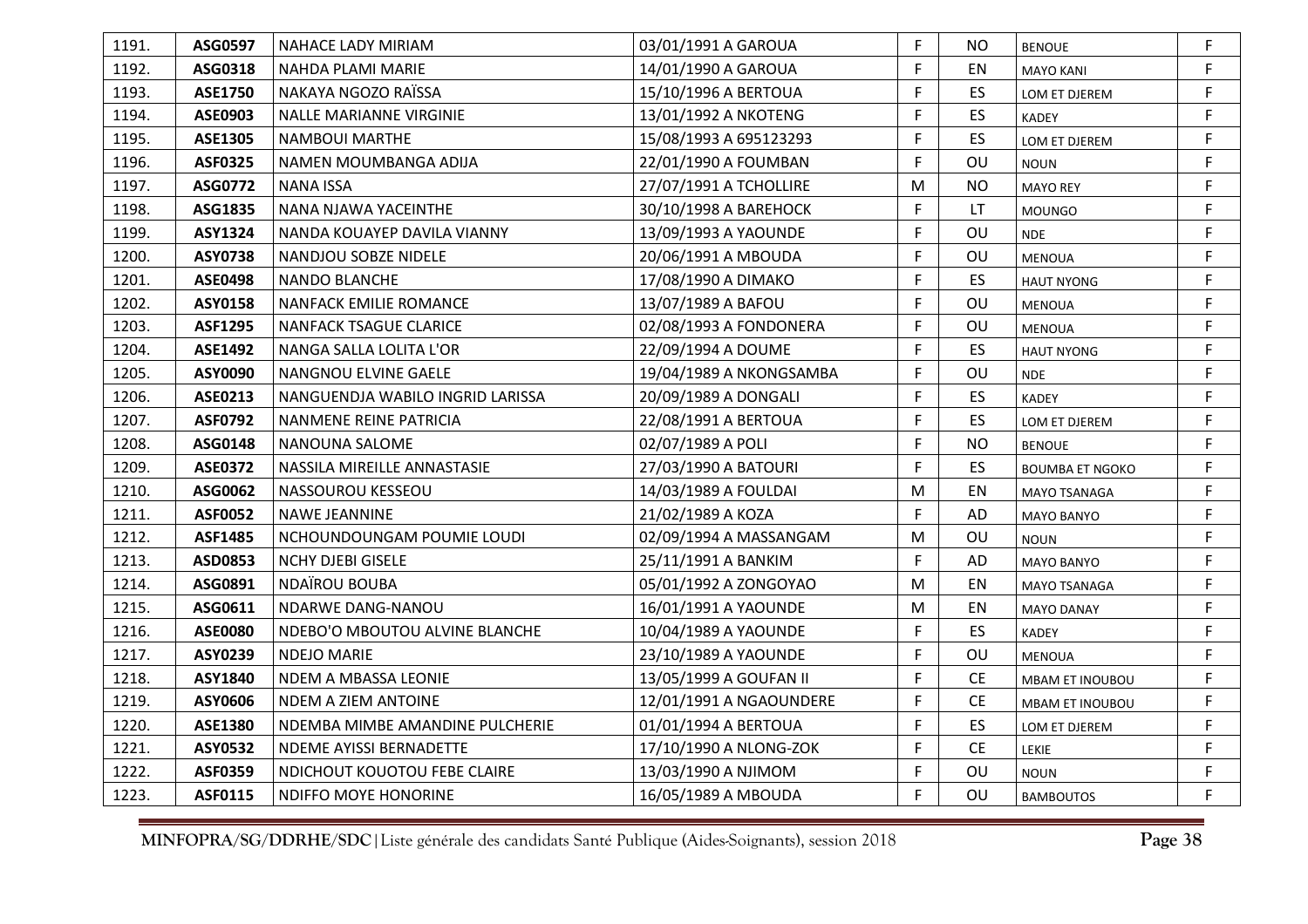| 1224. | ASG0238        | NDIGLAÏ DAKASALA ADELINE            | 20/10/1989 A GAROUA      | F.           | ΕN        | <b>MAYO KANI</b>    | F  |
|-------|----------------|-------------------------------------|--------------------------|--------------|-----------|---------------------|----|
| 1225. | ASE1360        | NDIMA CHRISTELLE DORIS              | 26/11/1993 A MINDOUROU   | F            | ES.       | <b>KADEY</b>        | F. |
| 1226. | <b>ASY0822</b> | <b>NDJENGUE MARIE CLAIRE</b>        | 17/10/1991 A BIYEM AYOS  | F            | <b>CE</b> | NYONG ET MFOUMOU    | F  |
| 1227. | ASY0132        | NDJOCK ESA XAVERIE                  | 10/06/1989 A NSEM        | F            | <b>CE</b> | <b>HAUTE SANAGA</b> | F. |
| 1228. | <b>ASD0452</b> | NDJOGANG ANNIE FLORE                | 22/06/1990 A LOUM        | F            | OU        | <b>NDE</b>          | F. |
| 1229. | ASR1621        | NDJOMO EUGENIE NADIA                | 09/08/1995 A SA'A        | F            | <b>CE</b> | <b>LEKIE</b>        | F  |
| 1230. | ASG0032        | NDJOUA MGBANOU PAULE CLEMENCE       | 26/01/1989 A NANGA-EBOKO | F            | <b>CE</b> | <b>HAUTE SANAGA</b> | F. |
| 1231. | ASD1652        | NDJOUME ENONG YAKA CORINNE NIQUAISE | 01/11/1995 A MANGWETE    | F            | LT.       | <b>MOUNGO</b>       | F  |
| 1232. | ASD1074        | <b>NDJOUSSOU HELENE</b>             | 17/09/1992 A BABONG      | F            | <b>LT</b> | <b>MOUNGO</b>       | F. |
| 1233. | <b>ASF0448</b> | NDJUKA ZOUIDA SYLVANIE              | 16/06/1990 A MBOUDA      | F            | OU        | <b>BAMBOUTOS</b>    | F. |
| 1234. | ASF1094        | NDOH BLANDINE DIANE                 | 07/10/1992 A BAMENYAM    | F            | OU        | <b>BAMBOUTOS</b>    | F  |
| 1235. | ASD0019        | NDOLO BAONDO ANNIE CHRISTELLE       | 12/01/1989 A DOUALA      | F            | LT        | <b>WOURI</b>        | F. |
| 1236. | <b>ASE0054</b> | NDOME RUTH JACQUELINE               | 28/02/1989 A BATOURI     | $\mathsf{F}$ | OU        | <b>BAMBOUTOS</b>    | F  |
| 1237. | <b>ASR0070</b> | NDONGO ESTHER GHISLAINE             | 22/03/1989 A KOBDOMBO    | F            | <b>CE</b> | NYONG ET MFOUMOU    | F  |
| 1238. | ASY0892        | NDONO MVOGO MARGUERITE              | 05/01/1992 A EFOK        | F            | CE        | LEKIE               | F  |
| 1239. | <b>ASF0483</b> | <b>NDOUA RACHIDETOU</b>             | 30/07/1990 A FOUMBAN     | F            | OU        | <b>NOUN</b>         | F  |
| 1240. | <b>ASN0870</b> | NDOULIM MARIE ALPHONSINE            | 20/12/1991 A BANKIM      | F            | OU        | <b>NOUN</b>         | F  |
| 1241. | ASG0991        | NDOUNGOU MVEIK PIERRE DIDIER        | 26/05/1992 A BANYO       | M            | AD        | <b>MAYO BANYO</b>   | F  |
| 1242. | ASY0942        | <b>NDZANA EBENUE SERAPHINE</b>      | 15/03/1992 A YAOUNDE     | F            | CE        | LEKIE               | F. |
| 1243. | ASY1410        | <b>NDZANA MARIE JOSEE</b>           | 02/03/1994 A EBOLOWA     | F            | <b>CE</b> | LEKIE               | F. |
| 1244. | ASY1027        | NDZANA NGONI JULIENNE OLIVE         | 12/07/1992 A YAOUNDE     | F            | <b>CE</b> | LEKIE               | F. |
| 1245. | <b>ASN1396</b> | NDZANGA IMELEE LAUREINE             | 25/01/1994 A NGAOUNDERE  | F            | <b>CE</b> | LEKIE               | F. |
| 1246. | <b>ASR0608</b> | <b>NDZENGUE MARIE FRANCOISE</b>     | 15/01/1991 A AKONOLINGA  | F            | <b>CE</b> | <b>MFOUNDI</b>      | F  |
| 1247. | <b>ASR1217</b> | <b>NDZIE EBESSA SCHOLASTIQUE</b>    | 10/04/1993 A LEPOPOMO    | M            | <b>CE</b> | LEKIE               | F  |
| 1248. | ASF1605        | NEBI HOUMBLANG ROMAIN               | 24/06/1995 A BANKIM      | M            | AD        | <b>MAYO BANYO</b>   | F  |
| 1249. | ASN0481        | NEBI NGBACHO HADASSA                | 27/07/1990 A BANYO       | F            | AD        | <b>MAYO BANYO</b>   | F. |
| 1250. | ASL1805        | NEKOUM SEWA CARINE                  | 21/11/1997 A NGAOUNDERE  | F            | AD        | MAYO BANYO          | F. |
| 1251. | ASG1539        | NENE ADELE NOEL                     | 25/12/1994 A MBE         | F            | AD        | <b>VINA</b>         | F  |
| 1252. | <b>ASF1387</b> | NFAGAM AMINETOU                     | 10/01/1994 A FOUMBOT     | F            | OU        | <b>NOUN</b>         | F  |
| 1253. | ASY0733        | NGA CHRISTINE JOSIANE               | 13/06/1991 A NKOMETOU    | F            | <b>CE</b> | LEKIE               | F  |
| 1254. | ASY1013        | NGA DZOMO CATHERINE CHRISTELLE      | 27/06/1992 A YAOUNDE     | F            | <b>CE</b> | MEFOU ET AFAMBA     | F  |
| 1255. | ASY0644        | NGA LEBONGO MARIE DORETTE           | 07/03/1991 A DOUALA      | F            | CE        | <b>LEKIE</b>        | F  |
| 1256. | ASY0466        | NGA MBIDA CRESCENCE GAELLE          | 11/07/1990 A METET       | F            | <b>CE</b> | NYONG ET SO'O       | F. |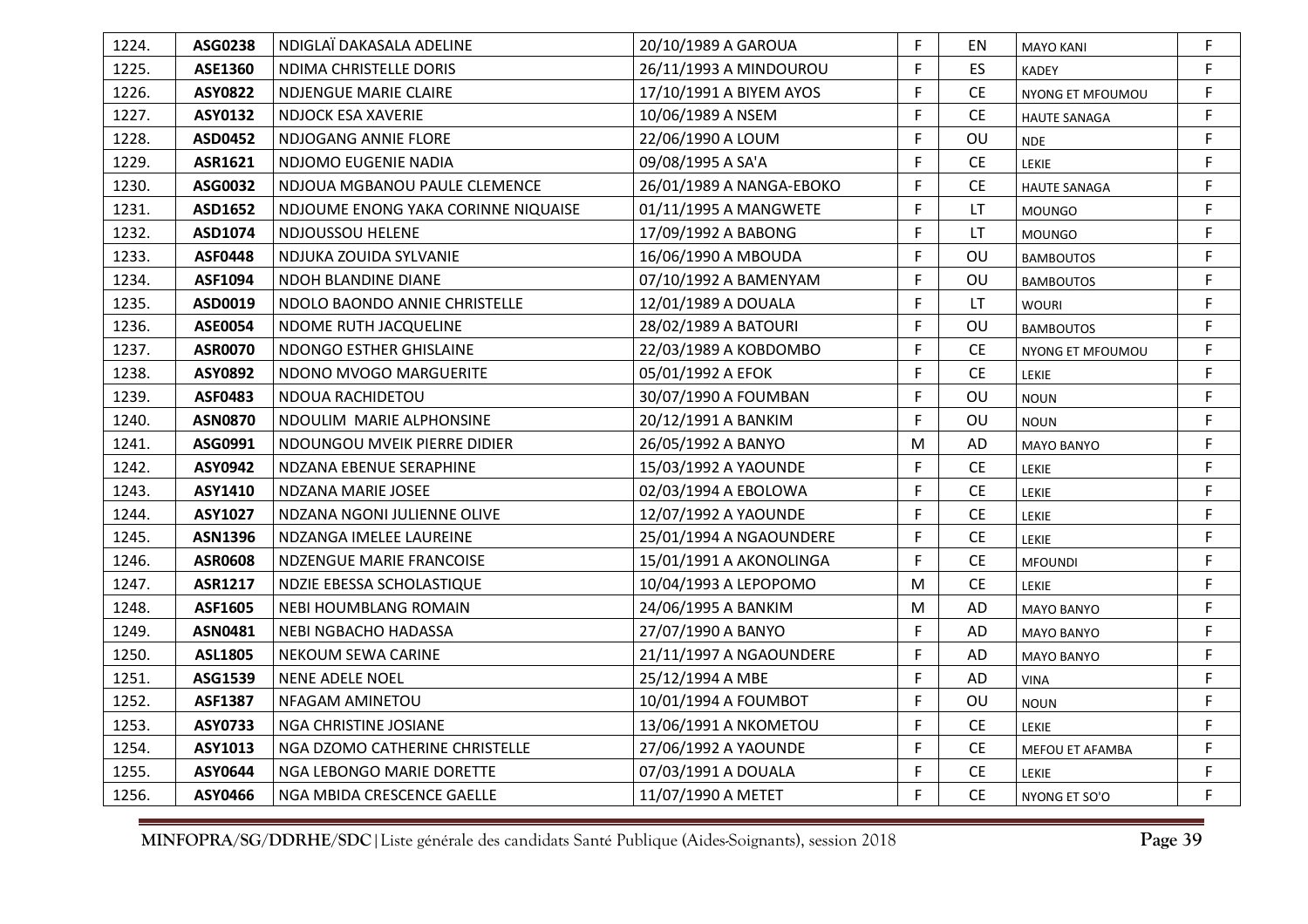| 1257. | ASY1620        | l NGA NKOMO CALIXTE                   | 08/08/1995 A NGOBO       | F  | <b>CE</b>                     | LEKIE                  | F  |
|-------|----------------|---------------------------------------|--------------------------|----|-------------------------------|------------------------|----|
| 1258. | ASY0201        | NGA OKALA JOSEPHINE                   | 06/09/1989 A YAOUNDE     | F  | <b>CE</b>                     | LEKIE                  | F. |
| 1259. | ASY0416        | I NGA ONANA YOLANDE                   | 15/05/1990 A MEBOMO      | F  | CE                            | LEKIE                  | F  |
| 1260. | ASD1241        | NGACHILY NTOUMBE LADY FATOU           | 18/05/1993 A YAOUNDE     | F  | OU                            | <b>NOUN</b>            | F  |
| 1261. | ASR1151        | NGAH ADELE DORINE                     | 05/01/1993 A OBALA       | F  | $\mathsf{CE}% _{\mathcal{A}}$ | LEKIE                  | F  |
| 1262. | ASY0896        | NGAH MBALA JULIE NOELLE PATIENCE      | 07/01/1992 A OYAMA-OKOLA | F  | <b>CE</b>                     | LEKIE                  | F  |
| 1263. | ASY1419        | NGAH MONGO ROSINE LARISSA             | 29/03/1994 A NTO         | F  | $\mathsf{CE}% _{\mathcal{A}}$ | LEKIE                  | F  |
| 1264. | <b>ASR1559</b> | NGAH NGONO JOSEPHINE ARMELLE          | 21/02/1995 A YAOUNDE     | F  | <b>CE</b>                     | LEKIE                  | F. |
| 1265. | <b>ASR0680</b> | NGAH SANDRINE VIVIANE                 | 14/04/1991 A SA'A        | F  | <b>CE</b>                     | LEKIE                  | F  |
| 1266. | ASY1611        | NGAH SOPHIE YOLANDE                   | 03/07/1995 A NKOMELOK    | F  | <b>CE</b>                     | LEKIE                  | F. |
| 1267. | ASF1716        | NGAMCHERA MOULIOM CLAIRE DIDIE        | 09/05/1996 A MATOUFA     | F  | OU                            | <b>NOUN</b>            | F  |
| 1268. | ASF0081        | NGAMENI PAMELA LUCIE                  | 10/04/1989 A BAFANG      | F  | OU                            | <b>HAUT NKAM</b>       | F  |
| 1269. | ASY1330        | NGAMESSENG VANESSA                    | 22/09/1993 A ANGUENGUE   | F  | ES.                           | <b>HAUT NYONG</b>      | F  |
| 1270. | ASF1012        | NGAMGA CARINE FLORE                   | 26/06/1992 A BANGANGTE   | F  | OU                            | <b>NDE</b>             | F  |
| 1271. | <b>ASE0883</b> | NGAMI KOUAMEN GLADYS GAELLE           | 01/01/1992 A BERTOUA     | F  | OU                            | <b>NDE</b>             | F. |
| 1272. | ASD0992        | NGAMPOUAPOUENYINYI MEMOUNATI          | 27/05/1992 A FOUMBAN     | F  | OU                            | <b>NOUN</b>            | F  |
| 1273. | ASM1449        | NGANAWA JULIENNE                      | 11/06/1994 A MAROUA      | F  | EN                            | <b>MAYO TSANAGA</b>    | F  |
| 1274. | <b>ASY1708</b> | <b>NGANDJANG GHISLAINE</b>            | 07/04/1996 A YAOUNDE     | F  | <b>CE</b>                     | <b>MFOUNDI</b>         | F  |
| 1275. | ASD1239        | NGANDO WONJE DORETHEE                 | 17/05/1993 A DOUALA      | F  | LT                            | <b>NKAM</b>            | F  |
| 1276. | <b>ASN1445</b> | NGANGOUAP LIONNIE GAELLE              | 05/06/1994 A BANKIM      | F  | AD                            | <b>MAYO BANYO</b>      | F. |
| 1277. | ASD0164        | <b>NGANME CARINE CLAIRE</b>           | 23/07/1989 A NDOUNGUE    | F  | <b>OU</b>                     | <b>BAMBOUTOS</b>       | F  |
| 1278. | ASY1561        | NGANYEP NDANGANG BRISMELLE CHRISTELLE | 25/02/1995 A BAHOUOC     | F  | OU                            | <b>NDE</b>             | F  |
| 1279. | ASF0981        | NGANZIE ADJARA                        | 05/05/1992 A FOUMBAN     | F  | OU                            | <b>NOUN</b>            | F  |
| 1280. | ASY0150        | NGASSEEGUA BENADETTE                  | 08/07/1989 A SA'A        | F  | <b>CE</b>                     | LEKIE                  | F  |
| 1281. | ASY0469        | NGATCHOU KAMWA EMILIE                 | 14/07/1990 A YAOUNDE     | F  | OU                            | <b>NDE</b>             | F  |
| 1282. | ASM1192        | NGAZAGUI                              | 25/02/1993 A KOZA        | F  | EN                            | <b>MAYO TSANAGA</b>    | F  |
| 1283. | <b>ASE0232</b> | NGAZOA'A MARINETTE                    | 12/10/1989 A BERTOUA     | F  | ES.                           | LOM ET DJEREM          | F  |
| 1284. | <b>ASR0347</b> | NGNANO ABONA MONIQUE                  | 24/02/1990 A YAOUNDE     | F  | <b>CE</b>                     | <b>MBAM ET INOUBOU</b> | F  |
| 1285. | ASF0316        | NGNINTEDEM MANFOUO                    | 12/01/1990 A BANGANG     | F  | OU                            | <b>BAMBOUTOS</b>       | F  |
| 1286. | <b>ASN1775</b> | NGNUSTA HONORINE FELICITE             | 01/02/1997 A NGAOUNDERE  | F  | EN                            | <b>MAYO DANAY</b>      | F  |
| 1287. | <b>ASD0748</b> | NGO BOUMTSE JEANNE                    | 29/06/1991 A LOGBIKOY    | F  | LT                            | SANAGA MARITIME        | F. |
| 1288. | ASF0699        | NGO GWETH MBAGA GISELE BRIGITTE       | 07/05/1991 A NKOL NDONGO | F  | CE                            | NYONG ET KELLE         | F. |
| 1289. | ASY0396        | NGO INYOUMA ELEANORE ELISE            | 18/04/1990 A MBALMAYO    | F. | LT.                           | SANAGA MARITIME        | F. |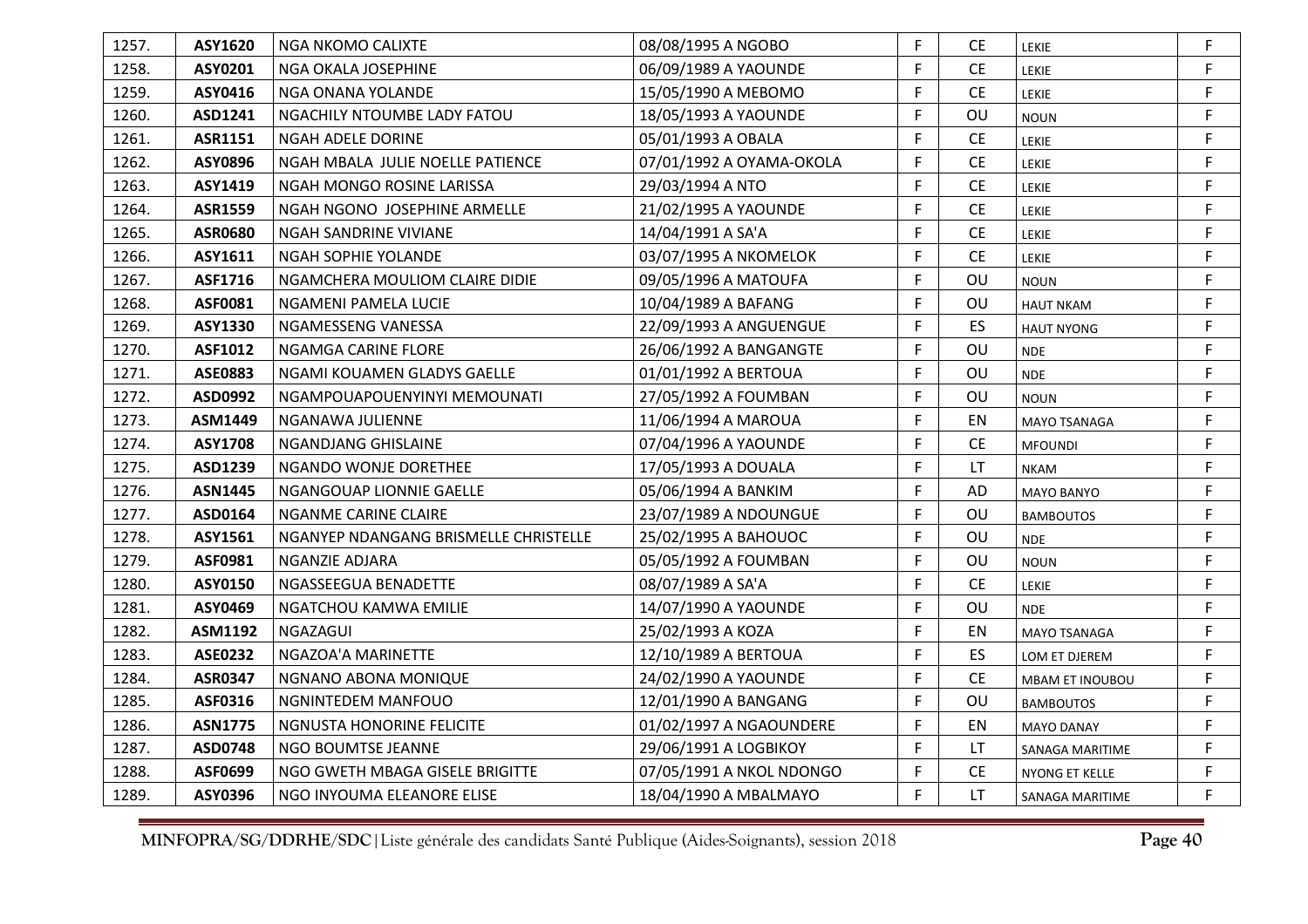| 1290. | ASY1512        | NGO LISSOUCK GISELE MELANIE        | 22/10/1994 A NKOUNISSE      | F. | CE.       | NYONG ET KELLE         | F  |
|-------|----------------|------------------------------------|-----------------------------|----|-----------|------------------------|----|
| 1291. | <b>ASY1462</b> | NGO MBOGMIS JOSEPHINE VIVETTE      | 19/07/1994 A BOUMNYEBEL     | F. | LT        | SANAGA MARITIME        | F  |
| 1292. | <b>ASR0975</b> | NGO MINKENG ROSE MELANIE           | 27/04/1992 A YAOUNDE        | F. | <b>CE</b> | <b>LEKIE</b>           | F  |
| 1293. | ASD0453        | NGO NDOMB ELISE SANDRINE           | 22/06/1990 A DOUALA         | F. | LT.       | SANAGA MARITIME        | F. |
| 1294. | <b>ASD0788</b> | NGO NGOM JULIENNE                  | 20/08/1991 A EDEA           | F  | LT        | SANAGA MARITIME        | F  |
| 1295. | ASY0771        | NGO NGUIMBOUS MBEA PAULINE NATACHA | 25/07/1991 A OMBESSA        | F. | <b>CE</b> | NYONG ET KELLE         | F. |
| 1296. | ASY0055        | NGO NTAMACK MADELEINE              | 02/03/1989 A DIZANGUE       | F. | LT.       | SANAGA MARITIME        | F. |
| 1297. | <b>ASE0823</b> | NGO NYOBE LEONNELLE                | 20/10/1991 A GRAND MBOULAYE | F. | ES.       | <b>HAUT NYONG</b>      | F. |
| 1298. | <b>ASR0131</b> | NGO SOM ADELE HURSULE              | 10/06/1989 A DOUALA         | F. | LT.       | SANAGA MARITIME        | F  |
| 1299. | <b>ASY1459</b> | NGO YAMBEN MARGUERITE MADELEINE    | 09/07/1994 A HEGBA          | F. | <b>CE</b> | NYONG ET KELLE         | F. |
| 1300. | ASY0902        | NGO ZEH MATIP HENRIELLE            | 10/01/1992 A MABOYE         | F  | CE        | NYONG ET KELLE         | F. |
| 1301. | ASE1844        | NGOAMBALA JUSTELLE FLORETTE        | 01/01/2000 A MBANG          | F. | ES.       | <b>KADEY</b>           | F. |
| 1302. | ASE0061        | <b>NGOELE BELISE</b>               | 14/03/1989 A MIMBANG        | F. | ES.       | <b>HAUT NYONG</b>      | F  |
| 1303. | ASF0315        | NGOGANG PITCHOU GAELLE JUDITH      | 12/01/1990 A NDOUNGUE       | F. | OU        | <b>NDE</b>             | F  |
| 1304. | <b>ASY1233</b> | <b>NGOGNI CHRISTINE</b>            | 10/05/1993 A BAFIA          | F. | <b>CE</b> | <b>MBAM ET INOUBOU</b> | F. |
| 1305. | ASD1397        | <b>NGOLE MUKE ROSELINE</b>         | 26/01/1994 A DOUALA         | F. | SW        | <b>MEME</b>            | F. |
| 1306. | ASD1120        | NGONDE ENDENE GEORGETTE            | 18/11/1992 A DOUALA         | F  | LT.       | <b>WOURI</b>           | F  |
| 1307. | <b>ASL0330</b> | NGONDI NGOA MARIE LYDIENNE         | 28/01/1990 A CAMPO          | F. | <b>CE</b> | <b>MEFOU ET AFAMBA</b> | F  |
| 1308. | <b>ASY0895</b> | NGONO ABOMO ROSALIE                | 07/01/1992 A YAOUNDE        | F. | <b>CE</b> | <b>MFOUNDI</b>         | F. |
| 1309. | ASR0014        | NGONO ATANGANA JUSTINE             | 07/01/1989 A OBALA          | F. | <b>CE</b> | LEKIE                  | F. |
| 1310. | ASY1156        | NGONO CECILE FANY                  | 08/01/1993 A NKOLOSSANANGA  | F. | CE.       | <b>MBAM ET INOUBOU</b> | F. |
| 1311. | <b>ASY1444</b> | NGONO ELOUNDOU JULIE BLANCHE       | 02/06/1994 A NKOLMEWOUT     | F. | <b>CE</b> | LEKIE                  | F  |
| 1312. | ASY0121        | NGONO HELENE MIMOSETTE             | 23/05/1989 A OBALA          | F. | <b>CE</b> | LEKIE                  | F  |
| 1313. | ASD1271        | NGONO MANEMEKA ALICE VIVIANNE      | 25/06/1993 A ANDOM YEMBAMA  | F. | <b>CE</b> | NYONG ET MFOUMOU       | F. |
| 1314. | ASY0438        | NGONO MELANIE FLORE                | 07/06/1990 A EMANA          | F. | <b>CE</b> | LEKIE                  | F. |
| 1315. | ASY1086        | NGONO NOA ADELAIDE                 | 01/10/1992 A YAOUNDE        | F. | CE        | LEKIE                  | F  |
| 1316. | ASY0636        | NGONO THERESE NATHALIE             | 26/02/1991 A YAOUNDE        | F. | CE        | LEKIE                  | F. |
| 1317. | ASY0106        | NGONO VALERIE                      | 06/05/1989 A MBANDJOCK      | F  | <b>CE</b> | MEFOU ET AFAMBA        | F  |
| 1318. | ASY0221        | NGOSSO MINLO MARIE LAURE           | 01/10/1989 A MBALMAYO       | F. | <b>CE</b> | NYONG ET MFOUMOU       | F  |
| 1319. | ASD0793        | NGOTE FRANCOISE CHRISTELLE JUNNY   | 23/08/1991 A MANDOUMBA      | F. | <b>CE</b> | <b>MFOUNDI</b>         | F  |
| 1320. | ASY0323        | NGOUABOU VYRY ANADELE              | 21/01/1990 A MANENGOLE      | F. | LT.       | <b>MOUNGO</b>          | F. |
| 1321. | <b>ASF1425</b> | NGOUAKI ASSEBEN ADA ORCHELLE       | 14/04/1994 A MBOEBO         | F  | LT.       | <b>MOUNGO</b>          | F  |
| 1322. | <b>ASF1142</b> | NGOUELEUKEU RAÏSSA                 | 26/12/1992 A BANWA CENTRE   | F. | EN        | <b>MAYO DANAY</b>      | F. |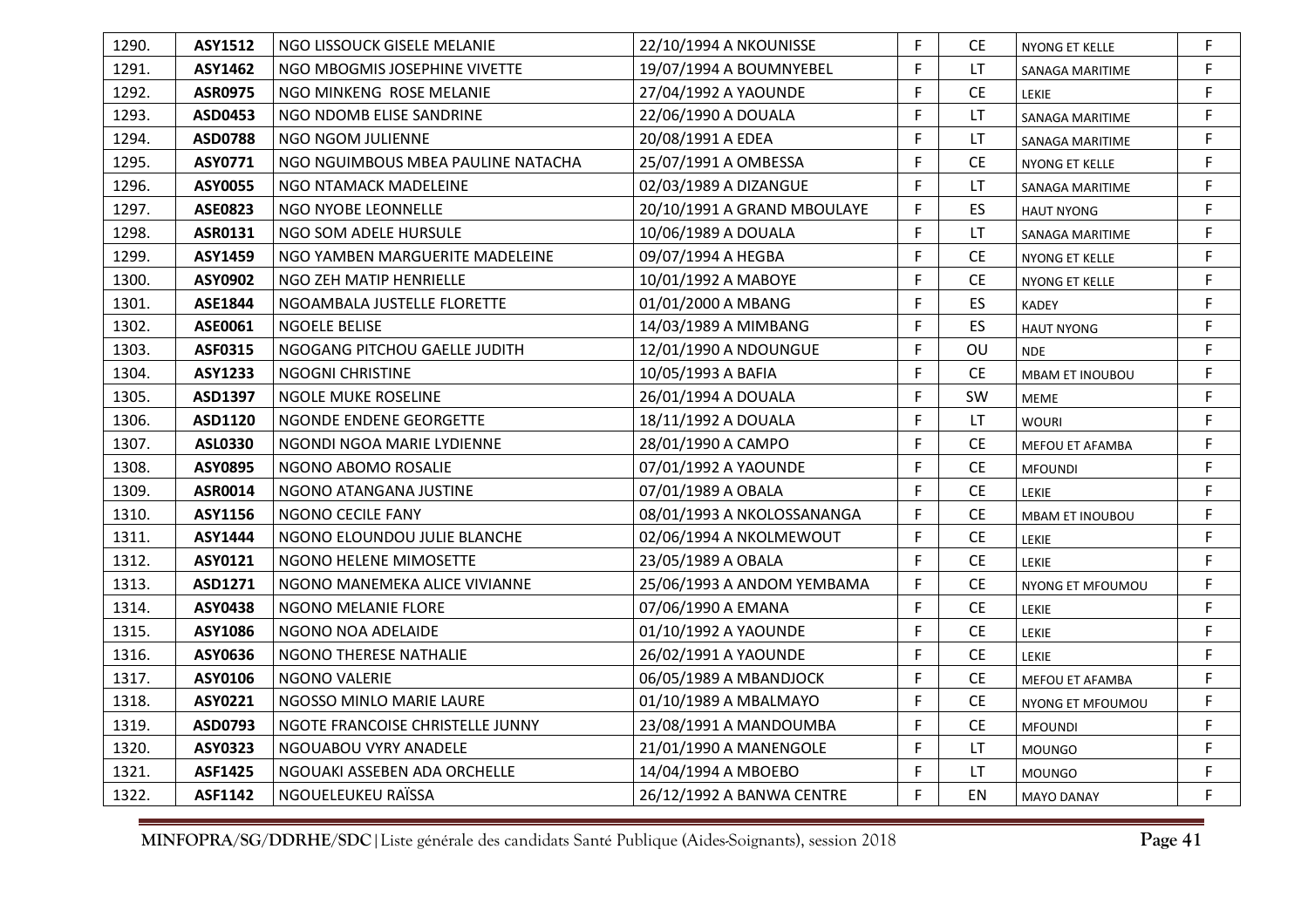| 1323. | <b>ASE0749</b> | NGOUFACK STEPHANIE                   | 30/06/1991 A FONGO-TONGO                | F. | OU        | <b>MENOUA</b>          | F  |
|-------|----------------|--------------------------------------|-----------------------------------------|----|-----------|------------------------|----|
| 1324. | <b>ASF1347</b> | NGOULA ANNITA                        | 19/10/1993 A MBOUDA                     | F  | OU        | <b>BAMBOUTOS</b>       | F  |
| 1325. | <b>ASE0273</b> | NGOULEYE DASSISE                     | 28/12/1989 A NGATTO                     | M  | ES        | <b>BOUMBA ET NGOKO</b> | F  |
| 1326. | <b>ASF1785</b> | NGOUMEKA FOKA ELVIRE ALIDA           | 16/04/1997 A MBOUDA                     | F. | OU        | <b>BAMBOUTOS</b>       | F  |
| 1327. | ASY1260        | NGOUMOU MARIE XAVERIE                | 11/06/1993 A YAOUNDE                    | F  | <b>CE</b> | <b>MFOUNDI</b>         | F  |
| 1328. | ASY0247        | <b>NGOUNE YVETTE</b>                 | 08/11/1989 A FONGO-TONGO                | F  | OU        | MENOUA                 | F  |
| 1329. | ASG0522        | NGOUNGOURE NJOYA RACHEL              | 01/10/1990 A LARBAK                     | F  | OU        | <b>NOUN</b>            | F  |
| 1330. | ASD0726        | NGOUNNOU NKOUAKAM CHRISTELLE         | 09/06/1991 A TILLO                      | F. | OU        | <b>MENOUA</b>          | F. |
| 1331. | ASD0053        | NGOUONANG INES FLORA                 | 25/02/1989 A DOUALA                     | F  | OU        | <b>KOUNG KHI</b>       | F. |
| 1332. | ASM1297        | NGOUPOUR JUDITH                      | 05/08/1993 A LOUGGUERE-KONDONG<br>GAWAR | F  | EN        | MAYO TSANAGA           | F  |
| 1333. | <b>ASR0851</b> | NGOUTANE NCHOUWAT LADIFATOU          | 24/11/1991 A YAOUNDE                    | F. | OU        | <b>NOUN</b>            | F. |
| 1334. | ASD1719        | NGOVE KOUO AIMEE                     | 15/05/1996 A BAGAM                      | F  | OU        | <b>BAMBOUTOS</b>       | F  |
| 1335. | ASE0219        | NGUAN OKONG PHILOMENE                | 29/09/1989 A NKOTENG                    | F. | <b>CE</b> | HAUTE SANAGA           | F  |
| 1336. | ASY0974        | <b>NGUEDE VALERIE ESTELLE</b>        | 26/04/1992 A NKOLNTSA                   | F. | <b>CE</b> | LEKIE                  | F  |
| 1337. | ASE0231        | NGUEENGANG KENFACK ELIANE            | 11/10/1989 A BERTOUA                    | F  | ES        | LOM ET DJEREM          | F. |
| 1338. | ASF1184        | NGUEFFO TCHINDA SYLVIE               | 16/02/1993 A MOUMEE                     | F. | OU        | <b>BAMBOUTOS</b>       | F  |
| 1339. | <b>ASF0723</b> | NGUEGANG MIMI LAURE                  | 07/06/1991 A FOTO                       | F. | OU        | <b>MENOUA</b>          | F  |
| 1340. | ASF0135        | NGUEKA DAPEU CLARISSE                | 13/06/1989 A BABDJOU                    | F. | OU        | <b>BAMBOUTOS</b>       | F  |
| 1341. | ASY0970        | NGUEKAP TESSE EMILIE LAURE           | 21/04/1992 A YAOUNDE                    | F  | OU        | <b>KOUNG KHI</b>       | F  |
| 1342. | ASG1479        | NGUEMECHE TCHADEU MIRABELLE LAURETTE | 23/08/1994 A KEKEM                      | F  | OU        | <b>HAUT NKAM</b>       | F  |
| 1343. | ASF1783        | NGUEMETA WATSOP NADINE               | 30/03/1997 A KOUEDJOU                   | F. | OU        | <b>BAMBOUTOS</b>       | F  |
| 1344. | <b>ASF0035</b> | NGUEMEZI MIRABELLE SYLVIE            | 02/02/1989 A BAFOU                      | F. | OU        | MENOUA                 | F. |
| 1345. | ASF1157        | NGUEMFOUO MAFOGANG KANOUO TATIANA    | 09/01/1993 A BANSOA                     | F. | OU        | <b>MENOUA</b>          | F  |
| 1346. | ASD0566        | <b>NGUEMO FLORINE</b>                | 06/12/1990 A DOUALA                     | F  | OU        | MENOUA                 | F  |
| 1347. | ASR1403        | <b>NGUENE PAULE FRANCINE</b>         | 16/02/1994 A EFOK                       | F. | <b>CE</b> | <b>LEKIE</b>           | F  |
| 1348. | <b>ASF0037</b> | NGUEPINSI KAMTE CORINE TRESOR        | 08/02/1989 A YAOUNDE                    | F. | OU        | <b>HAUTS PLATEAUX</b>  | F. |
| 1349. | ASF1263        | NGUEPNANG KOUANANG ARIANE            | 15/06/1993 A BANGWA                     | F. | OU        | <b>KOUNG KHI</b>       | F. |
| 1350. | ASF1543        | NGUESSI YONGUICH POPINE MELISSA      | 02/01/1995 A BANGOUA                    | F  | OU        | <b>HAUTS PLATEAUX</b>  | F  |
| 1351. | ASF1666        | NGUETNEMA ASFATOU                    | 24/12/1995 A MATOUFA                    | F. | OU        | <b>NOUN</b>            | F  |
| 1352. | <b>ASN0039</b> | NGUETSA METIE PAPISCOLE VERDINE      | 12/02/1989 A DSCHANG                    | F  | OU        | <b>MENOUA</b>          | F. |
| 1353. | ASF0534        | NGUEYAP FLAVINE VANICIA              | 20/10/1990 A NKONGSAMBA                 | F. | OU        | <b>HAUTS PLATEAUX</b>  | F. |
| 1354. | ASY1257        | NGUEYEP YEPNHOU DIANE MANUELA        | 08/06/1993 A DOUALA                     | F  | OU        | <b>HAUTS PLATEAUX</b>  | F  |
| 1355. | <b>ASR0568</b> | NGUIADEM KEMOGNE JOCELYNE            | 09/12/1990 A NKONGSAMBA                 | F. | OU        | <b>HAUTS PLATEAUX</b>  | F  |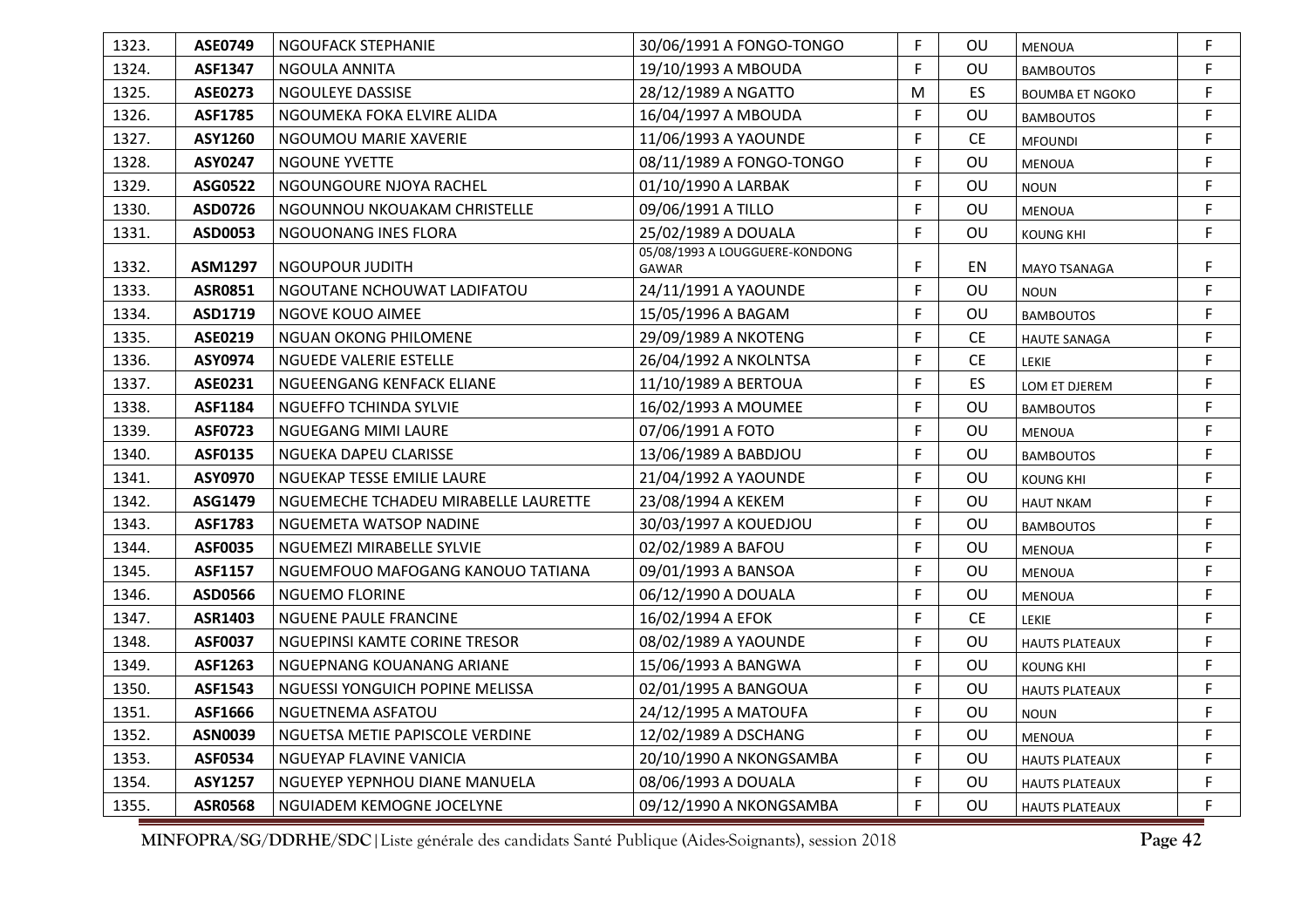| 1356. | ASF1721        | NGUIAGA UIRGINIE                      | 26/05/1996 A BAMOUGONG            | F. | OU.       | <b>BAMBOUTOS</b> | F. |
|-------|----------------|---------------------------------------|-----------------------------------|----|-----------|------------------|----|
| 1357. | ASG0798        | NGUIDIMSIA SASSOU                     | 29/08/1991 A BERE                 | M  | NO.       | <b>MAYO REY</b>  | F  |
| 1358. | ASY1551        | NGUIDJOL RODRIGUE BLERIOT             | 19/01/1995 A ESEKA                | M  | <b>CE</b> | NYONG ET KELLE   | F  |
| 1359. | ASD0312        | <b>NGUINDO</b>                        | 11/01/1990 A SOULEDE              | M  | EN        | MAYO TSANAGA     | F. |
| 1360. | <b>ASN1255</b> | NINGA SANANGA DIEUDONNE               | 08/06/1993 A DIR                  | M  | AD        | MBERE            | F  |
| 1361. | ASG1825        | NISSO KAKAMLA MARTIN                  | 16/06/1998 A KATE                 | M  | EN        | <b>MAYO KANI</b> | F. |
| 1362. | ASY0739        | NITCHEU WANSI MARIE DORILE            | 20/06/1991 A BANKA                | F. | OU        | <b>HAUT NKAM</b> | F  |
| 1363. | ASD0523        | NJAB NDJEM VANESSA JULIENNE           | 02/10/1990 A DOUALA               | F. | <b>CE</b> | NYONG ET KELLE   | F. |
| 1364. | <b>ASF1477</b> | NJANDOUN MARIAMA                      | 17/08/1994 A FOUMBOT              | F  | OU        | <b>NOUN</b>      | F  |
| 1365. | <b>ASD0478</b> | NJANJO EYANGO THERESE                 | 24/07/1990 A DOUALA               | F  | LT        | <b>MOUNGO</b>    | F  |
| 1366. | ASD0031        | NJAPNDOUNKE MARIAMA                   | 25/01/1989 A NJISSE               | F. | OU        | <b>NOUN</b>      | F. |
| 1367. | ASD0002        | NJIANGOUPMOUN PEYUEKUE LUCIE BEATRICE | 01/01/1989 A KOUNDOUM MAMFU       | F. | OU        | <b>NOUN</b>      | F. |
| 1368. | <b>ASF0754</b> | NJIFIE AMAMATOU                       | 01/07/1991 A KOUTABA              | F. | OU        | <b>NOUN</b>      | F  |
| 1369. | ASF1679        | NJIFON MOUICHE ABDEL GAFAR            | 30/01/1996 A KOUNDOUMBAIN FOUMBOT | M  | OU        | <b>NOUN</b>      | F  |
| 1370. | <b>ASL0977</b> | NJIKAM MANDOU ARMELLE ROSE            | 02/05/1992 A EBOLOWA              | M  | OU        | <b>NOUN</b>      | F  |
| 1371. | ASD0948        | NJIMAH JOUH BINTOU                    | 21/03/1992 A NJISSE               | F. | OU        | <b>NOUN</b>      | F. |
| 1372. | <b>ASF0510</b> | NJINANG SIMEN ARIANE                  | 03/09/1990 A YAOUNDE              | F. | OU        | <b>NDE</b>       | F  |
| 1373. | ASR1731        | NJOCK PAUL ROGER DYLANE               | 06/08/1996 A YAOUNDE              | M  | <b>CE</b> | NYONG ET KELLE   | F  |
| 1374. | ASY1342        | NJOYA NGAPOUT FADIMA                  | 10/10/1993 A KOUPA-KAGNANT        | F  | OU        | <b>NOUN</b>      | F. |
| 1375. | ASF1845        | NJOYA NJUNDEM AMZA                    | 30/11/1992 A FOUMBOT              | M  | OU        | <b>NOUN</b>      | F. |
| 1376. | ASY1417        | <b>NKAH FAUSTINE CLAIRE</b>           | 25/03/1994 A YEBEKOLO             | F. | <b>CE</b> | MBAM ET KIM      | F  |
| 1377. | ASL0191        | <b>NKAME CAROLINE NELIE</b>           | 09/08/1989 A SANGMELIMA           | F. | SU        | DJA ET LOBO      | F  |
| 1378. | ASD0997        | NKANGWET NZOCK RAISSA EDWIGE          | 04/06/1992 A SANTCHOU             | F  | OU        | <b>MENOUA</b>    | F. |
| 1379. | ASY1307        | <b>NKANKEL BASILIE CLAIRE</b>         | 18/08/1993 A MGBABANG II          | F. | <b>CE</b> | LEKIE            | F. |
| 1380. | ASY1072        | <b>NKE ADELE</b>                      | 16/09/1992 A NGOBO                | F  | <b>CE</b> | <b>LEKIE</b>     | F  |
| 1381. | ASY0321        | NKE ANDZUGA CALIXTE NADEGE            | 20/01/1990 A ETOK                 | F. | <b>CE</b> | <b>LEKIE</b>     | F. |
| 1382. | ASG0436        | NKE PAULINE VIVIANE                   | 06/06/1990 A GAROUA               | F. | <b>CE</b> | <b>LEKIE</b>     | F. |
| 1383. | <b>ASR1037</b> | NKE TSALA ALBERTE GABRIELLE           | 27/07/1992 A NKOMETOU II          | F. | CE        | LEKIE            | F. |
| 1384. | <b>ASF0120</b> | NKENANG KAMENIE DASSI OCTAVIE         | 23/05/1989 A BALESSING            | F  | OU        | <b>MENOUA</b>    | F. |
| 1385. | ASY0928        | NKENG MENGO SOLANGE                   | 16/02/1992 A YAOUNDE              | F. | CE        | NYONG ET MFOUMOU | F. |
| 1386. | ASL0386        | NKILI MENDJA'A MARIE JOSIANE          | 11/04/1990 A YAOUNDE              | F  | <b>CE</b> | MEFOU ET AKONO   | F  |
| 1387. | ASY0467        | <b>NKOA AGNES</b>                     | 12/07/1990 A MINWOHO              | F. | <b>CE</b> | LEKIE            | F  |
| 1388. | ASY1602        | NKOA MBALLA JEAN BERTRAND             | 17/06/1995 A NKOL KOUGDA          | M  | <b>CE</b> | <b>LEKIE</b>     | F  |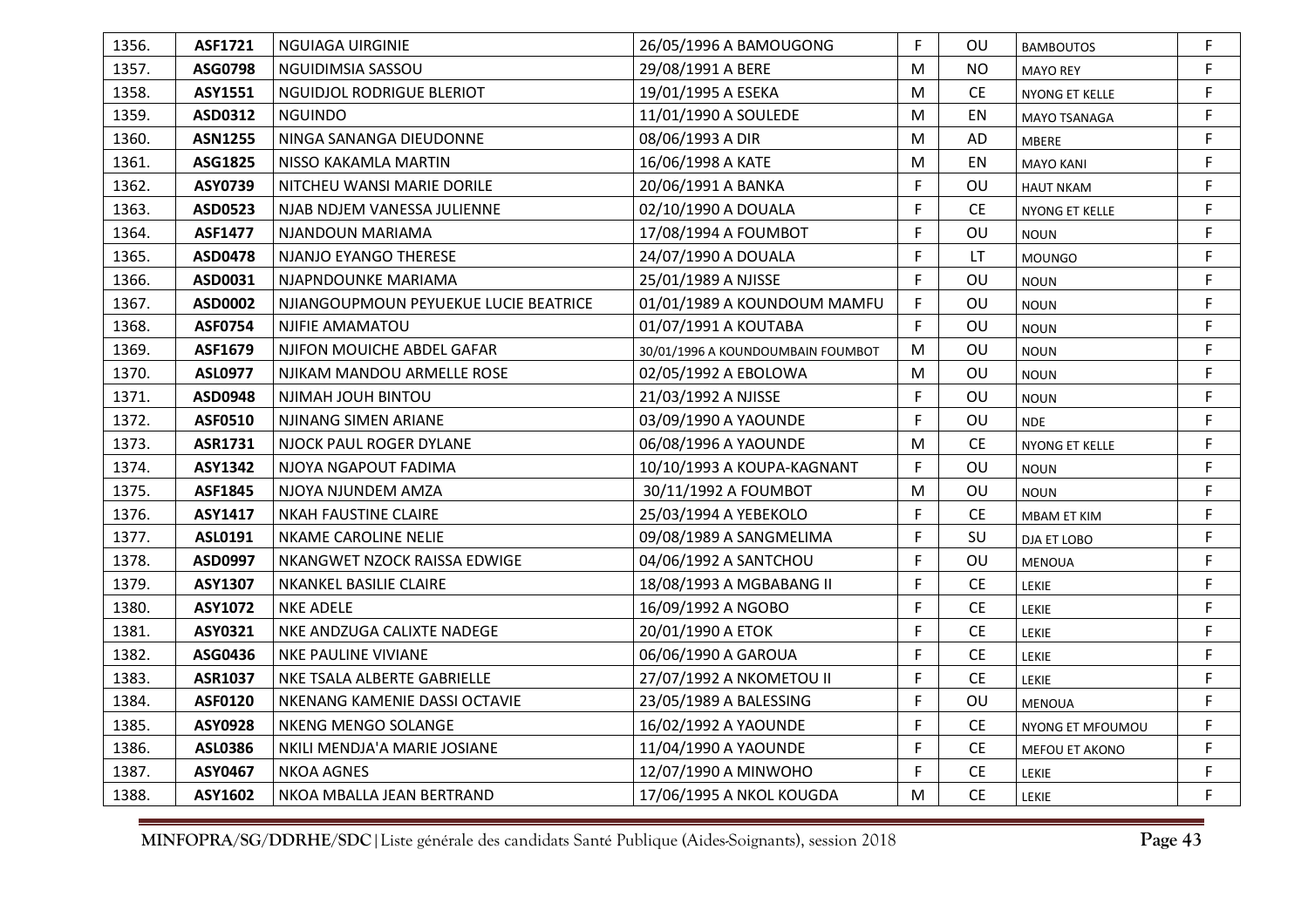| 1389. | <b>ASL0505</b> | NKOLO ABESSOLO JOSIANE              | 28/08/1990 A EBOLOWA            | F. | SU        | <b>MVILA</b>           | F  |
|-------|----------------|-------------------------------------|---------------------------------|----|-----------|------------------------|----|
| 1390. | ASG0689        | NKOLO ONDOUA GERTRUDE ADELAIDE      | 27/04/1991 A FOUMBOT            | F  | OU        | <b>NOUN</b>            | F. |
| 1391. | ASD0647        | NKOMBA EPANDA DANIEL                | 09/03/1991 A MBOUROUKOU         | M  | LT        | <b>MOUNGO</b>          | F. |
| 1392. | ASE1461        | NKOUGUE LINGA EDWIGE                | 13/07/1994 A ABONG-MBANG        | F. | ES.       | <b>HAUT NYONG</b>      | F. |
| 1393. | ASF1236        | NKOUO AWAWOU                        | 14/05/1993 A FOUMBAN            | F  | OU        | <b>NOUN</b>            | F. |
| 1394. | <b>ASF1823</b> | NKOUPAGHOUN KPOUMIE ABASS           | 10/06/1998 A MAKPA I            | M  | OU        | <b>NOUN</b>            | F  |
| 1395. | ASD1557        | NKWANKAM RACHEL YENZE               | 20/02/1995 A BAMUNKA NDOP       | F  | OU        | <b>NDE</b>             | F. |
| 1396. | <b>ASF0176</b> | NKWANOUNG TCHIENGANG ELISIE DORIANE | 01/08/1989 A NDOUNGUE           | F. | OU        | <b>NDE</b>             | F  |
| 1397. | ASG1029        | NKWAYEP PHALONE CHANCELINE          | 13/07/1992 A NDOUNGUE           | F. | OU        | <b>NDE</b>             | F. |
| 1398. | ASF1081        | NLIMG NGNASSANNA CONSTANT           | 23/09/1992 A BANDAM             | M  | AD        | <b>MAYO BANYO</b>      | F  |
| 1399. | ASY0514        | NNEMTE MARIE SEBASTIENNE NANCY      | 14/09/1990 A YAOUNDE            | F. | <b>CE</b> | <b>MFOUNDI</b>         | F. |
| 1400. | ASY0107        | NNOMO MBARGA NATHALIE               | 10/05/1989 A BIKOKO             | F  | <b>CE</b> | NYONG ET SO'O          | F  |
| 1401. | ASY0104        | NNOMO MIRYCE VIVIANE                | 05/05/1989 A BISSO              | F  | SU        | DJA ET LOBO            | F  |
| 1402. | ASY1294        | <b>NOAH NGAH FLEUR</b>              | 01/08/1993 A YAOUNDE            | F. | <b>CE</b> | <b>LEKIE</b>           | F  |
| 1403. | ASY1530        | NOAH OWONA PAULE ROLANDE            | 30/11/1994 A KOMO-ESSELE        | F  | <b>CE</b> | NYONG ET SO'O          | F. |
| 1404. | ASY0245        | <b>NOAH VICTORINE NADEGE</b>        | 06/11/1989 A NKOLBIBAK          | F. | <b>CE</b> | LEKIE                  | F  |
| 1405. | ASF0601        | NOBOH NZEPYEKO MIRABELLE            | 05/01/1991 A GALIM              | F  | OU        | <b>BAMBOUTOS</b>       | F  |
| 1406. | <b>ASM1854</b> | <b>NOELDA FRANCOISE</b>             | 16/06/1991 A LIMBE              | F. | EN        | <b>MAYO DANAY</b>      | F. |
| 1407. | ASD0999        | NOGHA LONYO MARIE TRESOR            | 06/06/1992 A LOGBADJECK         | F  | LT.       | SANAGA MARITIME        | F. |
| 1408. | <b>ASF0020</b> | NOKAM WAFO CHRISTELLE               | 13/01/1989 A BAFOUSSAM          | F. | OU        | <b>MIFI</b>            | F. |
| 1409. | <b>ASE0980</b> | NOMBE NGUETE GAELLE                 | 05/05/1992 A DOUALA             | F. | ES        | LOM ET DJEREM          | F  |
| 1410. | ASM0911        | NOOMTE ASSOUMAOU ADELE              | 24/01/1992 A SASSA-MBERSI (MBE) | F  | AD        | <b>VINA</b>            | F. |
| 1411. | ASF0946        | NOUDEM TSAMO MIRAINE                | 20/03/1992 A BAMOUGOUM          | F. | OU        | <b>MENOUA</b>          | F  |
| 1412. | ASF0666        | NOUDJIO NKWANOU GINETTE VIEILLE     | 02/04/1991 A BANDJA             | F. | OU        | <b>NDE</b>             | F. |
| 1413. | ASM1146        | NOUHOU CECILE                       | 31/12/1992 A SALMAY TOULOUM     | F. | EN        | <b>MAYO KANI</b>       | F. |
| 1414. | <b>ASR0834</b> | NOUKEKCHOM FOMO VIVIANE             | 30/10/1991 A BAFOUSSAM          | F. | OU        | MIFI                   | F. |
| 1415. | ASY1039        | NOUKEU MARIE CHRISTELLE             | 27/07/1992 A YAOUNDE I          | F. | OU        | <b>NDE</b>             | F. |
| 1416. | ASY0406        | NOUKEU NGOYA CHRISTELLE             | 01/05/1990 A KOUNDI             | F. | <b>CE</b> | <b>MBAM ET INOUBOU</b> | F. |
| 1417. | <b>ASY0422</b> | NOUKNDJEM RACHELLE                  | 19/05/1990 A DOUALA             | F  | <b>CE</b> | MBAM ET INOUBOU        | F. |
| 1418. | ASD0673        | NOUMBO WAMKEM AGATHE EVORINE        | 09/04/1991 A BALEVENG           | F. | OU        | <b>MENOUA</b>          | F  |
| 1419. | ASM1730        | NOURA HAMADOU                       | 03/08/1996 A MAROUA             | F  | EN        | <b>DIAMARE</b>         | F. |
| 1420. | <b>ASY0222</b> | NOUTCHA KAMOU VIKY                  | 02/10/1989 A AYOS               | F  | OU        | <b>NDE</b>             | F  |
| 1421. | <b>ASL0725</b> | NSHUANGELE MONIQUE CHRISTELLE       | 08/06/1991 A KRIBI              | F. | SU        | <b>OCEAN</b>           | F. |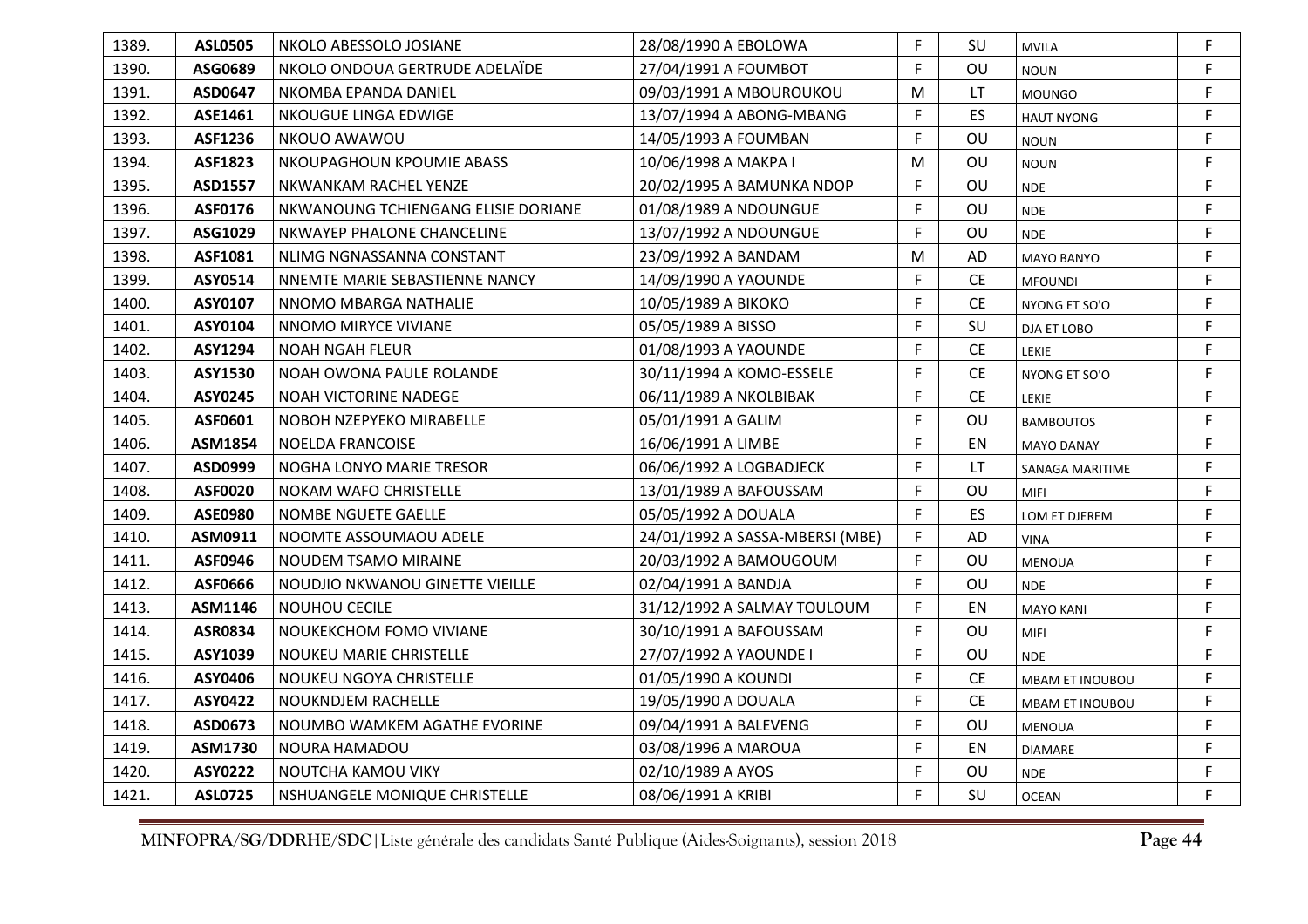| 1422. | ASY1052        | NSIA NSIA HYACINTHE          | 18/08/1992 A NGAOUNDERE   | M  | LT                            | <b>MOUNGO</b>         | F  |
|-------|----------------|------------------------------|---------------------------|----|-------------------------------|-----------------------|----|
| 1423. | <b>ASR1478</b> | NSOM AKO'O JORDANE           | 19/08/1994 A NIETE        | F. | SU                            | <b>OCEAN</b>          | F. |
| 1424. | ASY0517        | NSOUNGUI MARIE MADELEINE     | 20/09/1990 A ETOK         | F. | CE                            | LEKIE                 | F. |
| 1425. | ASF1246        | <b>NTAINTIE REANATOU</b>     | 22/05/1993 A BANGOURAIN   | F  | OU                            | <b>NOUN</b>           | F. |
| 1426. | <b>ASF0657</b> | NTAINTIE ZENABOU             | 16/03/1991 A NJISSE       | F  | OU                            | <b>NOUN</b>           | F. |
| 1427. | <b>ASE0368</b> | NTANG MOT ESTELLE CARINE     | 23/03/1990 A BERTOUA      | F  | ES                            | LOM ET DJEREM         | F  |
| 1428. | <b>ASF0572</b> | NTAPNSIERE MVUH ELISE        | 17/12/1990 A FOUMBOT      | F  | OU                            | <b>NOUN</b>           | F. |
| 1429. | ASR1733        | NTESSILI GABRIELLE           | 14/08/1996 A BETARE-OYA   | F  | <b>ES</b>                     | <b>HAUT NYONG</b>     | F  |
| 1430. | <b>ASL0674</b> | NTOLO ANASTASIE              | 09/04/1991 A YAOUNDE      | F  | CE                            | MEFOU ET AKONO        | F. |
| 1431. | ASY1158        | NTOLO NGUELE MARIE THERESE   | 09/01/1993 A YAOUNDE      | F  | ES                            | <b>HAUT NYONG</b>     | F  |
| 1432. | ASY1254        | NTOLO OTSENG CHRISTELLE      | 06/06/1993 A MIAMBO       | F. | <b>ES</b>                     | <b>HAUT NYONG</b>     | F. |
| 1433. | ASL1686        | NTYAM EBANG ANGELA           | 27/02/1996 A MEKOMO I     | F  | SU                            | VALLEE DU NTEM        | F  |
| 1434. | <b>ASL0236</b> | NTYAM ZE MARIE LAURE         | 16/10/1989 A MVAEZOM      | F  | SU                            | <b>MVILA</b>          | F  |
| 1435. | <b>ASN1832</b> | NYAMGOUOT FADIMATOU          | 10/09/1998 A BANGOURAIN   | F  | OU                            | <b>NOUN</b>           | F  |
| 1436. | ASL1439        | NYAMVODO NICAISE             | 23/05/1994 A MVANDA-PISTE | F  | <b>ES</b>                     | <b>HAUT NYONG</b>     | F. |
| 1437. | <b>ASL0667</b> | <b>NYANGON LAURIANE</b>      | 02/04/1991 A EFOULAN      | F. | SU                            | <b>MVILA</b>          | F  |
| 1438. | ASL0195        | NYANGON MVE ESTHER CHARCILE  | 24/08/1989 A NYABESSANG   | F  | SU                            | VALLEE DU NTEM        | F  |
| 1439. | <b>ASY0729</b> | NYANGONO CLARISSE            | 10/06/1991 A OLEMBE       | F. | SU                            | DJA ET LOBO           | F. |
| 1440. | ASG1103        | NYASSIBO SAHIRA AUBIN        | 20/10/1992 A MOMBORE      | M  | <b>NO</b>                     | <b>FARO</b>           | F. |
| 1441. | ASY0146        | NYATANGANA AYE JUSTINE MAGUY | 30/06/1989 A NANGA EBOKO  | F. | CE                            | <b>HAUTE SANAGA</b>   | F. |
| 1442. | ASE1473        | <b>NYAVIENE E SERGINE</b>    | 12/08/1994 A KOUME BONIS  | F. | <b>ES</b>                     | LOM ET DJEREM         | F  |
| 1443. | ASY0819        | NYEBE NKOA SYLVIE épse ZONGO | 10/10/1991 A MINSOA I     | F  | $\mathsf{CE}% _{\mathcal{A}}$ | LEKIE                 | F. |
| 1444. | ASD0086        | NZEMO MEUTANG MBONSOU ADELE  | 17/04/1989 A NJOMBE       | F  | OU                            | <b>HAUTS PLATEAUX</b> | F  |
| 1445. | <b>ASF1568</b> | <b>NZIE ASSANA</b>           | 12/03/1995 A FOUMBOT      | F. | OU                            | <b>NOUN</b>           | F. |
| 1446. | ASF0614        | NZIE MBOUOMBOUO OUSSENA      | 20/01/1991 A MASSANGAM    | F  | OU                            | <b>NOUN</b>           | F. |
| 1447. | <b>ASF0826</b> | NZIE NJAYOU FADIMATOU        | 21/10/1991 A FOUMBAN      | F. | OU                            | <b>NOUN</b>           | F. |
| 1448. | ASY0009        | NZIEMAN HAMAMATOU            | 03/01/1989 A MAYAKOUE     | F. | OU                            | <b>NOUN</b>           | F. |
| 1449. | <b>ASN1653</b> | NZOUDEBE MARIE DIANE         | 09/11/1995 A TIGNERE      | F. | AD                            | <b>FARO ET DEO</b>    | F. |
| 1450. | <b>ASL1367</b> | <b>OBAM ISABELLE</b>         | 18/12/1993 A MBANGO       | F  | SU                            | <b>OCEAN</b>          | F. |
| 1451. | ASD1362        | <b>OBAM MENGUE MYLENE</b>    | 28/11/1993 A NIETE        | F  | SU                            | <b>MVILA</b>          | F  |
| 1452. | ASY0299        | OBAMA EKO ALAIN              | 07/01/1990 A MGBABANG I   | M  | <b>CE</b>                     | <b>LEKIE</b>          | F. |
| 1453. | ASL0263        | <b>OBAMENA ZEH GEORGETTE</b> | 01/12/1989 A BAFOUSSAM    | F  | SU                            | <b>OCEAN</b>          | F  |
| 1454. | <b>ASL0097</b> | OBENGONO MEKOULOU LYDIE      | 27/04/1989 A ENONGAL      | F. | SU                            | <b>MVILA</b>          | F. |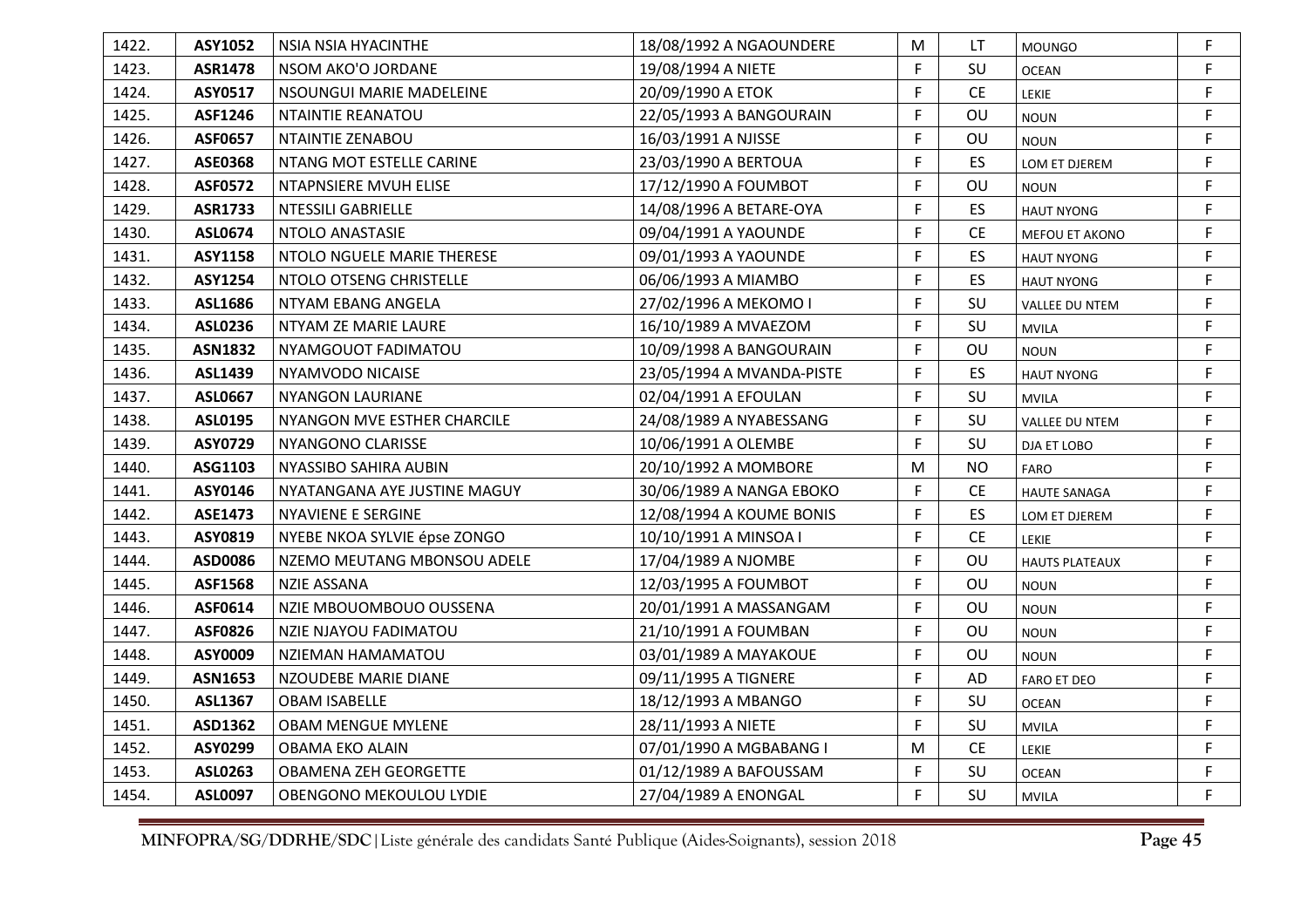| 1455. | ASY0919        | OBOUNOU ABA'AH JEANNETTE SOREL       | 07/02/1992 A METET         | F. | SU        | DJA ET LOBO            | F  |
|-------|----------------|--------------------------------------|----------------------------|----|-----------|------------------------|----|
| 1456. | <b>ASE1098</b> | OKOH SERGE AXEL                      | 10/10/1992 A LOMIE         | M  | ES.       | <b>HAUT NYONG</b>      | F. |
| 1457. | <b>ASE0357</b> | OKONO YENG LINE SERVINE              | 09/03/1990 A NTOUMB        | F  | <b>ES</b> | <b>HAUT NYONG</b>      | F. |
| 1458. | ASR1034        | <b>OLEME AGNES INGRID</b>            | 21/07/1992 A EFOK          | F  | CE.       | <b>LEKIE</b>           | F. |
| 1459. | ASY0671        | <b>OLIAN BETTENE HILARY VALDDIE</b>  | 06/04/1991 A YAOUNDE       | F  | CE        | <b>LEKIE</b>           | F  |
| 1460. | <b>ASY1317</b> | <b>OMBOLO CEDRIC GAEL</b>            | 05/09/1993 A OMENG         | M  | <b>CE</b> | <b>MBAM ET INOUBOU</b> | F. |
| 1461. | ASY0160        | <b>OMOLOBINA ELIE</b>                | 15/07/1989 A OMBESSA       | M  | <b>CE</b> | <b>MBAM ET INOUBOU</b> | F. |
| 1462. | <b>ASY0752</b> | OMOLOMA BAGALANA SERGES              | 30/06/1991 A DONENKENG     | M  | <b>CE</b> | <b>MBAM ET INOUBOU</b> | F  |
| 1463. | ASD0212        | <b>OND GWETH LOUISE GRACE</b>        | 18/09/1989 A EDEA          | F  | LT        | SANAGA MARITIME        | F  |
| 1464. | ASY0404        | ONDOBO MVILONGO CLARISSE CHRISTINE   | 30/04/1990 A NKOLNGUEM II  | F. | CE        | LEKIE                  | F. |
| 1465. | ASG0275        | ONDOUA ONDOUA CORINNE SARAH          | 29/12/1989 A NDEN          | F. | SU        | DJA ET LOBO            | F. |
| 1466. | <b>ASY1542</b> | ONGBEHALAL ANGELINE DENISE           | 01/01/1995 A MTE DE NDIKI  | F. | <b>CE</b> | <b>MBAM ET INOUBOU</b> | F. |
| 1467. | ASY0516        | <b>ONGBESSAH DORETTE</b>             | 20/09/1990 A NDIKINIMEKI   | F. | <b>CE</b> | MBAM ET INOUBOU        | F. |
| 1468. | ASR1831        | <b>ONGDEMBEL ROSE GWLADYS</b>        | 19/08/1998 A EDEA          | F. | <b>CE</b> | MBAM ET INOUBOU        | F. |
| 1469. | ASY1083        | ONGUENE BESSALA JUSTINE LAURE        | 24/09/1992 A MONATELE      | F. | <b>CE</b> | <b>MFOUNDI</b>         | F. |
| 1470. | <b>ASE0817</b> | OPIEROZONOUO SAMBOUKEL RENE MATHILDE | 07/10/1991 A YOKADOUMA     | F. | <b>ES</b> | <b>BOUMBA ET NGOKO</b> | F. |
| 1471. | <b>ASL1082</b> | OSSONEMANE EVINDI TATIANA            | 23/09/1992 A NGOULEMAKONG  | F  | SU        | <b>MVILA</b>           | F  |
| 1472. | <b>ASE0074</b> | OSSONGO ANGELINE CHRISTELLE          | 02/04/1989 A YAOUNDE       | F. | CE        | LEKIE                  | F. |
| 1473. | ASL1143        | <b>OTTOU FOH GHISLAINE</b>           | 28/12/1992 A EFOULAN       | F  | SU        | <b>MVILA</b>           | F  |
| 1474. | ASN1616        | <b>OUMAROU ABDOULAYE</b>             | 02/08/1995 A DANFILI       | M  | AD        | <b>VINA</b>            | F. |
| 1475. | <b>ASE0096</b> | OUMAROU BATOURI BENJAMIN             | 27/04/1989 A GAROUA BOUMAÏ | M  | ES        | LOM ET DJEREM          | F  |
| 1476. | ASG1488        | <b>OUMAROU SANDA TCHIKILABI</b>      | 09/09/1994 A MOUTOURWA     | M  | EN        | <b>MAYO KANI</b>       | F. |
| 1477. | ASG1349        | OUMMOUL KOULSOUMI                    | 20/10/1993 A REY-BOUBA     | F  | <b>NO</b> | <b>MAYO REY</b>        | F  |
| 1478. | ASG1078        | <b>OUSMAÏLA ISSA</b>                 | 20/09/1992 A BERE          | M  | <b>NO</b> | <b>MAYO REY</b>        | F. |
| 1479. | ASY1655        | <b>OWATA ETEME JEAN LOUIS</b>        | 13/11/1995 A SAA           | M  | <b>CE</b> | <b>LEKIE</b>           | F  |
| 1480. | <b>ASN0374</b> | <b>OWONO MIRABELLE ANGELE</b>        | 30/03/1990 A EBEME WOMAN I | F. | <b>CE</b> | NYONG ET SO'O          | F. |
| 1481. | ASM0381        | OWONO NATACHA                        | 07/04/1990 A YAGOUA        | F  | <b>CE</b> | NYONG ET SO'O          | F  |
| 1482. | ASY0899        | OWONO ONANA FRANCOIS                 | 09/01/1992 A PONGSOLO      | M  | <b>CE</b> | <b>LEKIE</b>           | F  |
| 1483. | ASY0095        | <b>OYAME ANNE MARIE</b>              | 24/04/1989 A MEYOMESSALA   | F. | SU        | DJA ET LOBO            | F. |
| 1484. | ASG0552        | PALE FAUSTIN                         | 17/11/1990 A DJALINGO      | M  | EN        | <b>MAYO DANAY</b>      | F. |
| 1485. | ASE0136        | PAMBA CARINE                         | 15/06/1989 A ABONG-MBANG   | F. | ES        | <b>KADEY</b>           | F. |
| 1486. | ASE1274        | PAMBA KEMENI VIDALE                  | 27/06/1993 A BERTOUA       | F  | OU        | <b>HAUT NKAM</b>       | F  |
| 1487. | <b>ASE1578</b> | PANDI DJOPOU                         | 08/04/1995 A KOMBO AMOUGOU | F. | <b>ES</b> | <b>KADEY</b>           | F. |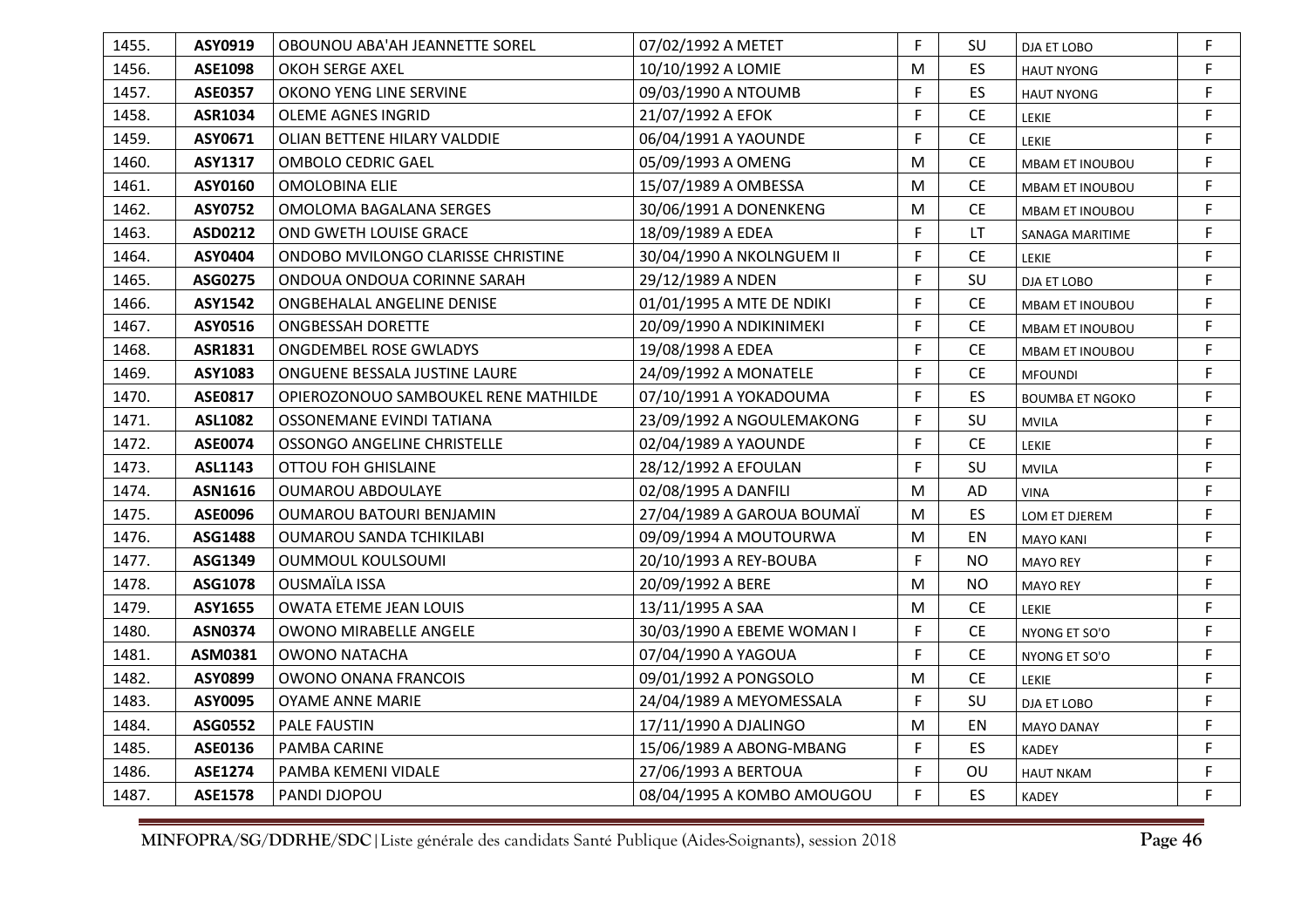| 1488. | <b>ASR0578</b> | <b>PANI YANGO ESTHELLE MELANIE</b> | 28/12/1990 A MAKOURI           | F | CE.       | <b>MBAM ET KIM</b>  | F  |
|-------|----------------|------------------------------------|--------------------------------|---|-----------|---------------------|----|
| 1489. | ASE1617        | PANY ROSETTE CHANTAL               | 02/08/1995 A GAROUA BOUMAÏ     | F | ES.       | LOM ET DJEREM       | F  |
| 1490. | ASM1065        | <b>PASCAL VANAWA</b>               | 11/09/1992 A KOZA              | M | EN        | <b>MAYO TSANAGA</b> | F  |
| 1491. | <b>ASF0592</b> | PASSAH ZENABOU RAISSA              | 01/01/1991 A KOUTABA           | F | OU        | <b>NOUN</b>         | F  |
| 1492. | <b>ASM0648</b> | PATAYA MARC JUNIOR                 | 10/03/1991 A MOKOLO            | M | EN        | <b>MAYO TSANAGA</b> | F  |
| 1493. | <b>ASN0830</b> | PATOUMA BONKORI                    | 27/10/1991 A ALME              | F | AD        | <b>FARO ET DEO</b>  | F  |
| 1494. | <b>ASN0204</b> | PATOUMA GARGA CHRISTELLE           | 10/09/1989 A NGAOUNBELA TIBATI | F | AD        | DJEREM              | F  |
| 1495. | ASN0431        | PEKA DOROTHEE LAURE                | 30/05/1990 A NJISSE            | F | OU        | <b>NOUN</b>         | F. |
| 1496. | ASY0206        | PEZEU LONFO ELODIE                 | 11/09/1989 A BALATCHI          | F | <b>OU</b> | <b>BAMBOUTOS</b>    | F  |
| 1497. | ASG0561        | PIENE PASSIRI JEANNE               | 24/11/1990 A GAROUA            | F | EN        | <b>MAYO KANI</b>    | F  |
| 1498. | ASY0649        | PIEPLIEYOU ALIMA                   | 10/03/1991 A FOUMBAN           | F | OU        | <b>NOUN</b>         | F. |
| 1499. | <b>ASF0218</b> | POMBOURA AMINATOU                  | 28/09/1989 A KOUTABA           | F | OU        | <b>NOUN</b>         | F. |
| 1500. | <b>ASY1498</b> | <b>PONDI JAKY</b>                  | 07/10/1994 A KRIBI             | F | SU        | <b>OCEAN</b>        | F  |
| 1501. | ASN1163        | <b>PORO GABRIEL</b>                | 14/01/1993 A KOMBOUL           | M | ES        | LOM ET DJEREM       | F  |
| 1502. | ASY1829        | POUMME YOU NJUKEN SIRAJOU AMINETOU | 26/07/1998 A NJIKETNKIE        | F | OU        | <b>NOUN</b>         | F  |
| 1503. | ASG0541        | POURNGANAN FLORENCE                | 31/10/1990 A GAROUA            | F | EN        | <b>MAYO KANI</b>    | F  |
| 1504. | ASD1115        | PRISO TAPITA JOYCE                 | 09/11/1992 A DOUALA            | F | LT.       | <b>MOUNGO</b>       | F  |
| 1505. | ASG1519        | RACHIDATOU OUSMANOU MALIKI         | 15/11/1994 A GASCHIGA          | F | <b>NO</b> | <b>BENOUE</b>       | F  |
| 1506. | <b>ASN1285</b> | RAHIMATOU SAIDOU                   | 10/07/1993 A NGAOUNDERE        | F | AD        | <b>VINA</b>         | F  |
| 1507. | ASG1707        | RAIHANATOU ROUKAYATOU ALIM         | 03/04/1996 A GAROUA            | F | <b>NO</b> | <b>BENOUE</b>       | F. |
| 1508. | ASG1483        | <b>RAISON DJAWABELE</b>            | 30/08/1994 A LANGUI            | M | EN        | <b>MAYO DANAY</b>   | F  |
| 1509. | <b>ASM0352</b> | RAMATA MAHAMA                      | 04/03/1990 A MORA              | F | EN        | <b>MAYO SAVA</b>    | F  |
| 1510. | ASM1644        | RAMATOU ILOU                       | 07/10/1995 A MAROUA            | F | EN        | <b>DIAMARE</b>      | F  |
| 1511. | <b>ASF0884</b> | <b>REINGOU HOUDOU</b>              | 01/01/1992 A MAKPA I           | M | OU        | <b>NOUN</b>         | F. |
| 1512. | ASF0806        | RIEPOUO NZOTUI FADIMATOU ZARAHOU   | 16/09/1991 A FOUMBAN           | F | OU        | <b>NOUN</b>         | F  |
| 1513. | ASM1089        | RIEYINDO MBOUOMBOUO RIKIATOU       | 06/10/1992 A MAGHAIT           | F | OU        | <b>NOUN</b>         | F  |
| 1514. | ASY1195        | ROUGAIYATOU NYENNALE               | 05/03/1993 A GANGASSAOU        | F | AD        | <b>VINA</b>         | F. |
| 1515. | ASD1418        | ROUKAYATOU ABBASSI MOUSSA          | 27/03/1994 A MAROUA            | F | EN        | <b>DIAMARE</b>      | F. |
| 1516. | ASG0072        | ROUKAYATOU ASSABE                  | 25/03/1989 A POLI              | F | <b>NO</b> | <b>FARO</b>         | F  |
| 1517. | <b>ASN1279</b> | ROUKAYATOU HAMIDOU KONGUEP         | 02/07/1993 A MINDIF            | F | EN        | <b>MAYO KANI</b>    | F  |
| 1518. | <b>ASM0832</b> | RUMBOBE SIMON                      | 28/10/1991 A KAELE             | M | EN        | <b>MAYO KANI</b>    | F  |
| 1519. | <b>ASN1502</b> | SAAN-MAN OUSSEINI SANDRINE         | 11/10/1994 A NGAOUNDERE        | F | AD        | <b>VINA</b>         | F  |
| 1520. | ASY1632        | SADENG DORETTE NAZAR               | 06/09/1995 A DEUK              | F | <b>CE</b> | MBAM ET INOUBOU     | F  |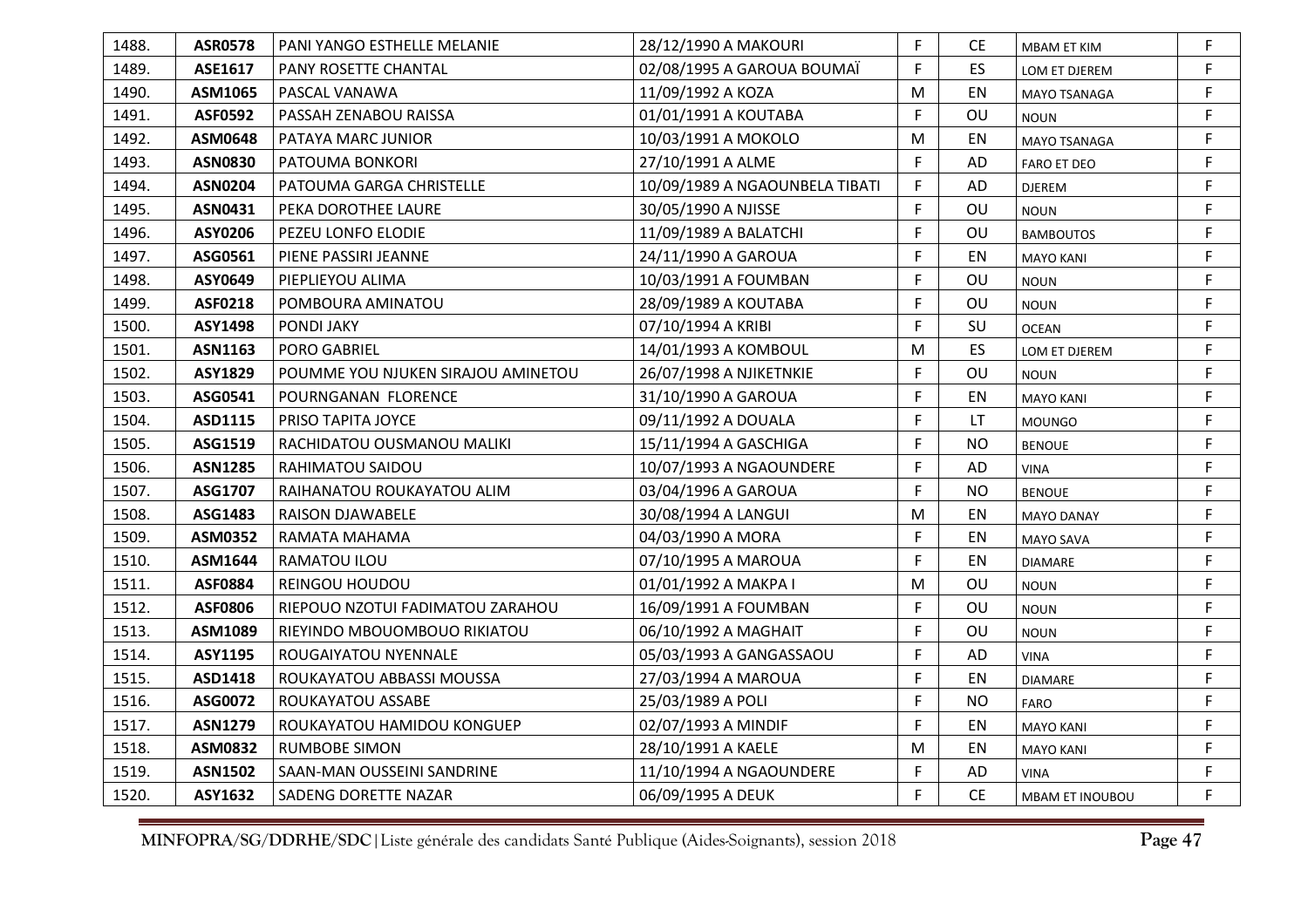| 1521. | ASG0780        | SADJO BOUBA                       | 08/08/1991 A BERTOUA                                     | M  | EN              | <b>MAYO KANI</b>       | F  |
|-------|----------------|-----------------------------------|----------------------------------------------------------|----|-----------------|------------------------|----|
| 1522. | ASG1069        | SAFIATOU MOUSSA                   | 15/09/1992 A MAROUA                                      | F. | EN              | <b>MAYO KANI</b>       | F  |
| 1523. | ASG0696        | SAITANKOUA VAGAÏ ROBERT           | 06/05/1991 A BIBEMI                                      | F  | <b>NO</b>       | <b>BENOUE</b>          | F  |
| 1524. | ASE1658        | SAKANGE MKPAH CHERUBIN            | 26/11/1995 A ZOULABOT I                                  | M  | ES              | <b>HAUT NYONG</b>      | F. |
| 1525. | ASD1777        | SALAMATOU ADAMOU                  | 14/02/1997 A DOUALA                                      | F  | OU              | <b>NOUN</b>            | F  |
| 1526. | <b>ASN0828</b> | SALAMATOU BAKODJI BOUBA           | 24/10/1991 A TIGNERE                                     | F  | AD              | <b>FARO ET DEO</b>     | F  |
| 1527. | ASM0642        | SALAMATOU BOUBA SARATOU           | 04/03/1991 A MAROUA                                      | M  | EN              | MAYO SAVA              | F. |
| 1528. | ASM1810        | <b>SALI BRAHIM</b>                | 17/12/1997 A TOKOMBERE                                   | M  | EN              | MAYO SAVA              | F  |
| 1529. | ASG1853        | <b>SALI DALIL</b>                 | 00/00/1995 A GAROUA                                      | M  | <b>NO</b>       | <b>BENOUE</b>          | F  |
| 1530. | ASG1154        | <b>SALI HAMAN</b>                 | 07/01/1993 A LANGUI                                      | M  | EN              | MAYO TSANAGA           | F. |
| 1531. | <b>ASN1509</b> | SALIHOU                           | 20/10/1994 A HORE MAYO KELELE                            | M  | AD              | <b>MAYO BANYO</b>      | F  |
| 1532. | <b>ASN1022</b> | SALIOU ALIM                       | 09/07/1992 A GALIM                                       | M  | AD              | <b>FARO ET DEO</b>     | F  |
| 1533. | <b>ASY0807</b> | SAMA ANASTASIE GISLENE            | 16/09/1991 A ONANA OMBESSA                               | F. | $\mathsf{CE}\,$ | NYONG ET SO'O          | F  |
| 1534. | ASE0864        | SANIOLIO JULIE BERNADETTE         | 10/12/1991 A YOKADOUMA                                   | F  | ES              | <b>BOUMBA ET NGOKO</b> | F  |
| 1535. | ASD0224        | SANTI BERTHE LOUISETTE            | 03/10/1989 A PENJA                                       | F  | LT.             | <b>NKAM</b>            | F  |
| 1536. | <b>ASN0949</b> | <b>SATOU GBAE LAURE</b>           | 23/03/1992 A GUNBELA                                     | F. | AD              | MBERE                  | F  |
| 1537. | <b>ASL0128</b> | SATOU JOSEPHINE JOELLE CHRISTELLE | 06/06/1989 A EBOLOWA                                     | F. | <b>CE</b>       | <b>MFOUNDI</b>         | F. |
| 1538. | <b>ASN0677</b> | SATOU MBARHOUL ROSETTE            | 11/04/1991 A NGAOUNDERE                                  | F  | AD              | <b>DJEREM</b>          | F  |
| 1539. | ASD0500        | SEH ODETTE                        | 18/08/1990 A SOUZA GARE                                  | F  | LT              | <b>MOUNGO</b>          | F  |
| 1540. | ASD0177        | SENGUE GENEVIEVE PATIENCE         | 02/08/1989 A DOUALA                                      | F. | LT              | <b>WOURI</b>           | F  |
| 1541. | ASG0602        | SENKOUA HAYATOU GOULE             | 10/01/1991 A GUILI                                       | M  | EN              | <b>MAYO TSANAGA</b>    | F  |
| 1542. | ASD0394        | SETTI FATIMA NOELLE               | 18/04/1990 A DOUALA                                      | F. | <b>CE</b>       | MBAM ET KIM            | F  |
| 1543. | ASM1355        | SIDAOUTA RACHEL                   | 13/11/1993 A GAMAK                                       | F  | EN              | <b>MAYO DANAY</b>      | F  |
| 1544. | ASE1533        | SIGHO NIANA JOSEPHINE             | 09/12/1994 A ETOUNDOU I                                  | F  | <b>CE</b>       | MBAM ET INOUBOU        | F  |
| 1545. | ASB0258        | SIGNE MBOGNING SORELLE BIENVENUE  | 23/11/1989 A BAFOUSSAM                                   | F. | OU              | <b>MENOUA</b>          | F  |
| 1546. | <b>ASE0540</b> | SIKOUNMEN NGOMSI VIRGINIE         | 31/10/1990 A ABONG-MBANG                                 | F  | OU              | <b>HAUTS PLATEAUX</b>  | F  |
| 1547. | <b>ASN0715</b> | SISTAH CHANCELINE ADAMA           | 27/05/1991 A NGATTI BANKIM                               | F  | AD              | <b>MAYO BANYO</b>      | F  |
| 1548. | ASY0126        | SIZOCK EDWIGE NADEGE              | 05/06/1989 A YAOUNDE                                     | F. | <b>ES</b>       | <b>HAUT NYONG</b>      | F. |
| 1549. | ASY1108        | SOALA NGONO VANESSA               | 28/10/1992 A YAOUNDE                                     | F  | <b>CE</b>       | NYONG ET SO'O          | F  |
| 1550. | <b>ASN0472</b> | SODEA ABBE GENEVIEVE              | 18/07/1990 A GUNBELA MEIGANGA                            | F. | AD              | MBERE                  | F  |
| 1551. | ASY1678        | SOFACK AMBEULA DUCHELLE           | 20/01/1996 A DSCHANG                                     | F. | OU              | <b>MENOUA</b>          | F. |
| 1552. | ASD0214        | SOFFACK CHRISTELLE NADINE         | 21/09/1989 A MARY HEALTH OF AFRICA<br><b>HOSP FONTEM</b> | F. | OU              | <b>MENOUA</b>          | F  |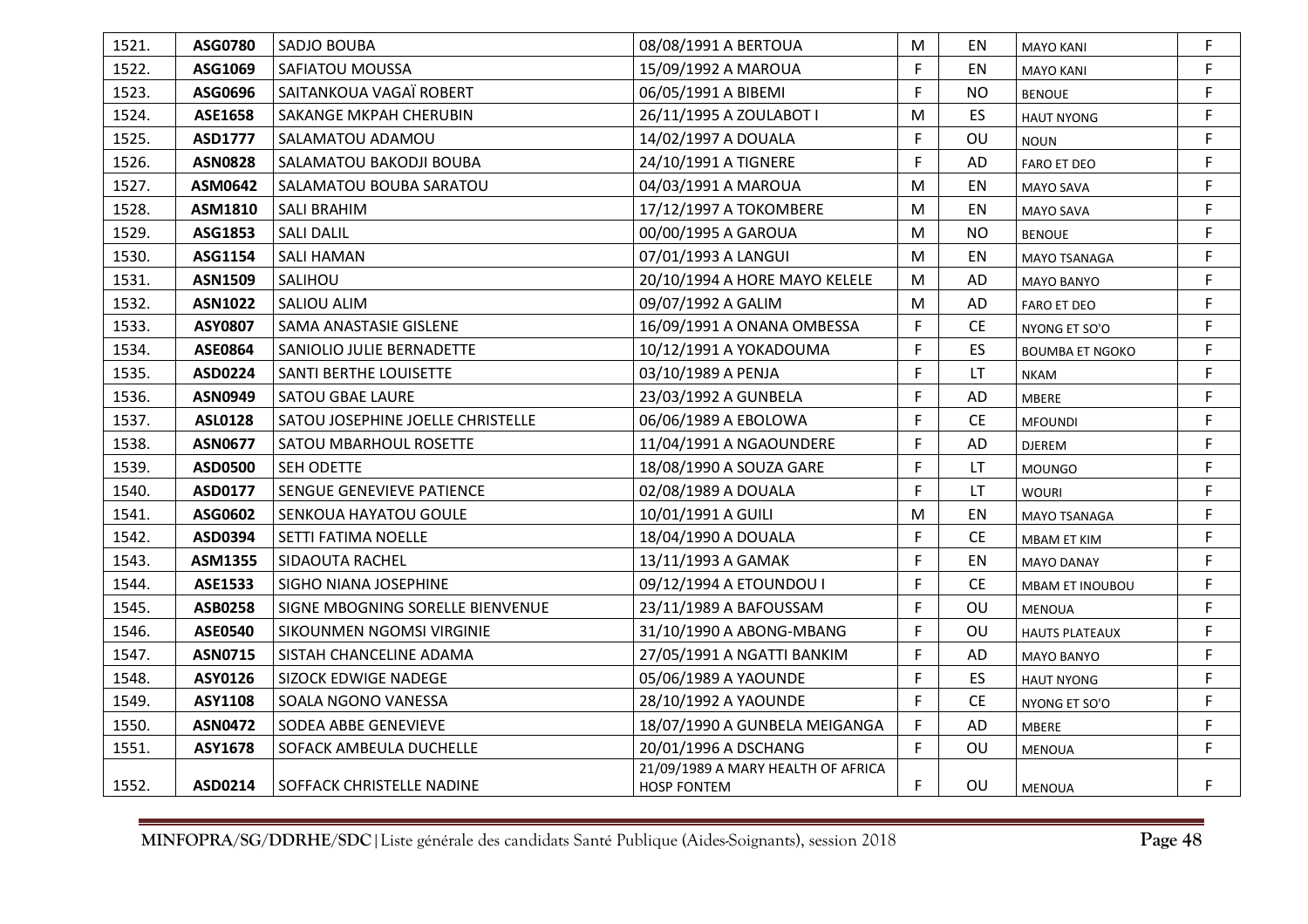| 1553. | ASD0628        | SOH NGAH NADEGE                  | 22/02/1991 A BAFANG          | F. | LT        | <b>NKAM</b>            | F  |
|-------|----------------|----------------------------------|------------------------------|----|-----------|------------------------|----|
| 1554. | <b>ASR1786</b> | <b>SOH SAKA FIDELINE</b>         | 30/04/1997 A MAKOCK          | F. | LT        | <b>MOUNGO</b>          | F  |
| 1555. | ASY0018        | <b>SOKENG PASCALINE</b>          | 11/01/1989 A BAFOU           | F. | OU        | <b>MENOUA</b>          | F  |
| 1556. | ASY0831        | SOL BANOK AMANDINE               | 27/10/1991 A NDOKOMOK        | F. | <b>CE</b> | MBAM ET INOUBOU        | F. |
| 1557. | ASY0641        | SOMNBANG A MOUBEKE ALINE FLORINE | 03/03/1991 A LABLE           | F  | <b>CE</b> | <b>MBAM ET INOUBOU</b> | F  |
| 1558. | <b>ASE0704</b> | SONGOUBOLO GOGONE ERNESTINE      | 10/05/1991 A NGOTTO          | F. | ES.       | <b>KADEY</b>           | F  |
| 1559. | <b>ASE1754</b> | SONKOE AMPOAM REINE ROLANDE      | 25/10/1996 A ABONG-MBANG     | F. | ES.       | <b>HAUT NYONG</b>      | F. |
| 1560. | <b>ASE0786</b> | SONNA DONFACK ANETTE             | 16/08/1991 A FONGO-TONGO     | F. | OU        | <b>MENOUA</b>          | F. |
| 1561. | ASD1595        | SONTSA TSAFACK CEDRIC ROMEO      | 24/05/1995 A BONABERI        | M  | OU        | <b>MENOUA</b>          | F  |
| 1562. | ASD0432        | SOPPI EWANE JEANNETTE            | 31/05/1990 A MANGWETE MELONG | F  | LT        | <b>MOUNGO</b>          | F  |
| 1563. | ASM0446        | SOUALE BAMLE                     | 14/06/1990 A MOUDJOUÏ        | M  | EN        | <b>MAYO KANI</b>       | F. |
| 1564. | ASM0627        | SOUGNABE KOUDANBE AMINA          | 19/02/1991 A DJARENGOL-KODEK | F. | EN        | <b>DIAMARE</b>         | F. |
| 1565. | ASF0643        | SOULEY KOE DANILO                | 05/03/1991 A BANYO           | M  | AD        | MBERE                  | F  |
| 1566. | <b>ASN0787</b> | SOULEYMANOU NANA DEMTALE         | 18/08/1991 A NGAOUNDERE      | M  | AD        | <b>VINA</b>            | F. |
| 1567. | ASG1054        | SOUNGUI ALIFA                    | 20/08/1992 A MAKARY          | M  | EN        | LOGONE ET CHARI        | F  |
| 1568. | ASG0200        | SOURATOU ROUKAYATOU              | 31/08/1989 A TCHOLLIRE       | F. | <b>NO</b> | <b>MAYO REY</b>        | F. |
| 1569. | ASG1207        | SOUREYATOU NANA                  | 23/03/1993 A MAYO-OULO       | F. | EN        | <b>MAYO TSANAGA</b>    | F  |
| 1570. | <b>ASN0536</b> | <b>TADJOUMBA CAROLLE</b>         | 24/10/1990 A YOKO            | F. | <b>CE</b> | MBAM ET KIM            | F  |
| 1571. | <b>ASF1523</b> | TAGOUMKOU TASSE RAÏSSA           | 20/11/1994 A BATCHAM         | F. | OU        | <b>BAMBOUTOS</b>       | F. |
| 1572. | ASG0805        | <b>TAINE TABOULI ODILE</b>       | 14/09/1991 A DJOHONG         | F. | EN        | <b>MAYO KANI</b>       | F. |
| 1573. | <b>ASN0170</b> | TAINE TAIWA MARCELINE            | 28/07/1989 A KOFIDE TOULOUM  | F. | EN        | <b>MAYO KANI</b>       | F  |
| 1574. | ASY1801        | TAMGA CHRISTELLE LADY DAYNA      | 23/10/1997 A SONGMBOG        | F. | LT.       | SANAGA MARITIME        | F  |
| 1575. | ASY1005        | <b>TANEFO IRENE DHYMITRINE</b>   | 15/06/1992 A DOUALA          | F. | OU        | <b>BAMBOUTOS</b>       | F. |
| 1576. | ASY1698        | <b>TANGMENE KENNE BLONDELLE</b>  | 16/03/1996 A BATCHAM         | F. | OU        | <b>BAMBOUTOS</b>       | F. |
| 1577. | ASY1536        | <b>TANGONO YOLANDE</b>           | 12/12/1994 A EBOLOWA         | F. | SU        | <b>MVILA</b>           | F. |
| 1578. | ASD0871        | TANKEU KENNE ARMANDE             | 23/12/1991 A BAFOUSSAM       | F. | OU        | <b>BAMBOUTOS</b>       | F. |
| 1579. | ASG0486        | <b>TAO HAROUNA</b>               | 31/07/1990 A KAKALA          | M  | <b>NO</b> | <b>MAYO LOUTI</b>      | F. |
| 1580. | ASE0331        | <b>TASSALA ISSA</b>              | 31/01/1990 A GAROUA BOUMAÏ   | F. | ES.       | LOM ET DJEREM          | F. |
| 1581. | ASY0963        | <b>TASSI ROSINE CLEMENCE</b>     | 14/04/1992 A NKOL ASSAN      | F. | <b>CE</b> | <b>LEKIE</b>           | F  |
| 1582. | <b>ASE1720</b> | TAT DING ABIBA FONGUET           | 26/05/1996 A BERTOUA         | F. | <b>NW</b> | DONGA MANTUNG          | F  |
| 1583. | <b>ASR0504</b> | <b>TCHABOU BLANCHE CABELLE</b>   | 28/08/1990 A DOUALA          | F. | OU        | <b>MIFI</b>            | F. |
| 1584. | ASY0291        | TCHAFACK TSOFACK FLORE           | 02/01/1990 A FOSSONG ELELEM  | F  | OU        | MENOUA                 | F  |
| 1585. | ASY0492        | TCHAGNA NOUKEU DANIEL LIONEL     | 05/08/1990 A YAOUNDE         | M  | OU        | <b>NDE</b>             | F  |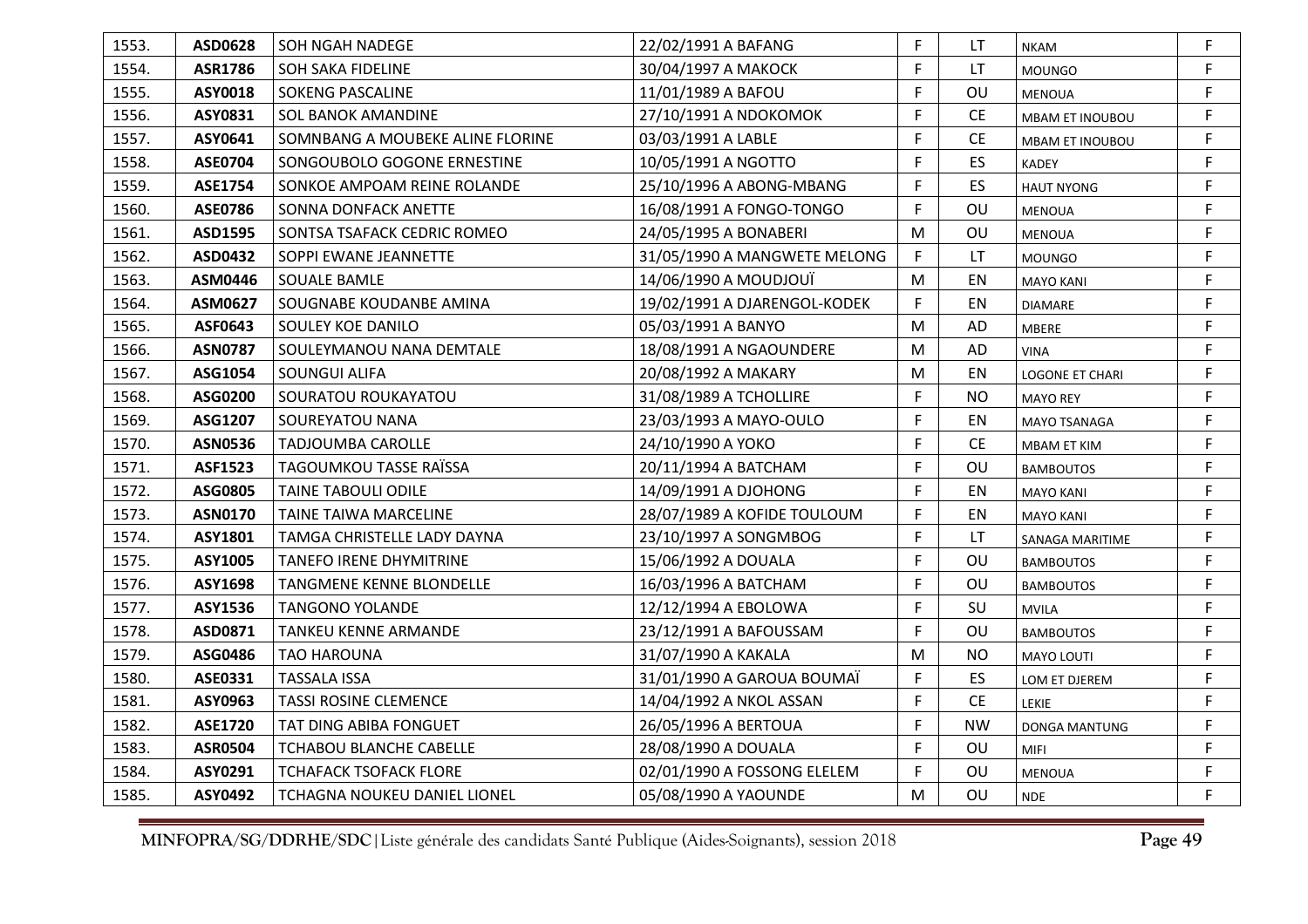| 1586. | <b>ASF0741</b> | TCHAH NJIKE CAURINE LETICIA             | 23/06/1991 A NKONGSAMBA       | F. | OU.       | <b>NDE</b>             | F. |
|-------|----------------|-----------------------------------------|-------------------------------|----|-----------|------------------------|----|
| 1587. | ASD0983        | <b>TCHAMEGNI TCHIEMKEP DELOR</b>        | 11/05/1992 A NKONGSAMBA       | M  | OU        | <b>HAUT NKAM</b>       | F  |
| 1588. | ASF0916        | <b>TCHAMENI LIESSI ROSINE</b>           | 02/02/1992 A BANDJA           | F. | OU        | <b>HAUT NKAM</b>       | F  |
| 1589. | ASD1298        | <b>TCHANOU MEDADJEU KELLY</b>           | 05/08/1993 A FOKOUE           | F. | OU        | <b>MENOUA</b>          | F. |
| 1590. | <b>ASR0808</b> | TCHATCHOUA VIVIANE CHRISTOPHINE         | 18/09/1991 A BANGANGTE        | F. | OU        | <b>NDE</b>             | F. |
| 1591. | <b>ASY1244</b> | TCHATCHOUANG NJOMNANG BIBIANE CHRISTA   | 20/05/1993 A BATOUFAM         | F. | OU        | <b>KOUNG KHI</b>       | F  |
| 1592. | ASY0443        | TCHENDEM AYANGMA CARINE NADEGE          | 10/06/1990 A BANGOU           | F. | <b>CE</b> | <b>MBAM ET INOUBOU</b> | F  |
| 1593. | <b>ASF1424</b> | TCHIENGANG TCHINANG INESSE CHERINE      | 14/04/1994 A NDOUNGUE         | F. | OU        | <b>NDE</b>             | F. |
| 1594. | <b>ASF0972</b> | <b>TCHIEPPI DEUGUEN MARTHE CLEMENCE</b> | 24/04/1992 A BABOUTCHA FONGAM | F. | OU        | <b>HAUT NKAM</b>       | F  |
| 1595. | ASD0670        | TCHIMBOU FODJO LUGARDE                  | 06/04/1991 A DOUALA           | F. | OU        | <b>HAUT NKAM</b>       | F. |
| 1596. | ASY1546        | TCHINDA FOKOU RAISSA                    | 04/01/1995 A BATCHAM          | F. | OU        | <b>BAMBOUTOS</b>       | F. |
| 1597. | <b>ASF1737</b> | <b>TCHINDA GISLAINE</b>                 | 01/09/1996 A BATCHAM          | F. | OU.       | <b>BAMBOUTOS</b>       | F  |
| 1598. | ASY1106        | TCHINDA KUETE JEANINE                   | 25/10/1992 A BATCHAM          | F  | OU        | <b>BAMBOUTOS</b>       | F  |
| 1599. | ASD1706        | TCHOFFO FALONE ANICETTE                 | 02/04/1996 A BATCHAM          | F. | OU.       | <b>BAMBOUTOS</b>       | F  |
| 1600. | <b>ASF0959</b> | <b>TCHOFFO LONTSI JOSELINE</b>          | 08/04/1992 A MBOUDA           | F  | OU        | <b>BAMBOUTOS</b>       | F. |
| 1601. | <b>ASF0420</b> | TCHOUANKAM KIAKO ELEONORE               | 19/05/1990 A MBOUDA           | F. | OU        | <b>MENOUA</b>          | F. |
| 1602. | ASD1265        | TCHOUGOUA NYAKAM SANDRINE               | 16/06/1993 A DOUALA           | F  | OU        | <b>NDE</b>             | F  |
| 1603. | ASY0736        | TCHOUGWA LILIANE KINDA                  | 16/06/1991 A YAOUNDE          | F. | OU        | <b>HAUTS PLATEAUX</b>  | F. |
| 1604. | <b>ASF0953</b> | TCHOUMKEU NJANBA AMINATOU               | 29/03/1992 A BAKONG           | F  | OU        | <b>NDE</b>             | F  |
| 1605. | ASY0495        | TCHOUNANG WANDJI PIERRE BRISTOL         | 15/08/1990 A YAOUNDE          | M  | OU        | <b>MIFI</b>            | F. |
| 1606. | ASY0668        | <b>TCHOUNGA JULIENNE</b>                | 03/04/1991 A SOMBO            | F. | OU        | <b>NDE</b>             | F. |
| 1607. | ASM0631        | <b>TCHOUTO HAMAN</b>                    | 23/02/1991 A PITOA            | F. | NO.       | <b>BENOUE</b>          | F. |
| 1608. | ASM0881        | <b>TEBORE ALICE</b>                     | 01/01/1992 A MAROUA           | F. | EN        | <b>MAYO KANI</b>       | F. |
| 1609. | <b>ASF0815</b> | TEGUEM TCHEMEUBE VIVIANE LAURE          | 03/10/1991 A NDOUNGUE         | F. | OU        | <b>HAUTS PLATEAUX</b>  | F. |
| 1610. | <b>ASE0028</b> | TEKAMGUE NGOUENO ALBERTINE FLORE        | 24/01/1989 A BATOURI          | F. | OU        | <b>MENOUA</b>          | F. |
| 1611. | <b>ASF0835</b> | TEKE LELE JOLIE HERMINE                 | 30/10/1991 A NDOTO            | F. | LT.       | <b>NKAM</b>            | F  |
| 1612. | ASD0233        | TEKOULEGHA DAVID                        | 12/10/1989 A DOUALA           | F. | OU        | <b>HAUT NKAM</b>       | F. |
| 1613. | <b>ASM0877</b> | <b>TEMGA TIGRIBE JEAN</b>               | 31/12/1991 A BOUZAR           | M  | EN        | <b>MAYO DANAY</b>      | F. |
| 1614. | <b>ASF0094</b> | <b>TEMOU ARISTIDE DOLIANE</b>           | 22/04/1989 A DOUALA           | F  | <b>CE</b> | MBAM ET INOUBOU        | F  |
| 1615. | ASF1791        | TEOHNO NOUPIMBON GUILIE ZIANIE          | 17/06/1997 A BAPI             | F. | OU        | <b>MIFI</b>            | F  |
| 1616. | ASY1712        | TEUMDU NYONSE SOPHIE                    | 21/04/1996 A MAKENENE         | F. | <b>CE</b> | MBAM ET INOUBOU        | F. |
| 1617. | ASG1811        | <b>TIDAGAI SUZANNE</b>                  | 23/12/1997 A MOKOLO           | F. | EN        | MAYO TSANAGA           | F. |
| 1618. | ASE1404        | TIDIKE ABBO AUGUSTIN                    | 20/02/1994 A GAROUA BOUMAÏ    | M  | ES.       | LOM ET DJEREM          | F. |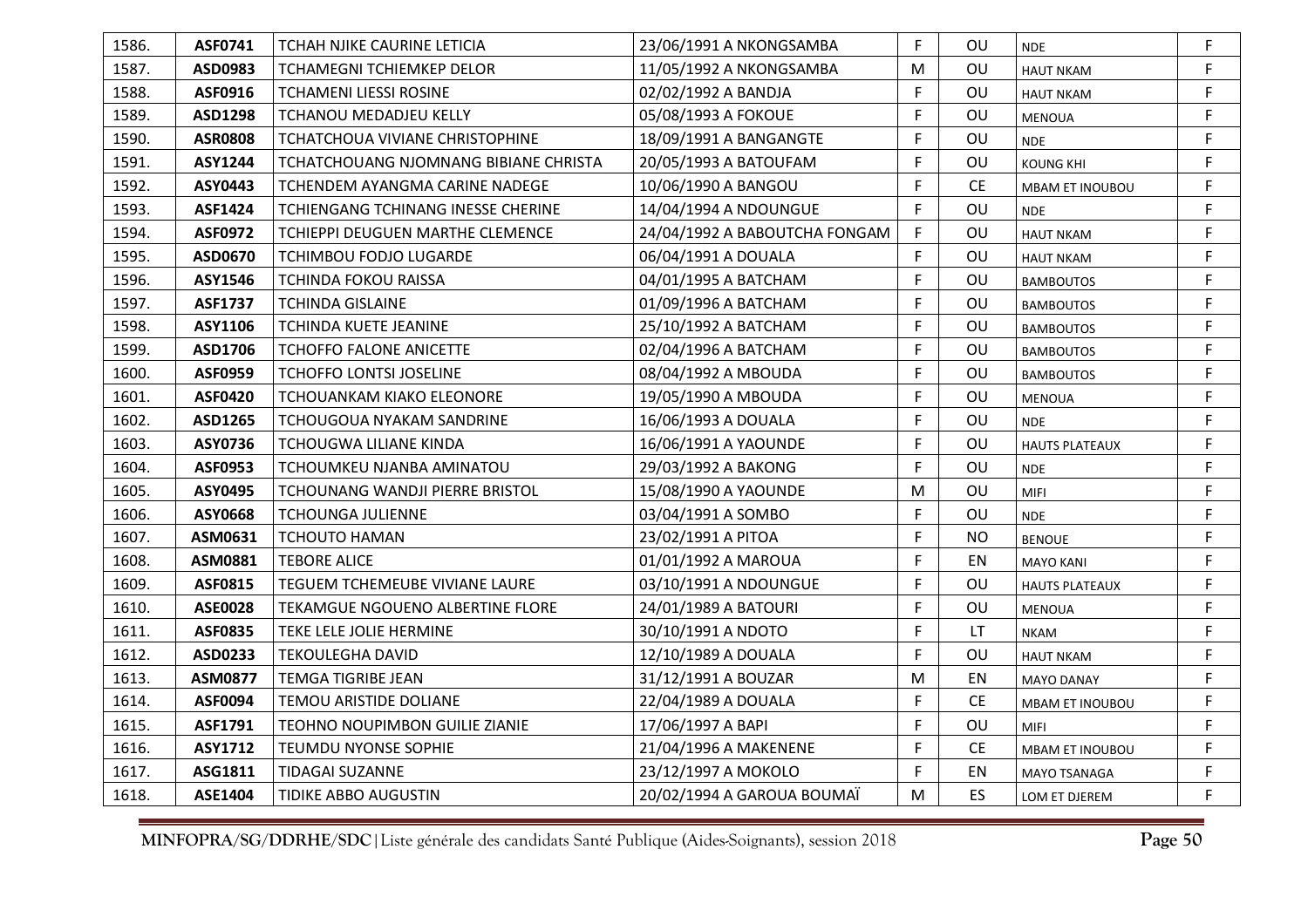| 1619. | ASG1814        | TIEDJOLBE KAPI TATIANA            | 11/01/1998 A NGAOUNDERE      | F. | EN                            | <b>MAYO KANI</b>    | F  |
|-------|----------------|-----------------------------------|------------------------------|----|-------------------------------|---------------------|----|
| 1620. | ASM0279        | <b>TIGA SAMUEL</b>                | 31/12/1989 A SAOTCHAY        | M  | EN                            | <b>MAYO KANI</b>    | F  |
| 1621. | ASM1816        | <b>TIKAMDA THERESE</b>            | 01/02/1998 A MARFI           | F  | EN                            | <b>MAYO DANAY</b>   | F. |
| 1622. | ASM0058        | TIKAMTA MOULLA MONIQUE            | 10/03/1989 A DJARENGOL-KODEK | F. | EN                            | <b>MAYO DANAY</b>   | F. |
| 1623. | ASM1008        | TIKEN JOSIANE CORINE              | 18/06/1992 A BERTOUA         | F  | ES                            | <b>HAUT NYONG</b>   | F  |
| 1624. | <b>ASF0894</b> | TINDO TEDONSONG DUCLAIR           | 06/01/1992 A BATCHAM         | M  | OU                            | <b>BAMBOUTOS</b>    | F  |
| 1625. | ASF1226        | <b>TIOMELA IRENE</b>              | 02/05/1993 A BANGANG         | F. | OU                            | <b>BAMBOUTOS</b>    | F  |
| 1626. | ASD1484        | TIWA TCHOFFO LEONIE               | 31/08/1994 A NKAPA SOCAPALM  | F. | OU                            | <b>BAMBOUTOS</b>    | F. |
| 1627. | ASF1007        | <b>TIWA TSOWA BENARES</b>         | 17/06/1992 A DOUALA          | F. | OU                            | <b>BAMBOUTOS</b>    | F  |
| 1628. | <b>ASF1520</b> | TOBOU TIDO GLADYS SEZARINE        | 16/11/1994 A MELONG          | F. | OU                            | <b>MENOUA</b>       | F  |
| 1629. | ASM1273        | <b>TODOS GERMAINE</b>             | 27/06/1993 A VOUZAT-MOKOLO   | F. | EN                            | <b>MAYO TSANAGA</b> | F. |
| 1630. | ASG0408        | <b>TODOU JOSEPH</b>               | 03/05/1990 A DAGAI           | M  | EN                            | <b>DIAMARE</b>      | F. |
| 1631. | ASG1836        | <b>TODOU MATHIEU</b>              | 07/11/1998 A GARA-GUIDER     | M  | <b>NO</b>                     | <b>MAYO LOUTI</b>   | F  |
| 1632. | ASG1468        | TOGODNE KODGANA VALERIE           | 07/08/1994 A GASCHIGA        | F. | EN                            | <b>MAYO KANI</b>    | F  |
| 1633. | <b>ASF0707</b> | TOUINDI PEMPEME YACOUBA           | 15/05/1991 A MAKPA I         | M  | OU                            | <b>NOUN</b>         | F. |
| 1634. | ASF1402        | TOUKAP CHRISTELLE RADIALE         | 08/02/1994 A BANKA           | F. | OU                            | <b>NDE</b>          | F. |
| 1635. | ASD1842        | TOUKEM FOTSO ZAVERA EUSEBIE       | 20/09/1999 A MBOUDA          | F. | OU                            | <b>BAMBOUTOS</b>    | F  |
| 1636. | ASY1432        | <b>TOUKEM LYDIE SOLANGE</b>       | 10/05/1994 A BATSINGLA       | F. | OU                            | <b>MENOUA</b>       | F  |
| 1637. | <b>ASN0844</b> | TOUM BOOLE JONAS                  | 15/11/1991 A NGAOUNDERE      | M  | AD                            | <b>VINA</b>         | F  |
| 1638. | <b>ASE1228</b> | TOUNGOUE ALVINE JOSEPHINE         | 05/05/1993 A BONABERI DOUALA | F  | ES                            | <b>HAUT NYONG</b>   | F  |
| 1639. | ASG0724        | <b>TOURMBA MASSAI</b>             | 08/06/1991 A MAYO LOUE       | M  | <b>NO</b>                     | <b>MAYO LOUTI</b>   | F  |
| 1640. | ASM0954        | <b>TOUSSOUMNA PROSPER</b>         | 31/03/1992 A YAGOUA          | M  | EN                            | <b>MAYO DANAY</b>   | F  |
| 1641. | ASY0353        | <b>TSADA NGONO ANTINE</b>         | 05/03/1990 A BITSINGDA       | F  | <b>CE</b>                     | LEKIE               | F  |
| 1642. | ASY0665        | <b>TSAFACK FRANCINE</b>           | 01/04/1991 A BAMENDOU        | F  | $\mathsf{CE}% _{\mathcal{A}}$ | MEFOU ET AFAMBA     | F  |
| 1643. | <b>ASF0455</b> | <b>TSAFACK PHALONE ALIDA</b>      | 24/06/1990 A FONGO NDENG     | F  | OU                            | <b>MENOUA</b>       | F  |
| 1644. | ASD0918        | TSAFACK ZEUMO MARINETTE           | 05/02/1992 A FOTO            | F. | OU                            | <b>MENOUA</b>       | F  |
| 1645. | ASF0763        | <b>TSAGUE TEKEUTSUET FLORA</b>    | 12/07/1991 A BAMENDJOU       | F  | OU                            | <b>MENOUA</b>       | F. |
| 1646. | <b>ASF1088</b> | TSAMATA MOMO STEPHANIE CHRISTELLE | 04/10/1992 A FOTO            | F  | OU                            | <b>MENOUA</b>       | F  |
| 1647. | <b>ASN0745</b> | TSANANG STEPHANIE CHRISTELLE      | 27/06/1991 A FOTETSA         | F  | OU                            | <b>MENOUA</b>       | F  |
| 1648. | ASY0764        | TSANG SEMBLE ALPHONSINE JOSIANE   | 14/07/1991 A NGOUM MFOU      | F. | <b>CE</b>                     | MEFOU ET AFAMBA     | F  |
| 1649. | ASY1593        | TSANGO ALIANA FLORA NATACHA       | 14/05/1995 A YAOUNDE         | F  | <b>CE</b>                     | MBAM ET KIM         | F  |
| 1650. | ASY0092        | TSIMI IKASSI JEANNE D'ARC         | 20/04/1989 A BETAMBA         | F  | <b>CE</b>                     | MBAM ET KIM         | F  |
| 1651. | ASY0493        | TSIMI PIERRE THIERRY              | 07/08/1990 A MONATELE        | M  | <b>CE</b>                     | LEKIE               | F  |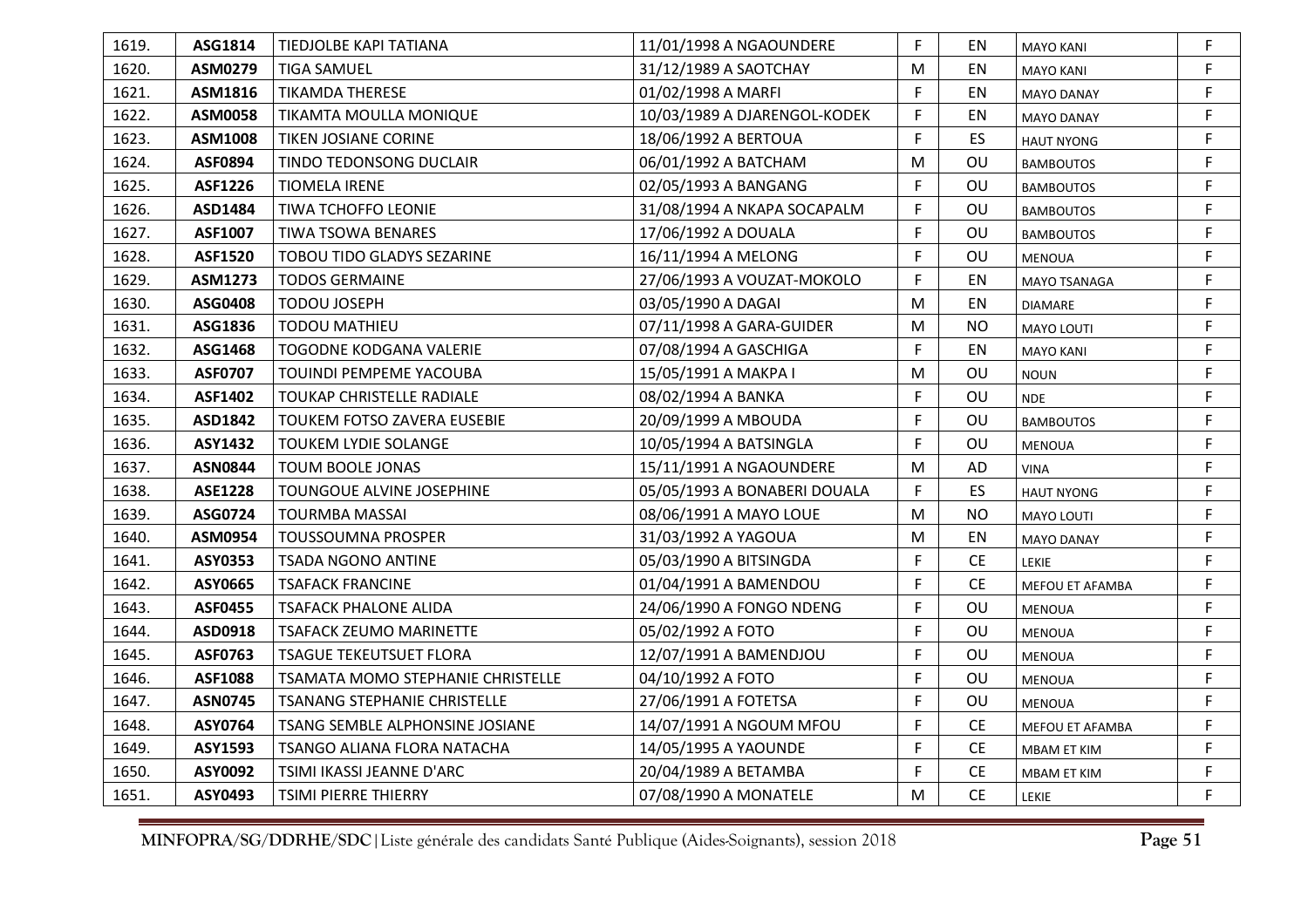| 1652. | <b>ASE0426</b> | <b>TSOBENG LORIANNI</b>                | 22/05/1990 A BATOURI           | F  | <b>OU</b> | <b>MENOUA</b>     | F  |
|-------|----------------|----------------------------------------|--------------------------------|----|-----------|-------------------|----|
| 1653. | ASY1153        | <b>TSOFACK GUEKENG ARLETTE</b>         | 05/01/1993 A FONGO-TONGO       | F  | OU        | <b>MENOUA</b>     | F  |
| 1654. | <b>ASE1275</b> | TUYA ESSINZI LINDA PAULE               | 27/06/1993 A NGUELEMENDOUKA    | F  | ES        | <b>HAUT NYONG</b> | F  |
| 1655. | ASG0283        | VAÏCHOU ZAKARI                         | 31/12/1989 A BERE              | M  | <b>NO</b> | <b>MAYO REY</b>   | F. |
| 1656. | <b>ASN0304</b> | VALGABBOUDGA JOSEPHINE                 | 09/01/1990 A GALIM TIGNERE     | F  | AD        | FARO ET DEO       | F  |
| 1657. | <b>ASN0371</b> | <b>VETEN BEH CHARLOTTE</b>             | 27/03/1990 A SONGKOLONG        | F  | AD        | <b>MAYO BANYO</b> | F  |
| 1658. | ASF1691        | <b>VOUEDENN JEAN DIDIE</b>             | 07/03/1996 A TONG              | M  | AD        | <b>MAYO BANYO</b> | F  |
| 1659. | ASY1700        | <b>VOUNDI MARIE FLORINE</b>            | 17/03/1996 A BITSOK ADJAP      | F  | <b>CE</b> | NYONG ET MFOUMOU  | F. |
| 1660. | ASG0841        | <b>VRI GUINEO</b>                      | 10/11/1991 A SINASSI           | F  | <b>NO</b> | <b>MAYO REY</b>   | F  |
| 1661. | <b>ASF0430</b> | WAGOUM TATCHIOFOUO LEONIE CLAIRE       | 26/05/1990 A BATCHAM CHEFFERIE | F  | OU        | <b>BAMBOUTOS</b>  | F  |
| 1662. | ASG0373        | WAKABI SAIDI                           | 27/03/1990 A GAROUA            | F. | EN        | <b>MAYO KANI</b>  | F  |
| 1663. | ASF1063        | WAKAM MEDOM CHRISTIANE LAURE           | 10/09/1992 A YAOUNDE           | F  | EN        | <b>MAYO DANAY</b> | F. |
| 1664. | ASG0369        | <b>WALA LAMTOING EMMANUEL</b>          | 23/03/1990 A DJALLOU DEMBO     | M  | EN        | <b>MAYO DANAY</b> | F  |
| 1665. | ASY1541        | <b>WALZA AMINOU</b>                    | 01/01/1995 A POL I             | M  | <b>NO</b> | <b>FARO</b>       | F  |
| 1666. | ASM1206        | <b>WANBE DAIDIGUIMSOU ROBERT</b>       | 22/03/1993 A BOSGOY WINA       | M  | EN        | <b>MAYO DANAY</b> | F. |
| 1667. | ASE0142        | WANGBARA LAMNA                         | 25/06/1989 A MORA              | M  | EN        | <b>MAYO DANAY</b> | F. |
| 1668. | ASG0046        | <b>WANGOGUI BABA BEATRICE</b>          | 17/02/1989 A POLI              | F  | <b>NO</b> | <b>FARO</b>       | F  |
| 1669. | <b>ASF1515</b> | WANGUIP MOULIOM AMINA                  | 03/11/1994 A MANGUIEMBOU       | F  | OU        | <b>NOUN</b>       | F  |
| 1670. | ASM0338        | <b>WANKAGUE WELBASSAH FRANCIS</b>      | 12/02/1990 A MAROUA            | M  | EN        | <b>MAYO KANI</b>  | F. |
| 1671. | ASG0721        | <b>WANKIKA GNANONE</b>                 | 05/06/1991 A DJAMARE           | M  | <b>NO</b> | <b>MAYO REY</b>   | F  |
| 1672. | <b>ASN1019</b> | WAPELWA ROSALIE                        | 07/07/1992 A TOULOUM           | F  | EN        | <b>MAYO KANI</b>  | F  |
| 1673. | ASE0194        | <b>WAPELWA THERESE</b>                 | 18/08/1989 A GAROUA BOUMAÏ     | F  | EN        | <b>MAYO DANAY</b> | F  |
| 1674. | ASG0588        | WARZELA KOULTCHOUMI ASSAN              | 31/12/1990 A LAINDE GAROUA     | F  | <b>NO</b> | <b>BENOUE</b>     | F  |
| 1675. | <b>ASM1527</b> | <b>WAWA PAULINE</b>                    | 25/11/1994 A MOKOLO            | F. | EN        | <b>MAYO KANI</b>  | F. |
| 1676. | ASG1722        | <b>WAYANG GOULO PHILOMENE</b>          | 29/05/1996 A BIDZAR            | F  | <b>NO</b> | <b>MAYO LOUTI</b> | F  |
| 1677. | ASY0022        | <b>WEKA FELICITE LAURE</b>             | 15/01/1989 A BANDJA            | F  | OU        | <b>HAUT NKAM</b>  | F  |
| 1678. | ASF1251        | WEMBE NIZEKE NICAISE GABRIEL CONSOLATA | 30/05/1993 A BALENG BAFOUSSAM  | F  | OU        | <b>MIFI</b>       | F. |
| 1679. | <b>ASF1794</b> | <b>WENDEU ORNELLA</b>                  | 07/07/1997 A BAFANG            | F  | OU        | <b>HAUT NKAM</b>  | F. |
| 1680. | <b>ASF1237</b> | <b>WETE CARINE</b>                     | 15/05/1993 A BATOUFAM          | F  | OU        | <b>KOUNG KHI</b>  | F  |
| 1681. | <b>ASY0078</b> | WETIE KANTE IRENE CLAIRE               | 06/04/1989 A NDOUNGUE          | F  | OU        | <b>NDE</b>        | F  |
| 1682. | ASM1525        | <b>WIDA CLARISE</b>                    | 23/11/1994 A DANA              | F  | EN        | <b>MAYO DANAY</b> | F  |
| 1683. | <b>ASN1180</b> | <b>WIRBA AMINATU SULE</b>              | 15/02/1993 A VEKOUI            | F  | <b>NW</b> | <b>BUI</b>        | F  |
| 1684. | <b>ASN0866</b> | WISSENWA JEANNE                        | 13/12/1991 A LALIPAKI          | F  | EN        | <b>MAYO KANI</b>  | F. |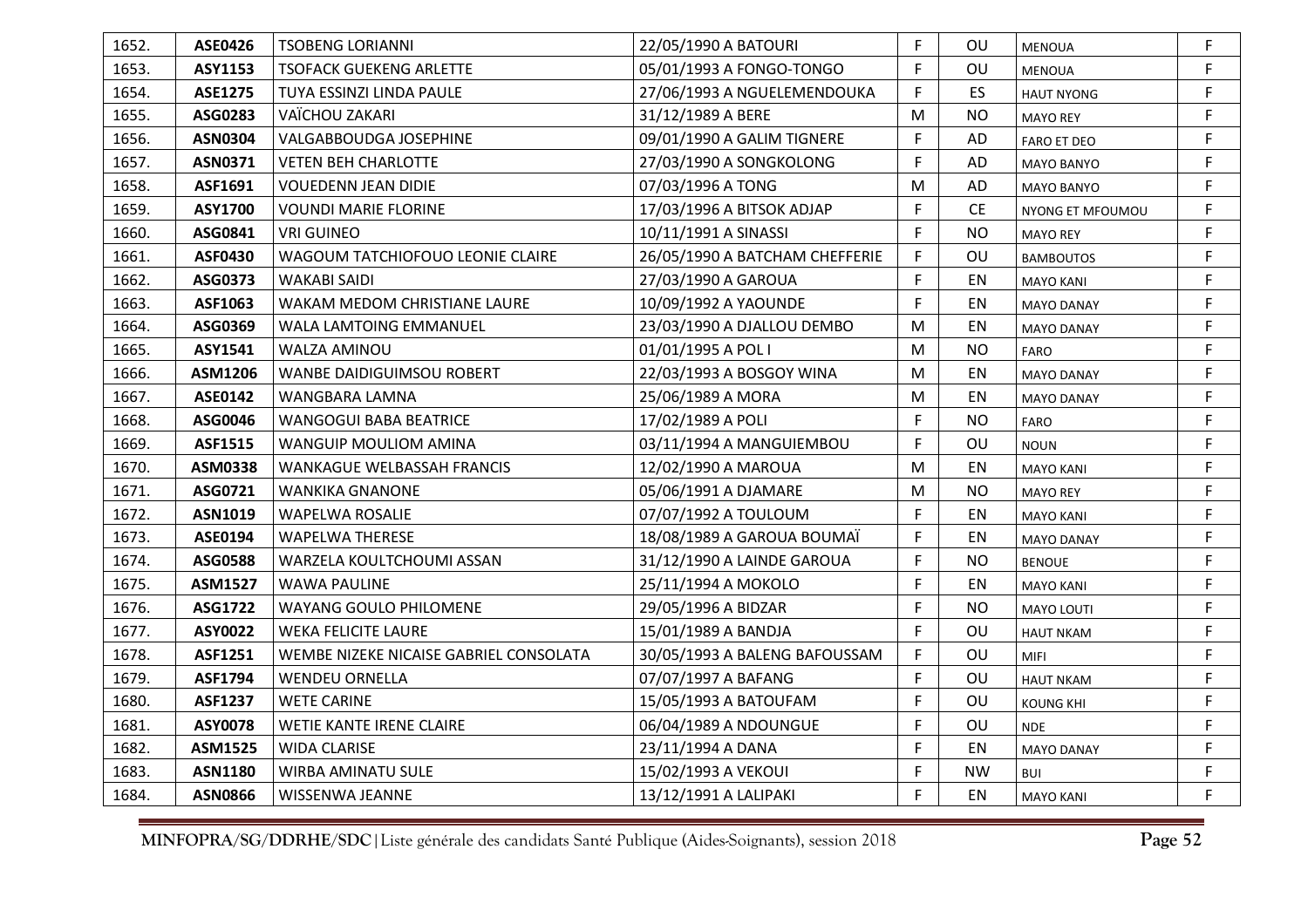| 1685. | ASM0530        | <b>WISSIWA SANDRINE</b>     | 12/10/1990 A DJARENGOL-KODEK | F. | EN        | <b>MAYO DANAY</b>      | F  |
|-------|----------------|-----------------------------|------------------------------|----|-----------|------------------------|----|
| 1686. | ASM1856        | <b>WIWA ALICE</b>           | 27/12/1995 A KAELE           | F  | EN        | <b>MAYO KANI</b>       | F. |
| 1687. | <b>ASN0112</b> | WOKAM TEWA NADINE FLORE     | 14/05/1989 A BAFOUSSAM       | F. | OU        | <b>MIFI</b>            | F  |
| 1688. | ASR1648        | <b>WONA TCHOKOTE AUDREY</b> | 16/10/1995 A BAFOUSSAM       | F  | OU        | <b>HAUT NKAM</b>       | F. |
| 1689. | ASM0197        | <b>WOULDRAI GAROUA</b>      | 27/08/1989 A LOUGGUERESO'O   | M  | EN        | MAYO TSANAGA           | F. |
| 1690. | ASY0995        | WOURYANDA TAKREO            | 30/05/1992 A DJARENGOL-KODEK | F  | EN        | <b>DIAMARE</b>         | F  |
| 1691. | ASD0475        | YA'A MBAH JULIETTE          | 21/07/1990 A LOUM            | F  | LT.       | <b>NKAM</b>            | F. |
| 1692. | <b>ASE1470</b> | YADA GABRIEL                | 10/08/1994 A ZALLA           | M  | EN        | <b>DIAMARE</b>         | F. |
| 1693. | ASG1702        | YAHANASSOU TAPISSOU         | 25/03/1996 A LAGDO           | F  | <b>NO</b> | <b>BENOUE</b>          | F  |
| 1694. | <b>ASY1385</b> | YAKAN A BESSONG ADWIGE      | 07/01/1994 A LABLE BAFIA     | F  | <b>CE</b> | <b>MBAM ET INOUBOU</b> | F  |
| 1695. | <b>ASR0348</b> | YAKAN HORTENSE NATHALIE     | 24/02/1990 A A LABLE         | F  | <b>CE</b> | MBAM ET KIM            | F  |
| 1696. | ASD0295        | YAMENDJEU DAVILA OLIDE      | 05/01/1990 A DOUALA          | F  | OU        | <b>NDE</b>             | F. |
| 1697. | ASD0454        | YANA MEDELEINE GRACE        | 24/06/1990 A DOUALA          | F  | LT.       | SANAGA MARITIME        | F  |
| 1698. | <b>ASY1535</b> | YA'NDONG ARMELLE ALICE      | 10/12/1994 A NANGA EBOKO     | F  | <b>CE</b> | <b>HAUTE SANAGA</b>    | F. |
| 1699. | ASM1858        | YANNE PRUDENCE BIENVENUE    | 28/03/1989 A MINDIF          | F  | EN        | <b>MAYO KANI</b>       | F. |
| 1700. | <b>ASN0582</b> | YANPELDA JACQUELINE         | 31/12/1990 A GUIDIGUIS       | F. | EN        | <b>MAYO KANI</b>       | F. |
| 1701. | ASG1441        | YANYAABE DONATIENNE         | 24/05/1994 A BIBEMI          | F  | <b>NO</b> | <b>BENOUE</b>          | F  |
| 1702. | <b>ASN0384</b> | YAOUBA ILIASSA              | 11/04/1990 A KONTCHA         | M  | AD        | <b>FARO ET DEO</b>     | F  |
| 1703. | ASF0803        | YAPE BOULA CHRISTELLE       | 08/09/1991 A BAFOUSSAM       | F  | OU        | <b>HAUT NKAM</b>       | F. |
| 1704. | <b>ASE0533</b> | YAPU MAÏMOUNA               | 20/10/1990 A DOUME           | F  | OU        | <b>NOUN</b>            | F. |
| 1705. | ASM1821        | YASMINE YOUNOUSSA           | 11/04/1998 A MAROUA          | F  | EN        | <b>MAYO KANI</b>       | F. |
| 1706. | ASE1176        | YASSANE SALOME              | 07/02/1993 A KETTE           | F. | ES        | <b>KADEY</b>           | F. |
| 1707. | ASM1643        | YASSEMIL LAWANE BODEDJO     | 05/10/1995 A LOUGUERESO'O    | F  | EN        | MAYO TSANAGA           | F. |
| 1708. | <b>ASY1388</b> | YATANG                      | 11/01/1994 A GUIZIGARE (BE)  | M  | <b>NO</b> | <b>BENOUE</b>          | F. |
| 1709. | <b>ASL0947</b> | YEMDJI PATRICIA GWLADYS     | 20/03/1992 A BATOURI         | F  | <b>ES</b> | KADEY                  | F. |
| 1710. | ASD1384        | YEMPIE PIEBENG ROSINE AIMEE | 06/01/1994 A BALESSING       | F. | OU        | <b>MENOUA</b>          | F. |
| 1711. | <b>ASY0708</b> | YENGA MOUDABE IRENE AROLLE  | 15/05/1991 A ABONG-MBANG     | F  | ES        | <b>HAUT NYONG</b>      | F. |
| 1712. | ASF1531        | YENOU ZOULIATOU             | 02/12/1994 A FOUMBAN         | F. | OU        | <b>NOUN</b>            | F. |
| 1713. | <b>ASE0744</b> | YEPDJIO TCHUIDJANG LIONETTE | 25/06/1991 A LOMIE           | F  | OU        | <b>NDE</b>             | F. |
| 1714. | <b>ASY1513</b> | YIMI ANNE VIRGINIE          | 29/10/1994 A YAOUNDE         | F. | CE        | MEFOU ET AFAMBA        | F  |
| 1715. | ASM0525        | YOHANA MADI                 | 05/10/1990 A KOSSEWA         | M  | EN        | <b>DIAMARE</b>         | F. |
| 1716. | ASY1011        | YOKO VERONIQUE              | 22/06/1992 A MANGAI          | F  | <b>CE</b> | <b>MBAM ET KIM</b>     | F. |
| 1717. | ASF1209        | YONTA KENNE FANNI FLORE     | 28/03/1993 A MELONG          | F  | OU        | <b>BAMBOUTOS</b>       | F. |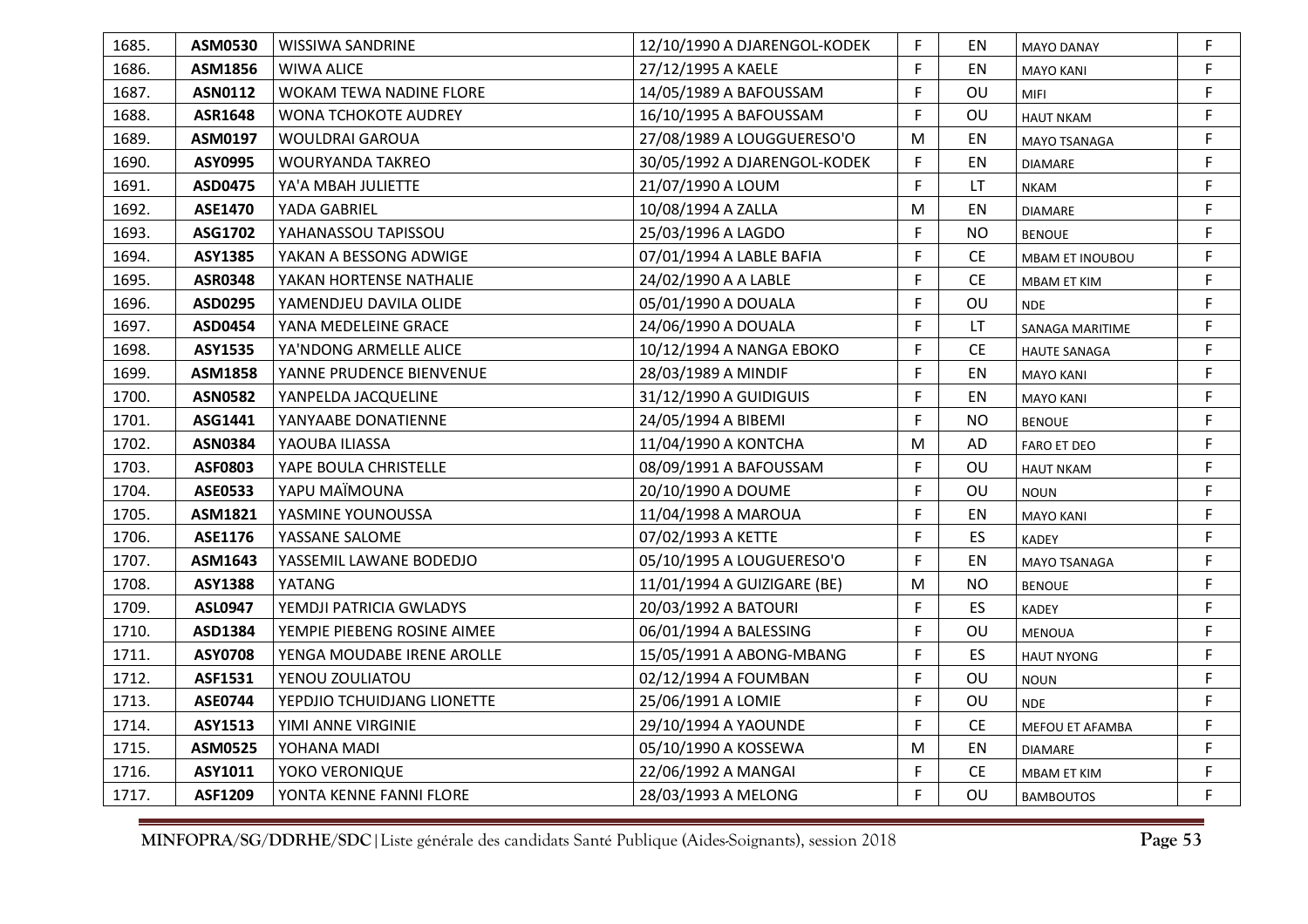| 1718. | ASM1107        | YONWA JUSTIN                       | 26/10/1992 A DJERNIGUE      | M  | EN        | <b>MAYO KANI</b>       | F  |
|-------|----------------|------------------------------------|-----------------------------|----|-----------|------------------------|----|
| 1719. | ASY0456        | YONZO JOSSI JEANNE CLAIRE          | 24/06/1990 A BAMEKA         | F  | OU        | <b>MIFI</b>            | F  |
| 1720. | <b>ASF0547</b> | YOSSA POUGOUALEU MARIE NOEL        | 11/11/1990 A BAFANG         | F. | OU        | <b>HAUT NKAM</b>       | F  |
| 1721. | ASY0617        | YOUGANG LIONELLE VANESSA           | 25/01/1991 A YAOUNDE        | F. | OU        | <b>HAUTS PLATEAUX</b>  | F  |
| 1722. | ASF1615        | YOUMBI KOUAM ERICH LAURE           | 25/07/1995 A NKONGSAMBA     | F. | OU        | <b>HAUTS PLATEAUX</b>  | F  |
| 1723. | <b>ASF1508</b> | YOUMOE HILARY                      | 19/10/1994 A YAOUNDE        | F  | OU        | <b>HAUTS PLATEAUX</b>  | F  |
| 1724. | ASY1187        | YOUMOUL JOSEPHINE DE SAINT JACQUES | 19/02/1993 A DOUALA         | F  | <b>CE</b> | NYONG ET KELLE         | F  |
| 1725. | ASG0189        | YOUMTOUDI PROSPER                  | 09/08/1989 A ROUANE         | M  | EN        | <b>MAYO DANAY</b>      | F. |
| 1726. | ASE0971        | YOUSSOUFA IBRAHIM                  | 22/04/1992 A KONTCHA        | M  | AD        | <b>FARO ET DEO</b>     | F  |
| 1727. | <b>ASF1123</b> | YUMBEN MOUANSIE RACHIDETOU         | 23/11/1992 A FOUMBAN        | F. | OU        | <b>NOUN</b>            | F  |
| 1728. | ASF1316        | YUMSSU NOBE FELISA                 | 04/09/1993 A SEMTO          | F. | OU        | <b>MIFI</b>            | F. |
| 1729. | ASE1604        | ZABILO VALERIE                     | 22/06/1995 A BATOURI        | F  | ES        | <b>KADEY</b>           | F  |
| 1730. | ASG0632        | ZAINABOU ADJI ABBA                 | 24/02/1991 A MOULVOUDAYE    | F  | EN        | <b>MAYO KANI</b>       | F  |
| 1731. | <b>ASG0587</b> | ZAKIATOU                           | 31/12/1990 A MATAFAL        | F. | <b>NO</b> | <b>MAYO LOUTI</b>      | F  |
| 1732. | ASY0751        | ZAMBO BEH BRENDA KWAMY             | 30/06/1991 A DOUALA         | F. | ES        | <b>BOUMBA ET NGOKO</b> | F. |
| 1733. | ASE1817        | <b>ZANGA MVONGO CYRILLE</b>        | 21/02/1998 A MENGONG        | M  | SU        | <b>MVILA</b>           | F. |
| 1734. | <b>ASE1565</b> | ZANGUE FOUOSSO YOCADINE            | 06/03/1995 A BATOURI        | F  | OU        | <b>BAMBOUTOS</b>       | F  |
| 1735. | ASB0969        | ZANGUE SONKEN ARMANDE              | 21/04/1992 A MANKON         | F. | OU        | <b>BAMBOUTOS</b>       | F  |
| 1736. | <b>ASN1718</b> | ZANNOUBATOU HAMADOU                | 12/05/1996 A GAROUA         | F  | EN        | <b>DIAMARE</b>         | F. |
| 1737. | ASY1076        | ZE ELLE EMERENTIENNE FARELE        | 19/09/1992 A YAOUNDE        | F. | CE        | NYONG ET MFOUMOU       | F. |
| 1738. | <b>ASL0322</b> | ZE YANNICK CEDRIC                  | 21/01/1990 A AMBAM          | M  | SU        | VALLEE DU NTEM         | F  |
| 1739. | ASY0695        | ZEBEL CHRISTELLE RAISSA            | 05/05/1991 A YAOUNDE        | F. | <b>CE</b> | <b>HAUTE SANAGA</b>    | F  |
| 1740. | ASY0030        | ZEBORD MICAREME CAROLE             | 24/01/1989 A NGAOUNDERE     | F. | OU        | <b>KOUNG KHI</b>       | F  |
| 1741. | ASL1010        | ZEH ABO'O ALINE ESTELLE            | 20/06/1992 A ENONGAL        | F. | SU        | <b>MVILA</b>           | F  |
| 1742. | ASL1249        | ZEH AVOMO CHILLY ARIANE            | 26/05/1993 A YEN            | F. | SU        | DJA ET LOBO            | F  |
| 1743. | ASM0326        | ZEINABOU ZANOUBA                   | 23/01/1990 A GAROUA         | F. | <b>NO</b> | <b>BENOUE</b>          | F  |
| 1744. | <b>ASN0630</b> | ZEUFACK NDONGMO FRANCINE           | 23/02/1991 A DSCHANG        | F. | OU        | <b>MENOUA</b>          | F. |
| 1745. | ASM0181        | ZIBAÏ ALBERT                       | 06/08/1989 A MOUZOUA-MOKOLO | M  | EN        | MAYO TSANAGA           | F. |
| 1746. | ASM0133        | ZIHOUBE ACHILLE SETH               | 12/06/1989 A BOBOYO-KAELE   | M  | EN        | <b>MAYO KANI</b>       | F  |
| 1747. | ASY0068        | ZMBO ESSY SALOMON BRICE            | 20/03/1989 A METET          | M  | CE        | NYONG ET SO'O          | F  |
| 1748. | ASY0554        | ZOA MALLA JEAN CLAUDE              | 20/11/1990 A LEKOUKOUA      | M  | CE        | LEKIE                  | F  |
| 1749. | ASY0215        | ZOA NOAH PRESSILE                  | 22/09/1989 A MOMO           | F  | <b>CE</b> | LEKIE                  | F  |
| 1750. | <b>ASR0893</b> | ZOBO GUIKOUME EMMANUELLE           | 06/01/1992 A YAOUNDE        | F. | <b>CE</b> | MBAM ET INOUBOU        | F. |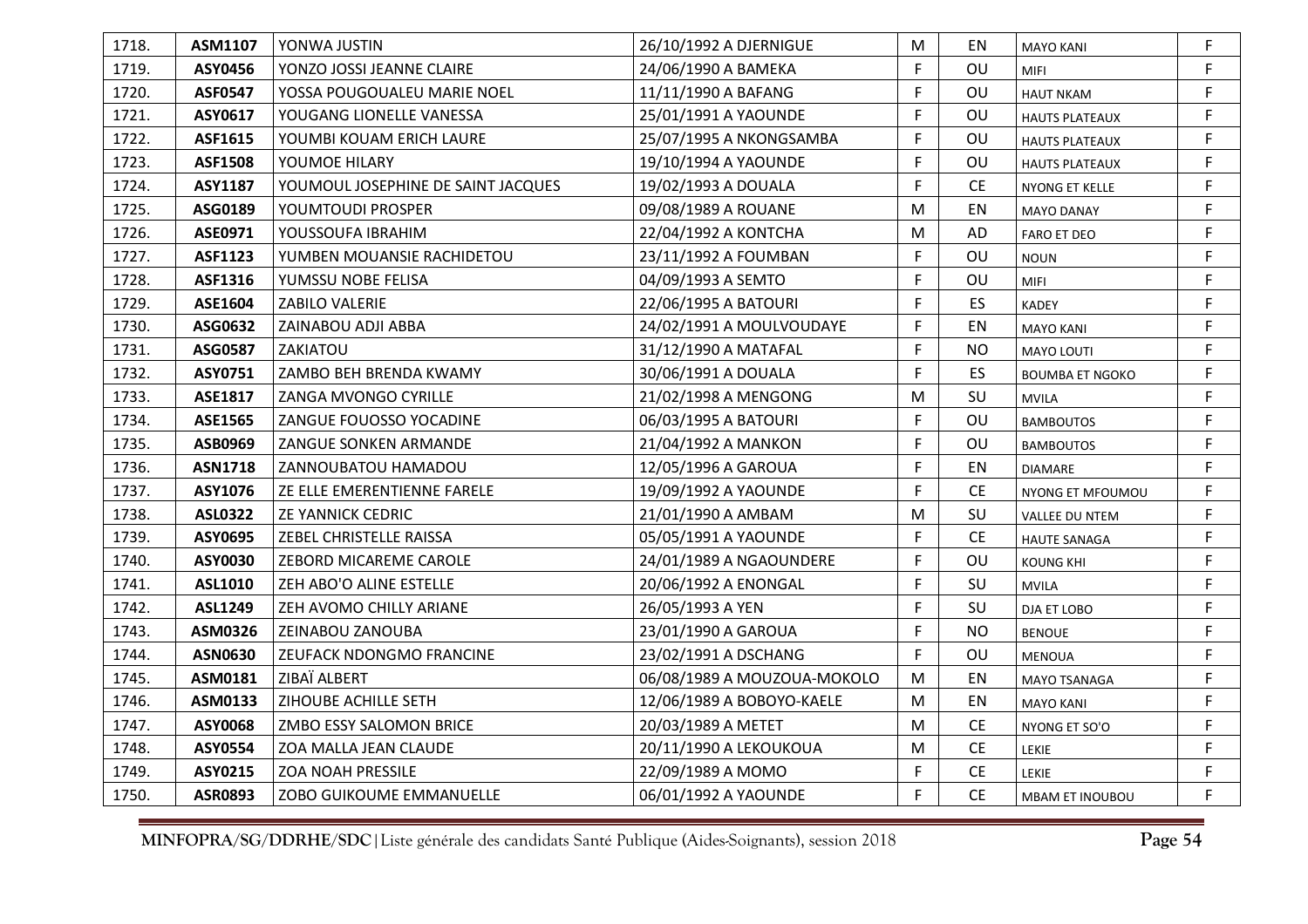| 1751. | ASY0199        | <b>ZOGO ATEBA DIMITRI</b>     | 30/08/1989 A OBALA         | М | <b>CE</b> | LEKIE              |  |
|-------|----------------|-------------------------------|----------------------------|---|-----------|--------------------|--|
| 1752. | <b>ASY1250</b> | ZOGOUNG TCHINDA KARINE FLORE  | 26/05/1993 A GALIM         |   | OU        | <b>BAMBOUTOS</b>   |  |
| 1753. | ASY0996        | <b>ZOMAS GHISLAINE LORE</b>   | 02/06/1992 A YAOUNDE       |   | ES        | <b>HAUT NYONG</b>  |  |
| 1754. | <b>ASL0294</b> | <b>ZOMO ADRIENNE</b>          | 04/01/1990 A SANGMELIMA    | М | SU        | DJA ET LOBO        |  |
| 1755. | ASY0930        | ZONFACK CHRISTELLE JEANINE    | 25/02/1992 A BALEVENG      |   | <b>OU</b> | <b>MENOUA</b>      |  |
| 1756. | <b>ASL1799</b> | <b>ZONGO LYDIE FLEUR</b>      | 05/10/1997 A KONDEMEYOS    |   | SU        | <b>MVILA</b>       |  |
| 1757. | <b>ASL0317</b> | <b>ZO'O AKONO LYDIE</b>       | 12/01/1990 A BIMENGUE      |   | SU        | <b>MVILA</b>       |  |
| 1758. | ASY0687        | <b>ZOUA ANGELINE SUBLIME</b>  | 20/04/1991 A ZOETELE       |   | SU        | DJA ET LOBO        |  |
| 1759. | ASM1670        | ZOUBEIDA HAMADOU              | 01/01/1996 A HOULOUM       |   | EN        | <b>DIAMARE</b>     |  |
| 1760. | <b>ASN1837</b> | ZOULAYATOU KOULAGNA           | 19/12/1998 A GALIM TIGNERE |   | AD        | <b>FARO ET DEO</b> |  |
| 1761. | <b>ASN1725</b> | ZOUMBA PULCHERIE NATHALIE     | 10/06/1996 A MEIGANGA      |   | AD        | <b>MBERE</b>       |  |
| 1762. | ASG1696        | <b>ZOUTANE WOING GERMAINE</b> | 15/03/1996 A PADERME       |   | NO.       | <b>BENOUE</b>      |  |

## • **ANGLOPHONE CANDIDATES**

| 1763. | <b>ASA1208</b> | AFFUE PATRICIA AGBOR-ANYOH           | 27/03/1993 A LIMBE       | F | <b>SW</b> | <b>MANYU</b>          | Α |
|-------|----------------|--------------------------------------|--------------------------|---|-----------|-----------------------|---|
| 1764. | ASA1179        | AGBOR EBOT DELPHINE EBANGHA          | 09/02/1993 A MAMFE       | F | SW        | MANYU                 | Α |
| 1765. | ASB1494        | AGWE SYLVIA NGUM                     | 23/09/1994 A NJITOH-BOME | F | <b>NW</b> | <b>MOMO</b>           | A |
| 1766. | ASB1071        | AMUAM CLARICE BIH                    | 16/09/1992 A AGHEM WUM   | F | <b>NW</b> | <b>MENCHUM</b>        | Α |
| 1767. | ASA1591        | ANDEH EVELYNE                        | 10/05/1995 A NJENACHA    | F | SW        | LEBIALEM              | Α |
| 1768. | ASA1766        | ANZEBETEH GISELLE ESSOHNKENG         | 28/12/1996 A FONTEM      | F | SW        | LEBIALEM              | A |
| 1769. | ASA1651        | ARIFECK CATHERINE FONDU              | 29/10/1995 A KUMBA       | F | <b>NW</b> | <b>MOMO</b>           | Α |
| 1770. | <b>ASB1238</b> | ASONGWI LIZETTE NANZI                | 16/05/1993 A BAFANJI     | Е | SW        | LEBIALEM              | Α |
| 1771. | ASB1400        | ATTIA ERNESTINE MANG                 | 01/02/1994 A ESU         | F | <b>NW</b> | <b>MENCHUM</b>        | Α |
| 1772. | ASA0414        | AYUK BELTHA BESEM EFONDE             | 09/05/1990 A MBONGE      | Е | <b>SW</b> | MANYU                 | Α |
| 1773. | ASA0810        | <b>BOLLA EKWELLE ANDRIENNE JACKY</b> | 21/09/1991 A BARRE       | F | LT        | <b>MOUNGO</b>         | Α |
| 1774. | ASA1138        | CHE MELDRED SAH                      | 20/12/1992 A WUM         | F | <b>NW</b> | <b>MENCHUM</b>        | Α |
| 1775. | <b>ASY0429</b> | <b>CHIA CLARISSE YUNG</b>            | 25/05/1990 A BELO        | Е | <b>NW</b> | <b>BOYO</b>           | Α |
| 1776. | ASB0127        | <b>DJUKUI KUETE SABINE</b>           | 06/06/1989 A MBOUDA      | Е | OU        | <b>BAMBOUTOS</b>      | Α |
| 1777. | ASB0033        | DOH IMMACULATE ABOH TAMJI            | 26/01/1989 A YAOUNDE     | Е | <b>NW</b> | <b>MOMO</b>           | Α |
| 1778. | ASF1211        | DUGE NJUME URSLA                     | 31/03/1993 A MUASUM      | Е | SW        | <b>KUPE MANENGUBA</b> | Α |
| 1779. | ASA0421        | EBINI PASCALINE ANTEM                | 19/05/1990 A KUMBA       | Е | SW        | MANYU                 | Α |
| 1780. | <b>ASA1770</b> | <b>EKWELLE NICOL MUNGE</b>           | 01/01/1997 A PENG-TOMBEL | Е | SW        | <b>KUPE MANENGUBA</b> | Α |
| 1781. | ASA1639        | <b>ENOWRABI SYLVIE BESONG</b>        | 23/09/1995 A NCHANG      | F | SW        | MANYU                 | A |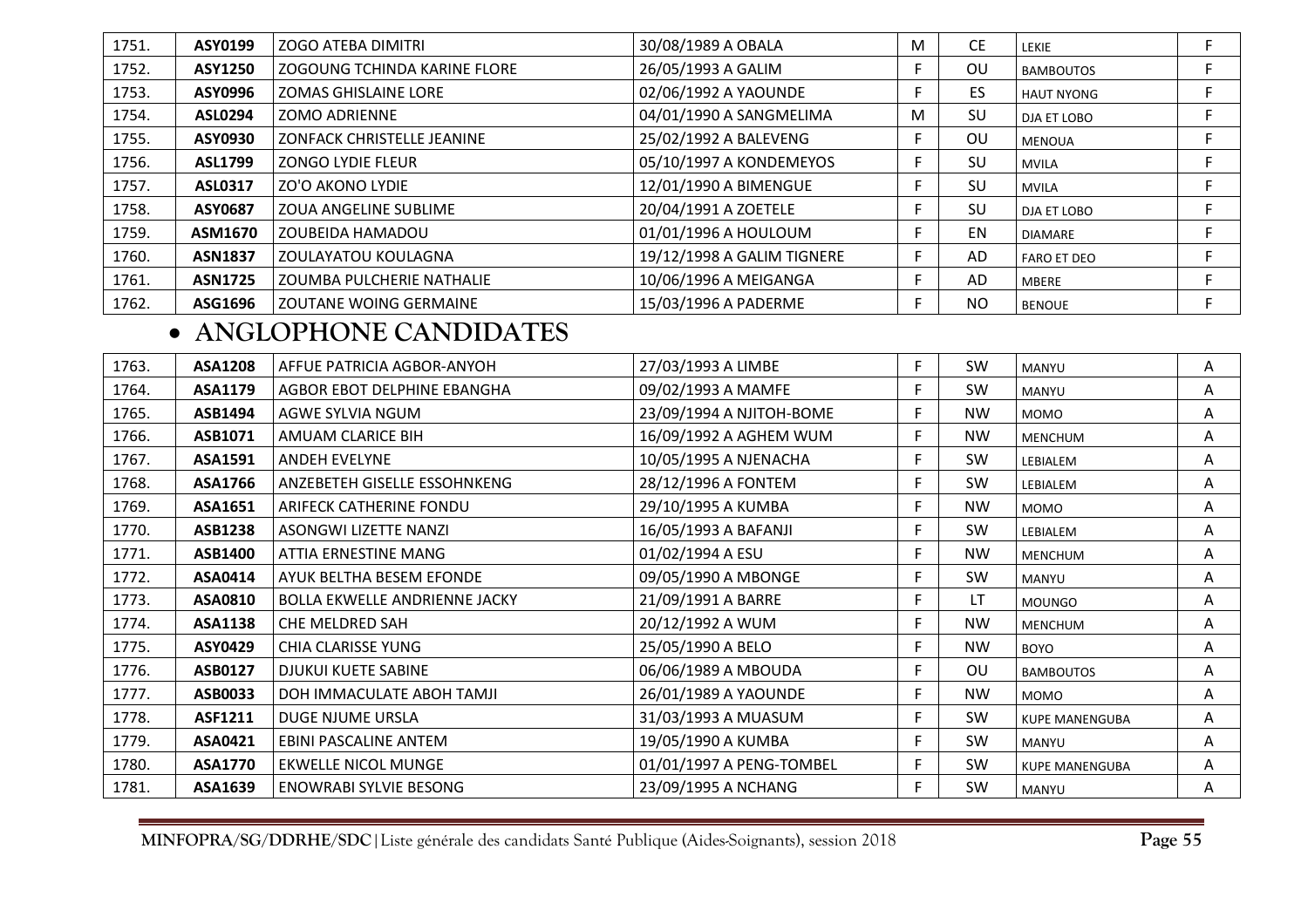| 1782. | ASA1587        | <b>EPOSI BERYL ESEY</b>            | 02/05/1995 A DEBUNDSCHA IDENAU | F. | <b>SW</b> | <b>FAKO</b>           | A |
|-------|----------------|------------------------------------|--------------------------------|----|-----------|-----------------------|---|
| 1783. | ASA0571        | ESUNGE DELPHINE MESUMBE            | 12/12/1990 A EKANTE-BANGEM     | F. | SW.       | <b>KUPE MANENGUBA</b> | A |
| 1784. | ASA1467        | <b>EYONGATEM ERICA ENJONG</b>      | 03/08/1994 A MAMFE             | F. | SW        | MANYU                 | Α |
| 1785. | ASY1662        | FAPBA BLESSING MUNSHEP             | 04/12/1995 A YAOUNDE           | F  | <b>NW</b> | <b>DONGA MANTUNG</b>  | A |
| 1786. | ASB1793        | FEKAMCHWI VIOLET SHONDAY           | 05/07/1997 A BAMBILI           | F  | <b>NW</b> | MEZAM                 | Α |
| 1787. | ASF1646        | <b>FON VICTORY</b>                 | 10/10/1995 A EWAI              | F  | <b>NW</b> | <b>MOMO</b>           | Α |
| 1788. | ASY1596        | <b>GANGBOBGA ERICA FUH</b>         | 24/05/1995 A KUMBA             | F. | <b>NW</b> | MEZAM                 | Α |
| 1789. | <b>ASN1769</b> | <b>HASSIMATOU NOHOU MALAM</b>      | 31/12/1996 A TIGNERE           | F. | AD        | <b>FARO ET DEO</b>    | Α |
| 1790. | ASB1503        | <b>INYANG KATE AFIONG</b>          | 14/10/1994 A KEMBONG           | F. | <b>SW</b> | MANYU                 | Α |
| 1791. | <b>ASA1573</b> | <b>ISELLE MARLENE MAYOR</b>        | 23/03/1995 A KOMBONE BAKUNDU   | F  | SW        | <b>NDIAN</b>          | A |
| 1792. | ASA1415        | <b>JUSTINE NDUMBE ABON</b>         | 13/03/1994 A LIMBE             | F. | SW        | <b>MEME</b>           | Α |
| 1793. | ASB1023        | KILLI ANNICK EWO                   | 09/07/1992 A WUM               | F. | <b>NW</b> | <b>MENCHUM</b>        | Α |
| 1794. | ASB1231        | <b>KOSHONG OPHILIA</b>             | 08/05/1993 A BAMENDA           | F. | <b>NW</b> | MEZAM                 | Α |
| 1795. | <b>ASA0550</b> | LACHE EMILY-FAITH EBOT             | 14/11/1990 A MAMFE             | F  | <b>SW</b> | MANYU                 | Α |
| 1796. | ASB0526        | LEH MIRABEL MESHIT                 | 05/10/1990 A BAMALI IHC        | F. | <b>NW</b> | NGOKENTUNJIA          | Α |
| 1797. | ASA0700        | LIONIE ANYANKENG NKAPMKWELE        | 07/05/1991 A BUEA-FAKO         | F. | SW        | LEBIALEM              | Α |
| 1798. | ASB1343        | MAI DULIKEZIE JOY                  | 13/10/1993 A WEH VILLAGE       | F. | <b>NW</b> | <b>MENCHUM</b>        | Α |
| 1799. | <b>ASA1782</b> | <b>MAMAH IESHATU LANWI</b>         | 20/03/1997 A BANGOLAN-NDOP     | F. | <b>NW</b> | NGOKENTUNJIA          | A |
| 1800. | <b>ASB1070</b> | <b>MANGYIE EMMACULATE CHE</b>      | 15/09/1992 A BAMENDA           | F  | <b>NW</b> | MEZAM                 | Α |
| 1801. | ASB0638        | <b>MARIAMA FONCHA</b>              | 01/03/1991 A BANGOLAN          | F. | <b>NW</b> | NGOKENTUNJIA          | Α |
| 1802. | ASB1501        | <b>MBAH SYLVIAN FRI</b>            | 10/10/1994 A ASHONG            | F  | <b>NW</b> | <b>MOMO</b>           | Α |
| 1803. | ASB1663        | MBAKWA MIRANDA ENDAM               | 14/12/1995 A NYENJEI           | F  | <b>NW</b> | <b>MOMO</b>           | Α |
| 1804. | ASA1701        | MBOE CHOUDOUGAM SOLANGE            | 19/03/1996 A KUMBA             | F. | SW        | <b>MEME</b>           | Α |
| 1805. | ASY0659        | <b>MBOLLE ELOME QUINTA</b>         | 20/03/1991 A LIMBE             | F. | SW        | <b>KUPE MANENGUBA</b> | Α |
| 1806. | ASA0157        | <b>MBONG RUTH NDOH</b>             | 12/07/1989 A KUMBA             | F. | <b>SW</b> | <b>KUPE MANENGUBA</b> | A |
| 1807. | <b>ASF0986</b> | MBONWOH PRISCA AGANDIA             | 15/05/1992 A MBINDIA LEBIALEM  | F. | SW        | LEBIALEM              | Α |
| 1808. | ASF0501        | <b>MENDONG MARVIS MEMEH</b>        | 20/08/1990 A MANKON            | F  | <b>NW</b> | <b>MENCHUM</b>        | Α |
| 1809. | ASA1780        | MINDAKO CHANTAL MARIEKE            | 27/02/1997 A MATOH             | F. | SW        | <b>MEME</b>           | Α |
| 1810. | ASB1036        | <b>MOBONG SANDRA MBU</b>           | 21/07/1992 A NJINIKOM          | F  | <b>NW</b> | <b>BOYO</b>           | A |
| 1811. | ASD1571        | <b>MONDO NOMO VICTORINE NADEGE</b> | 16/03/1995 A OBALA             | F. | <b>CE</b> | <b>LEKIE</b>          | A |
| 1812. | <b>ASA0428</b> | <b>MPIKI SUM HONORINE</b>          | 24/05/1990 A BOTA              | F. | LT.       | <b>MOUNGO</b>         | Α |
| 1813. | ASY1715        | <b>MUA BERNIS YUO</b>              | 04/05/1996 A WUM               | F. | <b>NW</b> | <b>MENCHUM</b>        | Α |
| 1814. | ASE0684        | MUNTEH UWINA NJUNGBAIWI            | 16/04/1991 A NJINIKAM          | F. | <b>NW</b> | <b>MENCHUM</b>        | A |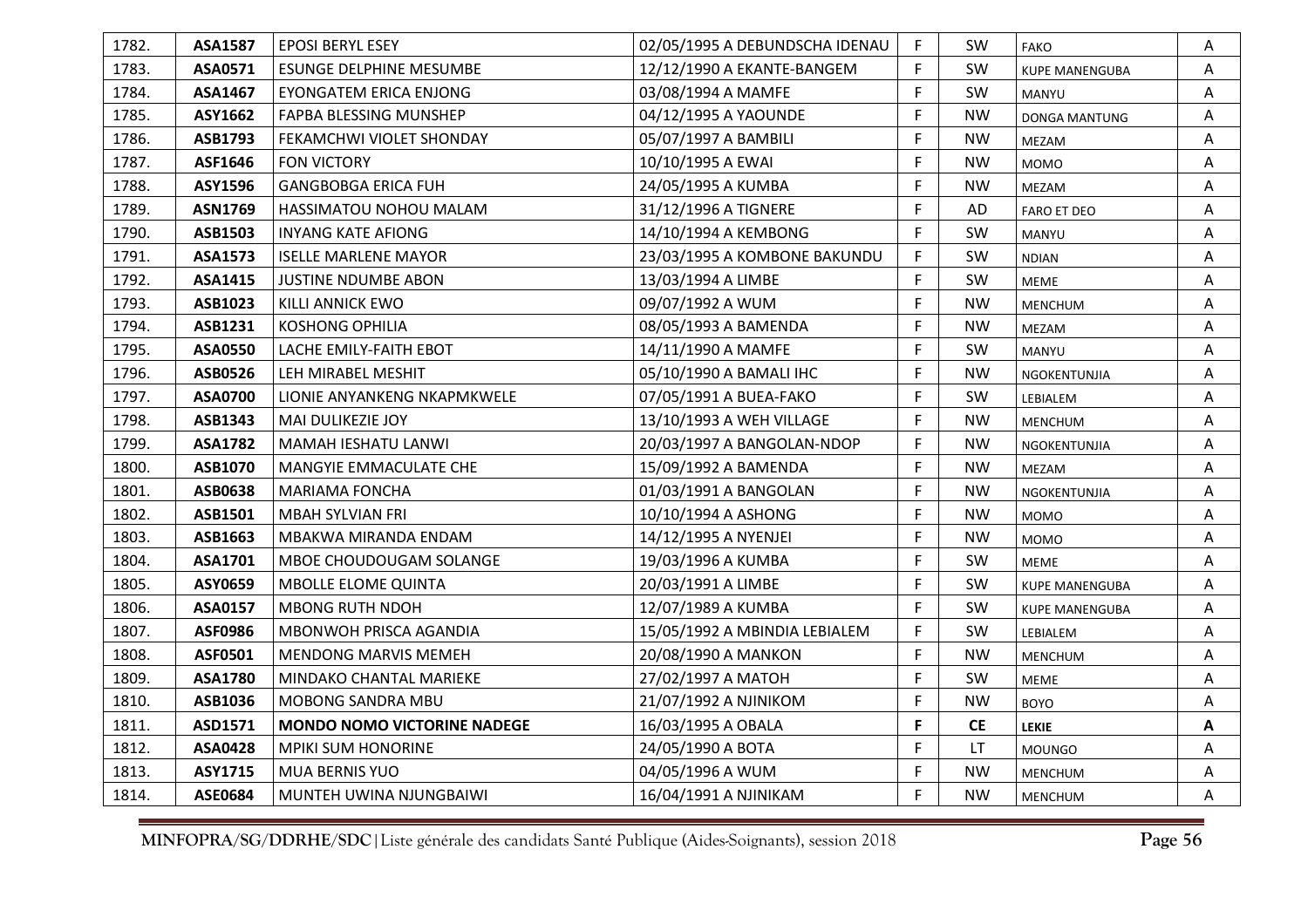| 1815. | ASA0987        | NDAKA EMILIA NJIKE            | 15/05/1992 A BANGA BAKUNDU   | F. | <b>NW</b> | <b>DONGA MANTUNG</b>  | Α |
|-------|----------------|-------------------------------|------------------------------|----|-----------|-----------------------|---|
| 1816. | ASB0260        | NDEOP MAVING TAKANG           | 26/11/1989 A EYUMOJOCK       | F. | <b>SW</b> | MANYU                 | Α |
| 1817. | ASA0487        | NDI PAULINE NJEA              | 31/07/1990 A KOMBONE BAFAW   | F. | SW        | <b>MEME</b>           | Α |
| 1818. | ASY0594        | NDILENGTIA EMELDA MEMEH       | 01/01/1991 A BAMBALANG       | F  | <b>NW</b> | NGOKENTUNJIA          | Α |
| 1819. | ASY0847        | NDIVE HANNAH EWOKOLO          | 16/11/1991 A TIKO            | F  | SW        | <b>FAKO</b>           | Α |
| 1820. | ASA1586        | NDJIKI BERTHE CELESTINE       | 22/04/1995 A BUEA-FAKO       | F  | <b>CE</b> | NYONG ET KELLE        | Α |
| 1821. | ASA1451        | NDODE AGNES FAVOUR DIONE      | 15/06/1994 A KODMIN-TOMBEL   | F. | SW        | <b>KUPE MANENGUBA</b> | Α |
| 1822. | ASY0619        | <b>NDZI ODETTE CHIKIE</b>     | 28/01/1991 A ANJIN           | F  | <b>NW</b> | <b>BOYO</b>           | Α |
| 1823. | ASB0762        | NEH RACHEL FON TAMUKONG       | 10/07/1991 A MANKON BAMENDA  | F. | <b>NW</b> | MEZAM                 | A |
| 1824. | ASB1656        | <b>NGIA JUDITH NGEM</b>       | 17/11/1995 A DOUALA          | F. | <b>NW</b> | <b>MENCHUM</b>        | Α |
| 1825. | ASR1194        | NGOH RITA BERINYUY            | 26/02/1993 A KUMBO-BUI       | F. | <b>NW</b> | <b>BUI</b>            | Α |
| 1826. | ASB1734        | NGONG PHILIPPA SANGNYUY       | 14/08/1996 A BANTEN KUMBO    | F  | <b>NW</b> | <b>BUI</b>            | A |
| 1827. | ASB1668        | NGWAN JOEL BESONG             | 27/12/1995 A MAMFE           | M  | <b>SW</b> | MANYU                 | Α |
| 1828. | ASB1024        | NGWANA GRACE ACHAP            | 11/07/1992 A AWING           | F. | <b>NW</b> | MEZAM                 | A |
| 1829. | <b>ASY1828</b> | NGWECHE ELIZABETH TAKWE       | 02/07/1998 A NDU             | F. | <b>NW</b> | MEZAM                 | A |
| 1830. | ASA1302        | NJI EMELDA MBIEKWE            | 10/08/1993 A KUMBA           | F. | <b>NW</b> | <b>DONGA MANTUNG</b>  | Α |
| 1831. | ASB0083        | NJI MILNET BIH                | 12/04/1989 A MANKON BAMENDA  | F. | <b>NW</b> | MEZAM                 | Α |
| 1832. | ASG1372        | NJIKANG ROSELINE MEKENG       | 23/12/1993 A NYASOSO-TOMBEL  | F. | SW        | <b>KUPE MANENGUBA</b> | A |
| 1833. | ASB1650        | NJINKEH CHANTAL               | 26/10/1995 A BALIKUMBAT      | F. | <b>NW</b> | NGOKENTUNJIA          | Α |
| 1834. | ASY0852        | NJUME EMILIA MALOBA           | 24/11/1991 A BANGA BAKUNDU   | F. | SW        | <b>MEME</b>           | Α |
| 1835. | <b>ASA0820</b> | NTAH AJOH MIRABEL NGENWA      | 11/10/1991 A MAMFE           | F. | SW        | LEBIALEM              | A |
| 1836. | ASA0269        | <b>NWAYE NOELLA SHEY</b>      | 14/12/1989 A NJAP            | F. | <b>NW</b> | <b>DONGA MANTUNG</b>  | Α |
| 1837. | ASB1710        | NYAMSIC MADO AMUDIG           | 11/04/1996 A BAMENDA MEZAM   | F  | <b>NW</b> | <b>MOMO</b>           | Α |
| 1838. | ASB0718        | NYINCHO CLARIS MOMSEGAH       | 01/06/1991 A BAMENDA         | F. | <b>NW</b> | MEZAM                 | Α |
| 1839. | ASB1665        | NYUYDZEYUY IMMANUELA BERINYUY | 18/12/1995 A BAMUNKA NDOP    | F. | <b>NW</b> | NGOKENTUNJIA          | Α |
| 1840. | ASA1759        | <b>OBASE QUEENTA LABILE</b>   | 21/11/1996 A KILE KILE-NGOLO | F. | SW        | <b>NDIAN</b>          | Α |
| 1841. | ASY1808        | <b>OJONG DORALINE AKO</b>     | 12/12/1997 A KEMBONG         | F  | SW        | MANYU                 | Α |
| 1842. | ASA1619        | PARKSON ETTA REBECCA          | 04/08/1995 A EKPOR           | F  | SW        | MANYU                 | A |
| 1843. | ASY0579        | SAMA AMABEL BEHMI             | 29/12/1990 A BALIKUMBAT      | F  | <b>NW</b> | NGOKENTUNJIA          | A |
| 1844. | <b>ASA0457</b> | SENZE NGAPE CRYSTELLE-CARINE  | 25/06/1990 A EDEA            | F. | SW        | KUPE MANENGUBA        | Α |
| 1845. | ASY0988        | SHAMSIATU AMADOU NGAMBOKET    | 15/05/1992 A BAMBALANG       | F. | <b>NW</b> | NGOKENTUNJIA          | Α |
| 1846. | ASA1743        | SIH JAEL ABANG                | 14/09/1996 A BUEA            | F  | SW        | <b>FAKO</b>           | Α |
| 1847. | <b>ASB0082</b> | SUNDAY NKENGLAK QUEENTA       | 11/04/1989 A AWING-BAMENDA   | F. | <b>NW</b> | <b>MEZAM</b>          | Α |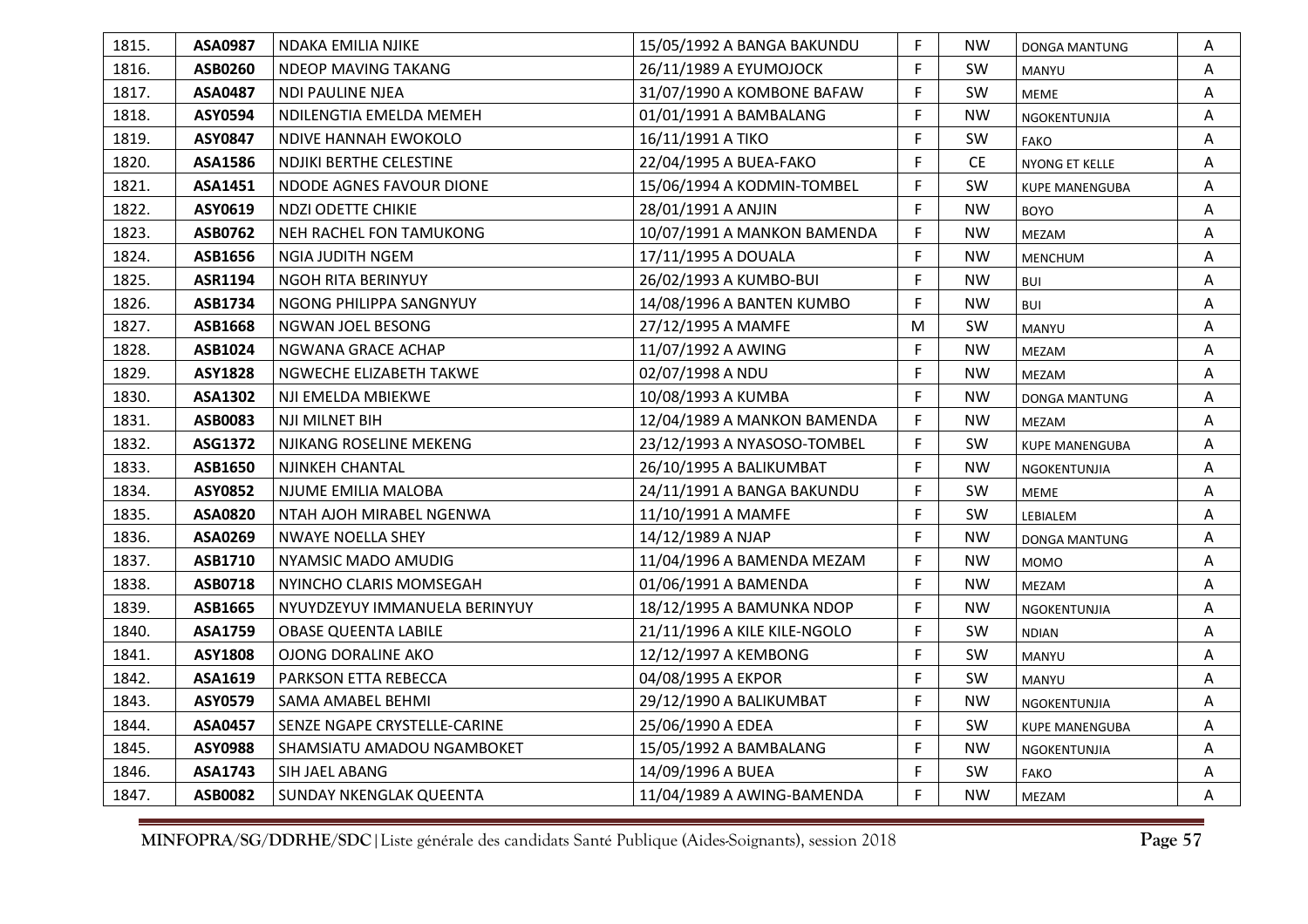| 1848. | ASY1361        | TABETAH BERYL JOEL TABOKO         | 26/11/1993 A MBINJONG      |   | <b>SW</b> | <b>MANYU</b>   | A |
|-------|----------------|-----------------------------------|----------------------------|---|-----------|----------------|---|
| 1849. | ASB1481        | TAFRY STELLA NASUA                | 28/08/1994 A BALI NYONGA   |   | <b>NW</b> | MEZAM          | A |
| 1850. | <b>ASB1496</b> | <b>TANGU BRENDA KAH</b>           | 29/09/1994 A BUI           |   | <b>NW</b> | <b>BUI</b>     | A |
| 1851. | ASB1690        | <b>TANTAOH MERYPHINE JIPUKU</b>   | 06/03/1996 A BAMBALANG     |   | <b>NW</b> | l NGOKENTUNJIA | A |
| 1852. | ASA1169        | <b>TENJOH ROSALINE TICHECK</b>    | 24/01/1993 A ASHONG        |   | <b>NW</b> | <b>MOMO</b>    | A |
| 1853. | <b>ASE0045</b> | TIFOR MELINDISE MECHI             | 16/02/1989 A FINYIN        |   | <b>NW</b> | MEZAM          | A |
| 1854. | ASA1090        | TONGOH NWOKAZI SYLVIA             | 06/10/1992 A TIKO-FAK0     |   | <b>NW</b> | MEZAM          | A |
| 1855. | ASB0011        | WANJAH GODWIN FORKA               | 05/01/1989 A PINYIN        | M | <b>NW</b> | MEZAM          | A |
| 1856. | ASB0439        | WIRDZEREM LOVELINE LEINYUY        | 08/06/1990 A SHISONG KUMBO |   | <b>NW</b> | <b>BUI</b>     | A |
| 1857. | ASY1746        | ZEFACK NGUIMEKEM MARIE CHRISTELLE | 28/09/1996 A FONDONERA     |   | OU        | <b>MENOUA</b>  | Α |
| 1858. | ASB0616        | ZUTHA VERA GASHU                  | 24/01/1991 A MANKON MEZAM  |   | <b>NW</b> | <b>MEZAM</b>   | A |

### -**25 AIDES-SOIGNANTS (SANTÉ COMMUNAUTAIRE)**

| $N^{\rm o}$ | <b>MATRICULE</b> | <b>NOMS ET PRÉNOMS</b>               | DATE ET LIEU DE NAISSANCE | SEXE | <b>RÉGION</b><br><b>D'ORIGINE</b> | DÉPARTEMENT D'ORIGINE  | <b>LANGUE</b> |
|-------------|------------------|--------------------------------------|---------------------------|------|-----------------------------------|------------------------|---------------|
| 1.          | <b>ASCR011</b>   | ABEYINDI BRIGITTE ANNICK             | 05/09/1989 A ELAT         | F    | <b>CE</b>                         | <b>MEFOU ET AFAMBA</b> | F             |
| 2.          | ASCN099          | ABOUBAKAR OUSMANOU                   | 18/10/1994 A BANYO        | M    | AD                                | <b>MAYO BANYO</b>      | F             |
| 3.          | <b>ASCG032</b>   | ADELINE NKONGA TABAÏ                 | 19/01/1991 A KOUTABA      | F    | EN                                | <b>MAYO KANI</b>       | F             |
| 4.          | <b>ASCY006</b>   | AKOUMOU ELISABETH CLARISSE           | 08/05/1989 A NGOMEDJAP    | F    | <b>CE</b>                         | NYONG ET SO'O          | F.            |
| 5.          | <b>ASCY067</b>   | ANDOUN MOUKANA NATHACHIA             | 01/01/1993 A NYOKON       | F    | <b>CE</b>                         | <b>MBAM ET INOUBOU</b> | F             |
| 6.          | <b>ASCY083</b>   | ANEGUE MARIE CLOTILDE                | 25/09/1993 A FEGMIMBANG   | F    | <b>CE</b>                         | <b>MEFOU ET AFAMBA</b> | F             |
| 7.          | <b>ASCD126</b>   | <b>BAKARI MBOUDAI</b>                | 10/03/1998 A ZOUVOUL      | м    | EN                                | <b>MAYO SAVA</b>       | F             |
| 8.          | <b>ASCY008</b>   | <b>BEATRICE AGOUNA FOULDA</b>        | 15/07/1989 A KODEK MAROUA | F    | EN                                | <b>MAYO DANAY</b>      | F             |
| 9.          | ASCD023          | BEBEY NANA DALLY OLIVE               | 29/03/1990 A LOUM         | F    | LT                                | <b>MOUNGO</b>          | F             |
| 10.         | <b>ASCY109</b>   | <b>BEKONO GILBERTE EVA</b>           | 29/07/1995 A YAOUNDE      | F    | SU                                | <b>MVILA</b>           | F             |
| 11.         | <b>ASCY117</b>   | BEKONO NDI MARCELLE CAROL            | 19/02/1996 A YAOUNDE      | F    | SU                                | <b>MVILA</b>           | F             |
| 12.         | <b>ASCY091</b>   | <b>BILE JEANNE GLADYS</b>            | 05/06/1994 A AKONO        | F    | <b>CE</b>                         | <b>MEFOU ET AKONO</b>  | F             |
| 13.         | <b>ASCY061</b>   | <b>BILOA NKOA CHANTALE</b>           | 29/08/1992 A OKOLA        | F    | <b>CE</b>                         | <b>LEKIE</b>           | F             |
| 14.         | <b>ASCD076</b>   | <b>BONAN ESTELLE</b>                 | 05/06/1993 A SONG KOLONG  | F    | AD                                | <b>MAYO BANYO</b>      | F             |
| 15.         | ASCY096          | CHOKOUASSOM NITCHEU LAETITIA FARELLE | 16/07/1994 A BANKA        | F    | OU                                | <b>HAUT NKAM</b>       | F             |
| 16.         | ASCF056          | DACHI DANINE                         | 10/06/1992 A BANKIM       | F    | OU                                | <b>NDE</b>             | F             |
| 17.         | <b>ASCY116</b>   | DIFFOUO MEKONTCHOU ANNIE             | 08/02/1996 A BATCHAM      | F    | OU                                | <b>BAMBOUTOS</b>       | F             |
| 18.         | ASCN041          | <b>DJEBBA MARIETTE</b>               | 14/06/1991 A MAROUA       | F    | EN                                | <b>DIAMARE</b>         | F.            |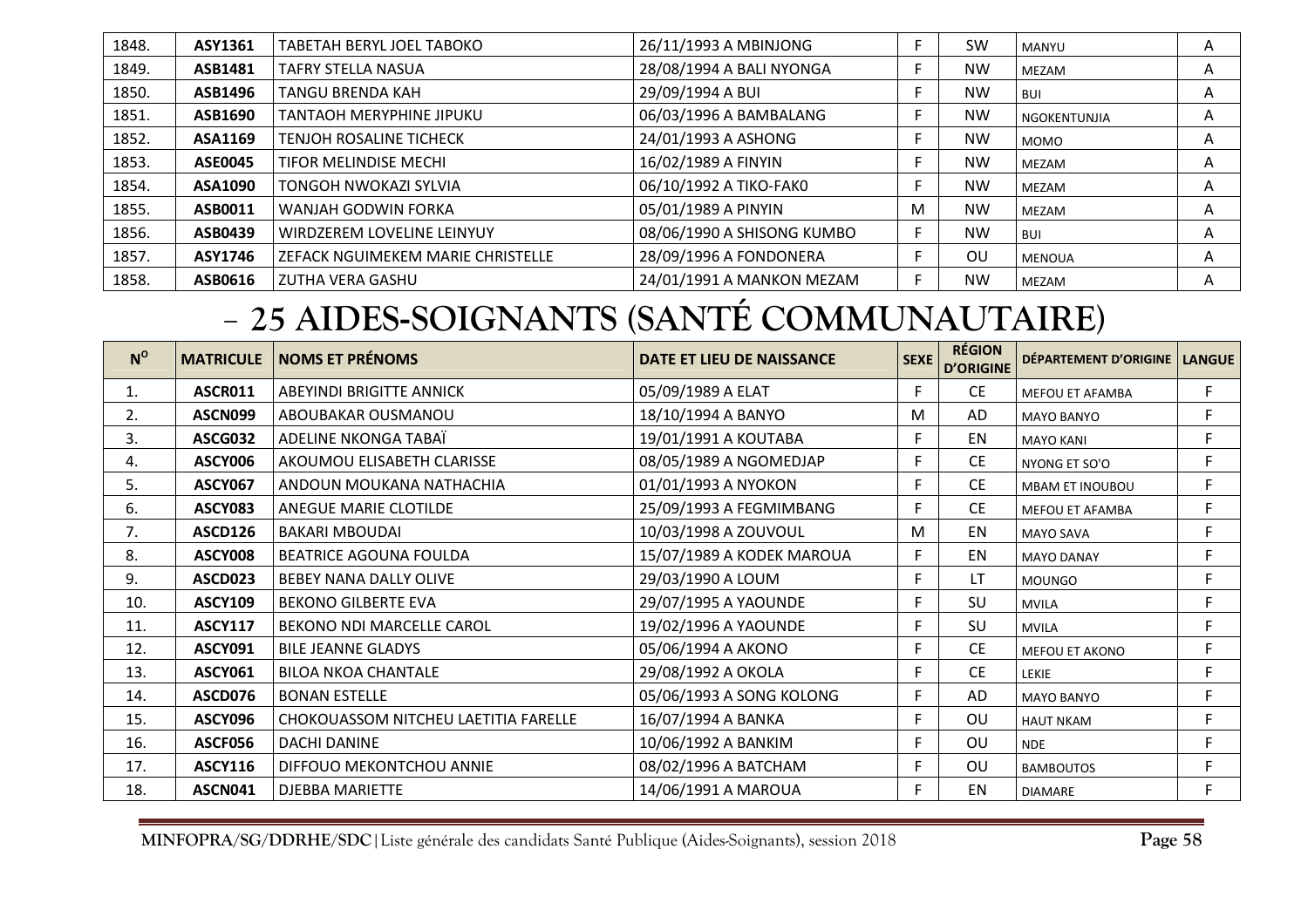| 19. | ASCY049        | DOMWA WANGBAREO                  | 02/02/1992 A BARLANG        | M  | EN        | <b>MAYO KANI</b>       | F.          |
|-----|----------------|----------------------------------|-----------------------------|----|-----------|------------------------|-------------|
| 20. | <b>ASCY079</b> | DZOU NGA MARCELINE HORTENSE      | 30/08/1993 A MFOU           | F  | <b>CE</b> | <b>LEKIE</b>           | F.          |
| 21. | <b>ASCF058</b> | <b>DZUEKAN GISLAINE</b>          | 05/07/1992 A MBOUDA         | F  | OU        | <b>BAMBOUTOS</b>       | $\mathsf F$ |
| 22. | <b>ASCE002</b> | <b>EDJEE ABONO NADEGE</b>        | 16/03/1989 A ENONGAL        | F  | SU        | <b>MVILA</b>           | F.          |
| 23. | <b>ASCY069</b> | <b>ENOK BONONS ANTOINE</b>       | 10/01/1993 A NDIKI          | M  | <b>CE</b> | <b>MBAM ET INOUBOU</b> | F.          |
| 24. | ASCD028        | <b>ESSOLA HELENE BABETTE</b>     | 10/10/1990 A ENGOUTOUK      | F  | SU        | DJA ET LOBO            | F.          |
| 25. | <b>ASCY084</b> | <b>ESSOUADOP SIDOINE BRICE</b>   | 02/10/1993 A BALE           | F  | LT        | <b>MOUNGO</b>          | F.          |
| 26. | <b>ASCY107</b> | ETAH NSOMOTO NINA RAISSA         | 16/06/1995 A YAOUNDE        | F  | SU        | <b>OCEAN</b>           | F           |
| 27. | ASCL094        | ETEMINLEME NLEME IRENE GLADYS    | 03/07/1994 A EBOLOWA        | F  | SU        | DJA ET LOBO            | F.          |
| 28. | <b>ASCF019</b> | FEUGANG TAKAM BIBIANE            | 15/01/1990 A BAMEKA         | F  | OU        | <b>MIFI</b>            | F           |
| 29. | ASCD026        | <b>FOMENA FOYO RITA</b>          | 25/08/1990 A KUMBA          | F  | OU        | <b>BAMBOUTOS</b>       | F.          |
| 30. | <b>ASCN050</b> | <b>HOUMPA HELEINE</b>            | 16/03/1992 A GAROUA         | F  | <b>NO</b> | <b>BENOUE</b>          | F.          |
| 31. | <b>ASCM035</b> | <b>KANKAYE BISTA CHRISTELLE</b>  | 06/02/1991 A GUIDIGUIS      | F  | EN        | <b>MAYO DANAY</b>      | F           |
| 32. | ASCF077        | KANOUO FOUTEBONG VANESSA         | 04/07/1993 A KEKEM          | F  | OU        | <b>BAMBOUTOS</b>       | F           |
| 33. | <b>ASCY128</b> | KAOUVOUN OWONA JACQUES ELKANA    | 07/04/1999 A TCHOLLIRE      | M  | <b>NO</b> | <b>MAYO REY</b>        | F.          |
| 34. | <b>ASCY101</b> | <b>KUETE TSAPLA LINDA</b>        | 24/10/1994 A BABADJOU       | F  | OU        | <b>BAMBOUTOS</b>       | F.          |
| 35. | <b>ASCY005</b> | LEMA OMBEDE MAGUY YOLANDE        | 03/05/1989 A MBALMAYO       | F  | <b>CE</b> | LEKIE                  | F           |
| 36. | <b>ASCY104</b> | LEMANGA VEROIQUE                 | 10/04/1995 A NKOTENG        | F  | LT        | SANAGA MARITIME        | F           |
| 37. | <b>ASCY043</b> | <b>MAFOPI NGUENEWE BENEDICTE</b> | 07/08/1991 A MENENGOLE      | F  | OU        | <b>BAMBOUTOS</b>       | F.          |
| 38. | <b>ASCD063</b> | MAFOUO NDI SIDOINE               | 11/11/1992 A MBOUDA         | F  | OU        | <b>BAMBOUTOS</b>       | F.          |
| 39. | ASCD046        | <b>MAGHA BRITA ATEH</b>          | 16/12/1991 A KONGSA BUCHI   | F  | <b>NW</b> | MEZAM                  | F           |
| 40. | ASCF042        | MAGOUFO TCHEPEZE CAROLINE        | 28/06/1991 A BASOUA         | F  | OU        | <b>BAMBOUTOS</b>       | F.          |
| 41. | <b>ASCD108</b> | MAKENZEFOUO TALLA SANDRINE       | 10/07/1995 A BATCHAM        | F  | OU        | <b>BAMBOUTOS</b>       | F.          |
| 42. | <b>ASCE037</b> | MAMBE FOTSING JASMINE CAROLE     | 14/02/1991 A BERTOUA        | F. | OU        | <b>HAUTS PLATEAUX</b>  | F.          |
| 43. | ASCR045        | MANJOU BERNADETTE AIMEE          | 05/11/1991 A NJISSE FOUMBAN | F  | OU        | <b>NOUN</b>            | F.          |
| 44. | <b>ASCD030</b> | MAPPE MAMBOU MIREILLE SYLVIE     | 21/10/1990 A BUEA FAKO      | F  | OU        | <b>KOUNG KHI</b>       | F.          |
| 45. | <b>ASCY051</b> | MARCELINE KOUDOUVOUTCH           | 05/04/1992 A ZOUVOUL        | F  | EN        | MAYO TSANAGA           | F.          |
| 46. | <b>ASCD071</b> | MATAMO TADJOU MARLYSE            | 17/03/1993 A MBOUDA         | F  | OU        | <b>BAMBOUTOS</b>       | F.          |
| 47. | <b>ASCY025</b> | MBALA BOKONG ISABELLE JOELLE     | 31/07/1990 A YAOUNDE        | F  | <b>CE</b> | MBAM ET INOUBOU        | F.          |
| 48. | ASCD016        | <b>MBEY MARIE SALOME</b>         | 05/01/1990 A SONGMBOG       | F  | LT        | <b>NKAM</b>            | F           |
| 49. | ASCE004        | MBOME SASSOLE HERMINE OCTAVIE    | 15/04/1989 A KENTZOU        | F  | ES        | <b>KADEY</b>           | F.          |
| 50. | ASCE070        | MBOUOMBOUO NJIFOFOU I ILIASSOU   | 20/02/1993 A MANCHA         | M  | OU        | <b>NOUN</b>            | F           |
| 51. | ASCF089        | MEGANG NGOUNOU GAELLE CARYLE     | 19/02/1994 A BAMENDJOU      | F  | OU        | <b>HAUTS PLATEAUX</b>  | F.          |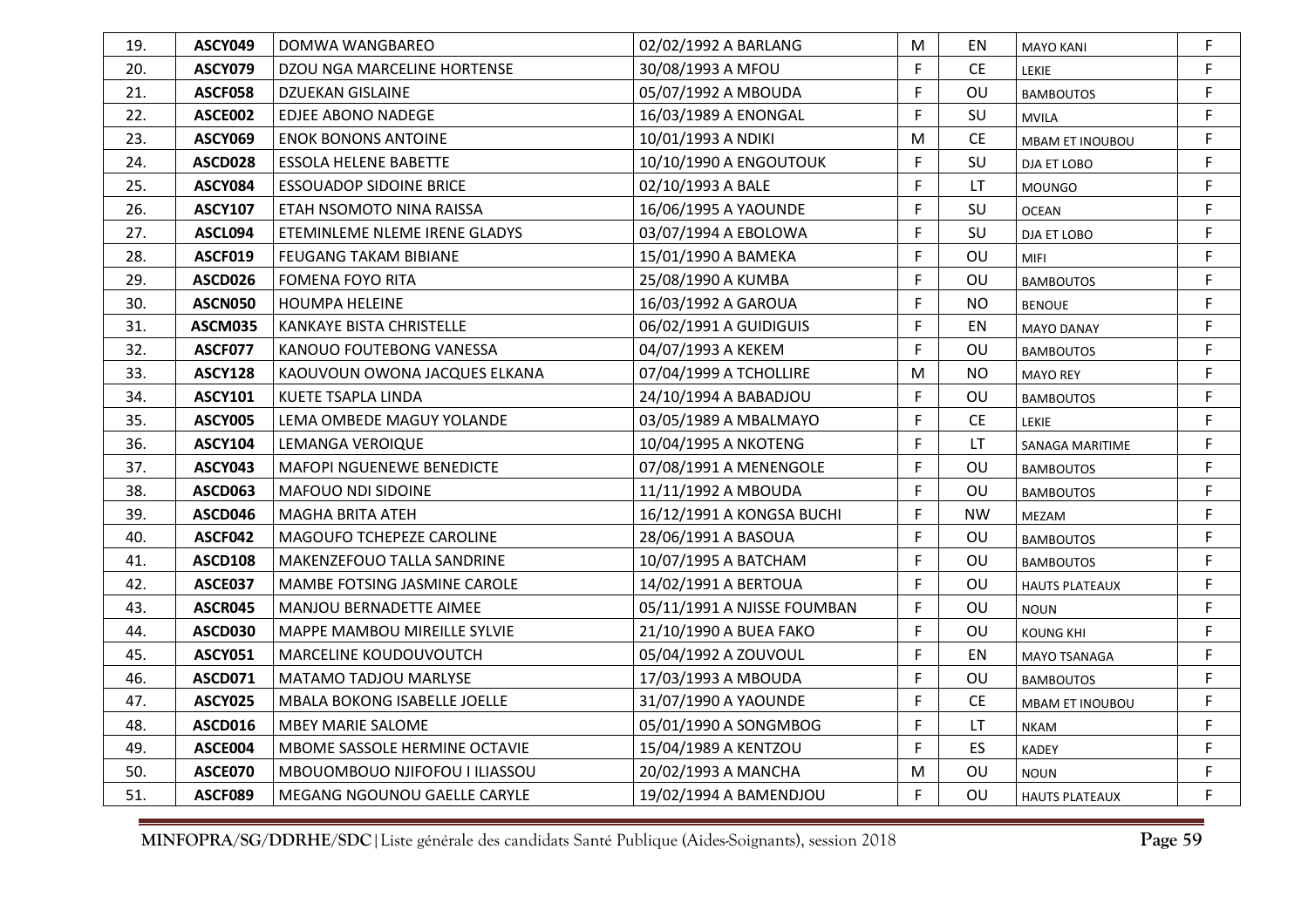| 52. | <b>ASCF052</b> | MELI GUEUCHOUNG YVIANE             | 23/04/1992 A BAFOUSSAM        | F. | OU.       | <b>BAMBOUTOS</b>       | F. |
|-----|----------------|------------------------------------|-------------------------------|----|-----------|------------------------|----|
| 53. | <b>ASCY073</b> | MELOUNOU ISABELLE PRUDENCE         | 13/05/1993 A ENDOUM           | F  | <b>CE</b> | <b>LEKIE</b>           | F. |
| 54. | <b>ASCY010</b> | MENDI NSIMI EMMANUEL               | 26/08/1989 A AKOEMAN          | M  | <b>CE</b> | NYONG ET SO'O          | F. |
| 55. | <b>ASCY120</b> | <b>MENGUELE VANESSA</b>            | 29/11/1996 A ZINGUE           | F  | SU        | <b>OCEAN</b>           | F. |
| 56. | ASCE048        | MONGUE AMADOU                      | 16/01/1992 A MATOUFA          | M  | OU        | <b>NOUN</b>            | F. |
| 57. | ASCD123        | <b>NELIM JEANNINE</b>              | 13/03/1997 A BANKIM           | F  | AD        | <b>MAYO BANYO</b>      | F  |
| 58. | <b>ASCY022</b> | <b>NGAINGSOM</b>                   | 06/03/1990 A AWAE             | F  | <b>CE</b> | MEFOU ET AFAMBA        | F. |
| 59. | <b>ASCY033</b> | NGO NGIMOUT KIPI VICTOIRE          | 25/01/1991 A DOAUAL           | F  | LT.       | SANAGA MARITIME        | F. |
| 60. | <b>ASCY087</b> | NGONO NGUETTI MARGUERITE DANIEL    | 01/01/1994 A YAOUNDE          | F  | <b>CE</b> | <b>MFOUNDI</b>         | F. |
| 61. | ASCF034        | NGUIKO EDWIGE FLORE                | 05/02/1991 A KEKEM            | F  | OU        | <b>HAUT NKAM</b>       | F. |
| 62. | <b>ASCD039</b> | <b>NJUH IRENE</b>                  | 10/04/1991 A NYAMBOYA         | F  | <b>NW</b> | DONGA MANTUNG          | F. |
| 63. | ASCY021        | NKO'O MVONDO PHILOMENE             | 06/03/1990 A AWAE             | F  | <b>CE</b> | MEFOU ET AFAMBA        | F. |
| 64. | <b>ASCY127</b> | NKOULOU ARMELLE SYLVIANE           | 16/10/1998 A YAOUNDE          | F  | <b>CE</b> | <b>MFOUNDI</b>         | F. |
| 65. | ASCD047        | NONO MBOUGUEP LARISSA INES         | 01/01/1992 A DOUALA           | F  | OU        | <b>NDE</b>             | F  |
| 66. | <b>ASCY068</b> | NTOLO BELIBI RAISSA ANNE           | 10/01/1993 A LEBOBI           | F  | <b>CE</b> | <b>LEKIE</b>           | F. |
| 67. | <b>ASCE057</b> | NYABELA ME KOSSA BABETTE NIKSEL    | 22/06/1992 A BERTOUA          | F  | ES        | <b>HAUT NYONG</b>      | F. |
| 68. | <b>ASCY020</b> | NYANDJI CAROLE                     | 02/02/1990 A SANGMELIMA       | F  | <b>CE</b> | HAUTE SANAGA           | F. |
| 69. | <b>ASCY062</b> | <b>NZIE NCHARE OUSSENI</b>         | 16/09/1992 A NJISSE-FOUMBAN   | F  | OU        | <b>NOUN</b>            | F  |
| 70. | <b>ASCY007</b> | <b>OBAM GLADYS PRISCA</b>          | 02/06/1989 A YAOUNDE          | F  | SU        | DJA ET LOBO            | F. |
| 71. | <b>ASCY124</b> | PELBARA                            | 04/04/1997 A TCHATIBALI       | M  | EN        | <b>MAYO DANAY</b>      | F. |
| 72. | ASCF003        | PEPOUOMI TETANG SABINE             | 07/04/1989 A BAGAM GALIM      | F  | OU        | <b>BAMBOUTOS</b>       | F  |
| 73. | <b>ASCD103</b> | ROUGAYATOU BALLA                   | 02/03/1995 A BANYO            | F  | AD        | <b>MAYO BANYO</b>      | F. |
| 74. | <b>ASCF118</b> | SAGUOACK FOYOU DELPHINE            | 14/06/1996 A BAMOUGOUM        | F  | OU        | <b>MIFI</b>            | F. |
| 75. | <b>ASCY113</b> | <b>SEM MARIE NOEL</b>              | 12/12/1995 A NKOTENG          | F  | <b>CE</b> | <b>MBAM ET INOUBOU</b> | F. |
| 76. | ASCD012        | SIGNE VERONIQUE                    | 30/09/1989 A LOUM             | F  | OU        | <b>MENOUA</b>          | F. |
| 77. | <b>ASCY105</b> | <b>SOUALDA HELENE</b>              | 10/05/1995 A MAROUA           | F. | EN        | <b>MAYO DANAY</b>      | F. |
| 78. | ASCD064        | TAMGANG NJOMOU GUILLENE VANESSA    | 18/11/1992 A MANENGOLE        | F  | OU        | <b>HAUT NKAM</b>       | F. |
| 79. | ASCY072        | TCHAMBEU DJELE CARMELLE SIEFRIAGDE | 07/04/1993 A HOPITAL DE NIETE | F  | <b>OU</b> | <b>HAUT NKAM</b>       | F. |
| 80. | <b>ASCF059</b> | TCHAMTEU GISLAINE WYNIE            | 12/08/1992 A BUEA             | F  | <b>OU</b> | <b>HAUT NKAM</b>       | F. |
| 81. | <b>ASCY013</b> | TCHOUANCHE NGANDJONG LINDA         | 15/11/1989 A YAOUNDE          | F  | OU        | <b>MIFI</b>            | F. |
| 82. | <b>ASCY038</b> | TITI SUNDAY IRENE NATHALIE         | 22/03/1991 A NGOMEDZAP        | F  | <b>CE</b> | NYONG ET SO'O          | F. |
| 83. | <b>ASCD082</b> | <b>TOMY NJOSSU DIANE</b>           | 18/09/1993 A YAOUNDE          | F  | OU        | <b>NDE</b>             | F. |
| 84. | ASCD018        | <b>TOUOMO JOSIANE</b>              | 15/01/1990 A BABADJOU         | F  | OU        | <b>BAMBOUTOS</b>       | F. |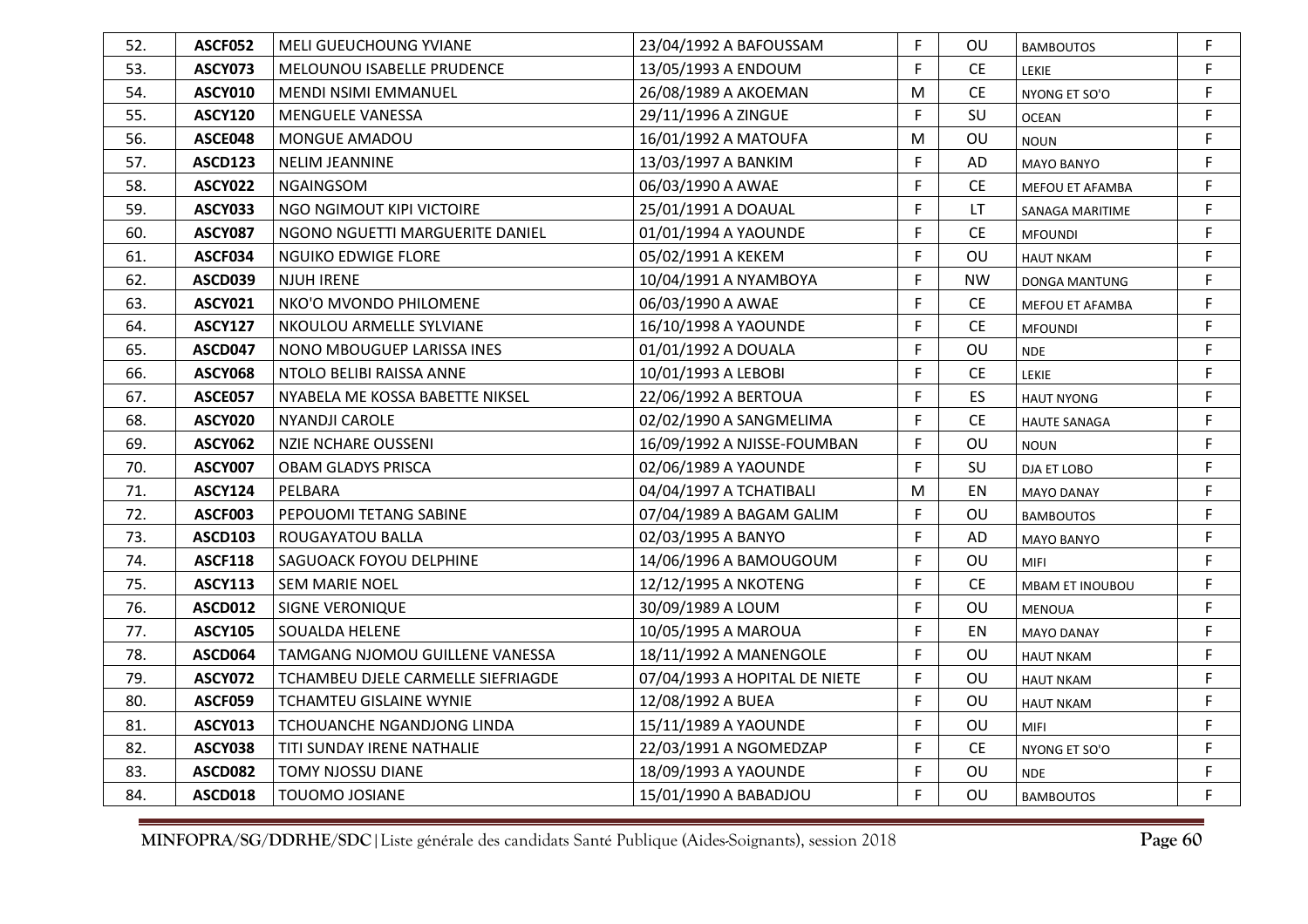| 85. | ASCY081        | <b>TOUOSSE CHRISTIANE</b>       | 11/09/1993 A BALESSING    |   | OU | MENOUA                |  |
|-----|----------------|---------------------------------|---------------------------|---|----|-----------------------|--|
| 86. | ASCD015        | <b>TSIOTSIE GUEMFFO ORTENCE</b> | 05/01/1990 A DOUALA       |   | OU | <b>MENOUA</b>         |  |
| 87. | ASCF054        | <b>TSOBEN KENNE CHRISTIANIE</b> | 27/05/1992 A BABADJOU     |   | OU | <b>BAMBOUTOS</b>      |  |
| 88. | ASCD122        | WANG KOLE DJAOWE FIDELE         | 05/02/1997 A MAROUA       | M | EN | <b>DIAMARE</b>        |  |
| 89. | ASCD066        | <b>WANKO MARIE MARCELLE</b>     | 01/01/1993 A BATOUFAM     |   | OU | KOUNG KHI             |  |
| 90. | <b>ASCD115</b> | YABANA MGBAPLI ALFIRINE         | 01/01/1996 A NYAMBOYA     |   | AD | <b>MAYO BANYO</b>     |  |
| 91. | ASCY024        | YEMELI NADEGE IDA               | 22/06/1990 A BABADJOU     |   | OU | <b>BAMBOUTOS</b>      |  |
| 92. | ASCY065        | ZAKE ABBATE                     | 24/11/1992 A MAYO-OULDEME | M | EN | <b>MAYO SAVA</b>      |  |
| 93. | <b>ASCY085</b> | ZIMEU GUEWOU EVODIE             | 26/10/1993 A YAOUNDE      |   | OU | <b>HAUTS PLATEAUX</b> |  |

## • **ANGLOPHONE CANDIDATES**

| 94.  | ASCB090        | <b>ACHA TECLAIRE MBAYI</b>             | 22/04/1994 A BAMENDA       | F | <b>NW</b> | <b>MEZAM</b>          | Α |
|------|----------------|----------------------------------------|----------------------------|---|-----------|-----------------------|---|
| 95.  | <b>ASCB086</b> | ACHE JOSEPHINE NGWA                    | 03/11/1993 A NYENJEI       | F | <b>NW</b> | <b>MOMO</b>           | Α |
| 96.  | <b>ASCB080</b> | AKFUA ROSEBEL NCHITU                   | 31/08/1993 A YANG KOM      | F | <b>NW</b> | <b>BOYO</b>           | Α |
| 97.  | ASCB014        | <b>ANDANG KIMISIA TEBIT</b>            | 03/01/1990 A KON           | F | <b>NW</b> | <b>MOMO</b>           | A |
| 98.  | ASCB074        | <b>AWAH CRESEL NJOUOSSE</b>            | 14/05/1993 A MANKON        | F | <b>NW</b> | MEZAM                 | A |
| 99.  | <b>ASCB119</b> | AYABA VENUS MUMBO                      | 15/06/1996 A NGYEN-MBO     | F | <b>NW</b> | <b>MEZAM</b>          | Α |
| 100. | <b>ASCY029</b> | <b>BANDEM LEINYUY NEVES</b>            | 14/10/1990 A KUMBO         | F | <b>NW</b> | <b>BUI</b>            | A |
| 101. | ASCY040        | <b>BAYIP TCHUIDJANG GEORGINA</b>       | 13/06/1991 A YAOUNDE       | F | OU        | <b>NDE</b>            | A |
| 102. | <b>ASCB106</b> | <b>BETIE SIBYT</b>                     | 20/05/1995 A BAMUNKA NDOP  | F | <b>NW</b> | NGOKENTUNJIA          | A |
| 103. | <b>ASCB053</b> | <b>CAMELA TEYERE NJECK</b>             | 05/05/1992 A GUZANG        | F | <b>NW</b> | <b>MOMO</b>           | A |
| 104. | ASCA098        | <b>CHEMBOPOUH MELVIS MESHIT</b>        | 10/10/1994 A BAMALI        | F | <b>NW</b> | NGOKENTUNJIA          | A |
| 105. | <b>ASCB129</b> | CHIA EMELDA AYONGNISIMBOM              | 26/11/1999 A YANG KOM      | F | <b>NW</b> | <b>BOYO</b>           | A |
| 106. | <b>ASCB060</b> | DINAYEN EMILIA BERILLY                 | 25/08/1992 A BAMBILI MEZAM | F | <b>NW</b> | <b>MEZAM</b>          | A |
| 107. | ASCB001        | DIOBE KWOGE NSONG DAVID                | 02/01/1989 A NYASSOSSO     | F | SW        | <b>KUPE MANENGUBA</b> | A |
| 108. | ASCB075        | <b>ENAM NJOH CAROLINE</b>              | 02/06/1993 A WUM           | F | <b>NW</b> | <b>MENCHUM</b>        | Α |
| 109. | <b>ASCB031</b> | <b>EPOTE JUDITH FLORE</b>              | 30/10/1990 A NDOUNGUE      | F | <b>LT</b> | <b>MOUNGO</b>         | A |
| 110. | <b>ASCD036</b> | <b>GUIFO ZOMBOUDEM DANIELLE ROSINE</b> | 11/02/1991 A DOUALA        | F | OU        | <b>MENOUA</b>         | A |
| 111. | <b>ASCB097</b> | <b>GWAIN BLANCHE ITANGI</b>            | 03/10/1994 A BAMENDA MEZAM | F | <b>NW</b> | <b>MEZAM</b>          | A |
| 112. | ASCB044        | <b>INJOH CHARLOTTE TABIT</b>           | 30/09/1991 A BAMENDA       | F | <b>NW</b> | MEZAM                 | A |
| 113. | <b>ASCB100</b> | KENGNE FEUJEU NELLIE BACHELLE          | 19/10/1994 A BANSOA        | F | OU.       | <b>MENOUA</b>         | A |
| 114. | <b>ASCM017</b> | <b>MATALE SALI</b>                     | 09/01/1990 A GAROUA        | F | EN        | <b>MAYO KANI</b>      | Α |
| 115. | <b>ASCB027</b> | <b>MBAH ADELINE MAH</b>                | 09/09/1990 A BASSI         | F | <b>NW</b> | <b>MOMO</b>           | A |